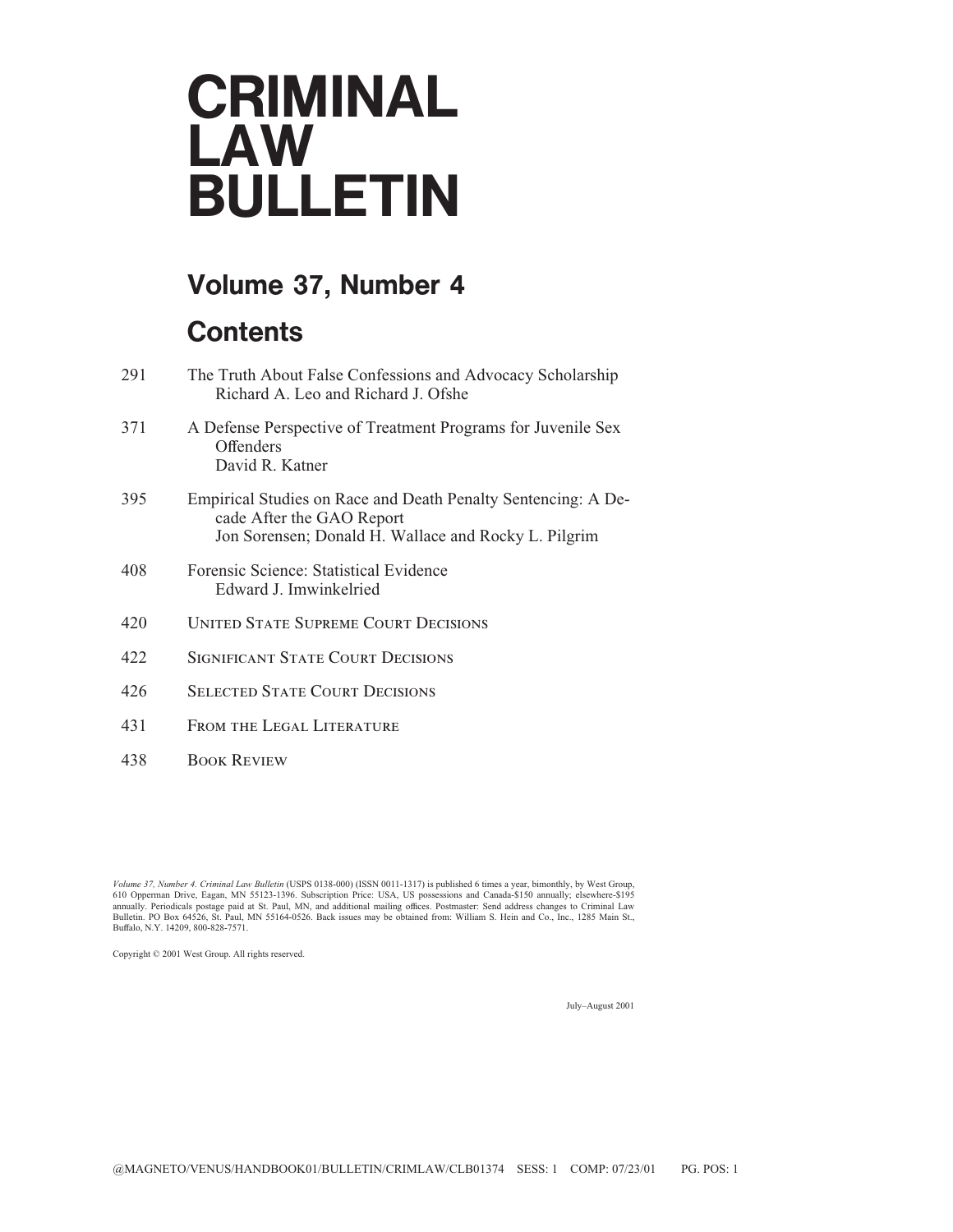|                                          | Editors-in-Chief Fred Cohen, James R. Acker                                                                               |
|------------------------------------------|---------------------------------------------------------------------------------------------------------------------------|
|                                          | Legal Editor Shannon L. Stockwell                                                                                         |
| Manuscript Editor Richard E. Greeley     |                                                                                                                           |
| Contributing Editors                     | Scott Christianson, Michael H. Graham,<br>Victor E. Kappeler, Kenneth F. McCallion,<br>J. Dean Carro, and James Robertson |
| Symposium Editor Wayne A. Logan          |                                                                                                                           |
| <i>Book Review Editor</i> Richard Irving |                                                                                                                           |
|                                          | Publisher Cheryl Giraulo                                                                                                  |

#### Editorial Advisory Board

|               | Herald P. Fahringer Practicing Attorney, New York City, Buffalo                                                |
|---------------|----------------------------------------------------------------------------------------------------------------|
|               | James J. Fyfe Professor, Temple University                                                                     |
|               | Walter L. Gerash Practicing Attorney, Denver                                                                   |
|               | Bennett L. Gershman Professor, Pace University, School of Law                                                  |
|               | Gerald W. Heller Practicing Attorney, Washington, D.C.                                                         |
| Yale Kamisar  | Professor, University of Michigan Law School                                                                   |
|               | David B. Wexler Professor, University of Arizona College of Law<br>and University of Puerto Rico School of Law |
| Marvin Zalman | Professor, Wayne State University                                                                              |

We welcome the submission of material to be considered for publication including articles, decisions, or other items of interest to judges, practicing attorneys, prosecutors, administrators and correctional officials. The utmost care will be given material submitted, though we cannot accept responsibility for unsolicited manuscripts. Manuscripts should be neatly typed and double-spaced on  $8^{1/2}$ "  $\times$  11" white bond. Footnotes should conform to *A Uniform System of Citation* and should be formatted electronically as footnotes. The author should submit a clean original, two copies, and a copy on diskette. The inclusion of a brief biographical description of the author will be helpful. Material should be mailed to:

| Professor Fred Cohen   | Professor James R. Acker   |
|------------------------|----------------------------|
| 9771 E. Vista Montanas | School of Criminal Justice |
| Tucson, Arizona 85749  | <b>SUNY</b> at Albany      |
|                        | 135 Western Ave.           |
|                        | Albany, New York 12222     |

West Group has created this publication to provide you with accurate and authoritative information concerning the subject matter covered. However, this publication was not necessarily prepared by persons licensed to practice law in a particular jurisdiction. West Group is not engaged in rendering legal or other professional advice, and this publication is not a substitute for the advice of an attorney. If you require legal or other expert advice, you should seek the services of a competent attorney or other professional.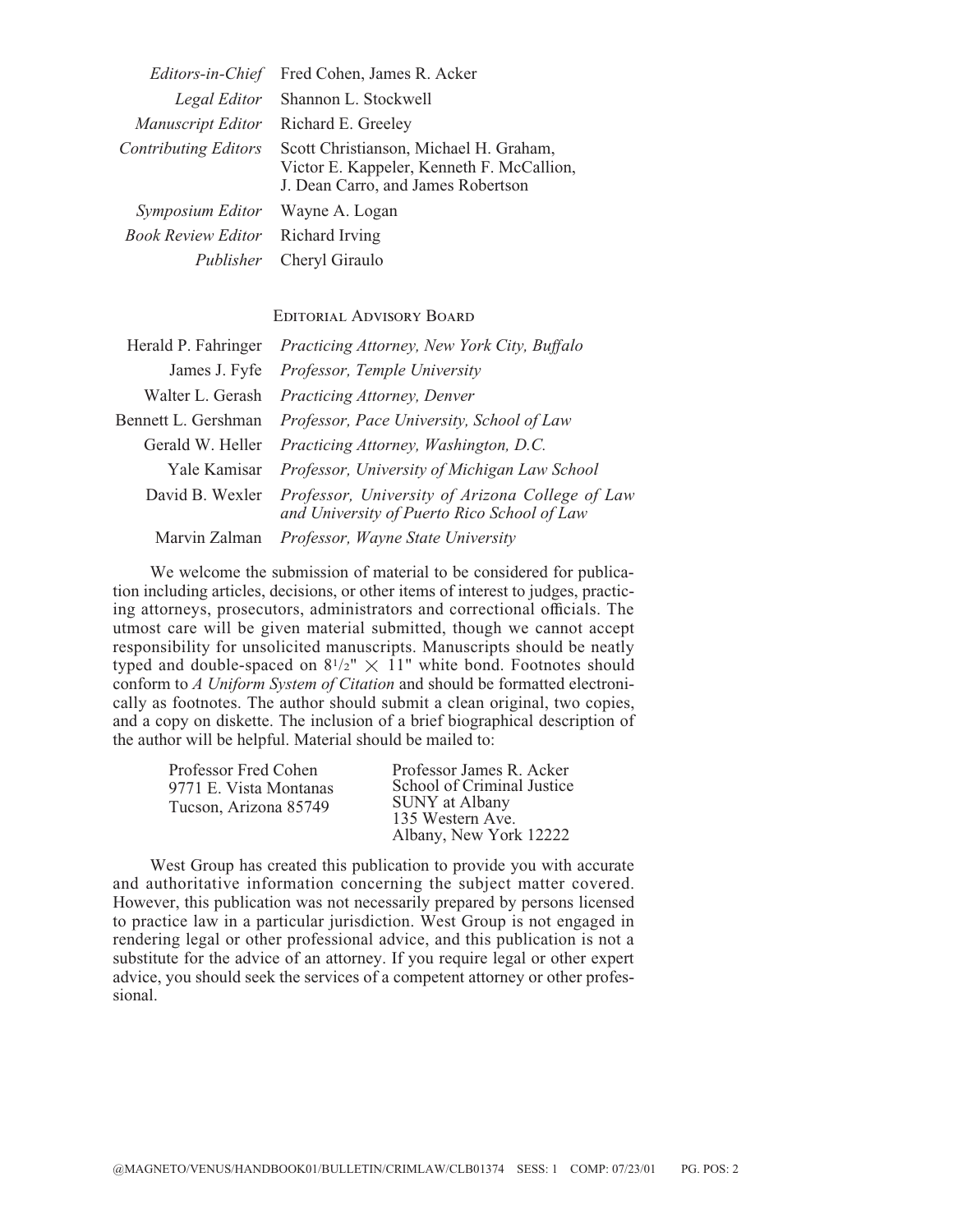# **The Truth About False Confessions and Advocacy Scholarship<sup>1</sup>**

# **Richard A. Leo<sup>2</sup> Richard J. Ofshe<sup>3</sup>**

#### **Research References**

*West Key No. Digests*

Criminal Law  $\approx$  516 to 538

KeyCite®: Cases and other legal materials listed in KeyCite Scope can be researched through West Group's KeyCite service on Westlaw®. Use KeyCite to check citations for form, parallel references, prior and later history, and comprehensive citator information, including citations to other decisions and secondary materials.

- I. Introduction: The Problem
- II. *The Consequences of False Confessions:* The Findings
- III. Cassell's Commentary Is Inaccurate, Unpersuasive and Flawed
	- (A) Introduction
	- (B) Cassell's Flawed Presentation of Numbers and Arguments
	- (C) Cassell's Critique of Our Sources is Inaccurate and Unpersuasive
	- (D) Cassell's Commentary Misses the Point
	- (E) Cassell Mischaracterizes the Recommendations of *Consequences*
- IV. Cassell's Failed Case Challenges
	- (A) Introduction
	- (B) Illustrating Cassell's Inadequate Case Presentations
		- (1) The Case of Barry Lee Fairchild
			- (a) Voluntariness
			- (b) Reliability
- V. Conclusion

**<sup>1</sup>** We thank James Acker, Steve Drizin, Stanley Fisher, George C. Thomas III, Charles Weisselberg, and Welsh White for helpful comments on earlier drafts of this article.

**<sup>2</sup>** Assistant Professor of Criminology, Law and Society and Assistant Professor of Psychology and Social Behavior, University of California, Irvine.

**<sup>3</sup>** Professor of Sociology, University of California, Berkeley.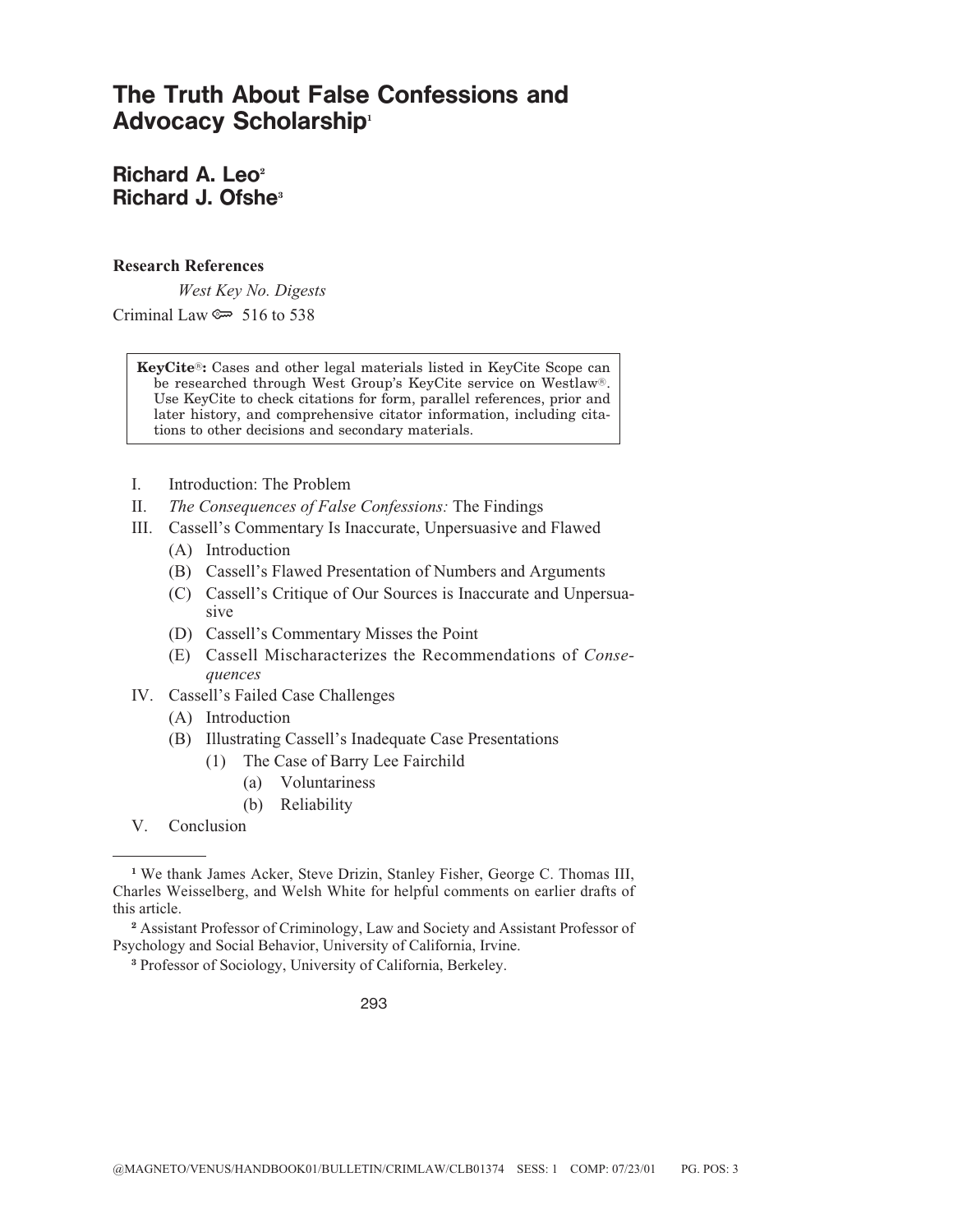- VI. Appendix: The Remaining Eight Cases
	- (1) Joseph Giarratano
	- (2) Paul Ingram
	- (3) Richard Lapointe
	- (4) Jessie Misskelley
	- (5) Bradley Page
	- (6) James Harry Reyos
	- (7) Linda Stangel
	- (8) Martin Tankle

#### **I. Introduction**

Few topics shed more light on the administration of criminal justice than the study of its errors: wrongful arrests, prosecutions, convictions, incarcerations and executions. Beginning with Edwin Borchard's study *Convicting The Innocent* in 1932,<sup>4</sup> social scientists, legal scholars, and journalists have documented hundreds of wrongful arrests and miscarriages of justice in America,**<sup>5</sup>** including cases in which innocent individuals were executed by the state.**<sup>6</sup>** Researchers have sought to deepen our understanding of the decision-making biases of criminal justice officials and juries that have led to erroneous judgments; the multiple sources and causes of wrongful arrest and conviction; the conditions under which the wrongful use of state power is likely to occur; the harms and deprivations of liberty that the criminal justice system inflicts on the lives of the wrongfully arrested, prosecuted, convicted

**<sup>6</sup>** See Bedau and Radelet, supra note 5. *See also* Samuel R. Gross, *The Risks of Death: Why Erroneous Convictions are Common in Capital Cases*, 44 BUFF. L. REV. 469 (1996).

**<sup>4</sup>** Edwin Borchard, CONVICTING THE INNOCENT (1932).

**<sup>5</sup>** See, for example, Borchard, supra note 4; Erle Stanley Gardner, THE COURT OF LAST RESORT (1952); Jerome Frank & Barbara Frank, NOT GUILTY (1957); Edward Radin, THE INNOCENTS (1964); Hugo Adam Bedau and Michael L Radelet, *Miscarriages of Justice in Potentially Capital Cases*, 40 STAN. L. REV. 21 (1987) [Hereinafter, *Miscarriages of Justice]*; Samuel R. Gross, Loss of Innocence: Eyewitness Identication and Proof of Guilt, 16 J. Legal Stud. 395 (1987); Martin Yant, PRESUMED GUILTY: WHEN INNOCENT PEOPLE ARE WRONG-FULLY CONVICTED (1991); Edward Conners et al., CONVICTED BY JURIES, EXONERATED BY SCIENCE: CASE STUDIES IN THE USE OF DNA EVI-DENCE TO ESTABLISH INNOCENCE AFTER TRIAL; C. Ronald Huff et al., CONVICTED BUT INNOCENT: WRONGFUL CONVICTION AND PUBLIC POLICY (1996); Daniel Givelber, *Meaningless Acquittals, Meaningful Convictions: Do we Reliably Acquit the Innocent*, 49 RUTG. L. REV. 1317 (1997); Michael L. Radelet et al., *Prisoners Released From Death Rows Since 1970 Because of Doubts About Their Guilt*, 13 T.M. COOLEY L. REV. 907 (1998); Edward Humes, MEAN JUSTICE; and Barry Scheck et. al., ACTUAL INNOCENCE: FIVE DAYS TO EXECUTION AND OTHER DISPATCHES FROM THE WRONGLY CON-VICTED (2000).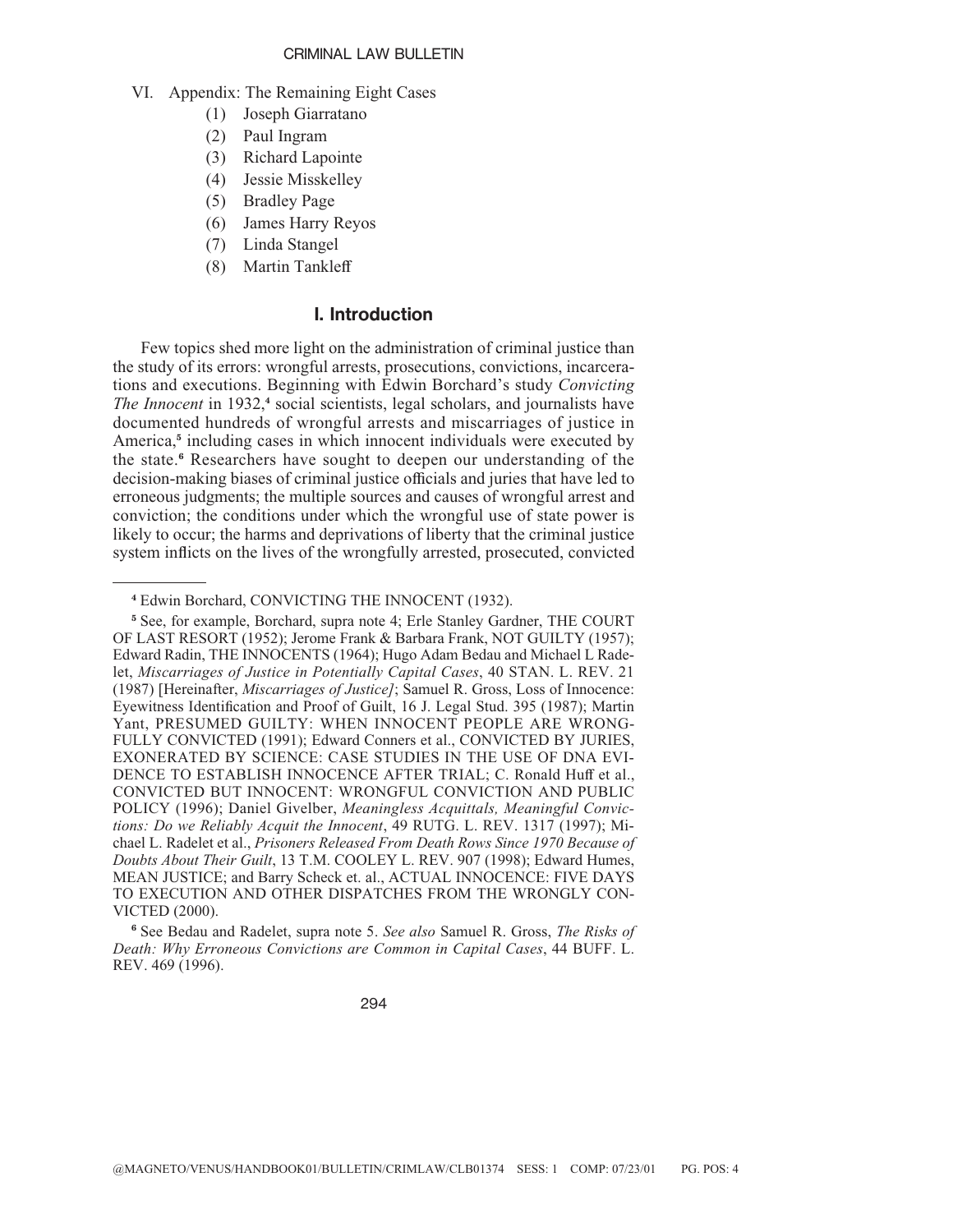and/or incarcerated; and the types of policy reforms that, if implemented, could minimize the incidence of wrongful conviction in America.**<sup>7</sup>**

To contribute to this investigation, in 1998 we published *The Consequences of False Confessions: Deprivations of Liberty and Miscarriages of Justice in the Age of Psychological Interrogation* (hereinafter, *Consequences*) — a study of 60 confession-driven cases, all of which involved a false confession by an innocent person, arrest and often wrongful conviction.**<sup>8</sup>** As with the seminal research of Bedau and Radelet on miscarriages of justice in capital and potentially capital cases,**<sup>9</sup>** our article drew a one-sided response from Paul Cassell, *The Guilty and the ''Innocent'': An Examination of Alleged Cases of Wrongful Conviction from False Confessions* (hereinafter Examination).**<sup>10</sup>** Numerous social scientists and legal scholars have strongly criticized Cassell for his bias;<sup>11</sup> reliance on flawed methods, studies, and data;**<sup>12</sup>** inaccurate and incomplete summaries;**<sup>13</sup>** sources and quotes out of context;**<sup>14</sup>** arbitrary, speculative and exaggerated statistical estimates;**<sup>15</sup>**

**<sup>7</sup>** See generally supra note 5.

**<sup>8</sup>** Richard A. Leo & Richard J. Ofshe, *The Consequences of False Confessions: Deprivations of Liberty and Miscarriages of Justice in the Age of Psychological Interrogation*, 88 J.CRIM. L. & CRIMINOLOGY 429 (1998) [Hereinafter Leo & Ofshe, *Consequences*].

**<sup>9</sup>** See Bedau and Radelet, *Miscarriages of Justice*, supra note 5; Stephen L. Markman & Paul G. Cassell, *Protecting the Innocent: A Response to the Bedau-Radelet Study*, 41 STAN. L. REV. 121 (1988); Hugo Adam Bedau and Michael Radelet, *The Myth of Infallibility: A Reply to Markman and Cassell*, 41 STAN. L. REV. 161 (1988) [Hereinafter, *The Myth of Infallibility*].

**<sup>10</sup>** Paul Cassell, *The Guilty and the ''Innocent'': An Examination of Alleged Cases of Wrongful Conviction from False Confessions*, 22 HARV.J.L.& PUB. POL'Y 523 (1999) [Hereinafter Cassell, *EXAMINATION*].

**<sup>11</sup>** See, for example, Hugo Adam Bedau & Michael Radelet, *The Myth of Infallibility*, supra note 9 at 169 (observing that Markman and Cassell's "efforts appear to spring largely from unacknowledged political roots; as a result, they either obfuscate the issues or merely trumpet the limits of our research as if we failed to state them in the first place.''); and Charles Weisselberg, *Saving Miranda*, 84 CORN. L. REV. 109, 176, ft 332 (Suggesting that ''one may question Cassell's motives'' and pointing out that ''Cassell has presented his views as an advocate in litigation'' and does not acknowledge ''critiques of his work or otherwise acknowledge that his empirical analyses are much disputed.'').

<sup>12</sup> See, for example, Weisselberg, supra note 14 at 176 (noting Cassell's "flawed methodologies'') and at 177 (''Cassell's work, with its dubious methods, sets a poor benchmark from which to base a revision of *Miranda's* settled rules.''). See also George C. Thomas, *Telling Half-Truths*, LEGAL TIMES, Aug. 12, 1996 at 21 (''Cassell relies on awed studies, while rejecting other studies that show little or no effect from *Miranda*. His empirical theories and underlying methodologies have been strongly criticized''). See also Stephen J. Schulhofer, *Miranda's Practical Effect: Substantial Benets and Vanishingly Small Social Costs*, 90 NW. U.L. REV. 500, 502 (''[A]t critical points in [Cassell's] analysis, data are cited selectively, sources are quoted out of context, weak studies showing negative impacts are uncritically accepted, and small methodological problems are invoked to discredit a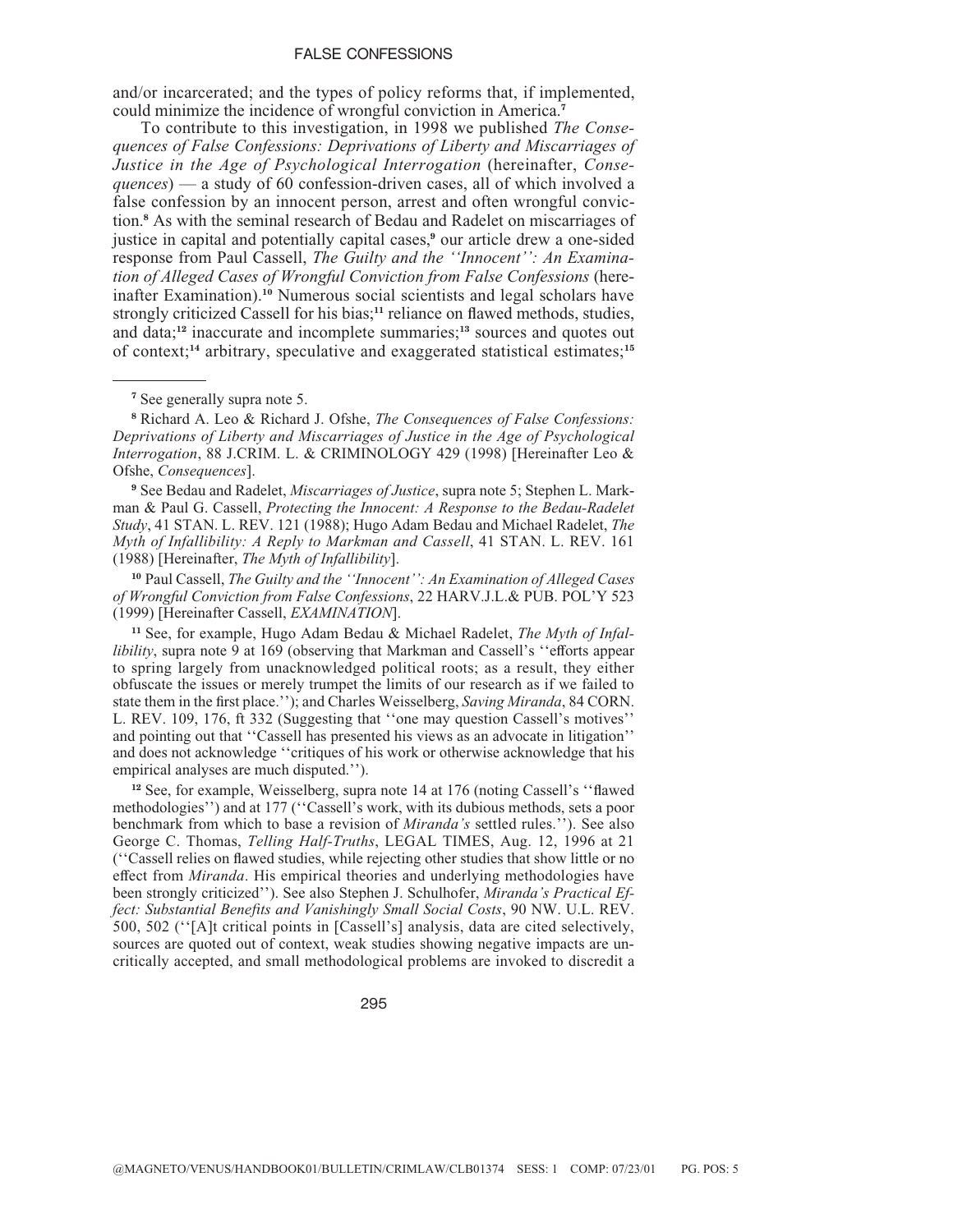#### CRIMINAL LAW BULLETIN

and indefensibly selective reporting of data.**<sup>16</sup>** We too have criticized Cassell

no-harm conclusion when the same difficulties are present  $-$  to an even greater extent — in the negative-impact studies that Cassell chooses to feature'').

**<sup>13</sup>** See, for example, Bedau and Radelet, *The Myth of Infallibility*, supra note 14 at 162 (''Markman and Cassell contend that . . .we alone have judged the convicted defendants to be innocent. Their charge is false and misleading''). See also Schulhofer, supra note 15 at 543 Ft 175 ("It is also disappointing in this connection to see Cassell repeat, as an example of *Miranda's* cost, the Office of Legal Policy's emotionally inflammatory but misleading example of Ronnie Gaspard, a Texan accused of a brutal murder, who was set free because of what Cassell calls ''a *Miranda* technicality.'' In fact, *Miranda* was irrelevant to Gaspard's release . . .Equally misleading is Cassell's use of *Edwards v. Arizona* as an example of a defendant who received a favorable plea bargain because of *Miranda*.''). [citations omitted]. See also Stephen J. Schulhofer, *Miranda and Clearance Rates*, 91 NW. U.L. REV. (1996) at 280 (''Like the statistics and quotations Cassell featured in his original article, his national clearance rate data have been isolated from their context in order to support a dramatic but misleading claim'').

<sup>14</sup> See also Stephen J. Schulhofer, *Miranda's Practical Effect: Substantial Benets and Vanishingly Small Social Costs*, 90 NW. U.L. REV. 500, 502 (''[A]t critical points in [Cassell's] analysis, data are cited selectively, sources are quoted out of context, weak studies showing negative impacts are uncritically accepted, and small methodological problems are invoked to discredit a no-harm conclusion when the same difficulties are present  $-$  to an even greater extent  $-$  in the negativeimpact studies that Cassell chooses to feature''). Elsewhere, Schulhofer has written, ''like the statistics and quotations Cassell featured in his original article, his national clearance rate data have been isolated from their context in order to support a dramatic but misleading claim.'' Stephen J. Schulhofer, *Miranda and Clearance Rates*, 91 N.W. U.L. REV. 278, 280.

**<sup>15</sup>** See, for example, Welsh S. White, *False Confessions and the Constitution: Safeguards Against Untrustworthy Confessions*, 32 HARV. C.R.-C.L. L. REV. (1997) at 132, FT. 190 (''Cassell's estimate of 35 miscarriages per year seems particularly speculative . . .His figure of 35 wrongful convictions per year was essentially plucked from this air''). See also Welsh S. White, *What Is An Involuntary Confession Now*?, 50 RUTG. L.REV (1998) at 2030-2031, FT. 189 (noting ''Cassell's use of bizarre assumptions'' and stating that ''Thus, even if Cassell's calculations deserved to be taken seriously, his conclusions would be subject to the criticism: garbage in, garbage out''). See also Peter Arenella, *Miranda Stories*, HARV. J.L. & PUB. POL., 375, 380 (''Cassell has clearly exaggerated the extent to which the *Miranda* regime has hampered law enforcement.''). See also Stephen J. Schulhofer, *Pointing in the Wrong Direction*, LEGAL TIMES, Aug. 12, 1996 at 21:

''Just a few months ago, in his Northwestern University Law Review article, Professor Cassell claimed that each year, because of *Miranda*, an additional 28,000 violent criminals are walking the streets. By the time he wrote for Legal Times, the number had grown to 100,000. Readers should understand that these are simply advocacy numbers, derived from indefensibly selective accounts of the available data.''

**<sup>16</sup>** See, for example, Stephen J. Schulhofer, *Miranda and Clearance Rates*, 91 NW. U.L. REV. 278, 278-279 (1996) (''Yet once again, [Cassell's] arguments rest on selective descriptions of the data—and I am sorry to say—indefensibly partisan characterizations of the underlying material.''). See also George C. Thomas III,

296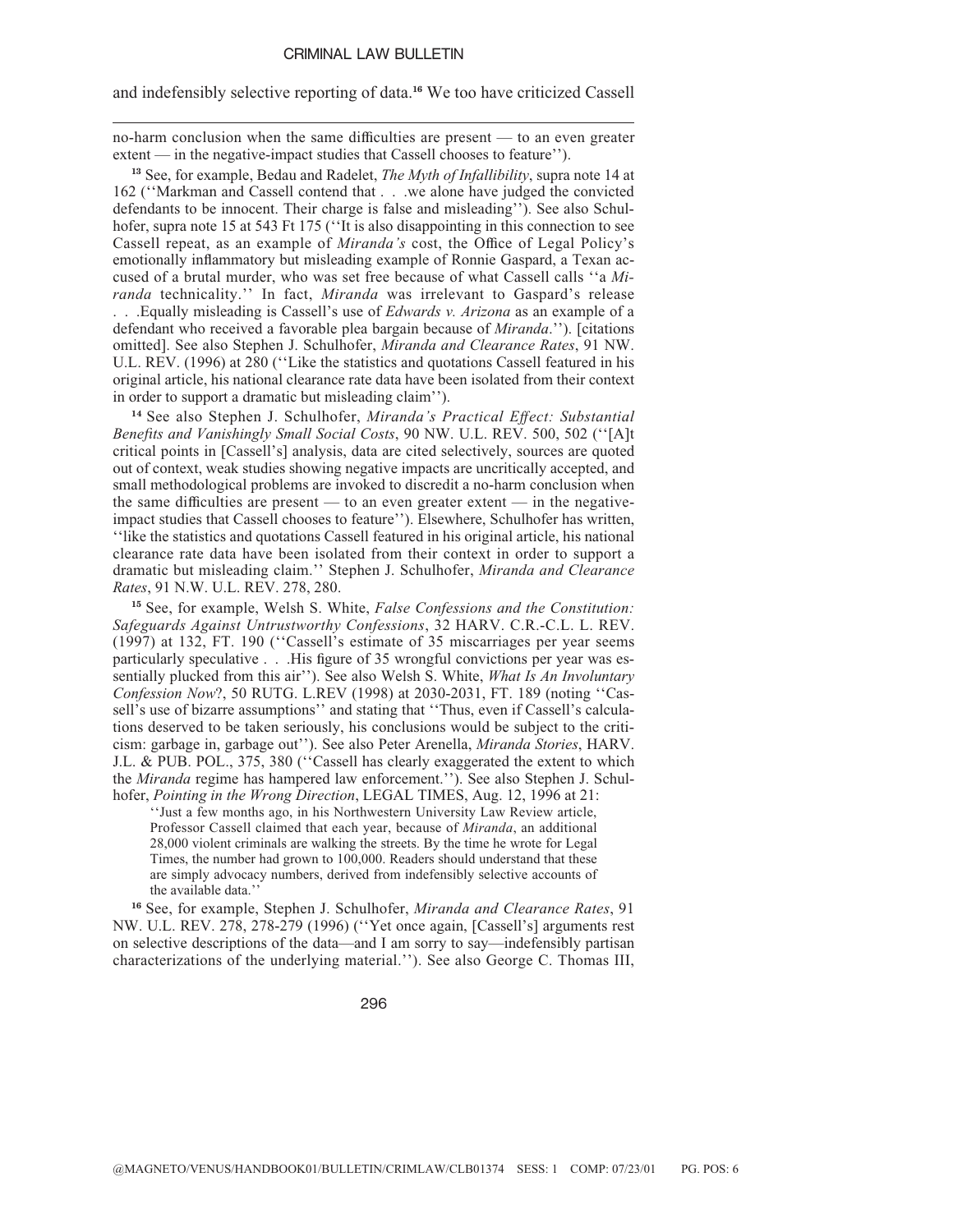for each of these flaws.<sup>17</sup> In our view, Cassell's commentary on *Consequences* exemplifies and repeats all of these problems: Cassell's Examination is largely based on factual errors, misleading assertions, critical omissions, unwarranted inferences and arguments, statements presented out of context, and/or partisan presentations of case materials.

In this article, we demonstrate that Cassell's commentary contains three types of serious flaws. First, Cassell mischaracterizes the subject of the research reported in *Consequences*. **<sup>18</sup>** Second, Cassell's commentary is logically irrelevant to our research.**<sup>19</sup>** Third, Cassell's attempt to challenge our classications of nine out of sixty confessions as false fails because he excludes or presents an incomplete picture of important facts in his case summaries, selectively ignores enormous inconsistencies, implausibilities and/or contradictions in the state's cases, and fails to acknowledge the existence of substantial exculpatory, if not dispositive, evidence.**<sup>20</sup>** To illustrate the problems and biases in Cassell's commentary, we discuss at length one of his challenges (the Barry Lee Fairchild case) in the main text of this article.**<sup>21</sup>** In the Appendix, we address the remaining eight cases (Joseph Gia-

**<sup>17</sup>** See, for example, Richard A. Leo and Richard J. Ofshe, *Using the Innocent to Scapegoat Miranda: Another Reply to Paul Cassell*, 88 J. CRIM L. & CRIMINOL-OGY at 557 ("Paul Cassell advances several logically flawed and empirically erroneous propositions. These propositions appear to stem from Cassell's ideological commitments.'') [Hereinafter Leo & Ofshe, *Using the Innocent to Scapegoat Miranda* ]. Id. at 558 (''Cassell's method for quantifying the frequency of wrongful convictions following from false confessions amounts to no more than grand speculation masquerading as a reasoned estimate of fact. Hence, it has no credible empirical foundation, and it should not be used as the basis for any factuallyinformed analysis''). Id. at 560 (''To the extent that Cassell suggests he is providing an ''alternative'' methodology to our procedures for quantifying the frequency of false confessions his analysis is misleading''). Id. at 563 (''The problem with Cassell's impulse to quantification . . . is that it oversimplifies complicated issues and inevitably presents speculation as fact'').

- **<sup>18</sup>** See infra text at [6-15] Sec. II.
- **<sup>19</sup>** See infra text at [15-24] Sec. III(D)-III(E).
- <sup>20</sup> See infra text at [24ff] Sec. IV.

**<sup>21</sup>** We chose to illustrate the case of Barry Lee Fairchild in the main text of this article not because it offers the strongest case for innocence of the 9 cases Cassell  $challenges$  — we classified it as a probable false confession, our weakest of three categories — but because it is the most consequential: In 1995 Fairchild was executed by the state of Arkansas. See Leo and Ofshe, supra note 8, at  $\perp$ 

supra note 15 at 20 (''While *Miranda* is not immune from questioning, advocacy cannot replace careful scholarship''); Id. at 24 (''[S]cholars have a duty to describe all the evidence and to acknowledge contrary interpretations if they are widely held. Professor Cassell draws a one-sided picture of the evidence against *Miranda*'').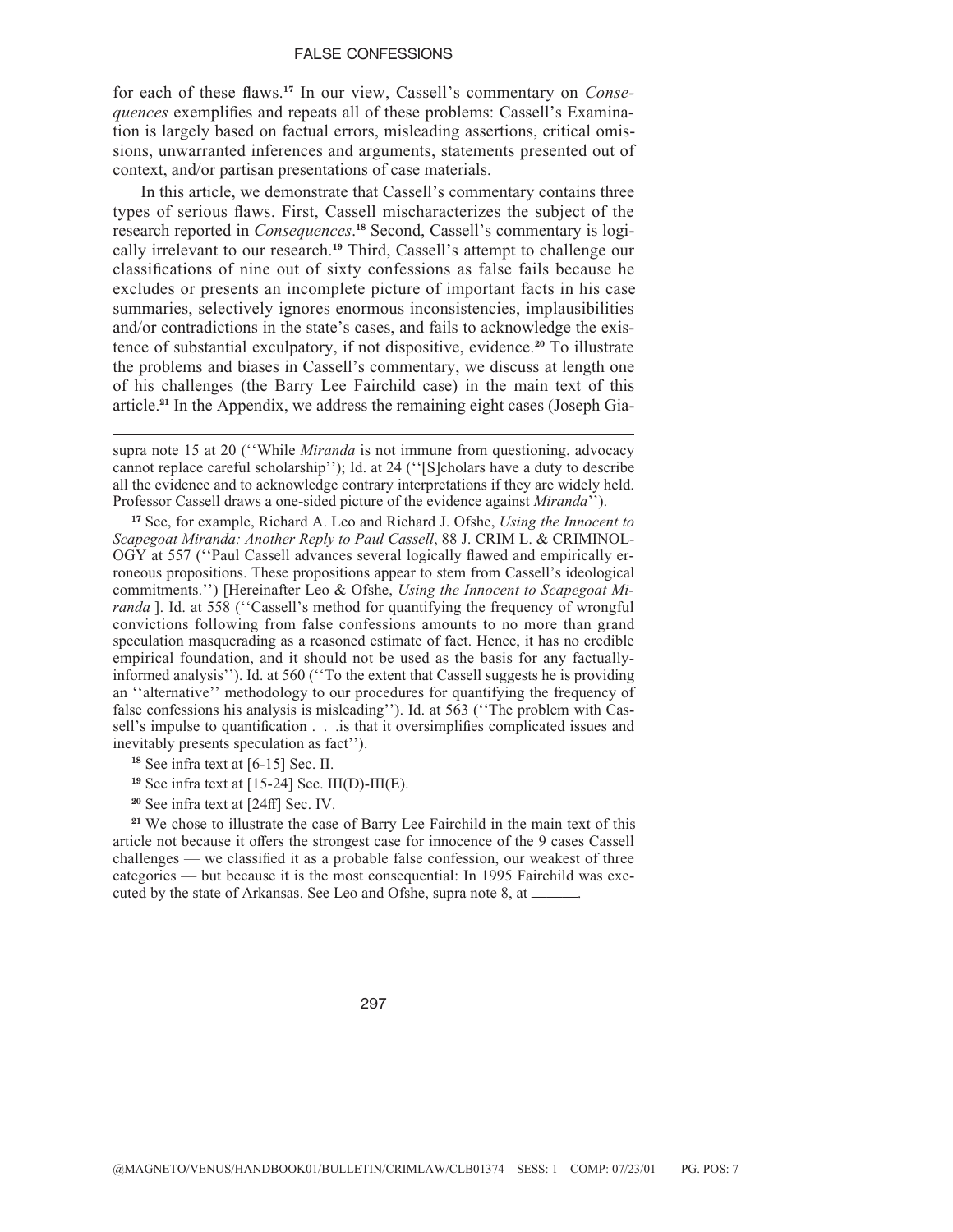rratano, Paul Ingram, Richard Lapointe, Jessie Misskelley, Bradley Page, James Harry Reyos, Linda Stangel and Martin Tankleff).<sup>22</sup>

#### **II. The Consequences of False Confessions: The Findings**

We undertook the research reported in *Consequences* to estimate how much influence a true or false confession exerts on key decision makers investigators, prosecutors, jurors and judges — who control arrests, prosecutions and convictions in the American criminal justice system.**<sup>23</sup>** While it is well-recognized that confession evidence is powerful, prior to the publication of *Consequences* no empirical study had ever examined a group of false confession cases in order to assess the strength of such evidence on the decision-making of criminal justice officials and triers of fact. *Consequences* had two specific goals: (1) To examine the fate in the criminal justice system of a group of persons who had in common only that police interrogators coerced from them false confessions to major felonies (typically murder); and (2) To extend one component of Bedau and Radelet's study of miscarriages of justice**<sup>24</sup>** forward into the era of psychological interrogation by documenting 60 cases of police-induced false confession in the last third of the twentieth century.**<sup>25</sup>**

The common assumption about the strength of confession evidence probably arises from cases in which the defendants who confess are guilty and in which there are multiple sources of evidence pointing to the defendant's guilt. For example, a true confession case will likely include some circumstantial, eyewitness and/or forensic evidence which, along with the confession, implicates the defendant. Therefore, estimating the effect that any one

**<sup>24</sup>** See Bedau & Radelet, *Miscarriages of Justice*, supra note 5.

**<sup>25</sup>** Hence, we limited our case choices to only false confessions occurring in the post-*Miranda* era (i.e., after June 13, 1966). See Leo & Ofshe, *Consequences*, supra note 8 at 433.

<sup>&</sup>lt;sup>22</sup> Because the editors of this journal have imposed a tight page limit on this article, we lack the space necessary to undertake a full point-by-point refutation of all of Cassell's erroneous and/or misleading assertions.

<sup>&</sup>lt;sup>23</sup> Any reader of Cassell's essay who had not first read *Consequences* would have no way of knowing the study's purpose since Cassell fails to provide a comprehensive and accurate description of the research and arbitrarily focuses on one minor element of the research design to express his idiosyncratic objections to the research ndings. Elsewhere, Cassell has done the same thing. See Richard A. Leo and Richard J. Ofshe, *Missing the Forest for The Trees: A Response to Paul Cassell's ''Balanced Approach'' to the False Confession Problem*, 74 DENV. L. REV. (1997) at 1135 (''In his Comment, Paul Cassell ignores what our article is about: the development and illustration of a decision model that analyzes and explains how modern methods of psychologically-based interrogation lead both to true confessions from the guilty and false confessions from the innocent.''). [Hereinafter, Leo & Ofshe, *Missing the Forest* ]. Remarkably, the editor of The *Harvard Journal of Law and Public Policy* told us that he had not bothered to first read our article, *The Consequences of False Confessions*, before accepting Cassell's commentary on it for publication!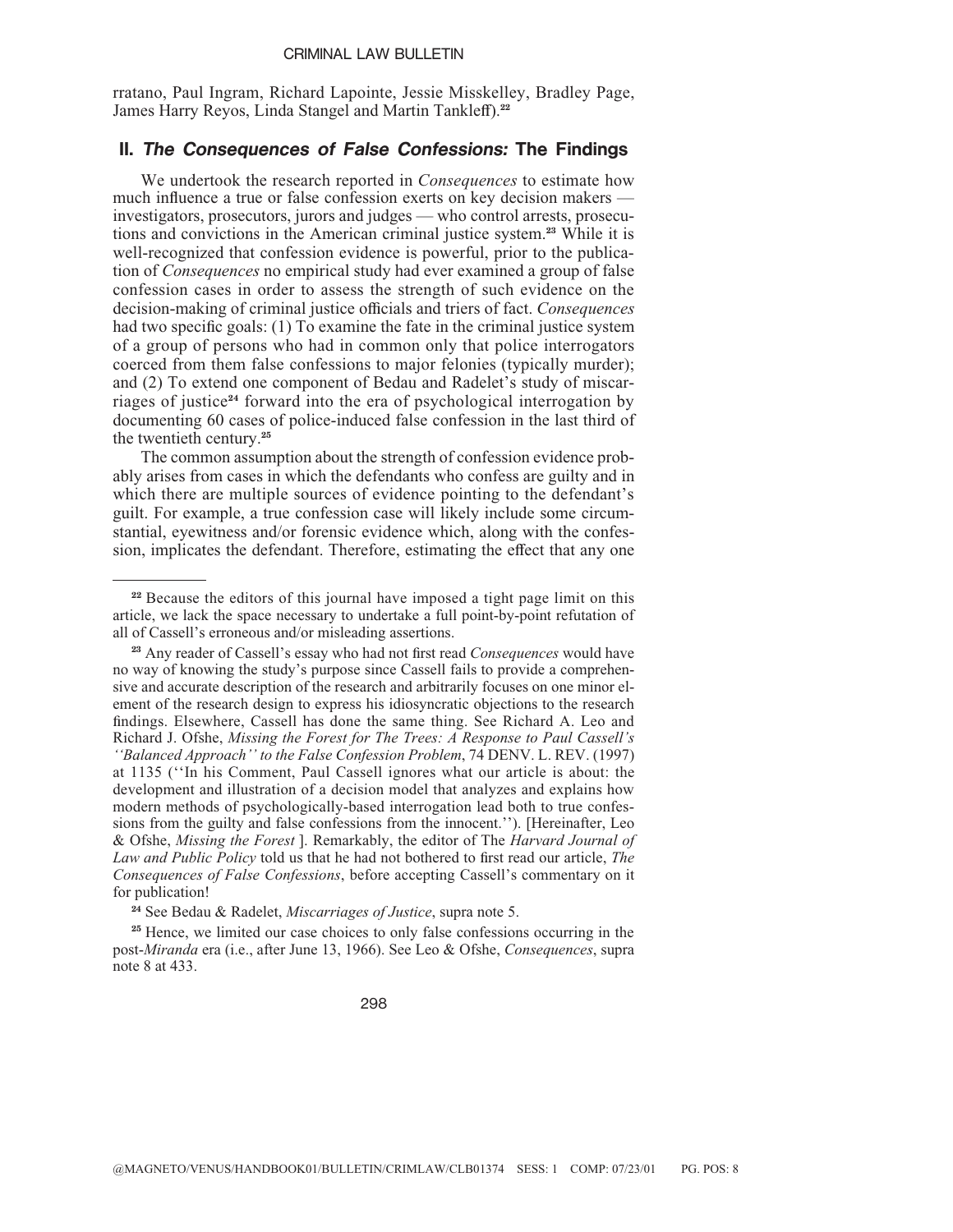of these co-varying factors exerts on the decision-making of criminal justice officials and triers of fact is impossible without a substantial amount of comparable data and a mathematical solution to determine how much variance is explained by each contributing factor. Even the careful review of a large collection of non-systematic case observations will not offer up this information.

The assumption that confession evidence is the pivotal fact in a case might, for example, be masking a true causal structure in which the confession made it easier for the trier of fact to conclude that the defendant is guilty but, because of the strength of the other case evidence, the confession did not materially change the result. Or perhaps a confession sometimes makes a pivotal contribution to a trier of fact's determination of guilt, but only when coupled with case evidence that alone would have been viewed as too weak to support a guilty verdict. Or perhaps the power of the confession is so great that, when coupled with even the weakest of circumstantial evidence, the confession nearly always leads to the conclusion that the defendant must have done it.

The problem of assessing the power of false confession evidence is at least as complicated, but for different reasons. If a person is factually innocent, there will likely be no valid forensic evidence tying him or her to the crime and any circumstantial evidence is likely to be weak (since it is, in fact, merely coincidental). Social scientists have demonstrated that false confessions are highly prejudicial because people find it difficult to accept that an innocent person would ever confess.**<sup>26</sup>** The facts available to the evaluator of a false confession case will likely include the defendant's admission, the specifics of the confession, perhaps some erroneous circumstantial evidence, perhaps some prejudicial background information and/or some evidence tending to support the suspect's innocence. Since the false confession is only one piece of evidence in the case against the defendant, it is not possible to directly assess the strength of its prejudicial effect.

To estimate the impact of confession evidence one must devise a way to isolate and measure the influence of the confession separate and apart from the other circumstantial and/or confirming and disconfirming evidence. The usual methodological solution to the problem of estimating the variance attributable to one factor out of many is to collect a large number of observations, measure the strength of all the factors involved and derive an estimate of each variable's contribution by carrying out a multiple regression analysis. Another, less elegant and less precise, approach is to make observations of situations in which the factor of interest has been isolated by naturally occurring circumstances. This is what we did in *Consequences*.

The sources of information about the cases we studied ranged from extensive investigative files (including police reports, pre-trial and trial transcripts, medical records, and interviews with defendants) to academic

**<sup>26</sup>** See Saul Kassin, *The Psychology of Confession Evidence*, AM. PSYCHOLO-GIST, 231 (1997); and Gisli Gudjonsson, THE PSYCHOLOGY OF INTERROGA-TIONS, CONFESSIONS AND TESTIMONY (1992).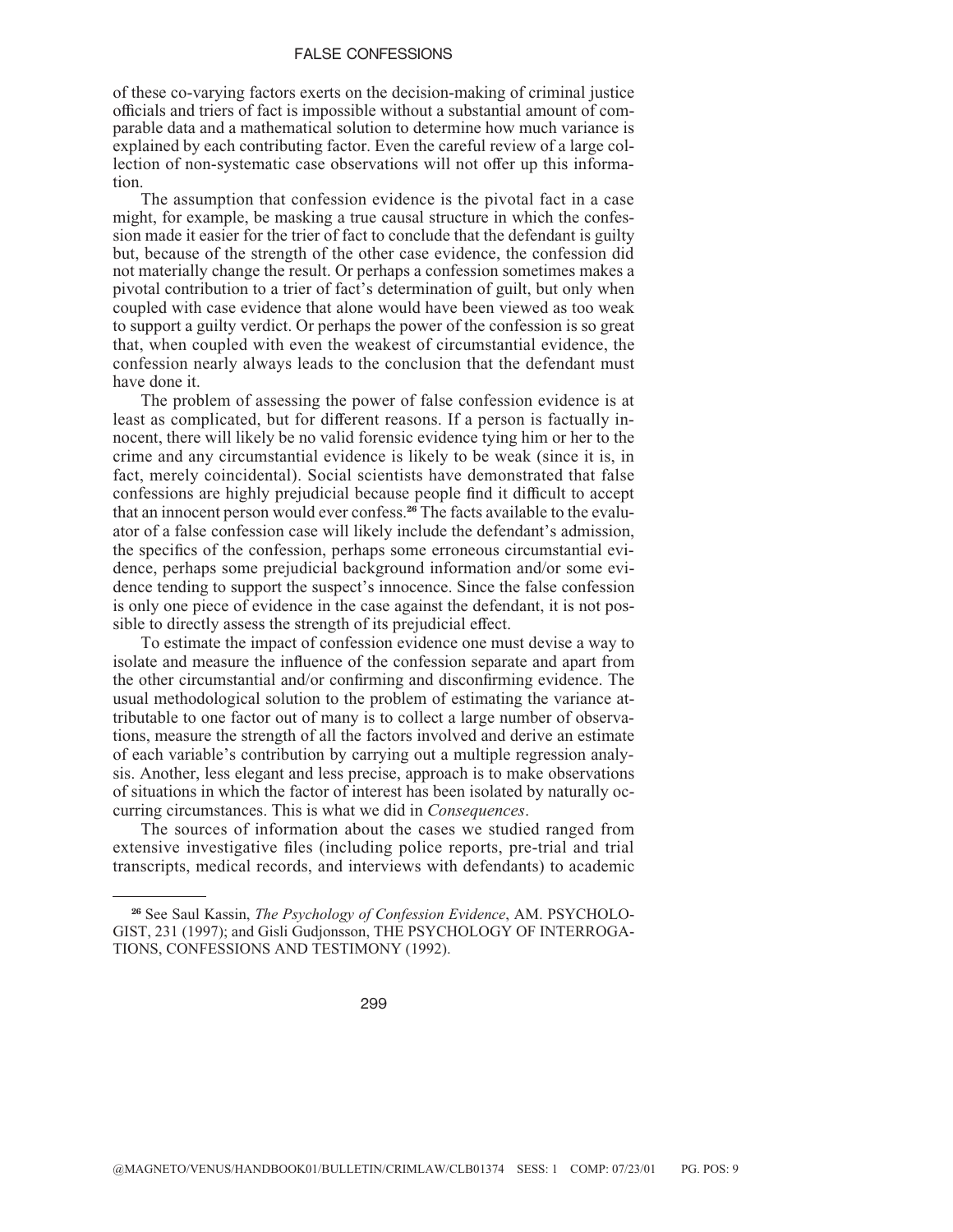journal articles, book length studies, and press reports.**<sup>27</sup>** The investigations and prosecutions we studied had in common the following conditions: no physical or other signicant and credible evidence indicated the suspect's guilt; the state's evidence consisted of little or nothing more than the suspect's statement "I did it"; and the suspect's factual innocence was supported by a variable amount of evidence — often substantial and compelling — including exculpatory evidence from the suspect's post-admission narrative of the crime.**<sup>28</sup>**

Based on the strength of the evidence that supported the defendant's factual innocence, all 60 defendants were classified into three categories: proven, highly probable, or probable false confessors.**<sup>29</sup>** For the 34 (57%) defendants we classified as proven false confessors, the confessor's innocence was established by at least one dispositive piece of independent evidence that came to light prior to trial or after conviction (e.g., the murder victim turned up alive, the true perpetrator was apprehended, a DNA analysis excluded the defendant). For the  $18 (30\%)$  defendants we classified as highly probable false confessors, the evidence overwhelmingly or very strongly indicated that the defendant's confession was false, but the defendant's innocence could not be proven. Instead, the evidence led us to conclude that the defendant's innocence was established beyond a reasonable doubt. For the  $8(13\%)$  defendants we classified as probable false confessors, there was evidence supporting the conclusion that the confession was false, and the confession lacked any internal indicia that it was true. The evidence led us to conclude that the defendant's innocence was established by a preponderance of the evidence.

The research design sought to identify essentially pure false confession cases so that we could assess whether the knowledge that a suspect had given an utterly uncorroborated confession could overcome even strong affirmative evidence of innocence and lead to the conclusion that the defendant was guilty. In the cases we studied, the defendant was made to say ''I did it,'' but the interrogation failed to yield any credible evidence of the defendant's guilt. Not only did the defendant's actual confession (the full statement describing participation in the crime) fail to demonstrate his or her guilt absent information made known to the defendant by the police, or the media and/or community gossip (i.e., the problem of contamination), but the specifics of the confession statement demonstrated the defendant's ignorance of the crime facts. Fairly analyzed, the defendant's confession constituted evidence of innocence rather than guilt.

In two different ways, the confessions we studied invariably failed to demonstrate that the suspect knew objectively demonstrable facts that could

**<sup>27</sup>** Cassell misinforms the reader when he reports that *Consequences* was based largely on secondary sources and media accounts and that his research is based on ''an examination of original trial court records and similar sources.'' Cassell, *Examination*, supra note 10 at 525. The reported sources for *Consequences* were varied. See Leo & Ofshe, *Consequences*, supra note 8 at 435.

**<sup>28</sup>** Leo & Ofshe, *Consequences*, supra note 8 at 436.

**<sup>29</sup>** See Leo & Ofshe, *Consequences*, supra note 8 at 435-438.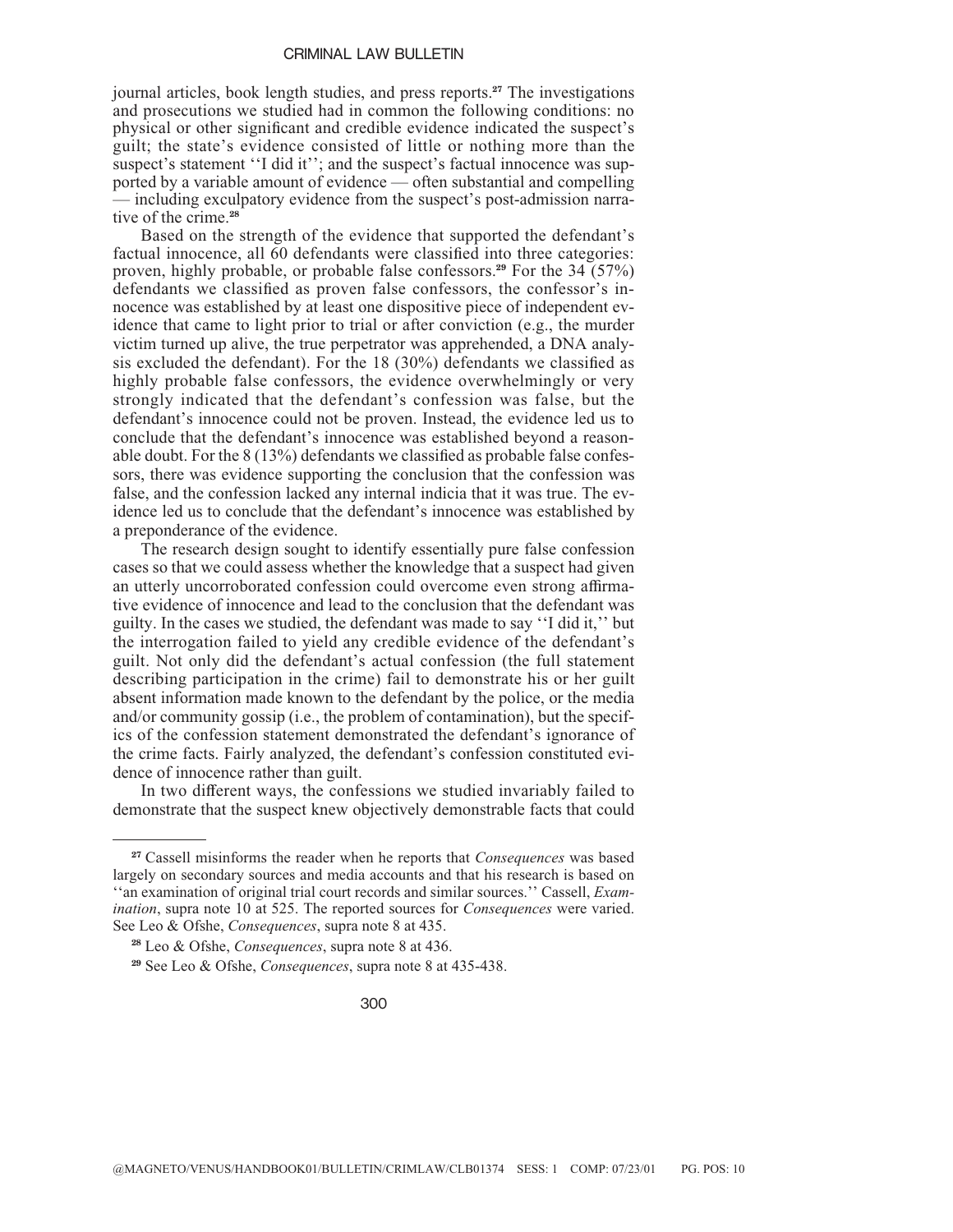be known only by the perpetrator or an accomplice. First, the confession did not yield information that led police to something otherwise unknown to them (e.g., the whereabouts of physical evidence such as the location of a missing murder weapon or of missing loot). Second, the confession failed to demonstrate that the defendant had independent knowledge of the crime that the perpetrator could reasonably be expected to know (e.g., the method of killing, the specific location where the crime was committed, specific details about the crime scene such as the method of entry into a residence, or knowledge of an unusual aspect of the crime that had been deliberately withheld from the public, etc.).**<sup>30</sup>**

*Consequences* empirically demonstrated that false confessions have a substantial prejudicial effect on a defendant at every stage in the process from arrest to imprisonment or execution. All the false confessors that we studied spent an uniustified, and sometimes lengthy, period of time in pretrial detention.**<sup>31</sup>** They expended substantial sums to defend themselves or substantial public funds were expended on their behalf.**<sup>32</sup>** Because the existence of a confession was perceived as so damaging, some agreed to plea bargains to avoid a death penalty or the harshest possible prison sentence.**<sup>33</sup>** Others were convicted at trial and sentenced to long prison terms.**<sup>34</sup>** One was executed.**<sup>35</sup>**

*Consequences* empirically established that for all the confessors studied, the average likelihood of conviction at trial was 73%.**<sup>36</sup>** For those who were classified as proven false confessors, the probability of being convicted at trial was .91.**<sup>37</sup>** For the highly probable and probable false confessors, the likelihood of being convicted at trial was .63.

Based on the study's findings, we offered some obvious general sugges-

**<sup>31</sup>** See Leo & Ofshe, *Consequences*, supra note 8 at 472-491.

**<sup>32</sup>** Id.

**<sup>33</sup>** Id. at 478-481.

**<sup>34</sup>** Id. at 481-491.

**<sup>35</sup>** Id. at 466-468. See text infra at .

**<sup>36</sup>** Id. at 483.

**<sup>37</sup>** Our earlier article misprinted the risk of a guilty verdict at trial for those false confessors whose innocence was subsequently proven beyond any doubt as .90. See Leo & Ofshe, *Consequences*, supra note 8 at 483. The correct figure (10/11) is .91.

The higher likelihood that a proven false confession should be convicted at trial at first seems anomalous. It is explained by the fact that often the dispositive evidence proving innocence did not come to light until after conviction. For example, an innocent false confessor who was convicted before DNA analysis was available might not have been proven innocent (by our standards) until years later. Absent the piece of dispositive evidence, the fact pattern at trial would probably have led us to classify the person as a false confessor, but at a lower level of certainty.

**<sup>30</sup>** In his nine case challenges, Cassell frequently and mistakenly imputes independent knowledge to a confessor who likely learned crucial facts from the police, the media, or community gossip. See Cassell, *Examination*, supra note 10. If contamination cannot be ruled out and is reasonably likely, then demonstrating that a defendant knows a certain fact has no signicance or evidentiary value.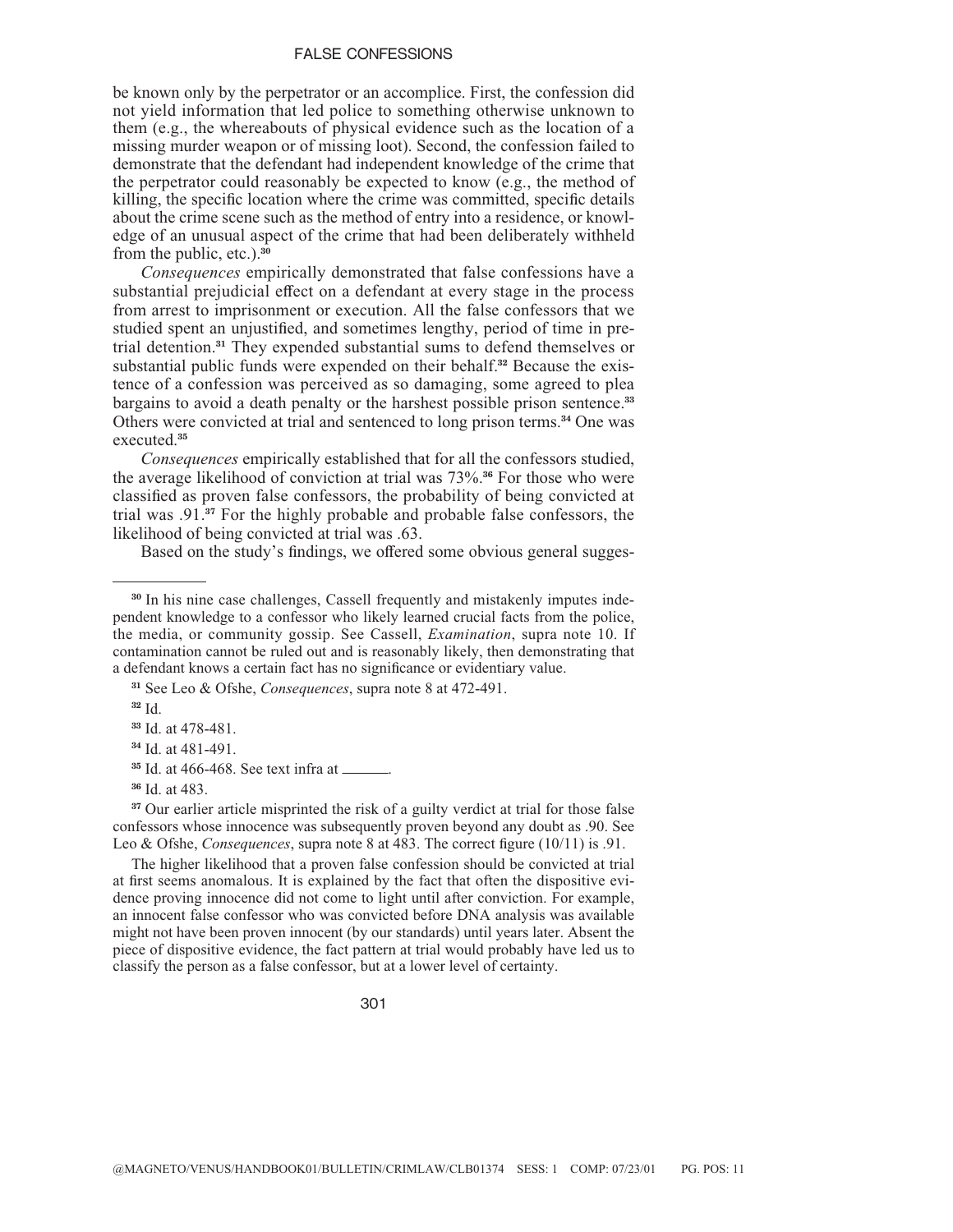#### CRIMINAL LAW BULLETIN

tions for improving the quality of contemporary interrogation practices and better separating the innocent from the guilty prior to trial: Police should be better trained about the power of psychological interrogation to elicit false confessions; police should be trained how to improve the quality of any confession they obtain and thereby learn how to better discriminate between a true and false confession; and due to the substantial prejudicial effect of admitting into evidence a false confession, some minimum standard of reliability should be required of a confession before a judge deems it to have probative value that exceeds its prejudicial effect.<sup>38</sup>

#### **III. Cassell's Commentary is Inaccurate, Unpersuasive and Flawed**

#### **(A) Introduction**

Cassell's commentary in *Examination* is inaccurate because, as elsewhere, Cassell presents his numbers in a way that offers illusory support for his one-sided, predetermined conclusions.**<sup>39</sup>** Cassell's commentary is irrelevant to our study because he ignores the questions our research addressed, disregards how they were investigated, and, instead, goes off on tangents reflecting his idiosyncratic biases. Cassell offers no alternative understanding either of the causes of the false confession problem or its consequences on decision-makers in the criminal justice process. Instead, he makes the claim that a different methodological approach should have been used.<sup>40</sup> Based on this claim, Cassell then floats the non-sequitur that if  $15\%$  (9/60) of the cases that we studied were misclassified, the problem of interrogationinduced false confession from innocents somehow vanishes and, instead, becomes limited to "the mentally infirm."<sup>41</sup> However, as we demonstrate below, even if we remove from our analysis Cassell's small number of case challenges, our conclusions remain virtually unchanged. Finally, Cassell mischaracterizes our policy recommendations.

#### **(B) Cassell's Flawed Presentation of Numbers and Arguments**

Cassell's analysis of the lessons of our study is fundamentally flawed. He reaches erroneous conclusions by allowing advocacy to displace straightforward analysis of numbers in order to advance the idiosyncratic purposes of his argument. For example, consider Cassell's assertion that the

**<sup>38</sup>** Leo & Ofshe, *Consequences*, supra note 8 at 491-496.

**<sup>39</sup>** See Schulhofer supra Note 17 at 21 (''Readers should understand that these are simply advocacy numbers, derived from indefensibly selective accounts of the available data.'').

**<sup>40</sup>** Cassell, supra note 10 at 525.

**<sup>41</sup>** Cassell, *Examination*, supra note 10 at 584.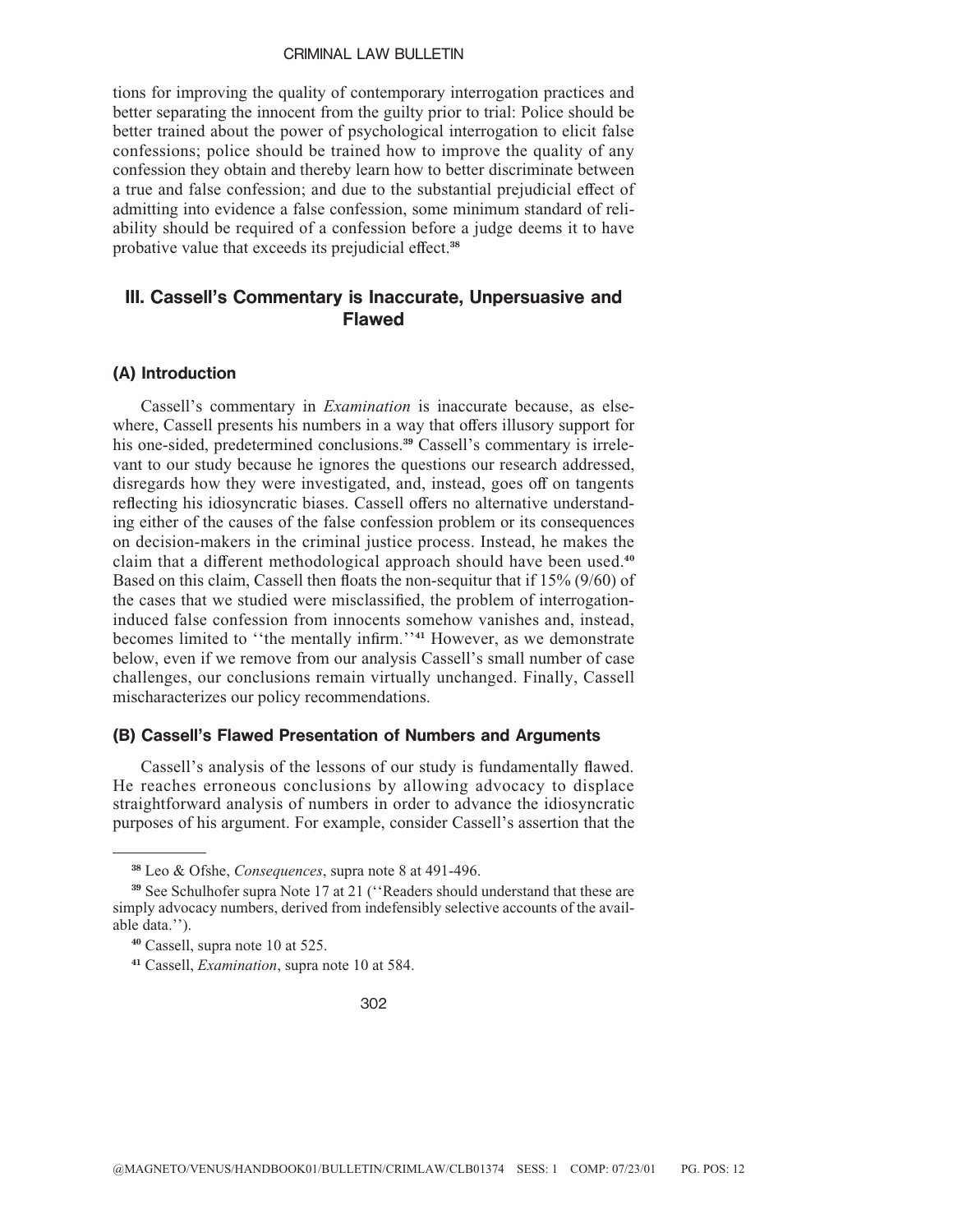error rate in our study is 45%.**<sup>42</sup>** Readers may wonder how Cassell, who excluded from consideration 85% of our sample (51 of our 60 cases), could purport to generalize his proposed error rate to the entire sample. The answer is that Cassell uses a series of strained assumptions, tenuous extrapolations and questionable exceptions to invent an error rate that he imputes to the study. To arrive at the remarkable 45% error rate, Cassell arbitrarily removes from consideration 31 of the 60 cases we studied because he says they did not result in a wrongful conviction. It should be obvious, however, that our ability to properly identify these 31 confessions as false is not negated by the fact that none of them resulted in a wrongful conviction. Of the remaining 29 cases, Cassell arbitrarily removes another 9 cases from consideration because, he claims, everyone agreed these were false confessions. Again, our ability to properly identify these 9 confession as false is not negated by the fact that others agree. Having thus removed 40 of the 60 cases in which we correctly identified a false confession, Cassell declares that we are correct in only 11 of the remaining 20 cases, thus producing the inflated error figure of 45%. Yet even if Cassell were correct in all 9 of his case challenges — and, as we will demonstrate below and in the Appendix, he is not — the error rate would be (9/60) 15%, not 45%. Cassell's ''slight of mind trick'' leads him to invent a grossly inflated error rate, which he claims discredits the empirical foundation of our research.**<sup>43</sup>**

Similarly, consider Cassell's claim that ''for the most part, false confessions are caused not by police questioning techniques in general but rather by the application of those techniques to certain narrow, mentally limited populations.''**<sup>44</sup>** Cassell arrives at this inaccurate and misleading conclusion by assuming that only a small percentage of our cases are relevant to understanding the ''causes'' of false confession. He, once again, arbitrarily excludes both the 31 false confession cases that did not result in wrongful conviction and, in addition, excludes 20 of the 29 cases resulting in wrongful conviction about which he claims there was a dispute. When one disregards Cassell's unjustied dumping of 51 of the 60 cases in *Consequences* and considers all the cases we studied, it turns out that only 16 of the 60 (or 27%) of the false confession cases involved mentally handicapped defendants.**<sup>45</sup>**

#### **(C) Cassell's Critique of our Sources is Inaccurate and Unpersuasive**

Cassell attempts to shift the reader's attention away from our research

**<sup>42</sup>** Cassell, *Examination*, supra note 10 at 588.

**<sup>43</sup>** One consequence of this assertion is to inject into the literature the appearance of a flaw in our research so that it can be used in courtrooms as a talking point by district attorneys who are prosecuting the kinds of false confession cases we are studying.

**<sup>44</sup>** Cassell, *Examination*, supra note 10 at 584.

**<sup>45</sup>** These include: Ralph Jacobs, William Kelley, John Purvis, Melvin Reynolds, Donald Shoup, Christopher Smith, David Vasquez, Earl Washington, Johnny Lee Wilson, Jack Carmen, Richard Lapointe, Jessie Misskelley, Juan Rivera, Douglas Warney, Barry Fairchild, and Delbert Ward. See *Consequences*, supra note 8.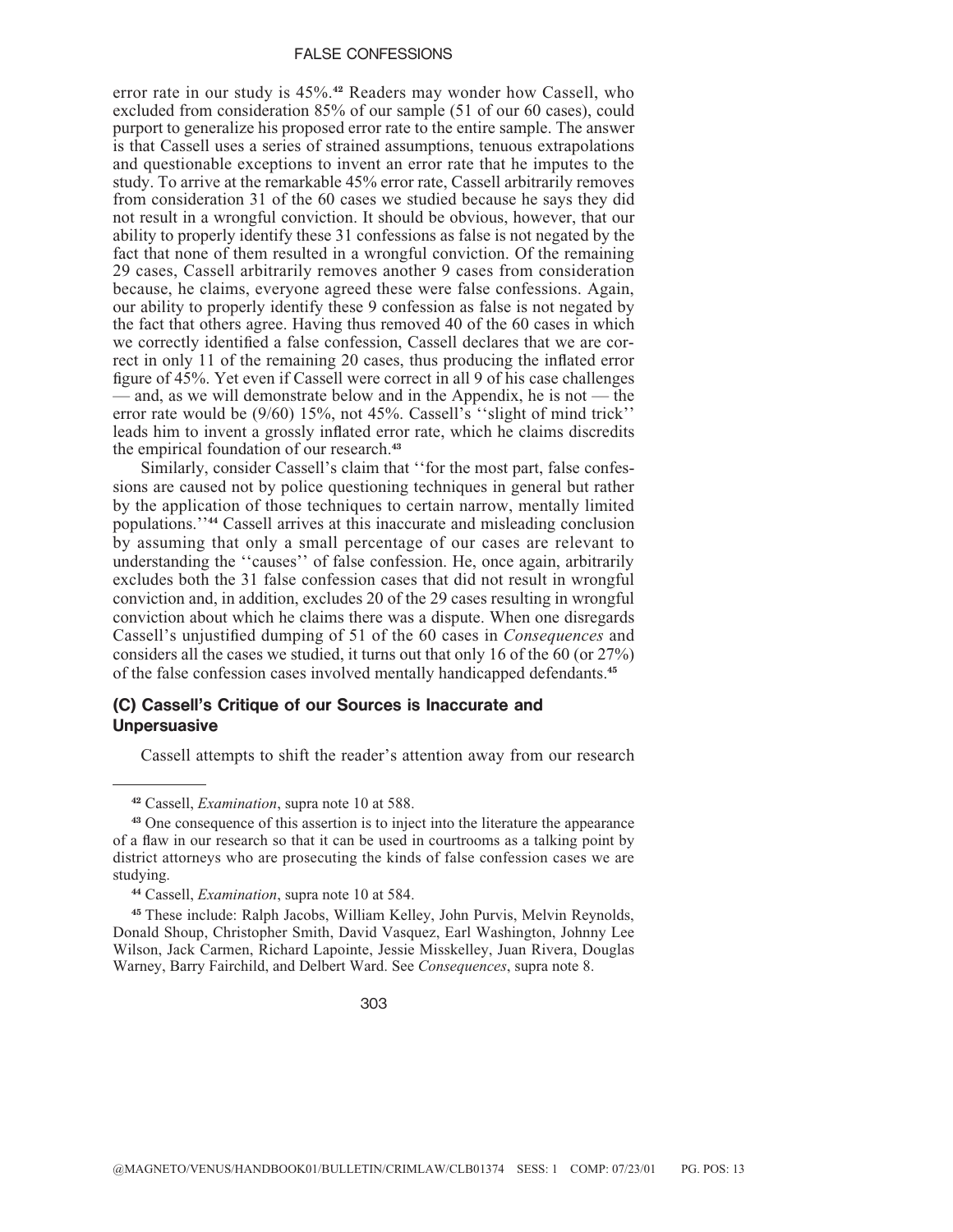#### CRIMINAL LAW BULLETIN

questions and findings by inaccurately claiming that we relied almost exclusively on media sources. He further asserts that there exists a media conspiracy to invent wrongful convictions and to overgeneralize the false confession problem. As a result of this, he contends we were somehow duped into misclassifying some guilty defendants as innocent.**<sup>46</sup>** Refusing to explicitly acknowledge even the most well-documented charges of error,**<sup>47</sup>** Cassell would have readers believe that the news media intentionally distort true cases of guilt and create false cases of innocence, especially in death penalty cases. Yet Cassell offers zero evidence to support his speculations.

Social scientists are well aware that the choice of the methodology with which to conduct research involves, among other things, a trade-off between level of effort and willingness to tolerate error. We had no reason to believe that our decision to sometimes rely, in part or principally, on reports published in the press introduced a signicant likelihood of misclassifying a case. Nevertheless, we acknowledged in *Consequences* that there exists a margin of error in all empirical research and, due to the subject of our research and despite our best efforts, it was possible that one or more of the cases we studied may have involved a guilty defendant.**<sup>48</sup>**

While we sometimes relied on information reported in newspaper articles, we did so to a far lesser extent than it might seem from our

Clearly, Cassell's standard for determining whether a miscarriage of justice occurred — that prosecutors acknowledged error — must be rejected. For it should go without saying that prosecutors have a strong psychological, political and institutional self-interest in not admitting their most harmful errors, especially when, as in many of the cases discussed in this article, they spent tens of thousands of taxpayer dollars in high profile prosecutions that sent innocent men and women to prison for many years or to death row. It should also be obvious that if one accepts Cassell's standard for determining whether a miscarriage occurred, the absence of any acknowlegment of innocence by a prosecutor, by definition, undermines the claim of proven innocence, even when there is dispositive evidence of actual innocence, as, for example, in the cases of Burt, Washington, Linscott, Parker and Wilson. Cassell's standard for determining whether a miscarriage occurred is at odds with the existing empirical evidence and scholarship in the study of miscarriages of justice. See, generally, supra footnote 5. Unfortunately, the United States criminal justice system has no formal mechanism for adjudicating innocence. See Givelber, supra note 5.

**<sup>48</sup>** Leo & Ofshe, *Consequences*, supra note 10 at 437-438. See also text infra [citing pages in Section IV  $+$  Appendix].

**<sup>46</sup>** Cassell, *Examination*, supra note 10 at 578-580.

**<sup>47</sup>** Cassell suggests that the standard from which scholars should judge whether a miscarriage of justice occurred is whether the original prosecuting authority who charged the defendant believes the defendant is guilty. Cassell, *Examination*, supra note 10 at 581. Cassell fails to appreciate the signicance of the fact that in several of the proven false confessions in our sample (e.g., Lavale Burt, Earl Washington, Steven Linscott, George Parker, and Johnny Lee Wilson, for example) the original prosecuting authorities still regard the exonerated defendant as guilty!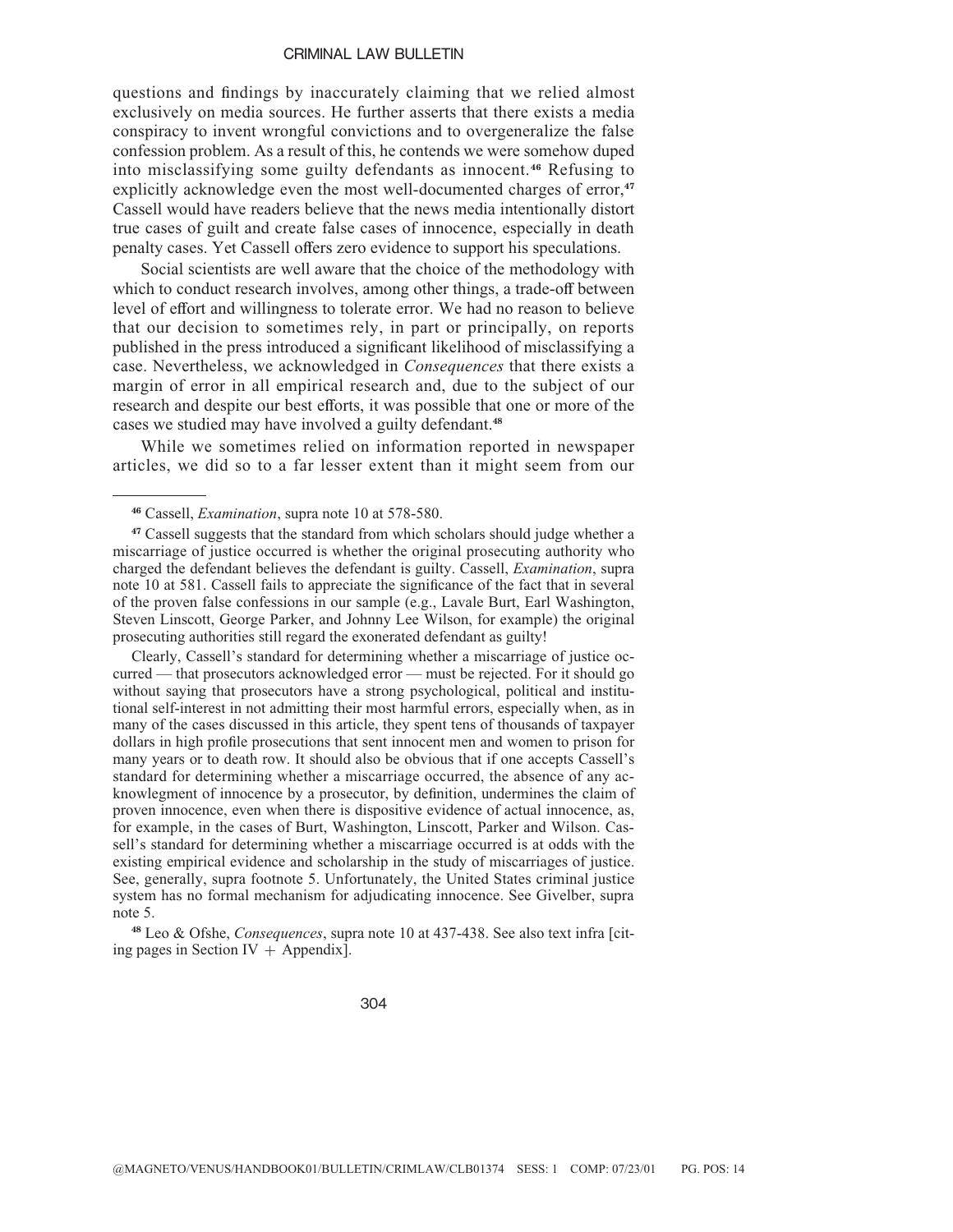referenced sources.<sup>49</sup> In fact, for many of the cases we had extensive files of police reports, pre-trial and trial transcripts, depositions and other materials but chose to cite a readily available published source for the same facts we knew from other sources because it was easier for law review cite checkers to verify sources directly available to them online.**<sup>50</sup>** Whether we cited press reports, court transcripts, police reports or original interviews as the basis for a fact, however, Cassell's criticism is meaningless unless he can show both that our sources were wrong in their statement of facts and that as a result we misclassified cases. Cassell never satisfies either criterion.

How much of a benefit would it have conferred if we had used only the trial transcripts that Cassell claims to have relied upon?**<sup>51</sup>** Can anyone take seriously the suggestion that we ran a significant risk of misclassification by accepting the information which led us to conclude, for example, that Billy Gene Davis and Steven Linscott's prosecutions were based on false confessions? We learned about the case of Billy Gene Davis entirely from the press.**<sup>52</sup>** The *Austin American Statesman* reported that the prosecution of Davis for murdering his girlfriend was dismissed despite his confession because the victim turned up alive.**<sup>53</sup>** How much of a risk of error did we run by failing to obtain a certified copy of the prosecution's motion to dismiss charges and failing to travel to Texas to personally verify that the victim was indeed alive? Similarly, we learned from multiple sources that although Steven Linscott had confessed and was convicted of murder, he was eventually exonerated and his conviction was overturned.**<sup>54</sup>** One of the sources we relied on was a United States Department of Justice Publication — *Convicted by Juries, Exonerated by Science*. **<sup>55</sup>** What risk did we run by not verifying from transcripts of Linscott's trial and inspection of the DNA test reports the same

**<sup>49</sup>** Cassell erroneously claims that we merely collated ''a few readily accessible newspaper articles'' in our case analyses. Cassell, *Examination*, supra note 10 at 587, Footnote 392.

**<sup>50</sup>** This became especially important in light of the number of footnotes in our original article (543!). See Leo & Ofshe, *Consequences*, supra note 8.

**<sup>51</sup>** Despite his opinions about the methodological superiority of trial transcripts and the dangers of citing to news stories (or newspaper writers' opinions), Cassell often cites to news stories, newspaper writers' opinions and books written by journalists.

**<sup>52</sup>** Leo & Ofshe, *Consequences*, supra note 8 at 449-450.

**<sup>53</sup>** Jim Phillips, *Man Who Said He Killed Friend Gets Probation for Scaring Her*, AUSTIN AM. STATESMAN, Nov. 9, 1990, at B3.

<sup>&</sup>lt;sup>54</sup> Despite this fact, the district attorney who prosecuted Linscott has specifically declined to declare him innocent. See Cassell, *Examination*, supra note 10 at 582.

**<sup>55</sup>** Connors et. al. supra note 5.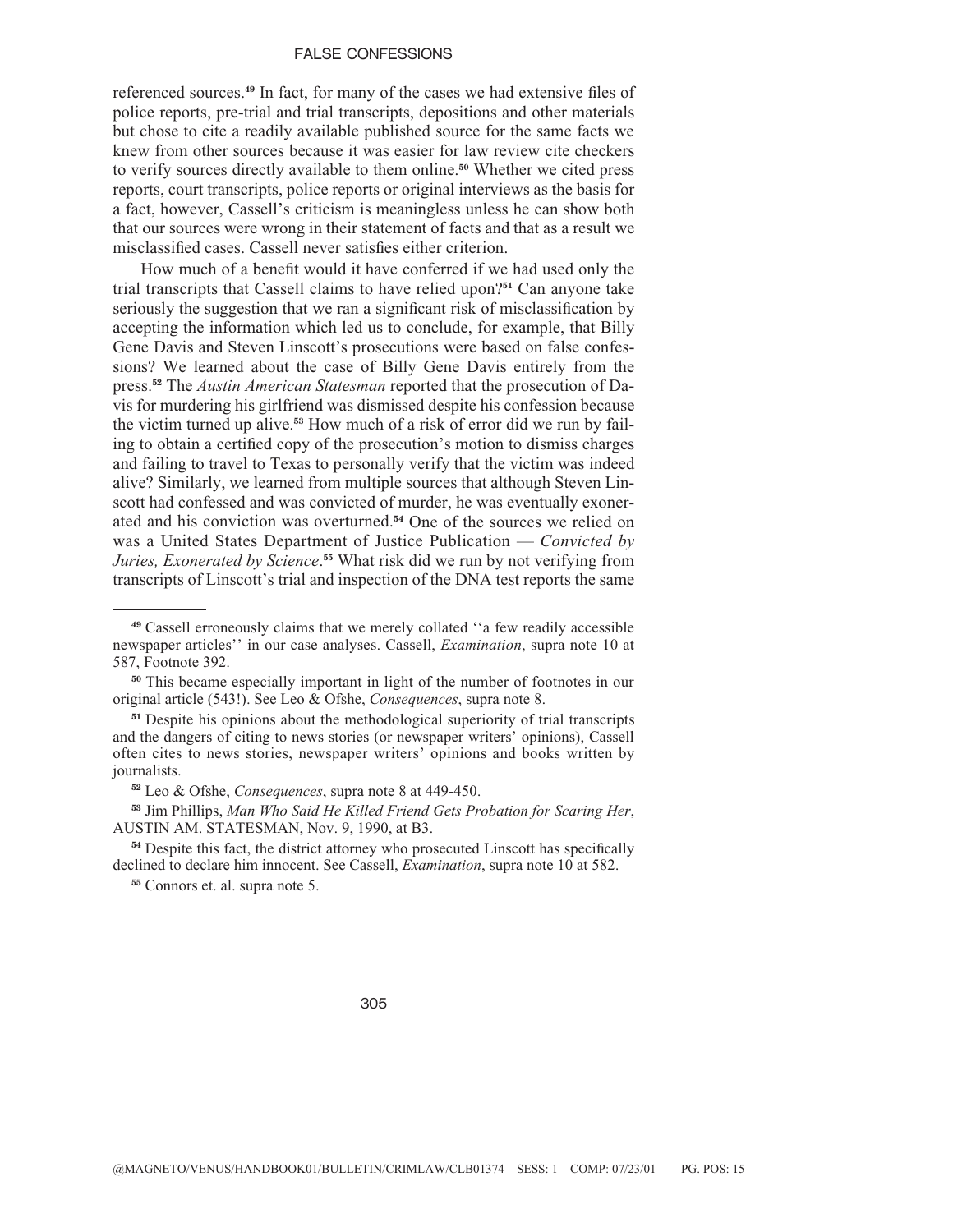facts that were reported in the press,**<sup>56</sup>** in Linscott's book,**<sup>57</sup>** and by the Justice Department?**<sup>58</sup>**

Cassell's spurious critique of our sources obscures two important facts about the difficulty of documenting and studying cases of actual innocence and wrongful conviction in America. First, there is no organization or institution that documents, archives or catalogues miscarriages of justice. Second, courts virtually never rule upon, much less address, the question of whether a defendant is factually innocent.<sup>59</sup> As a result, there are no effective procedures for establishing that a conviction is false,**<sup>60</sup>** and it is the media not the judicial system — that reports instances of courts releasing prisoners after years of incarceration once the court discovers that the prisoners were innocent all along. As Scheck, Neufeld and Dwyer point out:

America keeps virtually no records when a conviction is vacated based on new evidence of innocence. Judges write one-line orders, not official opinions, meaning that they don't analyze what went wrong. Neither does anyone else. The only place to study innocence is through accounts carried in newspapers and by broadcast news, a most haphazard net.**<sup>61</sup>**

Far from being the conspiratorial and tainted source of case information on miscarriages of justice that Cassell suggests, the electronic and broadcast media are — largely because of the legal system's wholesale failure to acknowledge, document or analyze cases of actual innocence — by default the most fertile source of data for the scholarly study of wrongful conviction in America.

#### **(D) Cassell's Commentary Misses the Point**

Cassell never demonstrates any signicant errors of fact in the sources we cited. Nor does he introduce evidence demonstrating any defendant's actual guilt. But assume, for the sake of argument, that we had erred and misclassified a case: what impact would this have had on our appraisal of the biasing effect of a false confession? If we discovered that we were wrong on one or two cases and they were dropped from the analysis, the effect on the

- **<sup>59</sup>** Givelber, supra note 5.
- **<sup>60</sup>** see Givelber, supra note 5.

**<sup>61</sup>** Scheck, Neufeld, and Dwyer, supra Note 5 at 246. See also Givelber, supra note 5 at 1325 (''One does not ''know'' when the innocent have been convicted until years later (if ever) because the defense (and the factfinder) was unaware of evidence which would ultimately establish innocence. One does not read of false convictions in appellate decisions. There is no law on the subject, no body of carefully developed and parsed doctrine. The public learns of these cases, if at all, from newspaper reports and brief moments on ''Larry King Live.'''').

**<sup>56</sup>** Sharon Cohen, *Dream Leads To a Prison Term Until DNA Evidence Frees Him; Slaying: Police Called Steven Linscott's Account a Confession, Not a Vision. Now, 12 Years Later, He Examines Lessons Painfully Learned*, L.A. TIMES, September 18, 1994 at A1.

**<sup>57</sup>** Steven Linscott, MAXIMUM SECURITY (1994).

**<sup>58</sup>** Connors et. al. supra note 5.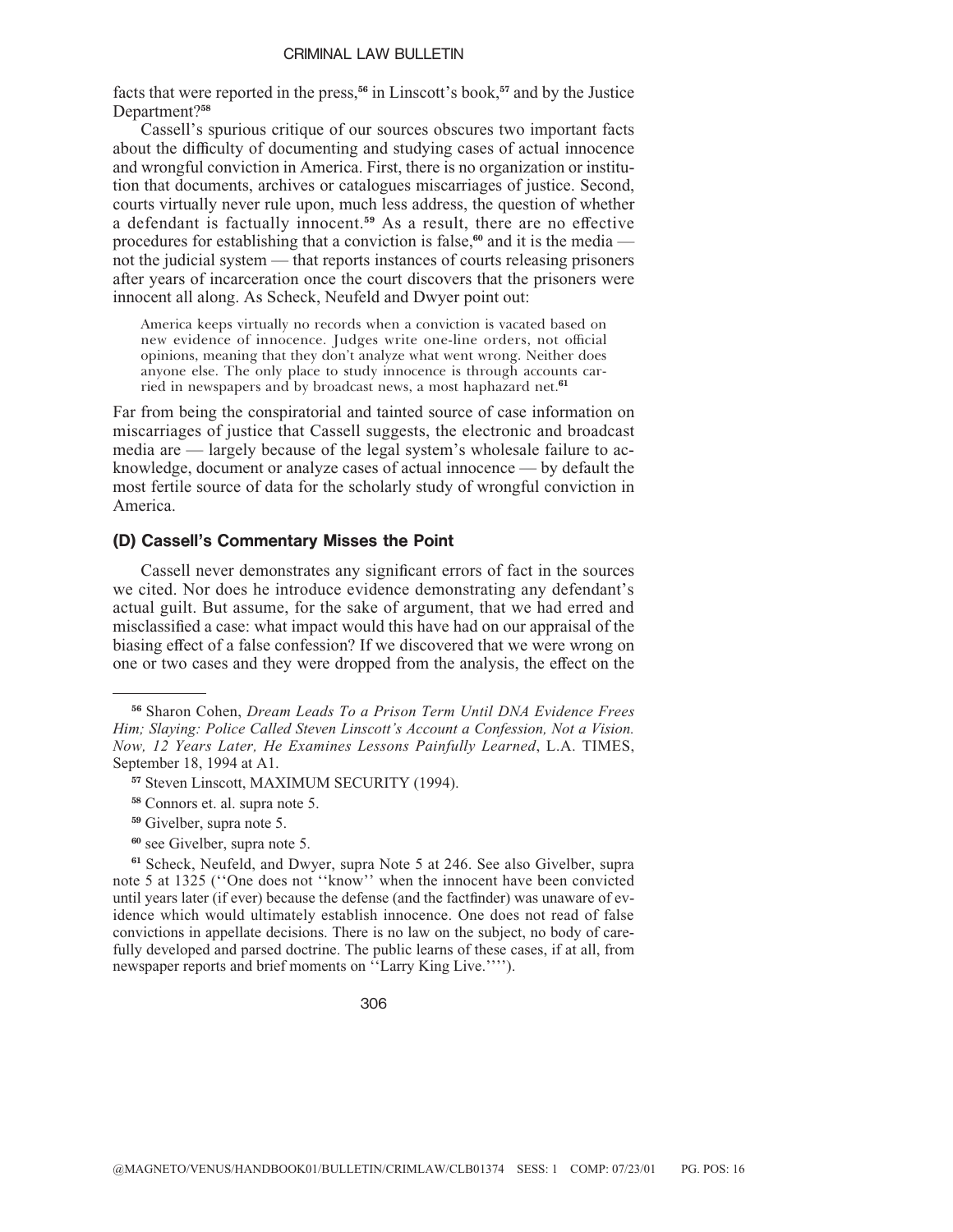rates and probabilities of the outcomes would be *de minimis*. If one classification was discovered to be wrong and one case had to be dropped from our sample, the reduction of the study's base from 60 to 59 cases would have had a minute impact on the figures we reported. With a 60 case base, the contribution of each case to the final outcome is .0167th of the result. With a base of 59 cases the weight of each case increases to a factor of an .0169, a less than staggering increase of .0002. If we were wrong about two cases, the impact would have been to distort the effect on each of the 58 properly included cases on our conclusions by a factor of .0005.**<sup>62</sup>**

What happens to the study's results if we consider only the restricted number of cases Cassell deems significant — those that produced convictions? If we further assume that all nine of Cassell's challenges are correct and drop all the disputed cases, what difference would it make to the final estimate of the impact of a false confession on the fate of an innocent defendant in front of a jury? Table 1 reports the study's finding about the fate of the 30 false confessors who went to trial and also the result that follows if Cassell's 8 disputed jury trial cases are dropped.**<sup>63</sup>** Even if Cassell's criticisms were correct, our published estimate of the risk of false confessors being wrongfully convicted at trial reduces from 73% to 64%. If Cassell were correct in disputing the nine cases he tries to challenge, we would be reporting that nearly  $\frac{2}{3}$  of the innocent who went to trial suffered a miscarriage of justice.

### **TABLE 1 THE RISK OF MISCARRIAGE OF JUSTICE AT TRIAL GIVEN A FALSE CONFESSION**

| Outcome of Confessor's<br>Decision to go to Trial  | Number | Verdict<br>of Guilt | Verdict<br>of Innocent |
|----------------------------------------------------|--------|---------------------|------------------------|
| Leo and Ofshe's Result<br>All False Confessors     | 30     | 73%                 | 27%                    |
| Cassell's Cases Eliminated<br>All False Confessors | 22     | 64%                 | 36%                    |

Tables 2 and 3 report our original figures and the change caused by dropping all of the cases Cassell disputes while simultaneously controlling for the certainty of a defendant's innocence. Seven of the eight cases disputed by Cassell that went to a jury trial were in the *likely* false confession category, while one was in the *proven* false confession category.

<sup>&</sup>lt;sup>62</sup> Since we reported our findings in numbers rounded to two decimal places, it is unlikely that one or two errors of classification would cause us to change the reported numbers at all.

**<sup>63</sup>** One of the confessors whose cases Cassell challenges, Paul Ingram, did not go to trial but rather entered a guilty plea to avoid harsher punishment. See text supra at [pages discussing the Ingram case].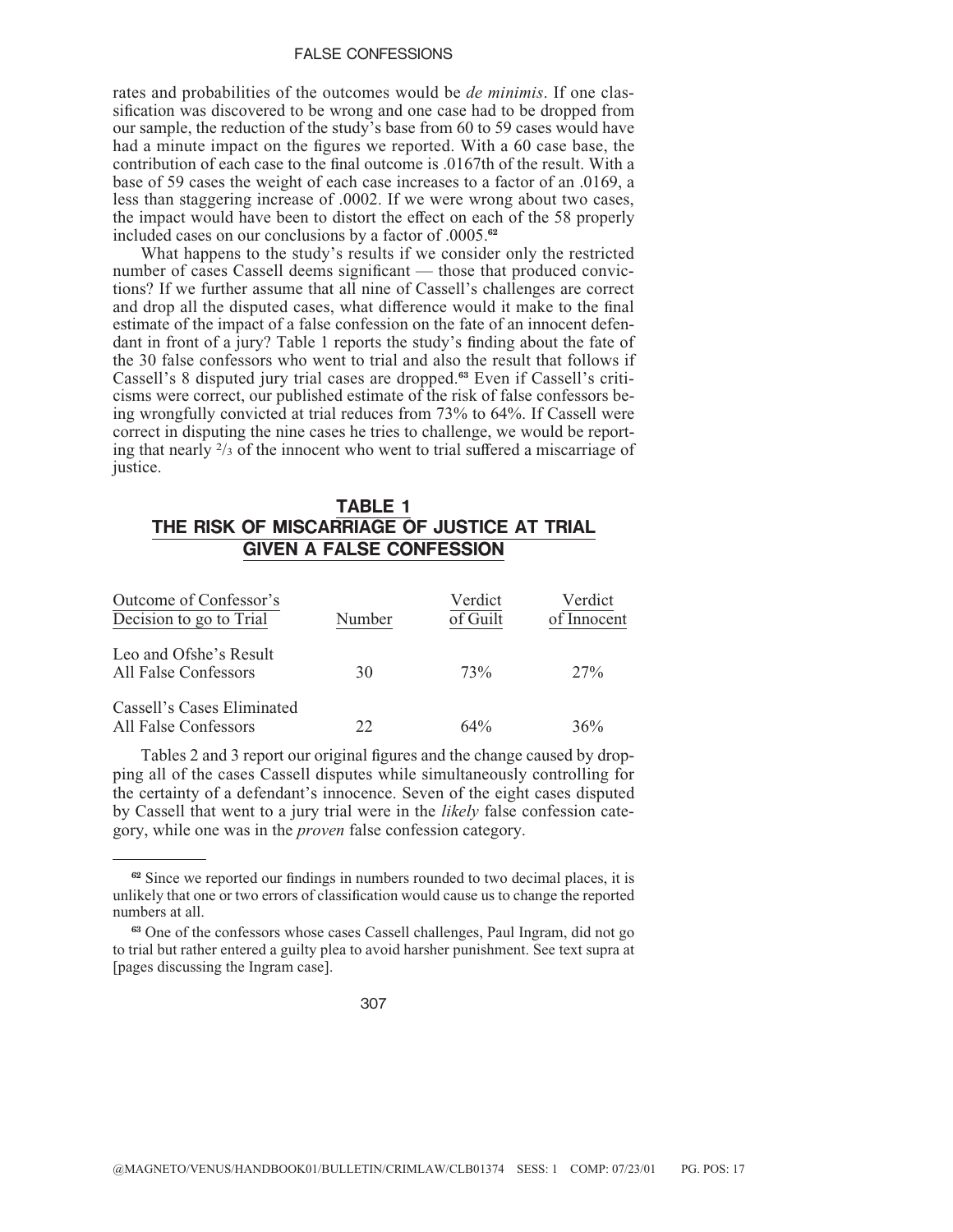#### CRIMINAL LAW BULLETIN

If we were to grant Cassell's objections, the effect on cases in which the defendant's guilt was eventually *proven* changes from a probability of .91 of being convicted at trial (the original sample) to .90 (granting Cassell's challenge). For defendants who were classified as having given a proven false confession but were acquitted at trial, there is no change in our analysis because Cassell only challenged one case in this category. Almost all of Cassell's challenges fall into the highly probable and probable false confession category. For this category of cases, if Cassell is correct the probability of being unjustly convicted due to having been made to confess drops from .63 to .42.

## **TABLE 2 THE RISK OF MISCARRIAGE OF JUSTICE BY CERTAINTY OF GUILT FROM LEO AND OFSHE'S ORIGINAL ARTICLE**

| <b>Proven False</b><br>Confessors $N = 34$ | Number $\frac{9}{6}$ | Likelihood<br>of Miscarriage | <b>Risk of</b><br>a Guilty<br><b>Verdict</b> |
|--------------------------------------------|----------------------|------------------------------|----------------------------------------------|
| Released Prior                             |                      |                              |                                              |
| to Decision Point                          | 18(53%)              |                              |                                              |
| Pled Guilty                                | 5(15%)               | 15%                          |                                              |
| Acquitted at Trial                         | 1(3%)                |                              |                                              |
| Convicted at Trial                         | 10(29%)              | 29%                          | $91\%$                                       |
| Totals                                     | $34(100\%)$          | 44%                          |                                              |

| <b>Highly Probable &amp;</b><br><b>Probable False</b><br>Confessors $N=26$ | Number $/$ % | Likelihood<br>of Miscarriage | <b>Risk of</b><br>a Guilty<br><b>Verdict</b> |
|----------------------------------------------------------------------------|--------------|------------------------------|----------------------------------------------|
| Released prior                                                             |              |                              |                                              |
| to decision point                                                          | 5(19%)       |                              |                                              |
| Pled Guilty                                                                | 2(8%)        | 8%                           |                                              |
| Acquitted at Trial                                                         | 7(27%)       | 37%                          |                                              |
| Convicted at Trial                                                         | 12(46%)      | 46%                          | 63%                                          |
| Totals                                                                     | $26(100\%)$  | 54%                          |                                              |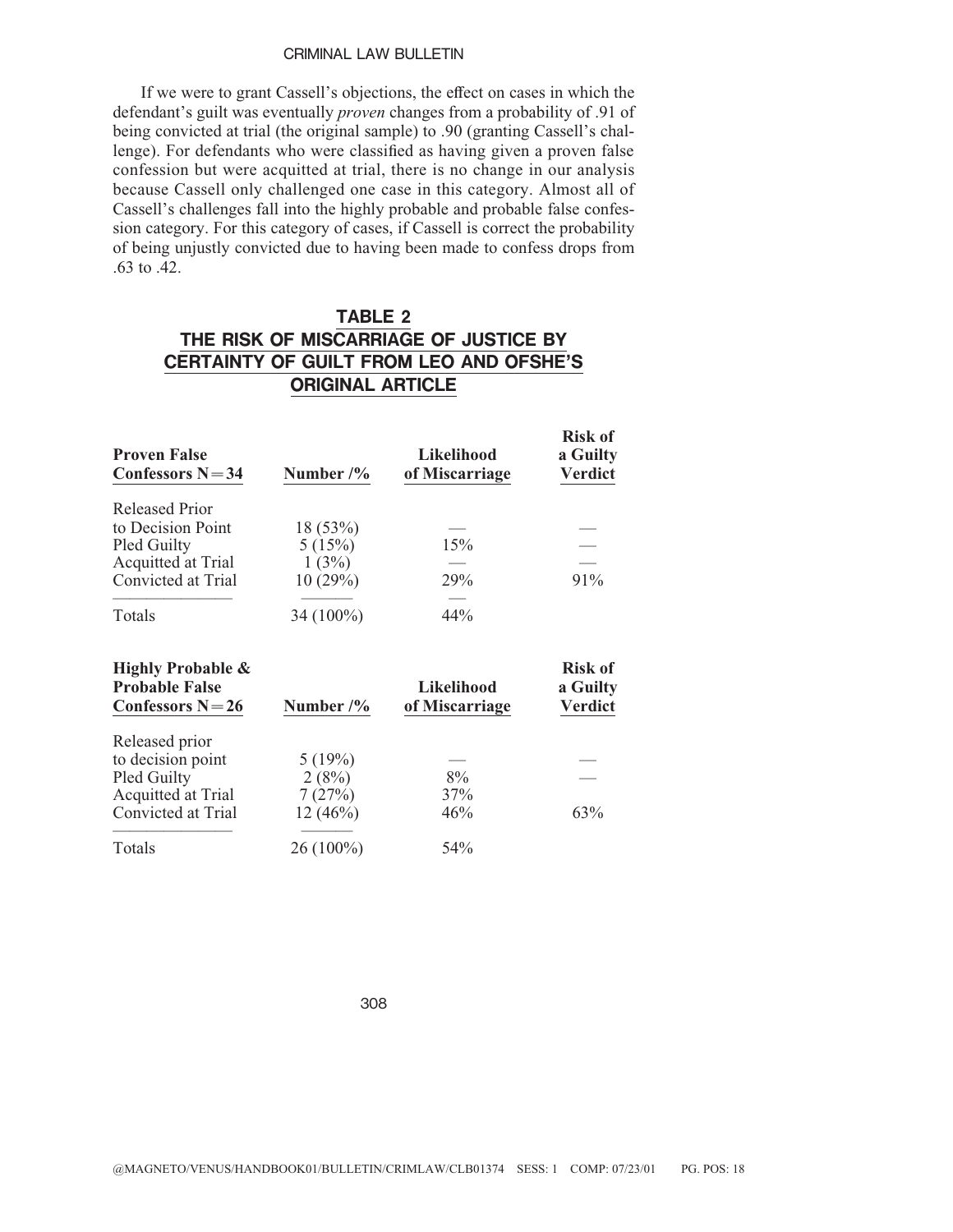## **TABLE 3 THE RISK OF MISCARRIAGE OF JUSTICE BY CERTAINTY OF GUILT DROPPING THOSE CASES CHALLENGED BY CASSELL**

| <b>Proven False</b><br>Confessors $N = 33$ | Number $\frac{9}{6}$ | Likelihood<br>of Miscarriage | <b>Risk of</b><br>a Guilty<br><b>Verdict</b> |
|--------------------------------------------|----------------------|------------------------------|----------------------------------------------|
| Released Prior                             |                      |                              |                                              |
| to Decision Point                          | 18(55%)              |                              |                                              |
| Pled Guilty                                | 5(15%)               | 15%                          |                                              |
| Acquitted at Trial                         | 1(3%)                |                              | __                                           |
| Convicted at Trial                         | 9(27%)               | 27%                          | 90%                                          |
| <b>Totals</b>                              | 33 $(100\%)$         | 42%                          |                                              |
|                                            |                      |                              |                                              |

| Number $/$ % | Likelihood<br>of Miscarriage | KISK 01<br>a Guilty<br><b>Verdict</b> |
|--------------|------------------------------|---------------------------------------|
|              |                              |                                       |
| 5(28%)       |                              |                                       |
| 1(6%)        | $6\%$                        |                                       |
| 7(39%)       |                              |                                       |
| 5(28%)       | 28%                          | 42%                                   |
| $18(100\%)$  | 34%                          |                                       |
|              |                              |                                       |

**Risk of**

The findings relating to false confessors whose innocence is proven at any time (either pre-trial or post-conviction) by at least one dispositive fact tells the most unambiguous story of the fate of false confessors in the American criminal justice system.**<sup>64</sup>** Consider the 33 proven false confessors who Cassell concedes were innocent.**<sup>65</sup>** Eighteen (55%) of these individuals were discovered to be innocent prior to conviction and the state dismissed charges. These individuals were lucky because the fact of their innocence was established before they had to decide whether to accept a plea bargain or risk trial,**<sup>66</sup>** and they were spared the fate of their less fortunate peers. Cassell considers what happened to innocent citizens who were coerced into falsely confessing but were not convicted to demonstrate that the screens in the justice system ''at least worked to prevent the ultimate miscarriage of jus-

**<sup>64</sup>** Even Cassell challenges only one of these cases. Cassell's challenge is unpersuasive. See Text Infra [Pages discussing Reyos].

**<sup>65</sup>** We remove James Harry Reyos' case here purely for the sake of argument.

**<sup>66</sup>** 12% (7/60) of our sample elected to enter a guilty plea in advance of trial. See Leo and Ofshe, *Consequences*, supra note 8 at 478.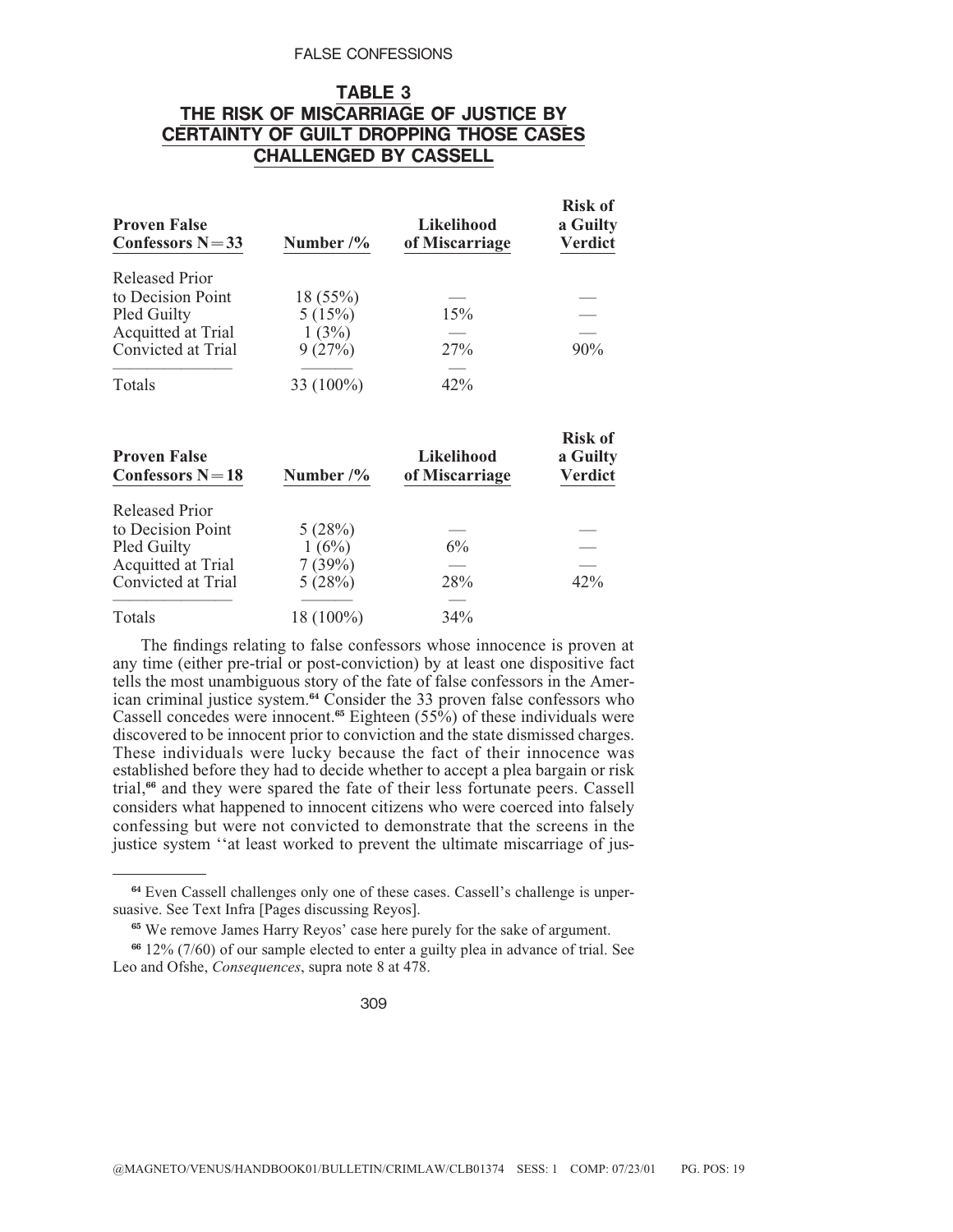#### CRIMINAL LAW BULLETIN

tice.''**<sup>67</sup>** We regard these cases as evidence that a serious problem exists. All of these individuals spent an avoidable, unjustied, and sometimes lengthy period of time deprived of their liberty by the state. All suffered inexcusably only because they were made to falsely confess by police. Five of the proven false confessors  $(15%)$  elected to enter a guilty plea — even though they were innocent — because they did not wish to risk the harshest possible punishment (typically the death penalty) by taking their case to trial. 93% (14/15) of the *proven* false confessors who were not released prior to trial were convicted — condemned to prison or death based on nothing more than the fact that they said "I did it," even when neither the specifics of their confession nor any significant evidence confirmed their guilt.

#### **(E) Cassell Does Not Accurately Describe the Recommendations of Consequences**

Cassell's inaccurate description of *Consequences* extends to the recommendations we make regarding the import of our findings. Cassell writes that:

. . .Leo and Ofshe propose more sweeping changes to confession law. Among other things, Leo and Ofshe suggest that courts should ''carefully scrutinize'' a confessor's ''post admission narrative'' against the known facts of the case. In their view "[t]he fit between the specifics of a confession and the crime facts determines whether the ''I did it'' statement admission should be judged as reliable or unreliable evidence. They further argue that, if discrepancies are substantial enough, courts should conclude that the confession is unreliable and suppress it.**<sup>68</sup>**

#### and

Leo and Ofshe propose, however, to go further and require courts to make a specific determination about "fit," with that determination governing the admissibility of defendant's statements.**<sup>69</sup>**

Having created the erroneous impression that we advocate a standard that measures the difference between the crime facts and a perfectly fitting confession — one which covers every point of fact that defines the crime scene — Cassell proceeds to attack his straw man:

The problems only mount when we realize that the guilty suspect, even if ''confessing'' to all the charged crimes, such as murder, kidnap, and rape, might nonetheless provide a post-admission narrative that deviates from the crime's facts.**<sup>70</sup>**

Contrary to our position, Cassell imputes to us the view that the criminal

**<sup>67</sup>** Cassell, *Examination*, supra note 10 at 536.

**<sup>68</sup>** Cassell, *Examination*, supra note 10 at 590-591.

**<sup>69</sup>** Id. at 591.

**<sup>70</sup>** Id. at 594.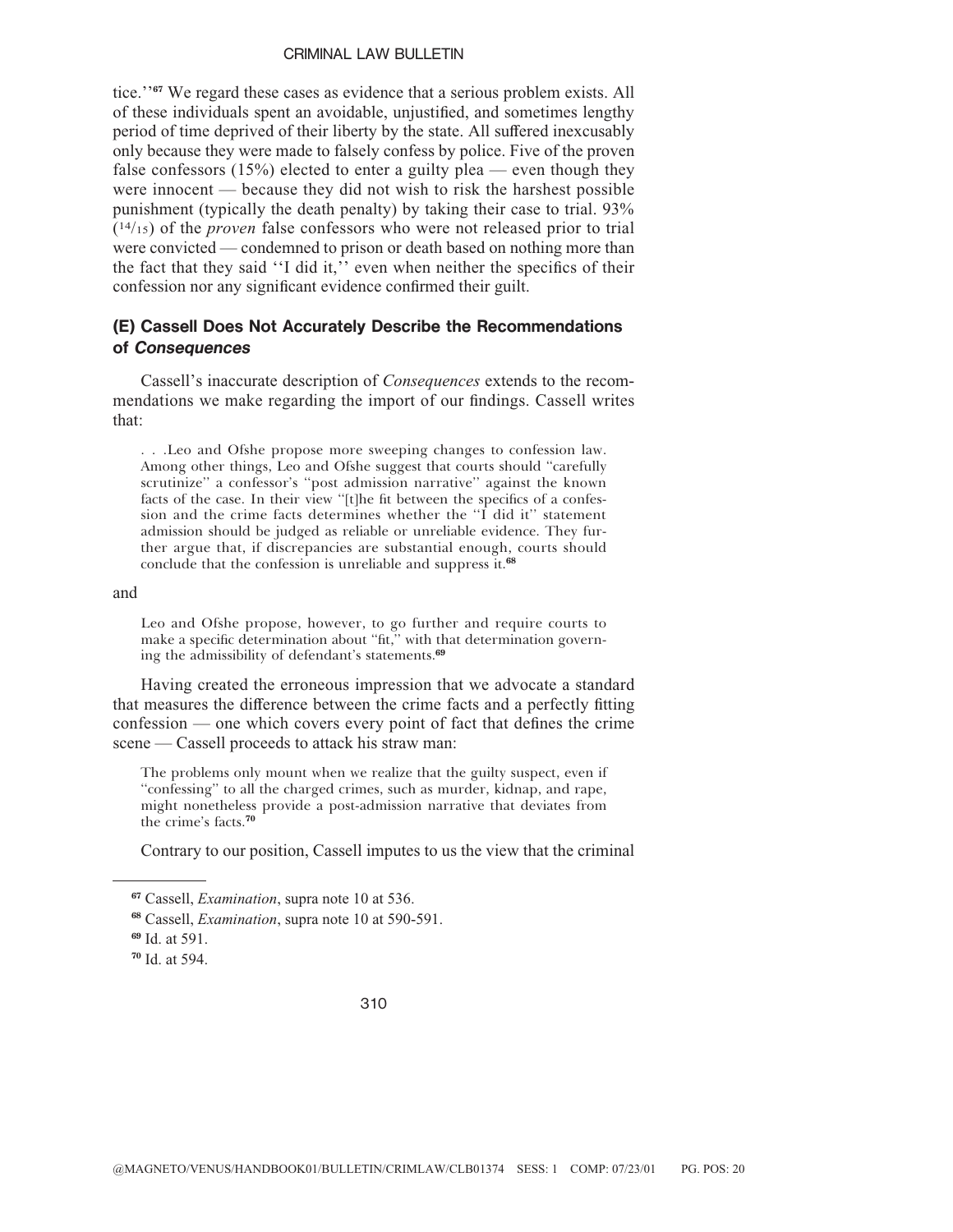justice system should abandon its trust in juries and, instead, substitute judges for juries as the arbiters of the accuracy of confessions.**<sup>71</sup>**

However, in *Consequences* we actually wrote about how courts might use our research findings to control the prejudicial effect of false confessions. In a passage that Cassell cites, we wrote that there ''is a compelling need for police, prosecutors, judges and juries to carefully scrutinize and evaluate a suspect's post admission narrative against the known facts of the crime.''**<sup>72</sup>** In *Consequences*, the only time we wrote about what courts should do appears nine lines from the end of the article (a passage not cited by Cassell), in which we wrote that courts should demand ''a minimal indicia of reliability before admitting confession statements into evidence.''**<sup>73</sup>**

Since there is precious little in *Consequences* about recommendations following from the research, and because nothing we have ever written would, by any stretch of a normal imagination, constitute a suggestion for sweeping or dramatic changes in the law, Cassell builds his straw man by overlooking what we wrote in our earlier article, The Decision to Confess Falsely: Rational Choice and Irrational Action.**<sup>74</sup>** All of Cassell's citations to our earlier writing on this issue come from the following three paragraphs:

Both admission and confession statements are nothing more than two pieces of proposed evidence that, correctly interpreted, point either to a suspect's guilt or innocence. No piece of evidence really speaks for itself, and even a photograph can be doctored. Answering the question of whether a piece of evidence is valid and appropriate for the purpose for which it will be used by a juror is fundamental to the reasoning behind rules governing the exclusion of potential evidence. A judge would never knowingly admit into evidence a doctored photograph that is the product of modern computer graphic techniques and depicts a scene that never happened. A false confession is analogous to a doctored photograph. The mechanism for creating it is the ancient technology of human influence carried forward into the interrogation room.

It is possible to establish a standard of minimum reliability for a confessions so that true confessions, like real photographs, can be separated from the doctored frauds constructed through the techniques of psychological interrogation. Police can be better trained to obtain statements that satisfy the legal definition of the word confession. Most investigators currently operate within legal constraints, but all could be trained to elicit more reliable confessions. A confession that fully describes the circumstances of a crime should and could be crafted to always permit the confession to be corroborated. Corroboration is the key to erecting a standard of minimum reliability for confession evidence.**<sup>75</sup>**

#### and

By contrast, the innocent false confessor lacks personal knowledge of the crime facts. As a result, he can only repeat information given to him or

**<sup>74</sup>** Ofshe & Leo, *The Decision to Confess Falsely: Rational Choice and Irrational Action*, 74 DENV. L. REV. (1997).

**<sup>75</sup>** Id. at 1118 and 1119.

**<sup>71</sup>** Id. at 601-603.

**<sup>72</sup>** Leo and Ofshe, *Consequences*, supra note 8 at 495.

**<sup>73</sup>** Id. at 496.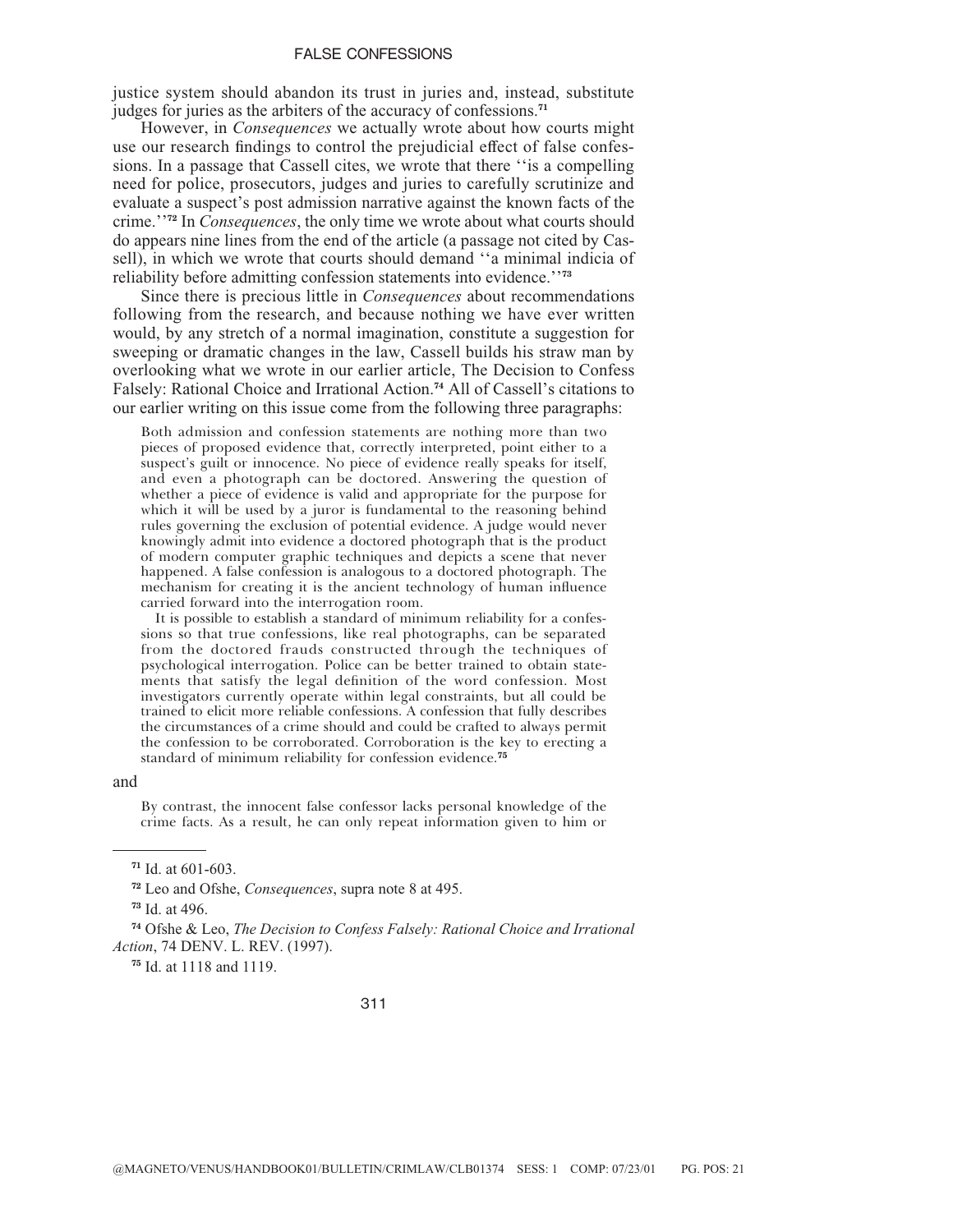provide guesses to the interrogators' questions. A well-developed postadmission narrative by a false confessor is likely to be riddled with demonstrable factual errors, and thus casts substantial doubt on the validity of the confession. If a suspect's post-admission narrative fits poorly with facts of the crime, produces no corroboration, and is disconfirmed by the suspect's wrong answers to questions about major issues (such as the weapon used, how the victim was kept silent, etc.), the confession should be considered inadmissible because it lacks sufficient indicia of reliability. By focusing on the substantive accuracy of the suspect's statement rather than exclusively on the procedural fairness of the interrogation process courts can test for a minimum standard of reliability before admitting a confession into evidence.**<sup>76</sup>**

All we propose is that if a statement is entirely wrong on every factual point raised in the interrogation it should be barred. Beyond this, all that we have ever advocated is some minimum standard of reliability be established as a consideration in the decision to admit confession evidence — not for the near perfect corroboration Cassell imputes to us.

What then might a minimum standard of corroboration entail? We have never presumed to offer specific rules to be implemented, but rather have only focused on general principles. In the *Decision to Confess* we pointed out that an innocent suspect can never prove his innocence even by getting all of his statements about the crime facts wrong, since errors can only demonstrate consistency with a lack of actual knowledge, not the fact of it.**<sup>77</sup>** We also pointed out that the only time that an innocent suspect should get an objectively demonstrable crime scene fact correct is when he has been contaminated by information given to him or makes a lucky guess,**<sup>78</sup>** and that the likelihood of making lucky guesses decreases with the number of possible answers to the question.**<sup>79</sup>** At a minimum, it only takes one objectively correct answer to a question that has a large number of possible answers to demonstrate that someone probably has actual knowledge of the crime. From a decision theory perspective, it would take very little to establish a basis of reliability before admitting a confession statement into evidence.

<sup>78</sup> In any discussion of the evaluating of the fit between a suspect's statement and the crime scene facts, only statements that can be objectively evaluated have any value. A suspect's contribution of a story with a lot of details about what he and the murder victim talked about in private before she was killed has no value since it can never be verified. An accurate description of a number of related, or even one highly improbable, established fact(s) is necessary. For example if a suspect volunteered an accurate description of the crime scene — that the lace from one of the victim's boots was removed and used to tie her hands to a post, that a single boot and a single sock were removed and the sock was filled with sand and used as a gag and the victim's eyes were covered with a man's Calvin Klein scarf, the likelihood of correctly guessing all, or even a subset, of these facts is vanishingly small.

**<sup>79</sup>** No one should be impressed with a correct answer to the question ''was the body face up or face down'' since the probability of a correct guess is .50. We are all impressed, however, with the contribution of information that leads police to a missing murder weapon since the number of possible hiding places might run to the tens of millions or billions within a mile of the crime scene.

**<sup>76</sup>** Id. at 1119.

**<sup>77</sup>** Id. at 994.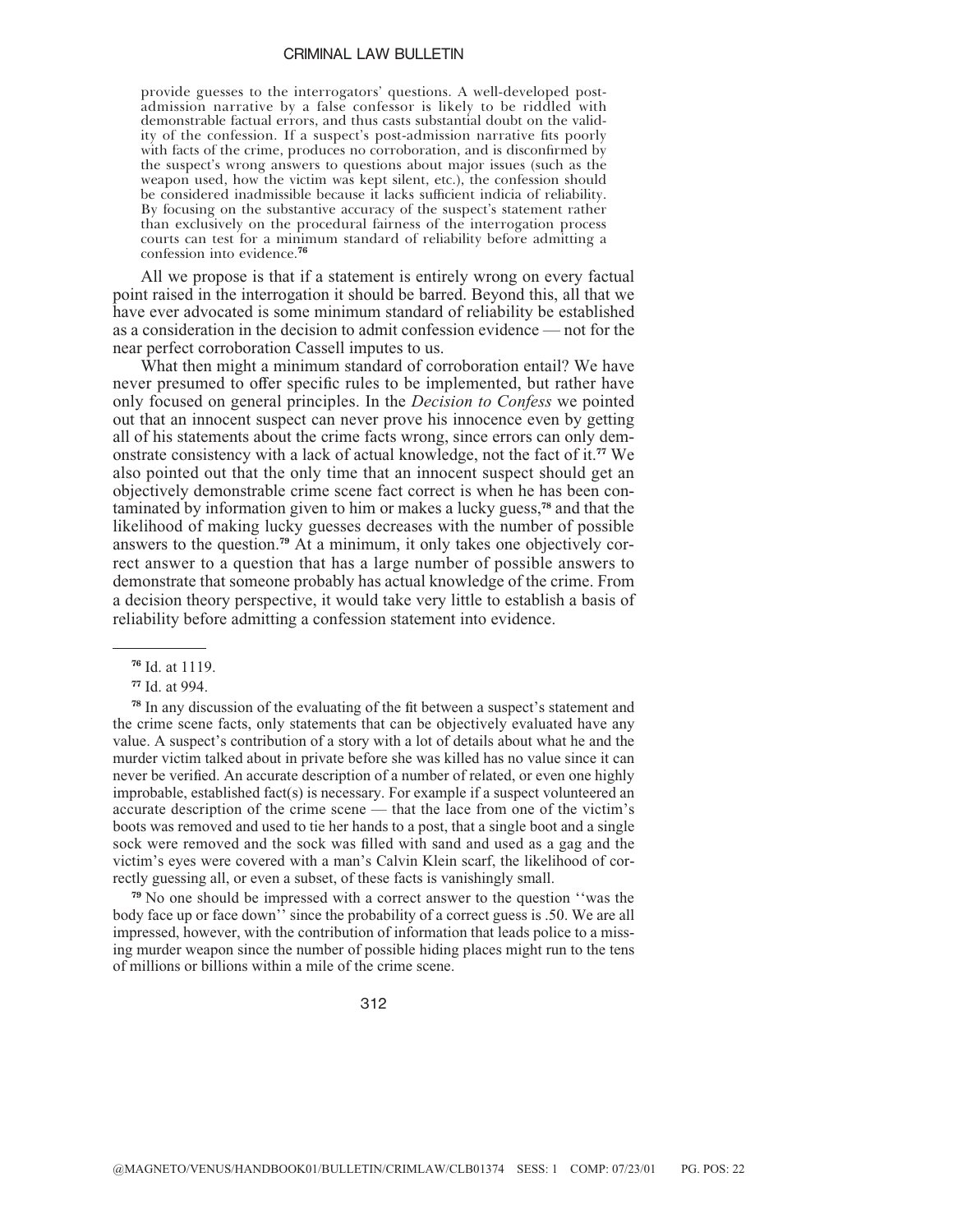#### **IV. Cassell's Failed Case Challenges**

#### **(A) Introduction<sup>80</sup>**

There are several reasons why Cassell's commentary does not identify any reason to cast doubt on our case analyses. First, Cassell overlooks the fundamental purpose of our research: to study the biasing effect of the defendant's ''I did it'' statements on the decision-making of triers of fact and criminal justice officials. To do so, we analyzed the case evidence *independent of the confession* that either supported or undermined the likely reliability of the confession. Cassell, however, routinely treated the opinions of the very people whose judgments we were studying (police, prosecutors, judges, juries) as establishing the fact of the defendant's guilt.**<sup>81</sup>** A prosecutor's, judge's or jury's opinion that the defendant is guilty is not a fact demonstrating the defendant's guilt, but precisely what we sought to explain. For Cassell to rely on the opinions of third parties who have been exposed to the confession as evidence of the defendant's guilt is not only tautological, but also highlights the very point that our research sought to make: that confession evidence is highly prejudicial to the decision-making of triers of fact despite (1) their legal obligation to entertain a presumption of innocence; and (2) the existence of exculpatory evidence that casts substantial doubt on the confession's reliability. Cassell simply never deals with the question of the prejudice introduced by a false confession and seems not to notice its effect on his analysis.

Second, Cassell does little more than uncritically repeat the prosecution's case in his lawyer-like advocacy of the defendant's guilt in each of his case challenges. As a result, Cassell fails to add any information that was not al-

<sup>&</sup>lt;sup>80</sup> Cassell offers no criteria for the 9 of 60 cases he chose to challenge. As our discussion in Section III demonstrates, Cassell chose the weakest cases he could find to challenge, even though he suggests that his choice of cases to critique was fair and systematic. Cassell, *Examination*, supra note 10 at 587-88, ft. 392.

**<sup>81</sup>** For example, in Barry Lee Fairchild's case, Cassell quotes Judge Eisele's opinion as if it establishes the fact of the voluntariness of Fairchild's confession. Cassell, *Examination*, supra note 10 at 540 ("The Court specifically finds that [Fairchild] was not instructed or coached regarding the content of his confessions.'') In the case of Jessie Misskelley, Cassell treats the opinions of jurors in two other cases — Damien Echols and Jason Balwin — as establishing the accuracy of Misskelley's confession. Id. at 557 ("The accuracy of Misskelley's identification of Baldwin and Echols as the killers was established by guilty verdicts at a separate trial . . .''). In the case of Bradley Page, Cassell's entire challenge is based on opinions which he presents as if they establish facts, including the appellate court's opinion that Page's confession must have been true (''The Court of Appeals also noted that Page's explanation at trial for the confession 'strained the jury's credulity to the breaking point. His explanation was rife with internal inconsistencies, and was also inconsistent with the explanation he gave the officers in his final taped statement.'' Id. at 563. These are only a few of the examples from Cassell's case challenges in which he treats third parties' opinions as if either they constitute overwhelming evidence for a fact or establish that fact.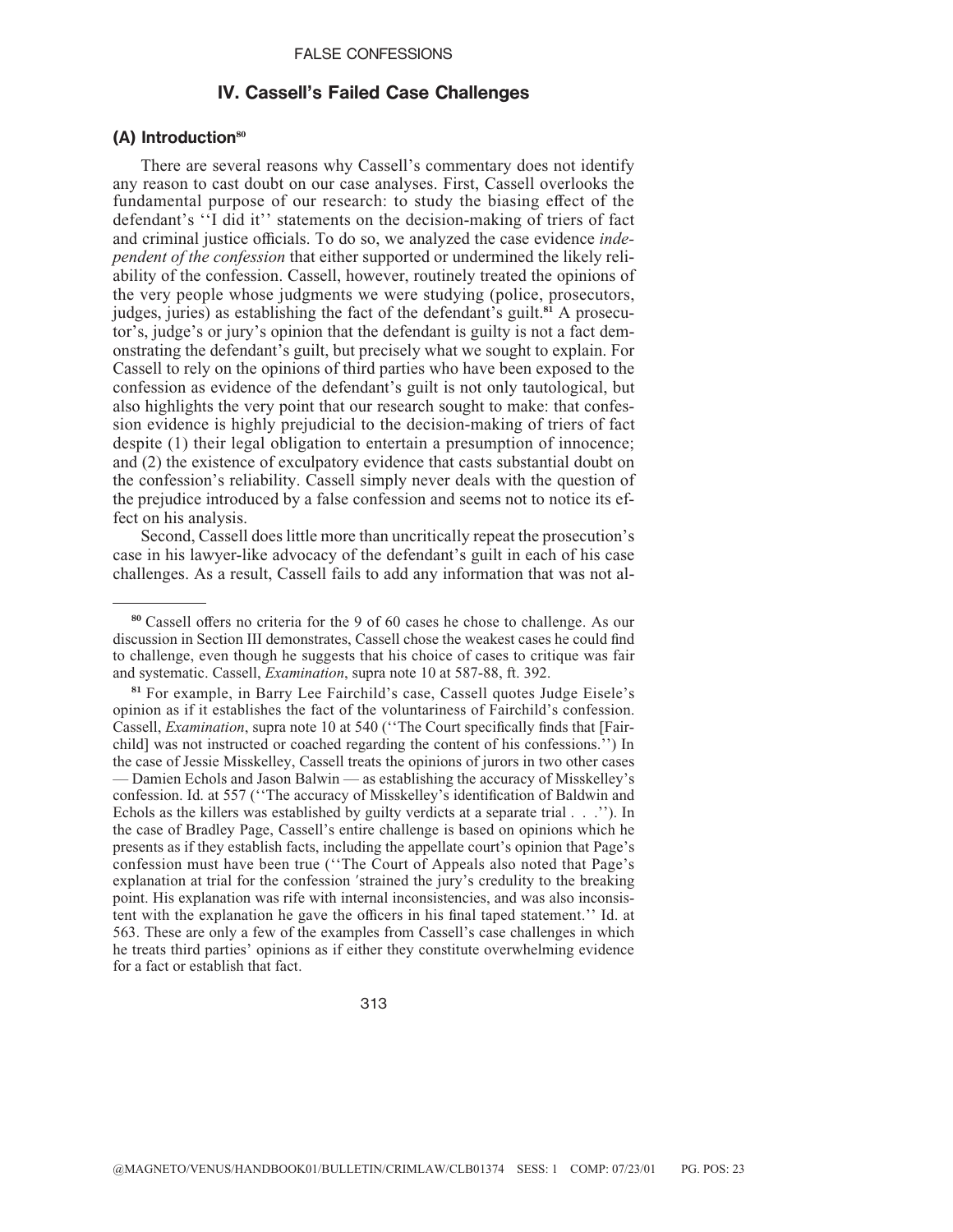ready known, does not fully present important case facts, and ignores enormous inconsistencies, implausibilities, and/or contradictions in the state's case. Most disturbingly, Cassell fails to acknowledge evidence that exculpates the defendants. For example, in many of these cases it was beyond dispute that the perpetrator left considerable physical evidence (fingerprints, blood, hair, saliva, semen, DNA, etc.) behind at the crime scene. Yet in none of the cases does any of this forensic evidence match the confessor. Cassell fails to explain why exculpatory physical evidence, *linking the perpetrator to the crime but not matching the confessor*, should be ignored.

Absent the psychological center of the state's evidence - the confession - Cassell's case summaries boil down to nothing more than rehashing an unrebutted version of the state's exceptionally weak circumstantial evidence. Cassell ignores the fact that once the confession is removed from consideration he is left where we began — with a case containing no compelling evidence of guilt and strong to indisputable evidence of innocence. No matter how often Cassell repeats the refrain that the defendants were found guilty by a judge or jury, this does not substitute for a showing of why such a judgment was sound.**<sup>82</sup>**

#### **(B) Illustrating Cassell's Inadequate Case Presentations**

In his incomplete presentations of the cases reported in *Consequences*, Cassell repeats the same flawed approach that he and Markman<sup>83</sup> used in their critique**<sup>84</sup>** of Bedau and Radelet's landmark research on miscarriages of

<sup>84</sup> It is not surprising that the case summaries and flawed conclusions in Cassell and Markman's critique of Bedau and Radelet do not stand up to scrutiny. Acker et

**<sup>82</sup>** As Alan Berlow points out, ''if prosecutors present inaccurate, incomplete or fabricated evidence, even the most unprejudiced and fair-minded juror may vote to convict an innocent man. Alan Berlow, *The Wrong Man*, ATLANTIC MOTHNLY, 66, 77 (1999).

**<sup>83</sup>** Cassell's criticism of Bedau and Radelet illustrates the problem of bias in his writings. For example, Cassell states that Bedau and Radelet's research, ''ignores physical evidence of guilt, mis-cites sources that in fact indicated defendants were guilty, includes works of fiction as proving innocence, and contains other serious flaws." Cassell, *Examination*, supra Note 10 at 4-5. However, Cassell fails to mention that Bedau and Radelet wrote a response to Cassell refuting each of these false allegations. See Bedau & Radelet, *The Myth of Infallibility*, supra note 9. Bedau and Radelet point out the following: (1) Cassell and Markman distort their case summaries. Id. at 163, Ft 14; (2) Cassell and Markman merely reiterate the prosecution's case — as though that impeaches Bedau and Radelet's judgement— and treat the fact that a judge or jury convicted as if the trial court is the final authority on the factual question of the defendant's guilt. Id. at 163; (3) Bedau and Radelet did not ignore compelling evidence of physical guilt, but instead point out that Cassell's charge is false and misleading. Id. at 162; (4) Bedau and Radelet did not mis-cite sources as Cassell claims, but, unlike Cassell, ''attempted to refer readers to all major sources where information could be obtained, not simply to those sources that buttress out conclusions.'' Id. at 163.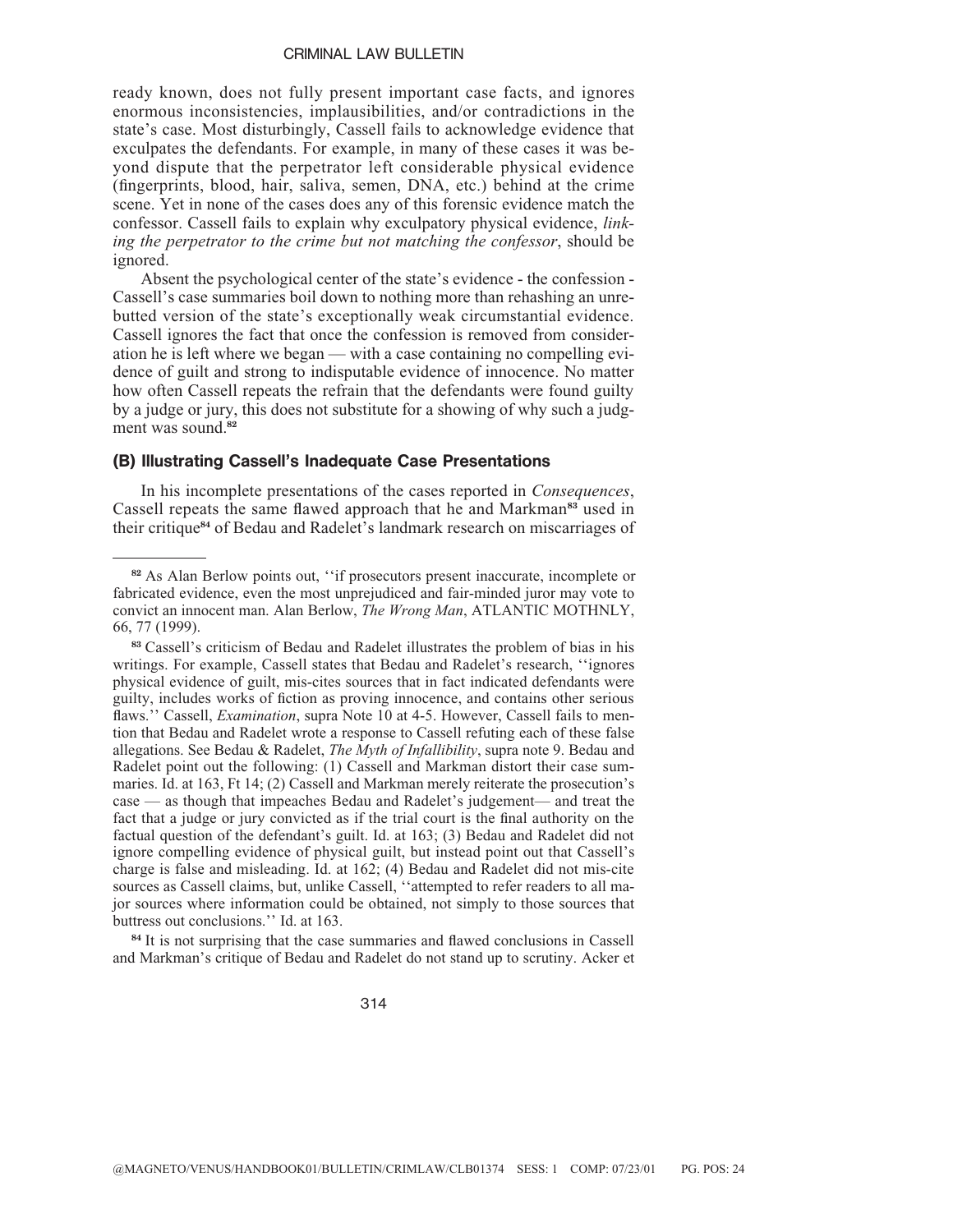justice in capital cases.**<sup>85</sup>** In that critique, Cassell and Markman simply restated the prosecution's case,**<sup>86</sup>** while omitting any exculpatory evidence that undermined, contradicted or entirely discredited the state's case. Cassell and Markman treated the trial court as if it was the final authority on the factual question of the defendant's guilt,**<sup>87</sup>** then treated the fact that a trial court judged the defendant to be guilty ''beyond a reasonable doubt'' as

al. recently studied the cases of 8 (all New Yorkers) of the 23 individuals who in Bedau and Radelet's judgment were factually innocent of the crimes for which they were convicted and executed during the 20th century, but who in Markman and Cassell's judgment were rightfully convicted and executed. See James Acker, Eamon Cunningham, Patricia Donovan, Allison Fitzgerald, Jamie Flexon, Julie Lombard, Barbara Ryn, and Bivette Stodghill, *Gone But Not Forgotten: Investigating Cases of Eight New Yorkers (1914-1939) Who May Have Been Innocent* at 137. Paper presented at the Annual Meetings of the American Society of Criminology. November 11-14, 1998. Washington, D.C. In addition to describing these cases, Acker et. al. set out to ''accept Bedau and Radelet's implicit invitation to have neutral observers independently examine the available evidence supporting the guilt or innocence of these eight New Yorkers and form a judgment about whether that evidence supports the conclusion that those men were executed for crimes they did not commit.'' Id. at 7. After carefully reviewing the totality of the case facts in each of these executions, Acker et al. conclude that:

Our Review thus leads us to concur with Bedau and Radelet (1987) in all eight cases—Frank Cirofici, Charles Becker, Thomas Bambrick, Stephen Grzechowiak, Max Rybarcyzk, Edward Applegate, George Chew Wing, and Charles Sberna—that ''a majority of neutral observers, given the evidence at our disposal, would judge the defendant in question to be innocent.'' We additionally are convinced that the claims of innocence are even more persuasive in some of these cases. Id. at 137.

**<sup>85</sup>** See Bedau & Radelet, *Miscarriages of Justice*, supra note 5.

**<sup>86</sup>** Bedau & Radelet, *The Myth of Infallibility*, supra note 9 at 163 (Markman and Cassell ''prefer instead simply to restate the case for the prosecution, as though that by itself impeaches our judgment.''). In one of the 9 cases (James Harry Reyos) that he challenges, Cassell had to choose between the position of the trial-level prosecution (that Reyos was guilty) and the position of the appellate level prosecutor (that Reyos could not possibly have committed the crime and therefore confessed falsely). Not surprisingly, Cassell sided with the trial-level prosecution and repeated their selective and misleading arguments about Reyos' guilt. See Infra Text at 86-90. However, Cassell failed to mention that at least one of the two trial level prosecutors has substantial doubts about Reyos' guilt. See Dennis Cadra letter to Governor Ann Richards, December 31, 1991 at Pp. 6-7 (''Two weeks ago I discussed this case with Anthony Foster, one of the two assistant district attorneys who had participated in the trial (who had subsequently left and then rejoined the district attorneys' staff). He told me, in no uncertain terms, that he is not sure Mr. Reyos is guilty, and he has never been sure).

**<sup>87</sup>** Bedau & Radelet, *The Myth of Infallibility*, supra note 9 at 162 (''Markman and Cassell write as if the trial court is the final authority on the factual question of the defendant's guilt.'').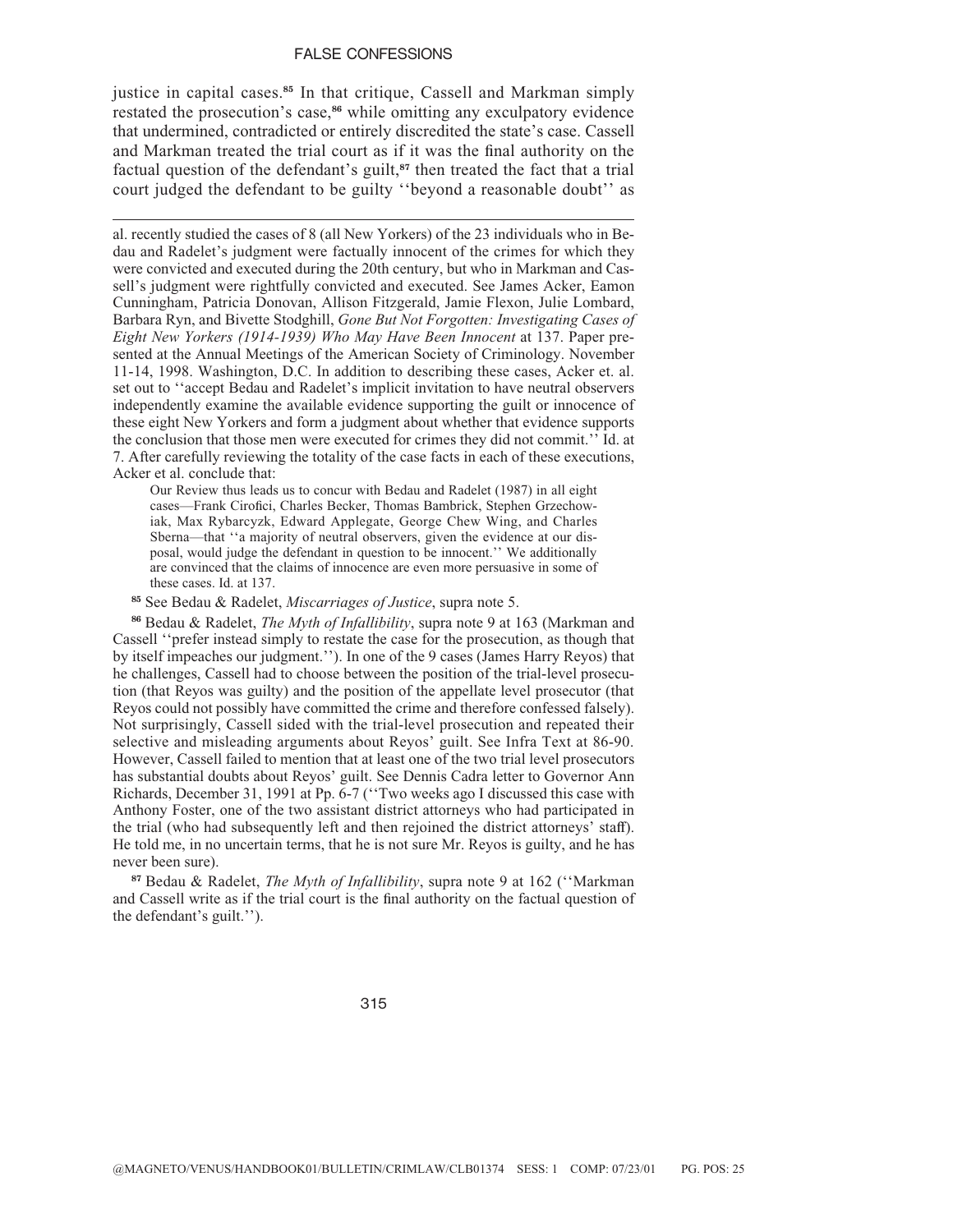somehow constituting evidence of the defendant's guilt.**<sup>88</sup>** Cassell re-uses this formula in his critique of *Consequences*. His strategy for attacking a charge of error in the judicial system is simply to deny that the error happened because police, prosecutors, judges, juries and appellate panels almost never make such mistakes.**<sup>89</sup>** When a state error is challenged, Cassell charges that the critic, unlike Cassell, is relying on methodology and judgments that are ''subjective.''**<sup>90</sup>**

As we will illustrate in the case of Barry Lee Fairchild below (and in the eight other challenged cases in the Appendix), the case summaries that Cassell presents are incomplete and based on inaccurate and misleading assertions, unwarranted inferences and arguments, and biased presentations of case materials.

#### **(1) The Case of Barry Lee Fairchild<sup>91</sup>**

#### **(a) Voluntariness**

Cassell ignores the substantial evidence that Barry Fairchild, along with 13 other African American men, was threatened, abused, physically assaulted and tortured by Pulaski County, Arkansas Sheriffs in the murder investigation of Marjorie Mason.**<sup>92</sup>** Instead, he repeats Federal District Court Judge Thomas G. Eisele's opinion, and the Court of Appeals' affirmation, that Barry Fairchild's confession was voluntary, as if these legal opinions,

**<sup>90</sup>** See Cassell, *Examination*, supra note 10 at 538, 581, 587-88, Ft. 392-393. Our classifications are no more subjective than Cassell's; the critical difference is that we began our analysis with questions whereas Cassell began his with conclusions.

<sup>91</sup> Even though we classified the case of Fairchild in the least certain of our three categories (*probable* false confession), we choose to illustrate the case of Barry Lee Fairchild in the main text of this article (rather than in the appendix), because it is the most consequential of the cases that Cassell chose to attack (Fairchild was executed).

**<sup>92</sup>** These thirteen men were: Michael Martindale, Ronald Henderson, Nolan Mc-Coy, Randy Mitchell, Frank Webb, Donald Lewis, Willie Washington, Ezekiel Williams, Robert Johnson, Michael Johnson, John Walker, Frank King and Leon Williams. See Brief for Appellant, Barry Lee Fairchild v. A.L. Lockhart. Appeal from the United States District Court, Eastern District of Arkansas (November 15, 1991). No. 90-2438EA [Hereinafter, Brief for Appellant].

**<sup>88</sup>** Bedau & Radelet, *The Myth of Infallibility*, supra note 9 at 163 (Markman and Cassell ''write as if part of the evidence against the defendant is the fact that a trial court judged the defendant to be guilty 'beyond a reasonable doubt.').

<sup>&</sup>lt;sup>89</sup> Bedau and Radelet noticed the same flaw in Markman and Cassell ("The basic problem with Markman and Cassell's response is that it seems bent on defending the criminal justice system in every regard that bears on the death penalty and its administration. This inflexible stance requires our critics to deny that anyone actually innocent has ever been executed, lest the criminal justice system itself be charged with such an error.''). Bedau & Radelet, *The Myth of Infallibility*, supra note 9 at 169.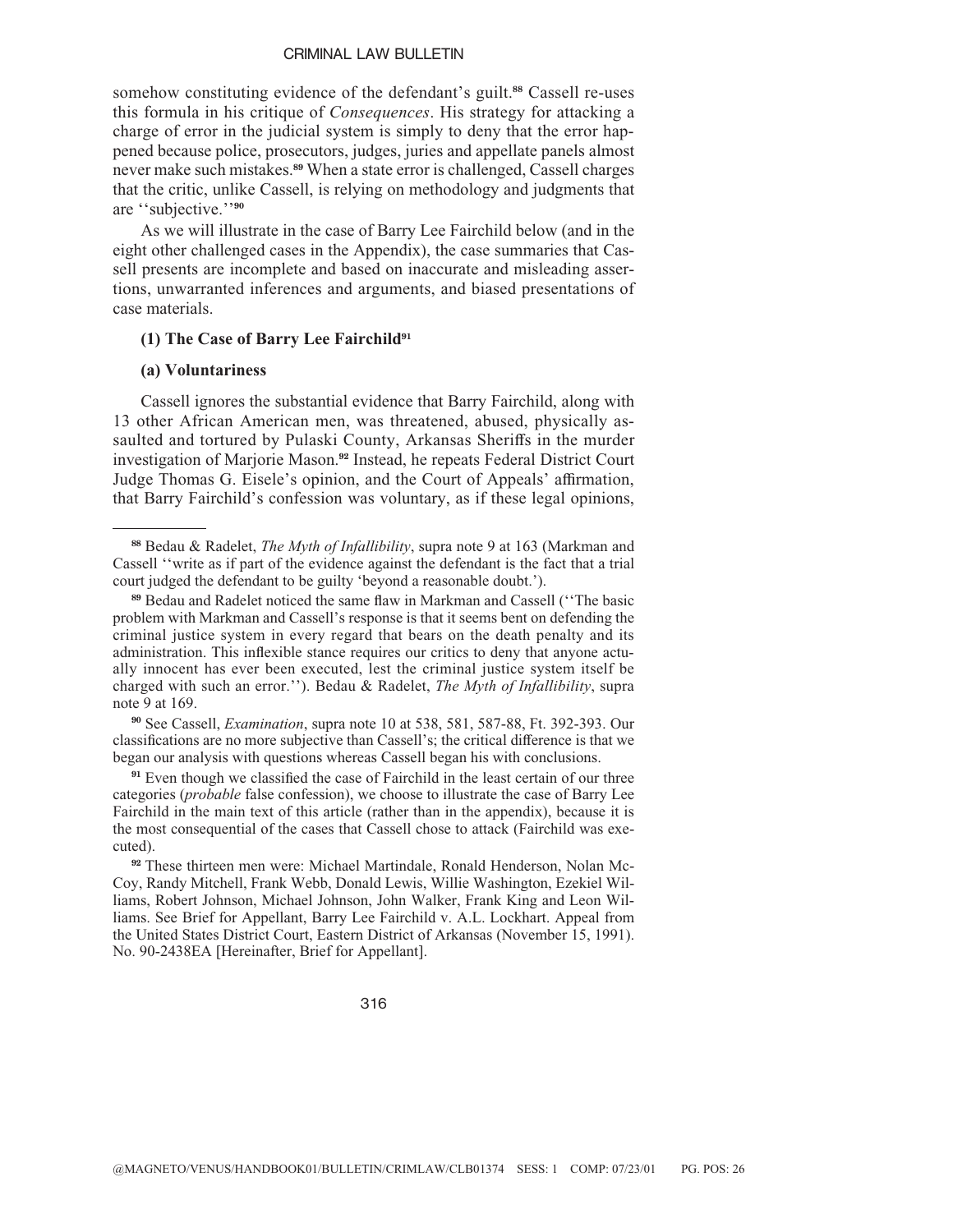merely because they were issued by a court,**<sup>93</sup>** resolve the factual dispute and undermine the multiple allegations of abuse that Fairchild's attorneys,**<sup>94</sup>** scholars<sup>95</sup> and journalists<sup>96</sup> have documented.

While a full review of the Fairchild case facts is beyond the scope of this response,**<sup>97</sup>** the task of evaluating the multiple allegations of coercion and abuse is more complicated and requires far more work than Cassell seems willing to admit. It is an impermissible short-cut to privilege one secondary source over another and pass the source off as if it were evidence rather than opinion.**<sup>98</sup>** Because the actual interrogation of Barry Fairchild was neither audio- nor video-recorded, no one can ever know with certainty what actually transpired. However, our research led to substantial evidence that Fairchild was physically and psychologically coerced into confessing to being an accessory in the Mason murder. We found no credible independent evidence corroborating Fairchild's confession, and we found some independent evidence discrediting it.<sup>99</sup> As a result, we classified the Fairchild confession as a *probable* false confession. Cassell's re-statement of the prosecution's case does not undermine this conclusion.

There are two contradictory versions of what occurred during the interrogations in the Marjorie Mason murder investigation. According to Fairchild, Major Larry Dill repeatedly kicked him in the stomach; Sheriff Tommy Robinson**<sup>100</sup>** threatened him with a shotgun, striking him in the chest and arm with it several times; and Robinson threatened to kill Fairchild if he did not

<sup>97</sup> One evidentiary hearing alone, which occurred over 17 days in December, 1990, January 1991, and February 1991, involved 100 witnesses, 1000 pages of exhibits, and 4,300 pages of testimony. See Brief for Appellant, supra note 92 at 1.

**<sup>98</sup>** Cassell treats court opinions as if they are primary sources of evidence. They are not. In the context of an independent review of guilt or innocence, a judge's conclusion is the opinion of a secondary source.

**<sup>99</sup>** Blood, hair and semen failed to positively link Fairchild to the crime. See Leo and Ofshe, *Consequences*, supra note 8 at ft. 319. In addition, Fairchild's postadmission narrative contained several errors of fact. For example, Fairchild told of ficers where he had thrown his gloves away, but they were unable to find them. Fairchild also identified Harold Green as his accomplice, but Green was incarcerated in Colorado when the Mason murder occurred. Id.

<sup>100</sup> Sheriff Tommy Robinson had a reputation for using abusive law enforcement techniques. See Duke, *Death Row Struggle*, supra note 96 at A1.

**<sup>93</sup>** It has been well-established in the research literature on miscarriages of justice that judges and juries sometimes mistakenly convict innocent defendants. As Cassell knows, the mere fact that a judge issues a legal opinion is not evidence of its factual accuracy. See Bedau and Radelet, *Miscarriages of Justice*, supra note 5.

**<sup>94</sup>** Brief for Appellant, supra note 92.

**<sup>95</sup>** See Sheri Lynn Johnson, *The Color of Truth: Race and the Assessment of Credibility*, 1 MICH. J. RACE & L., 261, 280-292 (1996).

**<sup>96</sup>** See Lynne Duke, *In Arkansas, a Death Row Struggle and Doubt*, THE WASHINGTON POST, A1 (January 9, 1994). [Hereinafter, Duke, ''Death Row Struggle"].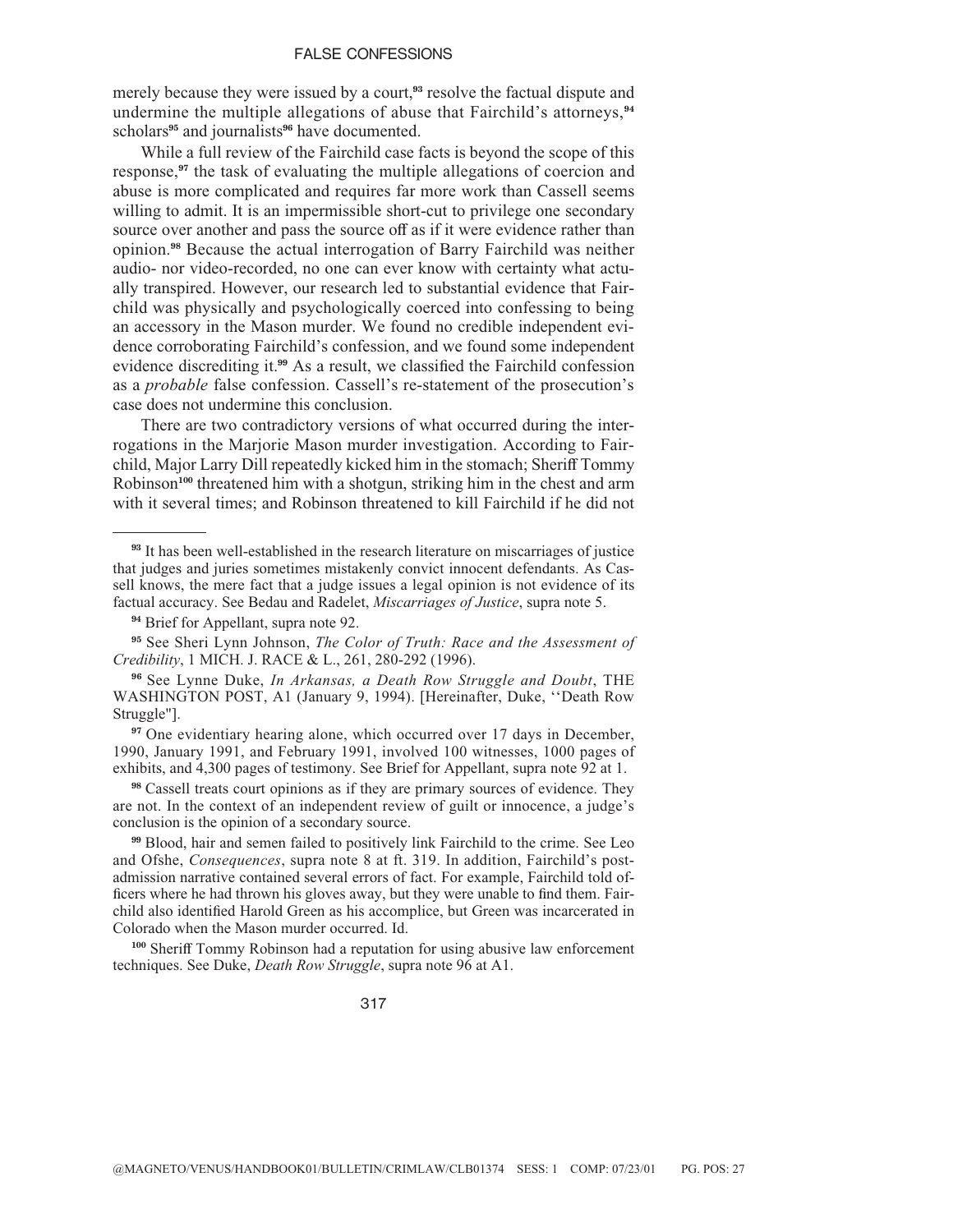confess.<sup>101</sup> In addition, Fairchild identified two other officers (Bobby Woodward and Wayne Chaney) who participated in or were present during the abuse.**<sup>102</sup>** After the dismissal of their third petition for post-conviction relief in August 1990,**<sup>103</sup>** Fairchild's appellate attorneys discovered that the Pulaski County Sheriff's department systematically picked up a number of suspects in the Mason murder investigation against whom they used physically coercive methods of interrogation in an effort to obtain a confession. The officers not only denied threatening, assaulting or abusing Fairchild, but the state also argued Barry Fairchild was the only real suspect,**<sup>104</sup>** that the sheriffs did not engage in any accusatorial or coercive questioning of other persons who were asked to come to the sheriff's office, and that the techniques of interrogation used on all suspects, including Mr. Fairchild, were simply straightforward, open-ended requests for relevant information.**<sup>105</sup>**

In a videotape of the confession statement, Fairchild has swollen eyes and a bandage around his head. Sheriff Robinson and several deputies denied beating Fairchild, and claimed instead that his injuries were due to a police dog's attack during his arrest.**<sup>106</sup>**

There is compelling direct, indirect and circumstantial evidence supporting Fairchild's allegations of abuse and contradicting the state's denials. At a 1987 hearing, former Russellville police officer Larry Dalton testified that he witnessed an unidentified deputy slap Fairchild, cause him to hit his head against a wall, and that a police dog was ordered to attack Fairchild after he was brought into custody.**<sup>107</sup>** In 1990, Frank Gibson, a former Pulaski County deputy, testified that it was common knowledge at the sheriff's office that

**<sup>103</sup>** As Johnson points out, ''News of this report was carried in the Little Rock press, and other Black men who had been similarly treated by the sheriff and his deputies came forward.'' See Johnson, supra note 95 at 281.

<sup>104</sup> Sheriff Tommy Robinson and several deputies had misrepresented at trial that Fairchild was the prime suspect at the time of his arrest, withholding the names of the other suspects who had been interrogated as part of the Mason murder investigation. Johnson, supra note 95 at 280-281.

**<sup>105</sup>** See Appendix to Brief of Appellant, Volume I at 32-33. Barry Lee Fairchild v. A.L. Lockhart. United States Court of Appeals, Eighth Circuit. No. 90-2438, No. 91-2532. [Hereinafter, Appendix to Brief of Appellant, Volume I].

**<sup>106</sup>** Johnson, supra note 95 at 280.

**<sup>107</sup>** Duke, *Death Row Struggle*, supra note 96. See also Appendix to Brief of Appellant, Volume I at 5.

<sup>&</sup>lt;sup>101</sup> In addition, Fairchild "asserted that the officers coached him over and over about details of the crime, even wrote some key words on a piece of paper so he would remember specifics . . .'' Id.

<sup>&</sup>lt;sup>102</sup> According to Fairchild, three or four other officers, whom he could not identify, were also present during the abuse. Appendix to Brief of Appellant, Volume II at 372. Barry Lee Fairchild v. A.L. Lockhart. United State Court of Appeals, Eighth Circuit. NO. 90-2438, No. 91-2532. [Hereinafter, Appendix to Brief of Appellant, Volume II].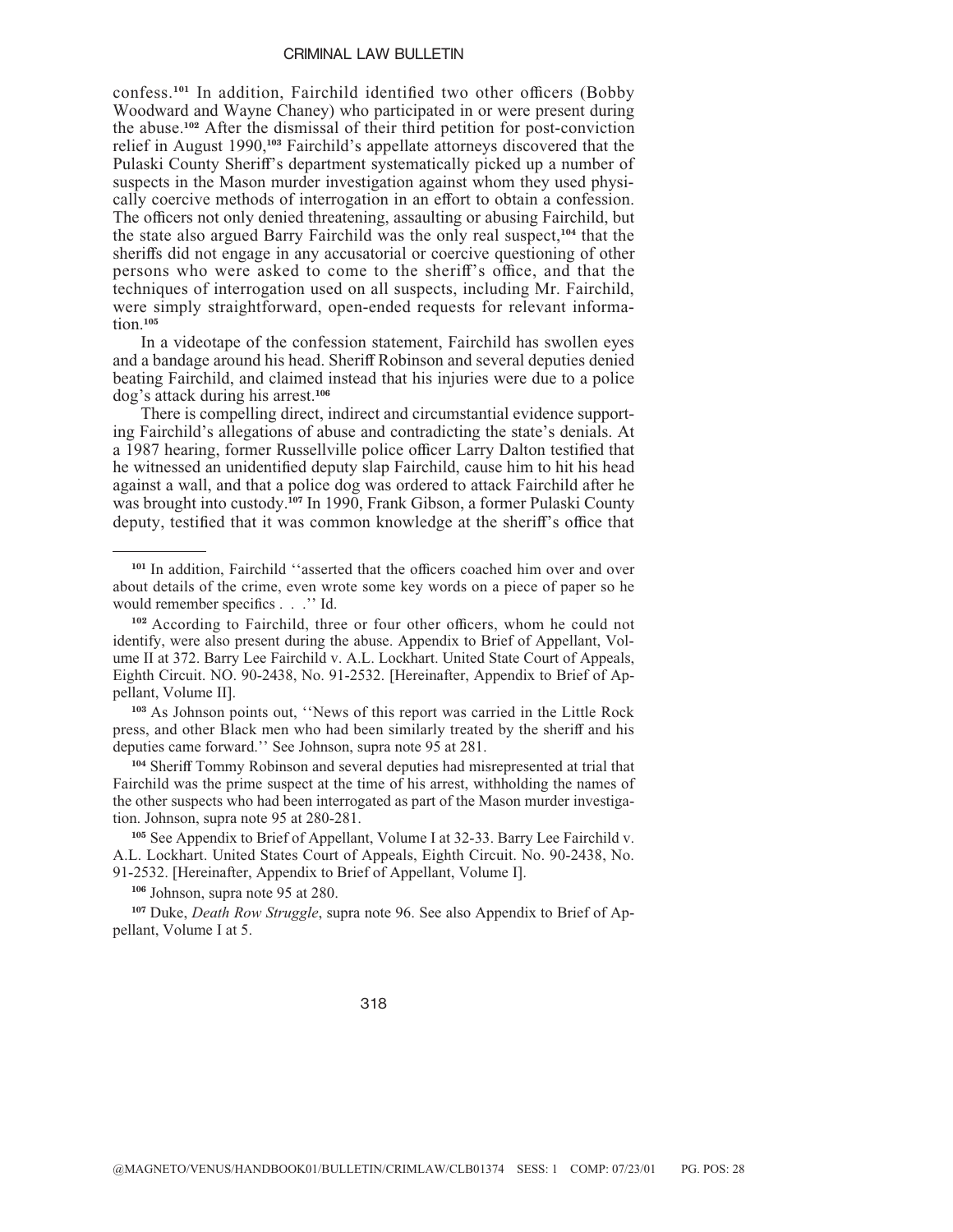Fairchild was beaten into confessing.**<sup>108</sup>** By 1991, three more witnesses, including Deputy Sheriff Calvin Rollins,<sup>109</sup> testified that they heard Fairchild being beaten and verbally harrassed.**<sup>110</sup>**

In addition, thirteen African American men other than Fairchild allege that they were rounded up by sheriffs, accused of committing the Mason murder, and subjected to at least one, but usually multiple, physically and psychologically coercive interrogation procedures.**<sup>111</sup>** If we credit the account of these thirteen other African American men, then it stands to reason that Fairchild too was likely coerced and abused during his interrogation.

There is good reason to credit the truthfulness of their testimony. First,

<sup>109</sup> During a 1990 hearing, deputy Calvin Rollins testified that on the night that Fairchild was brought in, he saw Maj. Larry Dill yelling at Fairchild, using racial epithets, and that he heard the sound of open-handed blows hitting skin. Rollins added that when he looked at Fairchild's face through the viewfinder of the videocamera, he clearly saw that Fairchild's lips were swollen. See Appendix to Appellant Brief, Volume I, supra note 105. See also, Duke, *Death Row Struggle*, supra note 96.

<sup>110</sup> See Appendix to Brief of Appellant, Volume I at 6-32. Deputy Sheriff Calvin Rollins heard Major Dill raise his voice and strike someone (whom Rollins believes was Fairchild) with a fist or an open hand. Id at 9. Rollins also viewed what appeared to be physical injuries (swelling on the lips, welts behind the ears, and a cut on the inside of a bottom lip) that Fairchild appeared to sustain as a result of being slapped around. Id. at 10. Donald Price overheard Larry Dill and Tommy Robinson verbally abuse a person he reasonably believed to be Barry Fairchild. Id. at 22-26. Michael Johnson, who had been a suspect in the Mason murder investigation, saw a bloodied Fairchild and subsequently heard Officers in the CID area yelling at and beating Fairchild, as if hitting him with a gun in the stomach. Id at 26-31.

<sup>111</sup> As Sheri Johnson notes, "Each testified that he had been picked up and accused of involvement in the Mason murder. Eleven of the men were verbally threatened. Of the two who were not verbally threatened, Donald Lewis was slapped, choked and punched in the stomach, and Ezekiel Williams was slapped and stomped upon. Of those who were verbally threatened, one, Nolan McCoy, was also threatened with a gun. Five more were verbally threatened, threatened with guns and physically abused; Randy Mitchell was beaten with clubs and fists through a telephone book; Frank Webb was hit with two telephone books; John Walker was hit with a blackjack through a telephone book; Robert Fairchild, the brother of Barry Lee Fairchild, was hit in the head with a nightstick and kicked; and Frank King testi fied that the sheriff had come into the room in which King was being interrogated and said to his deputies, ''You all ain't hit him yet?'' after which King was slapped so hard that he was forced out of his chair. Four of the suspects testified that they were pressed to admit abducting and raping Mason only and to blame a friend for the shooting, just as Fairchild had done in his confession. In addition to the thirteen Mason case suspects, two suspects from contemporaneous cases testied to brutal treatment by the county sheriffs's office. Racial slurs were prominent in the course of these interrogations.'' Johnson, supra note 95 at 282.

<sup>&</sup>lt;sup>108</sup> Gibson, an ex-deputy with the Pulaski County sheriff's office, also testified that he witnessed the beating of Robert Fairchild, Barry Fairchild's brother, who had also been interrogated by sheriffs in the Mason murder investigation. See Appendix to Brief of Appellant, Volume II, supra note 102 at 7.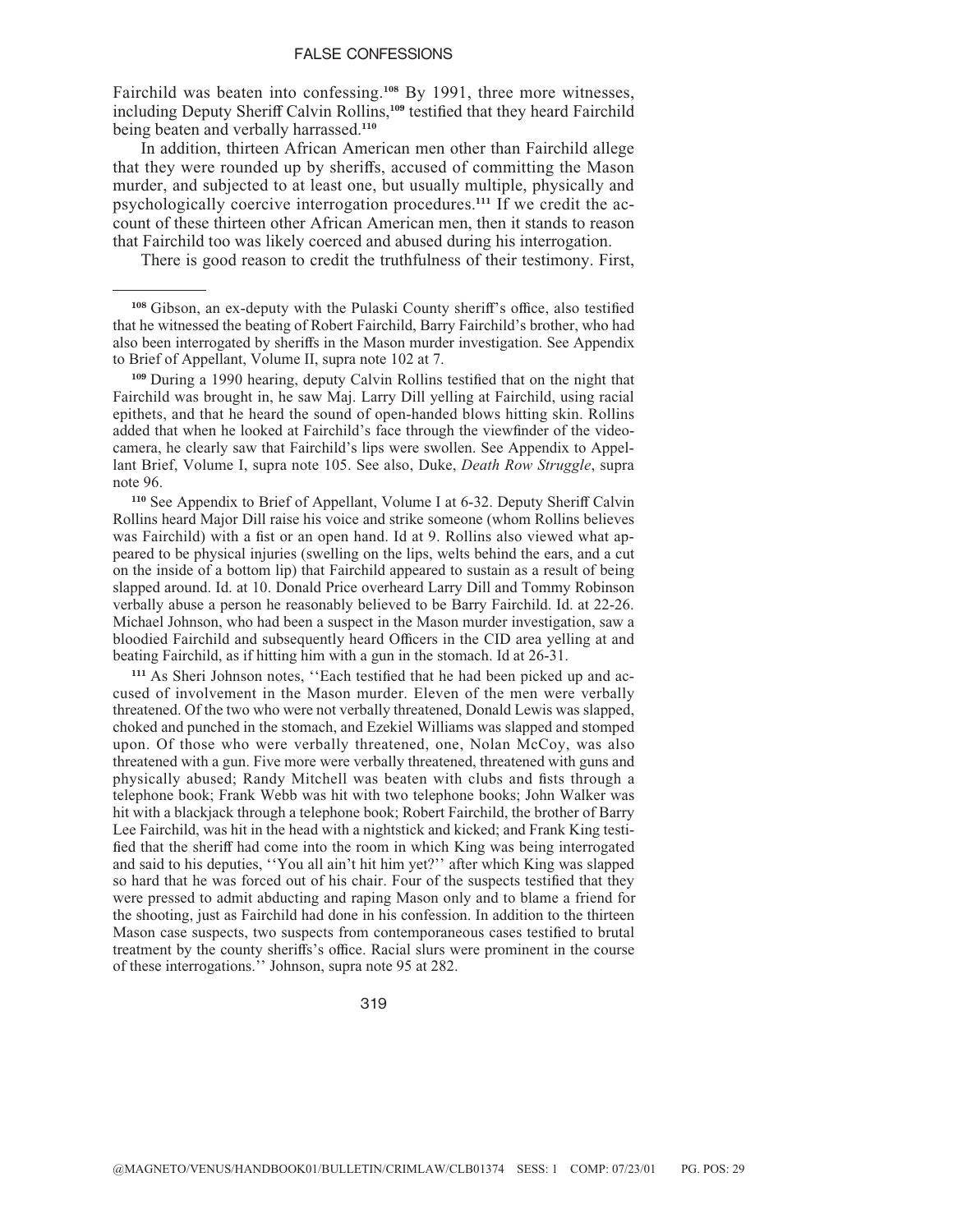#### CRIMINAL LAW BULLETIN

contrary to the trial testimony of Pulaski County sheriff's interrogators, each of these thirteen men was confirmed — either from the state's own records or from undisputed circumstantial evidence — to be a suspect in the Mason murder investigation.<sup>112</sup> Second, these thirteen men, who mostly had no connection to one another, provide remarkably consistent accounts (including similar abusive tactics and vulgarities that were not public knowledge) of their coercion at the hands of county sheriffs.<sup>113</sup> Third, none of the thirteen suspects stood to gain personally from their testimony<sup>114</sup> nor did they have any apparent motive to lie,<sup>115</sup> unlike the police officers who denied abusing them.<sup>116</sup> Fourth, many witnesses testified about what they observed or heard being done to various suspects,<sup>117</sup> and many friends and relatives testified

**<sup>114</sup>** The statute of limitations had long since passed on any claim for damages that any of these men might have made. Id. at 38.

<sup>117</sup> For Example, "Nolan McCoy testified that when he arrived at CID [Criminal Investigation Division], he saw Randall Mitchell there with uncharacteristically messy hair and puffy, teary eyes. Ronald Henderson testified that toward the end of the time he was at CID, he heard someone being beaten, crying out in response, and finally say, "Stop! I'm gonna talk." Randy Mitchell and Nolan McCoy were both in CID interview rooms at that time. Thelma Bradford testied that when she was in an interview room at CID in the evening of March 2, she heard Robert Fairchild being abused, with officers saying, "Fuck him in the ass." Ezekiel Williams heard someone moaning in a room near him when he was at CID at the time that Robert Fairchild was still there. Willie Washington testied that when he was at CID, Robert Fairchild was presented to him as a way of illustrating the fate that awaited him if he was uncooperative, and Ezekiel Williams was overheard complaining about being abused. Mr. Washington, Mr. Robert Fairchild and Mr. Williams all appear to have been at CID at overlapping times. Finally, Michael Johnson, Frank King, and Leon Williams were also all at CID at overlapping times. Mr. Walker overheard the frightened voices and outcries of Frank King and Michael Johnson. Michael Johnson heard the beating, outcries, and protestations of Frank King, and not long thereafter, saw Mr. King face-to-face, with tears running down his cheeks. Before this meeting, Frank King heard Michael Johnson "hollering." And finally, Leon Williams heard

**<sup>112</sup>** Appendix to Brief of Appellant, Volume I at 35-36. Five of the thirteen men (Henderson, King, Martindale, McCoy, Mitchell) were given *Miranda* warnings and advised in writing that they were a suspect in a capital murder. Three more (R. Fairchild, Johnson, Lewis) had hair samples taken from them for comparison to unidenti fied hair fragments found at the crime scene. Another (Washington) was the subject of a state crime lab memo advising that his fingerprints were necessary for comparison to latent prints developed in the Mason murder. For the remaining four suspects (Webb, E. Williams, Walker, L. Williams), state documents or testimony from state witnesses established that ''they were picked up and interrogated by the sheriff's office on the dates they alleged, that their interrogations were conducted in the midst of ongoing investigative efforts in the Mason case, and/or that they were questioned in relation to a search for physical evidence relevant to the Mason case.'' Id. 36.

**<sup>113</sup>** Appendix to Brief of Appellant, Volume I, supra note 105 at 3.

**<sup>115</sup>** Johnson, supra note 95 at 290.

**<sup>116</sup>** Johnson, supra note 95 at 290.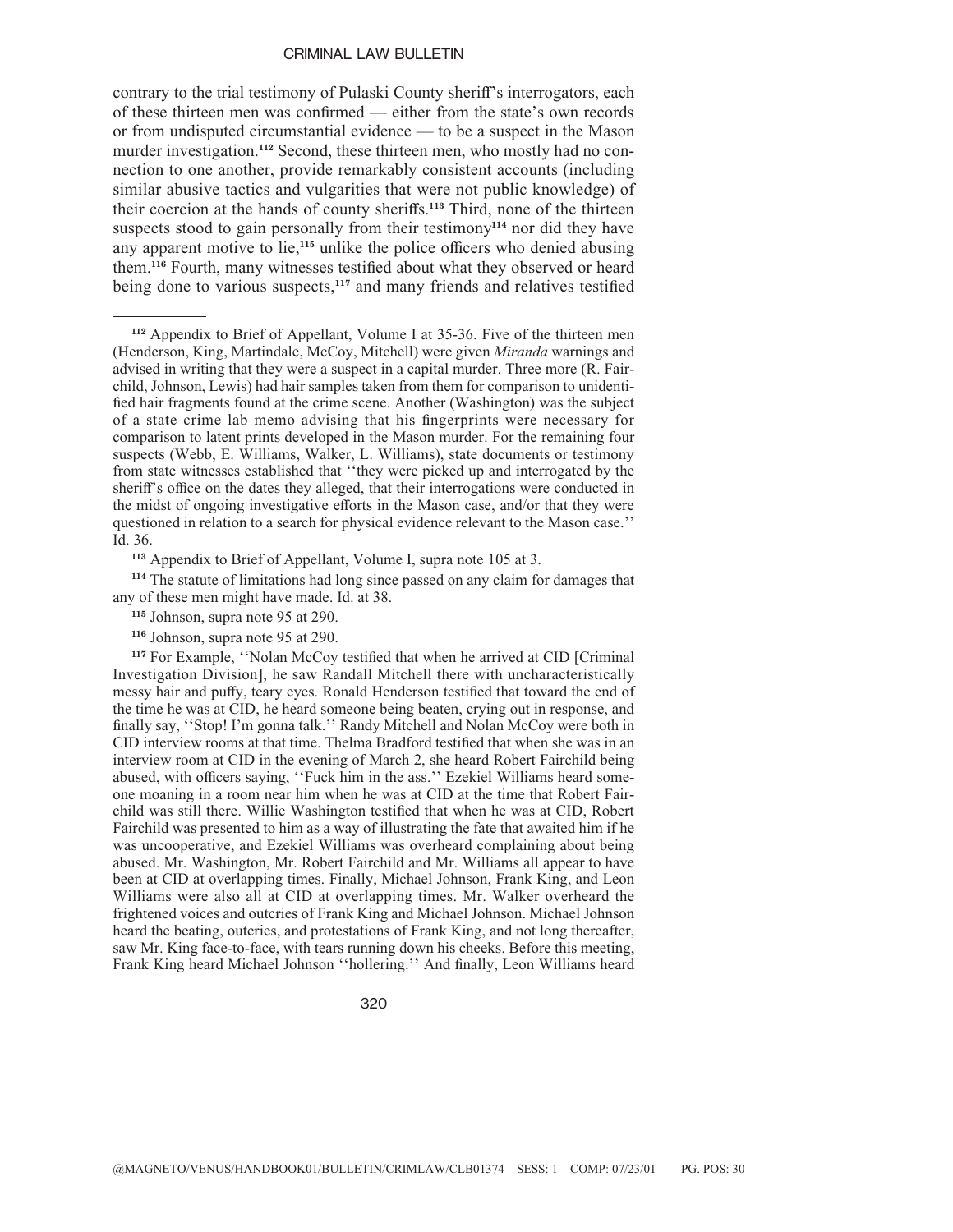about the contemporaneous accounts many of the suspects provided of their abuse shortly after their release from the sheriff's office.<sup>118</sup> The details in these accounts matched the details that the suspects had recounted in their own testimony.**<sup>119</sup>** Fifth, witnesses observed signs of physical coercion and manifestations of psychological abuse on a number of the more severely mistreated suspects.**<sup>120</sup>** The evidence of injuries resulting from police brutality from two victims — who had been suspects in other contemporaneous cases in the Pulaski County sheriff's office — was documented by medical

John Walker being struck and crying out at about the same time he heard striking sounds and outcries from two other people whose voices he did not recognize.'' Appendix to Brief of Appellant, Volume I at 39-40.

<sup>118</sup> For example, Susan Givens testified that she remembered Nolan McCoy's account of sheriff's personnel trying to make him sign a confession and putting a gun to his head. Richard Washington testified that he remembered Nolan McCoy's account of a gun being pulled on him and his fighting for it once he saw it was empty. Arthurene Mitchell testified that she remembered Randall Mitchell's account of sheriff's department personnel beating him to try to make him admit being involved in the murder. Charles Pennington testied that he remembered Randy Mitchell's account of sheriff's personnel "whipping [his] ass". Merdine Fairchild testified that she remembered Robert Fairchild told her the sheriff and his deputies beat him badly, took him to the scene of the murder, put a gun in his mouth, kneed him, and choked him until he passed out. Lena Thompson testied that she remembered that Ezekiel Williams told her that the police beat him up. Rose Hammonds testied that she remembered that John Walker told her that the sheriff's "whipped" him by putting a book on his head and hitting him through it. Kinley Chapman testied that he remembered that John Walker told him about the sheriff's putting a book on his head and beating him down on it with a blackjack. Delois Cullins testied that Frank King to her about being slapped onto the floor at the sheriff's office and having an ocer put his foot on Mr. King's chest, pull him up, put a gun in his mouth, and threaten to blow his head off. Mary Johnson testified that upon arriving home from the Sheriff's office, Michael Johnson told her that sheriff's had put a gun in his mouth and pulled the trigger. Appendix to Brief of Appellant, Volume I at 40-41.

**<sup>119</sup>** Johnson, supra note 95 at 283.

**<sup>120</sup>** For example, ''Charles Pennington observed that Randy Mitchell was "bruised, skuffy, [had] puffy areas around the head, [and had] splotches of blood here and there. Arthurene Mitchell observed that Randy's ''face was very swollen [and] puffy," that he "had little knots in his head," that his head was hurting and bruised, and that he was ''withdrawn'' and not his ''normal self'' for a while. Merdine Fairchild reported that when Robert Fairchild returned from the sheriff's office, he was real upset because he thought he was going to be killed, and he returned in a jail jumpsuit, with his clothes in a bag, because he had ''BM'd and wetted'' in his clothes. McKinley Chaptman reported that when he saw John E. Walker, his face was puffy and bruised like he had been in a fight, and he was "not the regular John" he knew because he was so stressed. Delois Cullins remembered that when Frank King returned from the sheriff's office, his eyes were red and he had been crying, and he was so mad and upset that it took him a few minutes to calm down.'' Appendix to Brief of Appellant, Volume I at 41-42.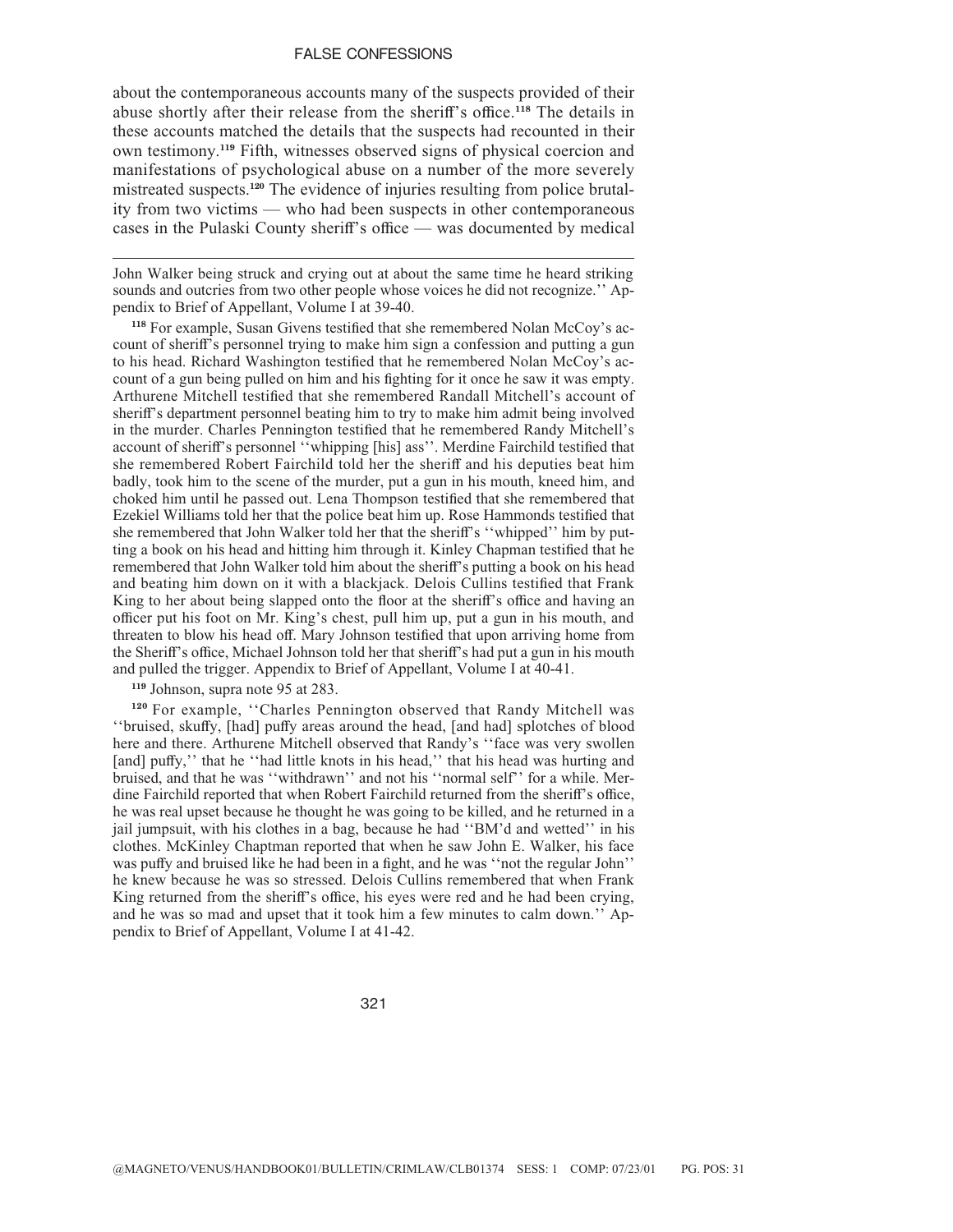personnel.**<sup>121</sup>** Finally, a number of the suspects reported facts covered in their interrogations that had been known only to sheriffs at the time, revealing that the interrogators were using the disclosure of such facts as part of their questioning strategy.**<sup>122</sup>**

Predictably, the state assailed the credibility of these witnesses and, predictably, each of the twelve officers accused of assaulting and mistreating Fairchild and the thirteen other African-American suspects denied using any coercion, and often denied having a recollection of any contact with the suspects.**<sup>123</sup>** Judge Eisele's determination of the voluntariness of Fairchild's confession therefore boiled down to a choice between the testimony of one white former deputy sheriff and thirty (30) black witnesses (who "testified that officers of the Pulaski County Sheriff's Department verbally and physically brutalized Black suspects during a murder investigation'') versus fourteen white officers who denied these charges.<sup>124</sup> Judge Eisele declared none of the African American's primary witnesses entirely credible and, instead, credited the ''vague and generalized testimony'' of all of the state's witnesses who claimed they did not abuse Barry Fairchild.**<sup>125</sup>** Although Eisele ruled that Fairchild's confession was voluntary, he credited some of the accounts that the officers were coercive,<sup>126</sup> and implicitly conceded that some

**<sup>123</sup>** Johnson, supra note 95 at 284.

**<sup>124</sup>** As Sheri Johnson notes, ''The issue of race tainted the investigation, prosecution and habeas corpus review of Fairchild's case from the outset . . .As the Chief Judge of the Eighth Circuit noted, ''The Evidence also unmistakably show a current of racism in the Sheriff's Department of 1983.'''' Johnson, supra note 95 at 287.

**<sup>125</sup>** Johnson, supra note 95 at 286.

**<sup>126</sup>** For example, Judge Eisele generally credited Ezekiel Williams' testimony: ''The Court generally credits Mr. Williams' testimony that he was slapped once and his foot was stepped on once by a Pulaski County Sheriff's Department officer." See Findings of Fact and Conclusions of Law at 360, Fairchild v. Lockhart, Civil No. PB-C-85-282 (E.D. Ark. June 4. 1991) [Hereinafter Written Findings]. Judge Eisele also credited some of Randy Mitchell's testimony. "On the difficult issues of his abuse at the Pulaski County Sheriff's office, the Court finds that it is more likely true than not true that Mr. Mitchell was the victim of verbal intimidation and some physical abuse by one or more officers . . . The Court credits his testimony that he was slapped and mistreated.'' Id. at 199. Another example is the testimony of Frank King: "The Court finds that it is more likely true than not that an unidentified officer

**<sup>121</sup>** Johnson, supra note 95at 283.

**<sup>122</sup>** For example, no suspect who was questioned before March 4, 1983 reported that he was shown post-mortem photographs of the victim. However, after these photographs were available, on March 3, 1983, every person who was subsequently interrogated, from March 4 on (Michael Johnson, Frank King, John Walker, Leon Williams, and Barry Fairchild) was shown the photographs. Two suspects were shown photographs of a man with a tattoo of a cross on his forehead and were asked if they knew whether this man was involved. And three suspects (Michael Johnson, Frank King, and Willie Washington) were asked about being in the McCain Mall area on February 26, 1983. Interview with Dick Burr (March 3, 1998 and July 28, 1998).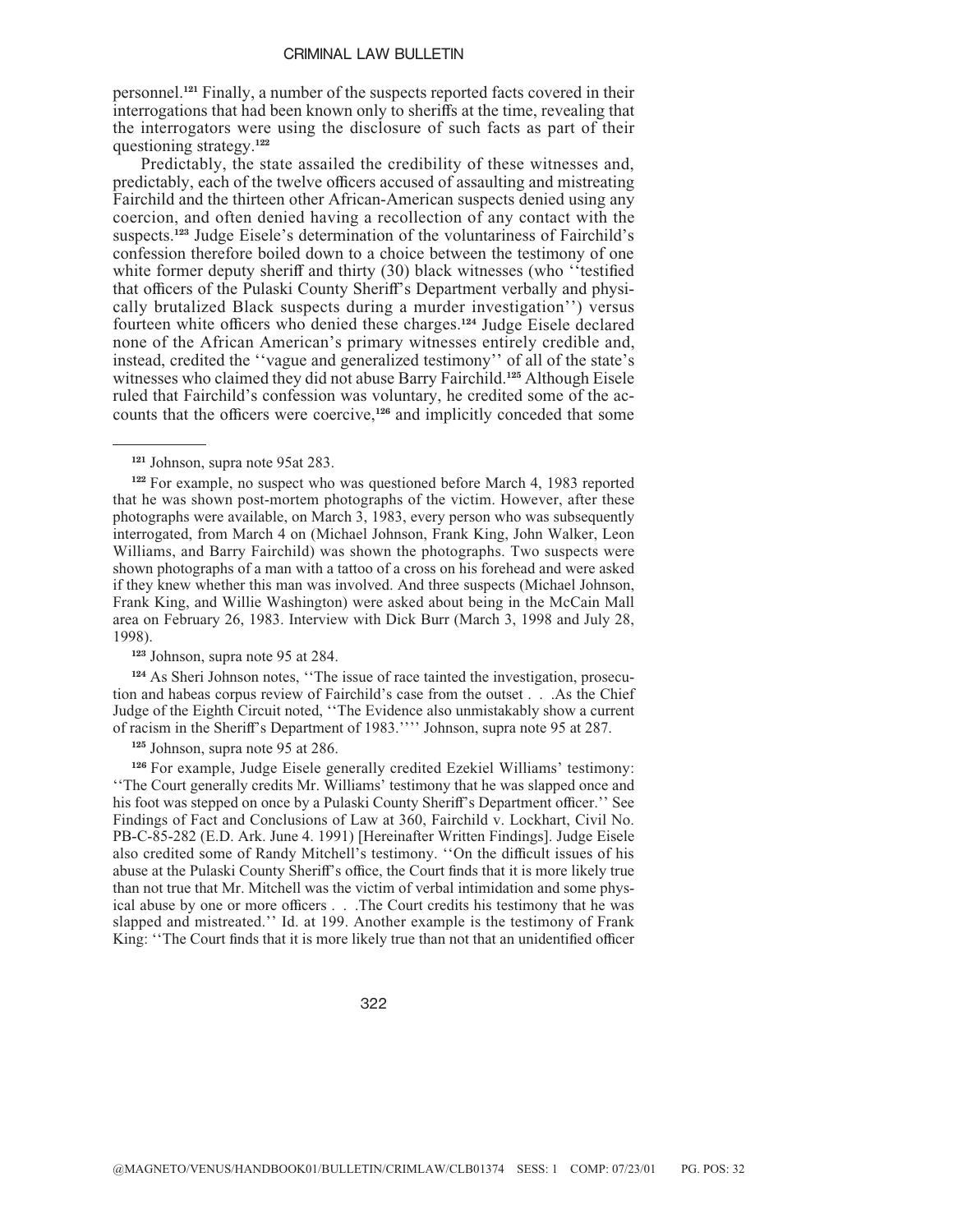of the officers lied about abusing some of Fairchild's witnesses.<sup>127</sup> Evaluating Judge Eisele's performance, law professor Sheri Johnson has argued that he repeatedly applied different standards in assessing the credibility of the Black and white witnesses in Fairchild's case,**<sup>128</sup>** while demonstrating a ''condescending and biased attitude towards Fairchild's Black witnesses.''**<sup>129</sup>**

Viewed as a whole, then, the evidence supporting the allegations of coercion and abuse in Fairchild's case is far more compelling than the state's categorical denials of even having any contact with any of the thirteen suspects.**<sup>130</sup>**

#### **(b) Reliability**

If the first issue is whether Fairchild's confession was coerced, the next is whether it is reliable. While the weight of the evidence supports the conclusion that Fairchild's confession was physically coerced, it does not necessarily follow that the confession is unreliable. Cassell alleges that several important facts corroborate Fairchild's confession. We will review each of Cassell's allegations and demonstrate why each is wrong.

(1) Cassell erroneously states that during a failed chase of the suspects, police discovered a baseball cap that several witnesses reported seeing Fairchild wear at the time of the murder.**<sup>131</sup>** The baseball cap was not found at the scene but may have been dropped by the unidentified suspects who fled from Ms. Mason's car. The police officer who chased them found the cap in a driveway where the suspects had fled and assumed that the suspects dropped it. Later, to build a case around Fairchild, the police showed the cap to one individual, who said that Barry Fairchild had such a cap.**<sup>132</sup>** The same type of cap, however, was extremely popular with truckers in Arkansas and common in and around Little Rock at the time. In addition, the police officer who found it did not see it fall off of anyone's head. The cap does not constitute evidence of Fairchild's guilt and does not establish that he had even been at the scene from which the two suspects had fled.

(2) Cassell reports that police claimed to have received a tip that Fairchild and his brother had raped several women in the past.**<sup>133</sup>** In fact, Fair-

slapped Mr. King so hard that he fell to the floor." Id. at 292. The judge expressed ambivalence about others' testimony. For example, regarding Robert Fairchild, Barry Fairchild's brother, Judge Eisele wrote, ''Some of Mr. Robert Fairchild's testimony that he was abused . . .may be true.'' Id. at 59. Regarding John Walker, Judge Eisele wrote, ''He may have experienced some physical coercion and intimidation by one or more officers, but it is as likely that he did not." Id at 265.

**<sup>127</sup>** Johnson, supra note 95 at 286.

**<sup>128</sup>** Johnson, supra note 95 at 287-289.

**<sup>129</sup>** Johnson, supra note 95 at 289.

**<sup>130</sup>** Appendix to Brief of Appellant, Volume I, supra note 105 at 44.

**<sup>131</sup>** Cassell, *Examination*, supra note 10 at 539.

**<sup>132</sup>** Interview with Steven Hawkins, February 19, 1998.

**<sup>133</sup>** Cassell, *Examination*, supra note 10 at 539.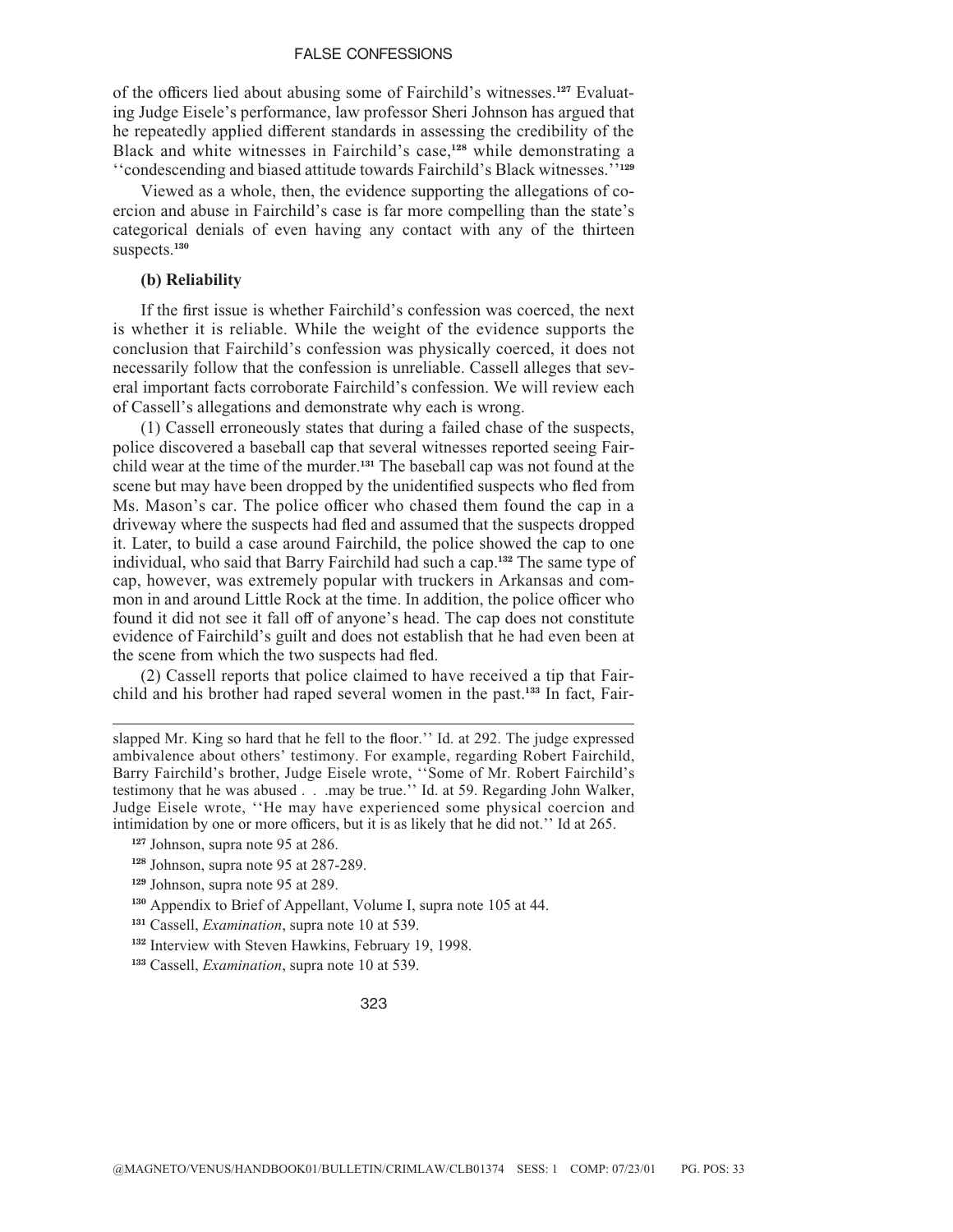child had no documented history of such crimes.**<sup>134</sup>** Not even the prosecution alleged any such history, either at trial or in the penalty phase where, if it such a history had existed, it would have constituted classic aggravating evidence in a rape-murder case such as this one. The speculation that Fairchild had committed previous rapes falls far short of reliable evidence in a serious discussion.

(3) Cassell states that an informant told police that Fairchild and his brother escaped the police on foot after the victim's car was stopped, an account that Cassell asserts was consistent with events occurring during the police chase.**<sup>135</sup>** He relies on the rumor that Fairchild admitted involvement to a third party, which even the prosecution did not attempt to present at trial.

(4) Cassell disputes our claim that the videotape shows Fairchild looking away from the camera and responding to the promptings of others in the room. Instead, Cassell quotes Judge Eisele's opinion that Fairchild's ''statements give the feeling of truth,"**<sup>136</sup>** does not ''give me the impression that it had been rehearsed,"**<sup>137</sup>** and ''seems to have the indicia of spontaneity and truth.''**<sup>138</sup>** Others disagree. For example, after viewing the taped confession, journalist Lynne Duke wrote that Fairchild "glances off camera and listens to the whispered voice of someone else who seems to be directing the proceedings in the room.''**<sup>139</sup>** Cassell repeats Eisele's feeling that Fairchild was not instructed or coached, but once again Cassell merely privileges the state's interpretation. That does not resolve the matter. We believe that any fairminded person who views the videotape can see Fairchild looking away and responding to the promptings of others. Furthermore, the fact that the confession statement itself (rather than the coercive interrogation that produced it) was video recorded does not ''cast doubt'' on the coercion claim, as Cassell contends.**<sup>140</sup>** Taping the product of an interrogation does not, by itself, logically imply that the interrogation that produced the statement was either coercive or non-coercive. The only way to resolve this issue is to have an objective record of exactly what transpired during the interrogation. The Pulaski County sheriffs failed to record the interrogation in this case, even though the existence of the video recorded confession statements proves that they had the technology to record everything.

(5) Cassell relies on Judge Eisele's conclusion that ''no reasonable

**<sup>134</sup>** Interview with Steven Hawkins, February 19, 1998.

**<sup>135</sup>** Cassell, *Examination*, supra note 10 at 539.

**<sup>136</sup>** Cassell, *Examination*, supra note 10 at 540.

**<sup>137</sup>** Id. Of course, if Fairchild was physically abused and coerced, as the record suggests, then his willingness to confess was the product of terror, and he likely believed that he had to perform well if he was going to save his life. Thus, he would have been extraordinarily motivated to give the appearance of cooperation, spontaneity and accurate recall.

**<sup>138</sup>** Id.

**<sup>139</sup>** Duke, *Death Row Struggle*, supra note 96 at A1.

**<sup>140</sup>** Cassell, *Examination*, supra note 10 at 540, Ft. 71.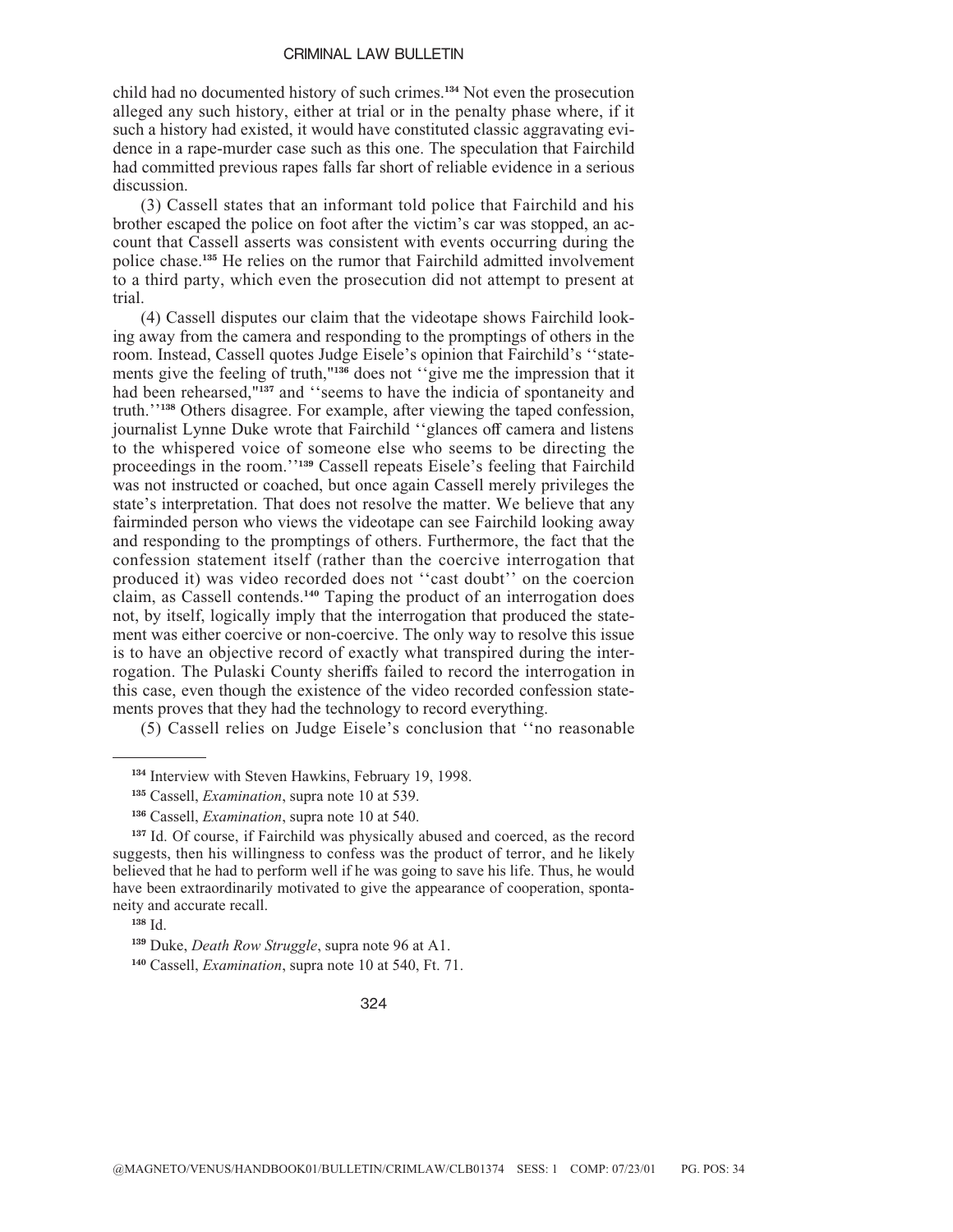person could listen to the evidence presented at the two-day hearing and view the videotaped confessions and still have any doubt about the involvement of Mr. Fairchild in the rape and murder of Ms. Mason'' in lieu of case evidence.**<sup>141</sup>** Cassell's reliance on this opinion is highly problematic for two reasons. First, Judge Eisele's conclusion was made at a two day hearing well before the subsequent 17 day hearing in 1990-1991 on the same subject, at which Fairchild's appellate attorneys introduced a great deal of new evidence casting doubt on the voluntariness and reliability of his confession.**<sup>142</sup>**

Second, Judge Eisele's opinion is transparently wrong. In fact, a number of reasonable people have expressed grave doubts about Fairchild's guilt, including Congressman Don Conyers,**<sup>143</sup>** Congressman Don Edwards,**<sup>144</sup>** the State NAACP in Arkansas,**<sup>145</sup>** and writer Robert Perske.**<sup>146</sup>** Since there is no evidence corroborating Fairchild's coerced confession and since there is evidence disconfirming it, it is hardly surprising that outside observers who have looked closely at the Fairchild case have been deeply troubled by it.

(6) Cassell states that details in Fairchild's confession were corroborated, such as the fact, well known to Fairchild's interrogators, that the gun that killed the victim was a .22.**<sup>147</sup>** Cassell ignores those details in Fairchild's confession that were never corroborated. For example, Fairchild told officers where he had thrown his gloves away, but the officers were unable to find the gloves there.<sup>148</sup> Fairchild identified Harold Green as his accomplice, but Green was in Colorado when the crimes took place.**<sup>149</sup>** Fairchild also was wrong about the site of the victim's abduction.**<sup>150</sup>**

(7) Contrary to common sense and contrary to his earlier position that

**<sup>143</sup>** Flyer on Congress of the United States Letterhead dated September 21, 1993 (in possession of authors).

**<sup>144</sup>** Id. In addition to Conyers and Edwards, Fourteen other congressmen and congresswomen, as well as Senator Carol Mosely-Braun, sent a letter to President Clinton demanding that the Department of Justice resume their abandoned investigation into the Fairchild case. Flyer, ''Rally for Justice'' (In possession of authors). See also Leo and Ofshe, *Consequences*, supra note 8 at 467, Ft. 320.

**<sup>145</sup>** Interview with Dick Burr, supra note 122.

**<sup>146</sup>** Robert Perske, UNEQUAL JUSTICE: WHAT CAN HAPPEN WHEN PERSONS WITH RETARDATION OR OTHER DEVELOPMENTAL DIS-ABILITIES ENCOUNTER THE CRIMINAL JUSTICE SYSTEM (1991), at 102- 103.

**<sup>148</sup>** Leo and Ofshe, *Consequences*, supra note 8 at 467, Ft. 317.

**<sup>149</sup>** Id.

**<sup>150</sup>** Fairchild confessed that the site of the abduction occurred in the vicinity of the furniture stores on 600 East Washington Avenue of North Little Rock, but the

**<sup>141</sup>** Cassell, *Examination*, supra note 10 at 540.

**<sup>142</sup>** That Cassell quotes Judge Eisele's initial opinion based on the earlier two-day hearing rather than after the subsequent 17 day hearing — when Fairchild's case had become far more complex and Judge Eisele's observations were no longer so quotable to Cassell's cause — belies Cassell's willingness to disregard most of what happened in this case.

**<sup>147</sup>** Cassell, *Examination*, supra note 10 at 540.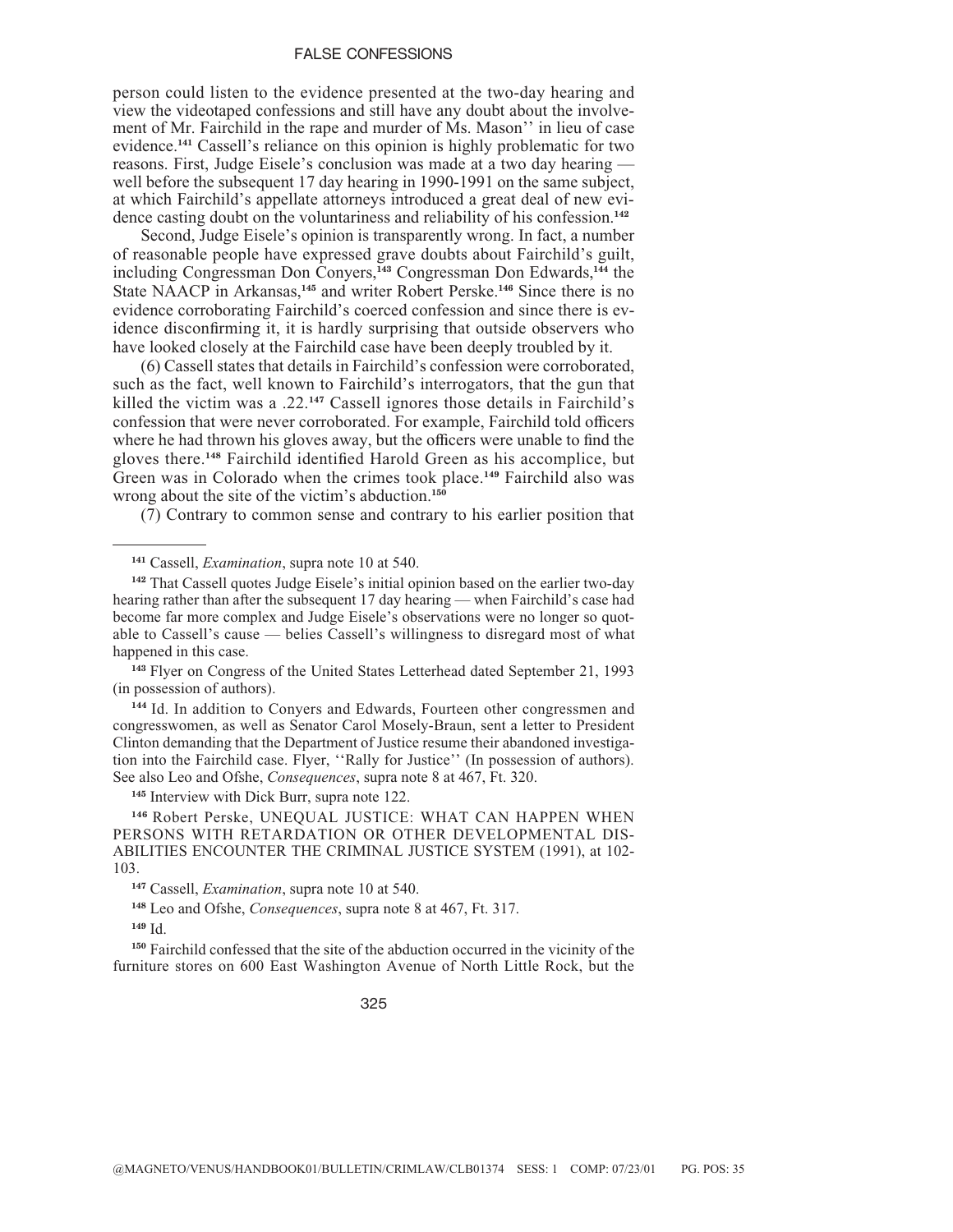the details in Fairchild's confession were corroborated,**<sup>151</sup>** Cassell states that inaccuracies in Fairchild's confession somehow make the confession more believable. In particular, Cassell suggests that Fairchild lied about Harold Green being his accomplice in order to cover for his brother, Robert Fairchild. In fact, Green was in prison in another state at the time of the offense. Cassell merely repeats the state's theory here, a theory which is based on an attempt made the by Sheriff Tommy Robinson to cover up the interrogators' practice of obliging suspects to confess what the interrogators decided was the truth. Robinson claimed that it was Fairchild, not the interrogators, who first mentioned Harold Green's name as the second participant in the homicide. However, long after the trial, Fairchild's appellate attorneys obtained the Mason homicide investigation file maintained by the Pulaski County Sheriff's Office, and discovered a wealth of information in it identifying Harold Green as a suspect prior to the questioning of Barry Fairchild.**<sup>152</sup>** This information suggests that at the time of Fairchild's interrogation, Pulaski County sheriffs suspected that Harold Green was involved in the Mason murder because they had not yet discovered that Green was in another state when Marjorie Mason was murdered, and later were embarrassed that Green's name appeared in Fairchild's confession statement.**<sup>153</sup>**

(8) Cassell states that Fairchild guided the officers on a crime scene tour between his first and second confession statement and directed police to where Ms. Mason's body had been found.**<sup>154</sup>** The evidence, however, suggests that the officers directed the tour, not Fairchild, and that they took Fairchild on two tours (not one) — one tour before the first videotaped statement and another tour between the first and second videotaped statements.<sup>155</sup> This is signicant because Fairchild's ability to provide some accurate information about the crime prior to his first confession has been taken as evidence of his guilt. However, if Fairchild was taken on a tour of the relevant sites

**<sup>151</sup>** Cassell applies a double standard here: On the one hand, Cassell asserts that ''details in the confession were corroborated'' Cassell, *Examination*, Supra Note 10 at 540. Cassell's assertion is wrong: the details in Fairchild's confession were never corroborated. However, when Cassell acknowledges this fact — as he does here he suggests that this lack of corroboration somehow ''makes the confession more believable.'' Id. at 541.

**<sup>152</sup>** Brief for Appellant, supra note 92 at 21-22.

<sup>153</sup> One of the techniques that Pulaski County Sheriffs used on a number of the suspects in the Mason murder investigation was to accuse the suspect of the murder, then to accuse the suspect of being an accomplice, and, finally, to pressure the suspect to name someone else as the triggerperson. See Brief for Appellant, supra note 92. That Fairchild named Harold Green, who the police had already suspected of being involved in the Mason murder (but had not yet discovered that he could not possibly have been involved in the crime) suggests that they fed Fairchild Green's name and that he regurgitated it in his confession.

**<sup>154</sup>** Cassell, *Examination*, supra note 10 at 541.

**<sup>155</sup>** Brief for Appellant, supra note 92 at 93-115.

overwhelming weight of the evidence suggested it occurred in the McCain Mall area, several miles away from the 600 block of East Washington Avenue. Interview with Dick Burr, supra note 122.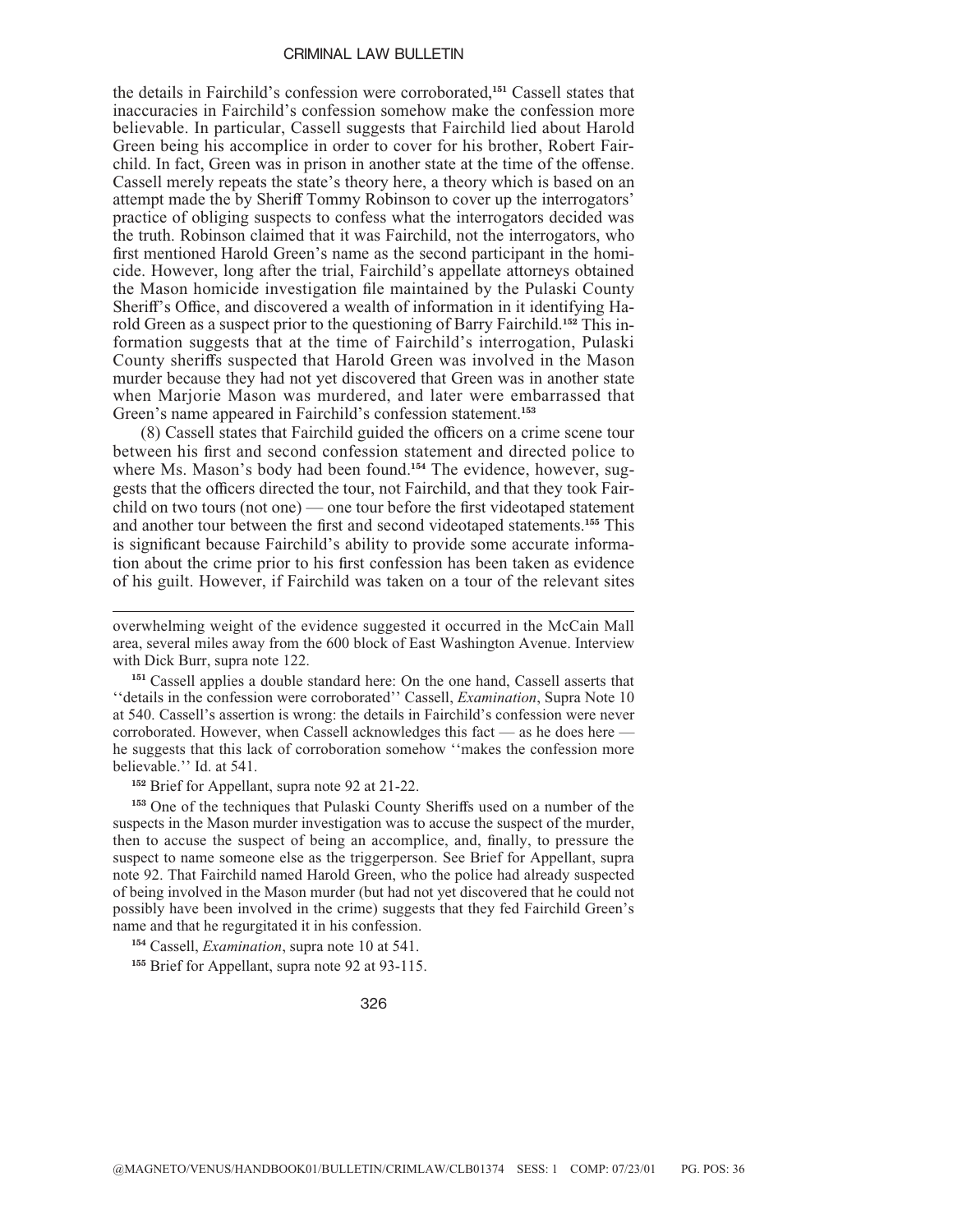prior to the first videotaped confession statement — as the evidence from the discrepancies in the officers' accounts suggests<sup>156</sup> — then he was taught the necessary details about the crime scene *before* giving his first confession on videotape.

(9) Cassell reports that the victim's watch was found in the possession of Fairchild's sister and that this corroborates the component of Fairchild's confession in which he stated that he took the victim's watch and sold it to his sister.**<sup>157</sup>** Cassell's report is not supported by the case facts. *Two months before* Ms. Mason's death Fairchild sold his sister a black-banded watch that resembled a watch belonging to Ms. Mason.**<sup>158</sup>** However, the state could prove only that these were similar watches — not that they were one and the same — and was never able to explain away the time problem. Further, years after the jury trial, Fairchild's appellate attorneys discovered that the sheriff's office had withheld investigative notes stating that two of Ms. Mason's coworkers recalled her wearing a shiny metallic watch on the day she disappeared, not the black-banded watch.**<sup>159</sup>** The Lonoke County Circuit Court jury that convicted Fairchild never heard about this evidence. In the postconviction appellate proceedings, the state eventually conceded that Ms. Mason owned a second watch when the defense produced a picture of her with the shiny platinum gold watch described by her co-workers.**<sup>160</sup>** If, as the evidence suggests, Ms. Mason was wearing this shiny gold watch on the day of the murder (not the black-banded watch that she also owned), then the fact that Fairchild had sold his sister a black-banded watch two months prior to Ms. Mason's death is doubly irrelevant to the issue of Fairchild's guilt or innocence.

 $(10)$  Reporting only Judge Eisele's opinion and ignoring the findings of the well-known and reputable experts who evaluated Fairchild, Cassell declares that Fairchild was not mentally retarded.<sup>161</sup> In fact, five of the six experts who testified in a 1989 hearing found Fairchild to be mentally retarded. Eisele's ruling to the contrary was based on the testimony of the one witness at that hearing who disputed Fairchild's mental retardation.**<sup>162</sup>** Acknowledging that Fairchild was below normal intelligence (his IQ scores

**<sup>161</sup>** Cassell, *Examination*, supra note 10 at 542.

**<sup>162</sup>** Lynne Duke, *Alleged Retarded Man Avoids Execution in Arkansas Ruling*. THE WASHINGTON POST at A1. (September 23, 1992) [Hereinafter, *Retarded Man*]. This so-called expert, Judy Johnson, may not even be competent to render an opinion about intelligence quotient. For example, she administered the Stanford-Binet Intelligence Scale, Fourth Edition, to Fairchild — who was 36 at the time even though this test is normed on people who are ages 2 through 23. Accordingly, this test is invalid for Fairchild. In addition, rather than administer a recognized, standardized instrument, such as the Scales of Behavior, to judge Fairchild's adaptive behavior, Ms. Johnson relied merely on her subjective impressions of his verbal

**<sup>156</sup>** Id.

**<sup>157</sup>** Cassell, *Examination*, supra note 10 at 541.

**<sup>158</sup>** Brief for Appellant, supra note 92.

**<sup>159</sup>** Johnson, supra note 95 at 281, Ft. 113.

**<sup>160</sup>** Duke, *Death Row Struggle*, supra note 96.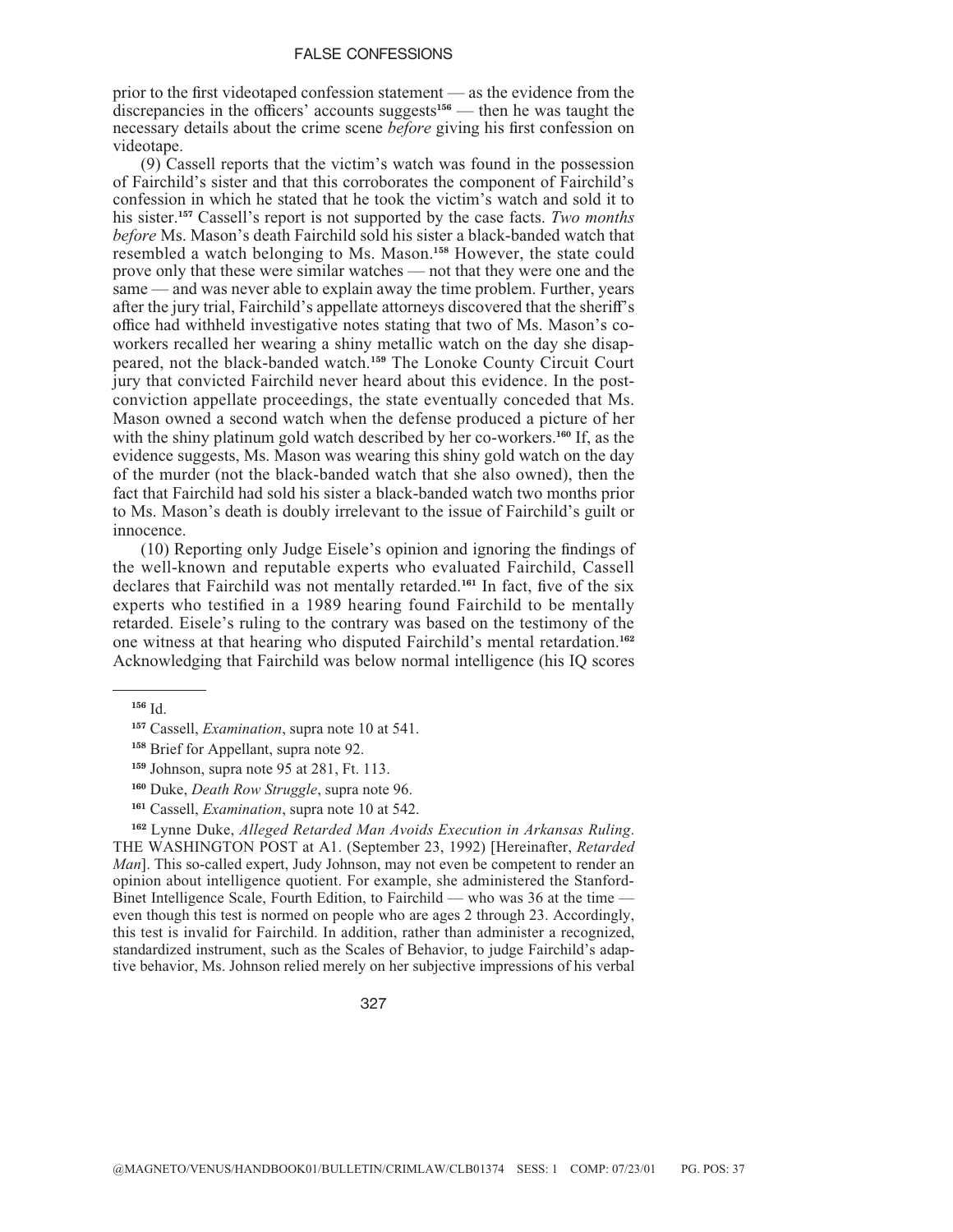had always fallen in or near the range of mental retardation),**<sup>163</sup>** was functionally illiterate, and had been recommended for special education in school and never finished high school, Eisele dismissed the claim that Fairchild was mentally retarded. Cassell offers the judge's conclusion instead of reporting the facts about Fairchild's capabilities.

In sum, the only evidence against Barry Fairchild was a confession that the weight of the evidence strongly suggests was physically coerced. There was no independent evidence connecting Fairchild to the crime; in fact, blood, hair and semen failed to link Fairchild to the crime.**<sup>164</sup>** There was no evidence corroborating Fairchild's questionable confession, yet there was evidence disconfirming it, including a number of inaccuracies in the confession statement itself. We contend that any fairminded reading of the Fairchild case record will arrive at the conclusion that Barry Lee Fairchild's confession is almost certainly false, and, therefore, that the State of Arkansas almost certainly executed an innocent man in 1995.

# **V. Conclusion**

We have demonstrated that Paul Cassell's criticisms of The *Consequences* of False Confessions do not withstand scrutiny.**<sup>165</sup>** Cassell's nine case challenges are based on errors, omissions, statements presented out of context, and partisan presentations of case materials. Cassell's case challenges amount to little more than a selective restatement of the state's case to support the conclusion that the defendant was guilty by relying on the opinions of third parties who, knowing of the confession, became convinced of the defendant's guilt. Absent the questionable confession, there is no meaningful evidence of guilt in any of these nine cases and moderately strong to dispositive evidence of innocence. Because Cassell mischaracterizes the fundamental purpose of our research and does not even-handedly evaluate case evidence, he fails to raise any meaningful challenge to *Consequences*.

Instead, Cassell misses the point of *Consequences*: that the prosecutors, judges, jurors and appellate judges in the cases we studied easily came to conclude that the defendant was guilty precisely because they were pre-

and social skills. Finally, Ms. Johnson asserted that Fairchild is not retarded based on his uneven performance within particular subtests in the Weschler Adult Intelligence Scale-Revised, yet such scatter within subtests is typical of both the mentally retarded and non mentally retarded alike and therefore is an inappropriate basis for judging mental retardation, as the standards promulgated by the American Association on Mental Retardation make clear. See Letter from Candace Burns to Richard Burr dated August 30, 1990 (In authors' possession).

**<sup>163</sup>** Duke, *Retarded Man*, supra note 162.

**<sup>164</sup>** See Leo and Ofshe, *Consequences*, supra note 8.

**<sup>165</sup>** Interestingly, unlike Cassell, even William J. Bratton, the former Police Commissioner of New York City and Boston, acknowledges that false confessions are not rare. See William J. Bratton, ''A Law Enforcment View of Confessions'' (2000) at http://www.courttv.com/confession/bratton\_essay.html.

328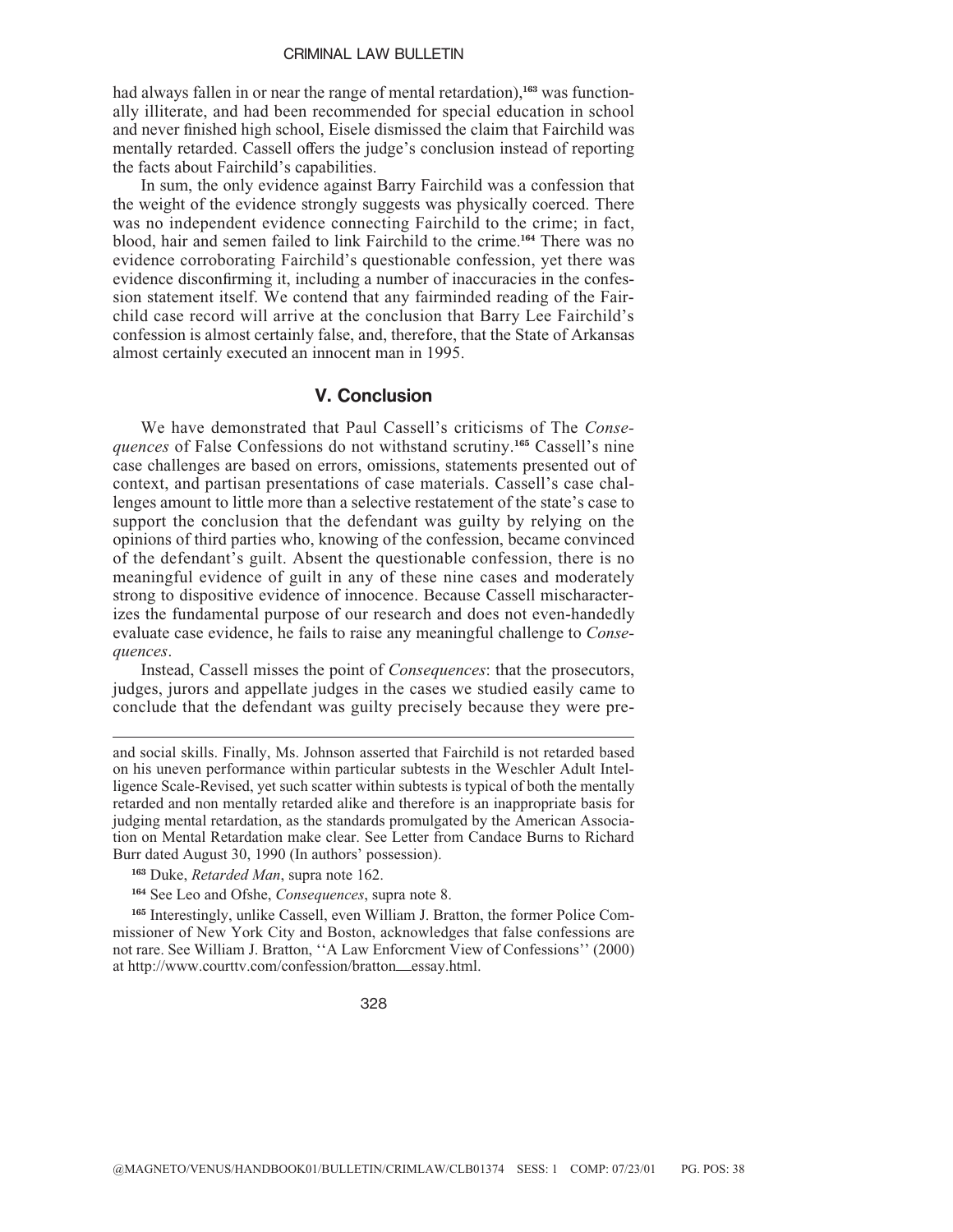sented with the state's weak circumstantial evidence in the context of first knowing that the defendant had confessed. Our article was about the biasing effect of unreliable confession evidence on the perceptions, reasoning and decision-making of criminal justice officials and triers of fact.

Cassell also fails to grasp the true policy implications of our research. In *Consequences*, we advocated establishing a minimum standard of reliability with which to evaluate the admissibility of a defendant's confession statement. We did not seek to ''justify possibly dramatic changes in how the justice system handles interrogations and confessions.''**<sup>166</sup>** Rather we reaf firmed the importance of one of the most fundamental principles of all investigatory police work: that a confession should be corroborated by objective evidence, independent of the ''I did it statement,'' to establish its veracity.

We argued that police and prosecutors should evaluate the fit between a suspect's uncontaminated post-admission narrative and the crime facts to determine whether to go forward with a case — because we presume that almost all criminal justice officials desire to catch and prosecute the guilty, not merely close files.<sup>167</sup> In light of the substantial prejudicial impact of confession evidence, we do not think it revolutionary to recommend that a minimum threshold of reliability be established to keep false confessions out of courtrooms. The presence of a minimum corroboration requirement would oblige police to obtain better confessions and allow them to recognize a false confession before acting upon it.**<sup>168</sup>** The cases we studied in *Consequences* strongly suggest that if police and prosecutors sought to produce a higher quality of confession evidence, there would be far fewer wrongful prosecutions and convictions of the innocent.

Rather than acknowledge the false confession problem in America, or make any effort to help solve it, Cassell perpetuates the myth that people do not confess to crimes they did not commit unless they are tortured, mentally ill, or mentally retarded. This myth is dangerous because it not only obscures the problem of police-induced false confessions, but also undermines serious scholarship on the causes and consequences of wrongful convictions.

# **VI. APPENDIX: The Remaining Cases**

# **(1) Joseph Giarratano**

Joseph Giarratano gave five police-written confessions over a period of several days to the murder of 44 year old Barbara Kline and the sexual assault and murder of her 15 year old daughter, Michelle Kline, whose bodies

**<sup>166</sup>** Cassell, *Consequences*, supra note 10 at 524.

<sup>&</sup>lt;sup>167</sup> We have encountered only the rare bad cop, overzealous prosecutor or ideologue in our work on interrogation and confession.

**<sup>168</sup>** Our suggestion to more rigorously evaluate a suspect's post-admission narrative and to establish a minimal standard of reliability is politically neutral because, once implemented, it would advantage neither the prosecution nor the defense.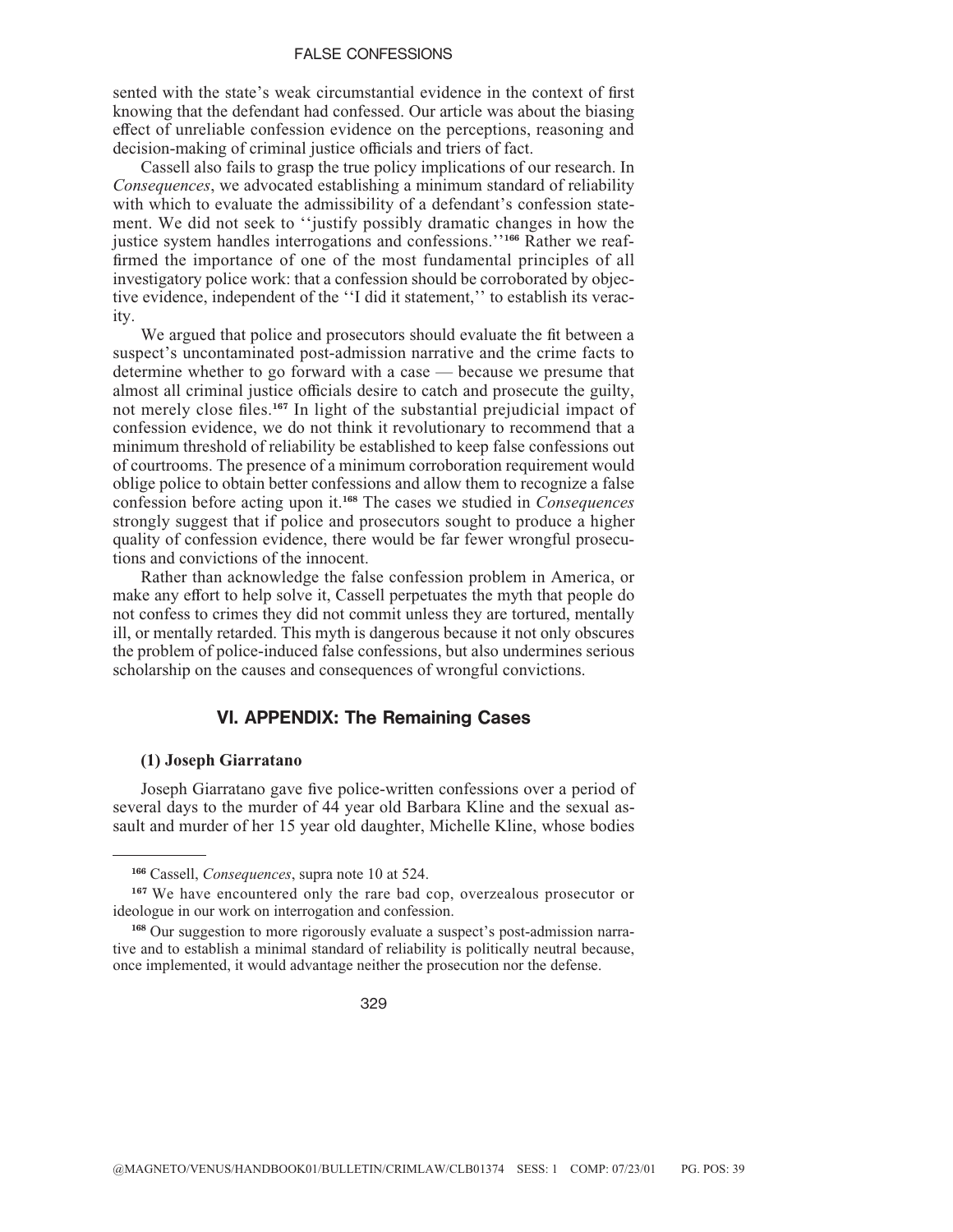were discovered in their apartment in Norfolk, Virginia on February 5, 1979. The first four confession statements that Jacksonville, Florida police wrote contained no independent knowledge of the details of the murders;**<sup>169</sup>** the final police-written confession statement was subsequently elicited by police detectives in Norfolk, Virginia, who knew the crime scene facts.**<sup>170</sup>** Giarratano's five police-written confessions were internally inconsistent,<sup>171</sup> contradicted one another,**<sup>172</sup>** and contradicted the physical evidence in the case.**<sup>173</sup>** None of Giarratano's confessions demonstrated any actual knowledge of the

<sup>170</sup> One of the Norfolk Officers interrogating Giarratano testified that they ''confronted [Giarratano] [with the] facts and circumstances'' known to them, on at least some occasions using that information to suggest to Mr. Giarratano that he was not revealing what really happened.'' Petition For Conditional Pardon in Re Joseph Giarratano (November 13, 1991) at 46 (Hereinafter, Petition).

<sup>171</sup> Mr. Giarratano's confessions fall into two categories. In the first, given in several statements to officers in Jacksonville, Florida, Mr. Giarratano kills Barbara Kline first in an argument over money, then to remove her as a witness. In this category, Michelle was neither harmed nor sexually assaulted before she was killed. The second category of confession, given to Norfolk officers two days later, changes these facts. In this confession, Mr. Giarratano states that he first raped Michelle Kline, then killed her, and upon being discovered in the apartment thereafter by Barbara Kline, killed her too. A week after giving this statement to the Norfolk of ficers, Mr. Giarratano was sent to Central State Hospital, where he reverted to his original version of the crime (in which he stated that Barbara Kline was killed first, and then Michelle Kline, but that he did not kill Michelle), contradicting the account he had given to Norfolk, Virginia police. See Petition, supra note 170 at 30-31, 52.

**<sup>172</sup>** For example, Giarratano erroneously reported to the Jacksonville, Florida Police that Barbara Kline was killed first and mentioned nothing about Michelle Kline's rape. After his subsequent interrogation with the Norfolk, Virginia Police, Giarratano's confession correctly recounted that Michelle Kline's murder preceded Barbara Kline's and that Michelle Kline was raped prior to her murder. Petition For Conditional Pardon at 43. Quoting a state psychiatrist, Cassell appears to attribute the multiple inconsistencies and contradictions between Giarratano's confession(s) to Jacksonville, Florida police and his confession to Norfolk, Virginia police to ''a combination of drugs.'' Cassell, *Examination*, supra note 10 at 545. Cassell then quotes a defense psychiatrist's *post-conviction opinion* that Giarratano was ''very credible in his description [of the crime],'' and that ''the murders were symbolic acts by which the defendant's hatred was discharged against persons he identified in his mind with his mother and father,'' as if this psychobabble somehow constitutes evidence of Giarratano's guilt. Id.

A more reasonable explanation for the inconsistencies and contradictions in Giarratano's multiple police-written statements is that Giarratano was ignorant of some key crime scene facts when he first spoke to Jacksonville, Florida interrogators and thus mis-stated them; that Norfolk, Virginia police interrogators suggested the correct crime scene facts to Giarratano, who then corrected his earlier statements to conform to the facts that they provided him. See Petition, supra note 170 at 38-53.

**<sup>169</sup>** Gudjonsson, THE PSYCHOLOGY OF INTERROGATIONS, CONFES-SIONS AND TESTIMONY (1992) at 317 (''No knowledge about the crime could possibly have been communicated to Giarratano by the Jacksonville officers as they had no details of the crime before the confession statements were made.'')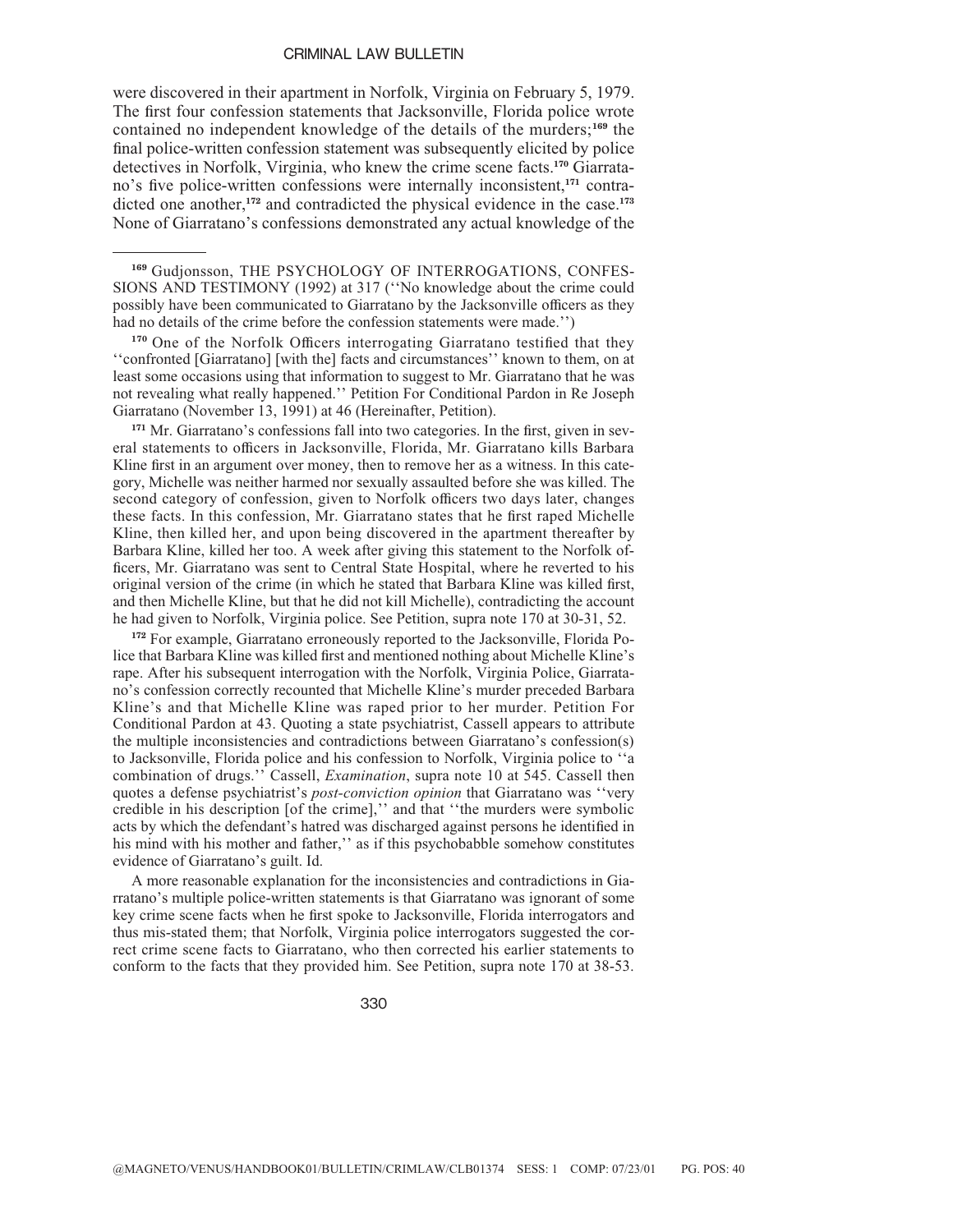crime scene that would have been known only to the true killer, but instead demonstrated the kind of ignorance**<sup>174</sup>** of the underlying crime facts that one

See also Gudjonsson, supra note 169 at 317 (''Two days later Giarratano gave a totally different account to Norfolk detectives. He now claimed to have raped Michelle before murdering her, and then killed her mother to cover up the crime. This account was consistent with what the Norfolk detectives had told Giarratano, prior to interviewing him, about their knowledge of the murders''). See also Report of Dr. James MacKeith, June 15, 1990 at 25 (''In their trial testimony, the police of ficers indicated that they had not even considered the possibility that a homicide suspect might give a fabricated confession, and they admitted that Mr. Giarratano had been presented with detailed information about the scene of the crime before his testimony was later taken down in writing''). Since Norfolk, Virginia Police failed to tape record Giarratano's interrogation, however, there is no denitive way to determine what information the interrogators provided to Giarratano and what information he generated independently. However, Cassell fails to mention the psychological and psychiatric evaluations of Giarratano that concluded he was highly vulnerable to suggestion and confabulations, thus casting doubt on the reliability of his confession statements. See Gudjonsson supra at 319 (''There was no doubt in my mind that Giarratano's confabulation and suggestibility tendencies seriously challenged the reliability of the confessions he made to the police in 1979.''). See also MacKeith, Supra at 29 ("I conclude that no confidence can be placed in the reliability of Mr. Giarratano's pre-trial self-incriminating statements'').

<sup>173</sup> See text and accompanying notes, infra at [two footnotes ahead]

**<sup>174</sup>** Giarratano's confession statements did not reveal complete ignorance of the crime scene facts because Giarratano had seen police videos of the scene and photographs prior to his confession to Norfolk, Virginia police interrogators. Gudjonsson, supra note 169 at 320.

331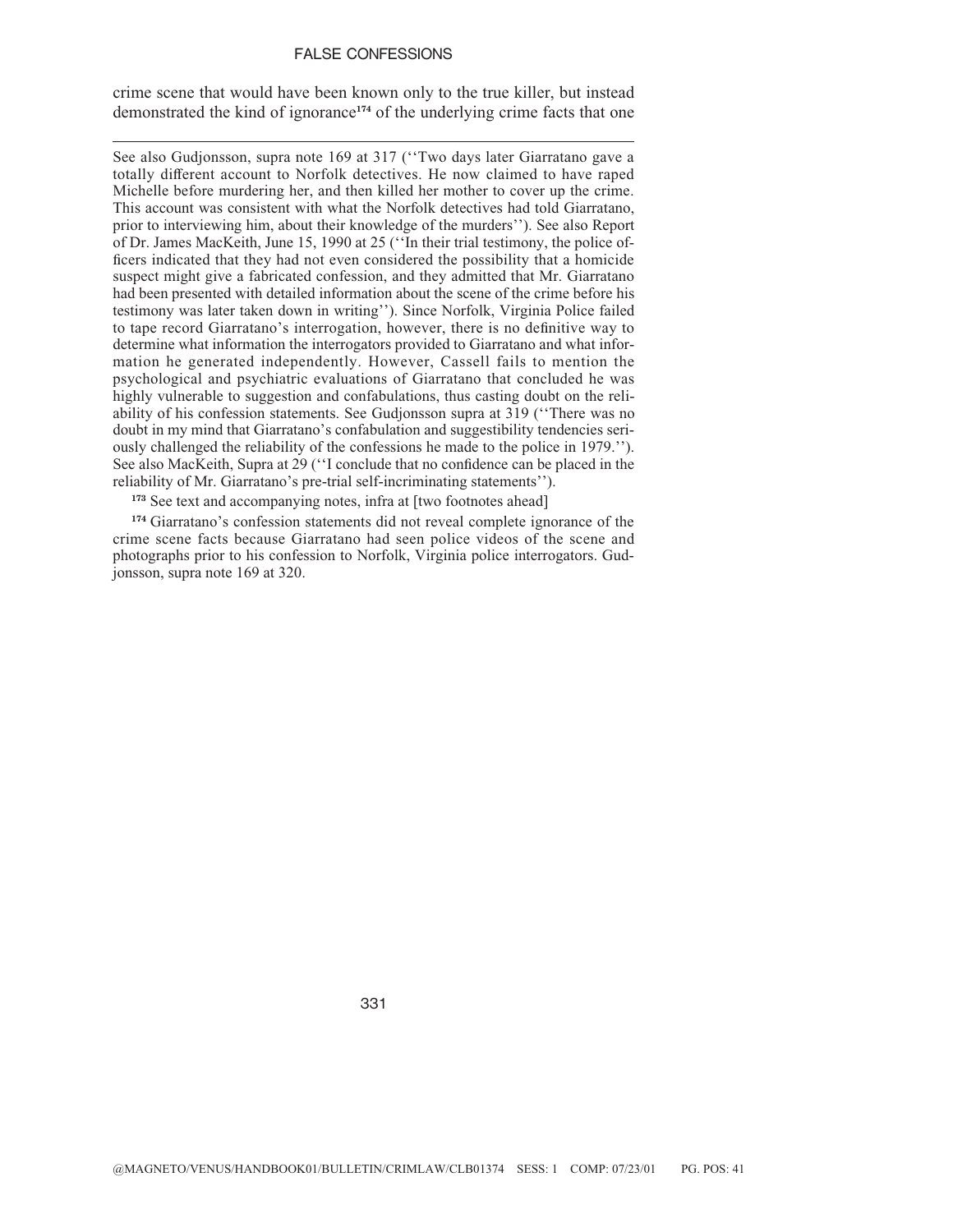would expect from an innocent, false confessor.**<sup>175</sup>** Not a single piece of independent evidence connects Giarratano to the crime.**<sup>176</sup>**

Cassell erroneously asserts that ''opponents of the death penalty have distorted the record on Giarratano's guilt for their own purposes"**<sup>177</sup>** and suggests that we relied on their intentionally distorted accounts of the Giarratano case facts. Cassell's suggestion that Giarratano is a poster boy for antideath penalty crusaders is an attempt to undermine opponents of the death penalty,**<sup>178</sup>** not a serious argument about the merits of the Giarratano case.**<sup>179</sup>** Cassell fails to mention that many conservative supporters of the death

Second, Giarratano confessed to stabbing Barbara Kline in the hallway between the living room and the door, but the crime scene evidence clearly indicated that the entire assault upon Barbara Kline occurred in the bathroom. Id. at 54-55.

Third, Giarratano confessed to killing Barbara Kline with a kitchen knife approximately seven inches long, but none of Kline's three stab wounds were deeper than three and a half inches. Considering the force with which these wounds were inflicted, a 7-inch knife would likely have inflicted deeper wounds. Id. at 55.

Fourth, Giarratano confessed to throwing the knife into a location adjacent to the apartment house, but no knife was found there or anywhere else. Id. at 55.

Fifth, Giarratano confessed that Michelle Kline entered his bedroom voluntarily, but police investigating the crime scene noted the presence of ''drag marks'' indicating that she had been forcibly dragged into the bedroom. Id. at 55.

Sixth, Giarratano confessed to pulling Michelle Kline's clothes off and raping her. The physical evidence indicates that she died with her clothes on. Id. at 55-56.

Seventh, Giarratano confessed that he locked the bottom door of the apartment after the rape, but the landlord, who first discovered the bodies, reported that the apartment of the bottom door had been unlocked. Id. at 56.

**<sup>176</sup>** See text and notes infra at 181 to 204.

**<sup>177</sup>** Cassell, *Examination*, supra note 10 at 547.

**<sup>178</sup>** For an example of Cassell's commitment to advocacy over objectivity in the death penalty debate, see his response Bedau and Radelet's classic study of miscarriages of justice in capital and potentially capital cases in the twentieth century. See Bedau and Radelet, *Miscarriages of Justice*, supra note 5; Markman and Cassell, *Protecting the Innocent*, supra note 9; and Bedau and Radelet, *The Myth of Infallibility*, supra note 9.

**<sup>179</sup>** Cassell asserts that the Giarratano case facts were spoon-fed to the media by opponents of the death penalty, but he offers no evidence to support this speculation.

**<sup>175</sup>** There are at least seven inconsistencies between Giarratano's statements and the physical and crime scene evidence supporting the conclusion that Giarratano's confession statements were false.

First, Giarratano confessed to strangling Michelle Kline with his hands, but an independent review by the Chief Medical Examiner of the State of Maryland, as well as a review by Cyril Wecht, conclude that it is unlikely that Michelle Kline was strangled manually. See Report of Cyril Wecht, July 30, 1990, at 7. The state's medical examiner, Dr. Presswalla, had originally diagnosed the strangulation of Michelle Kline as having been done by ''partial ligature'' (an object rather than the hands), but changed his findings *following* the interrogation of Giarratano by the Norfolk officers apparently for no other reason than to conform to Giarratano's confession. Petition, supra note 170 at 53-54, ft. 12.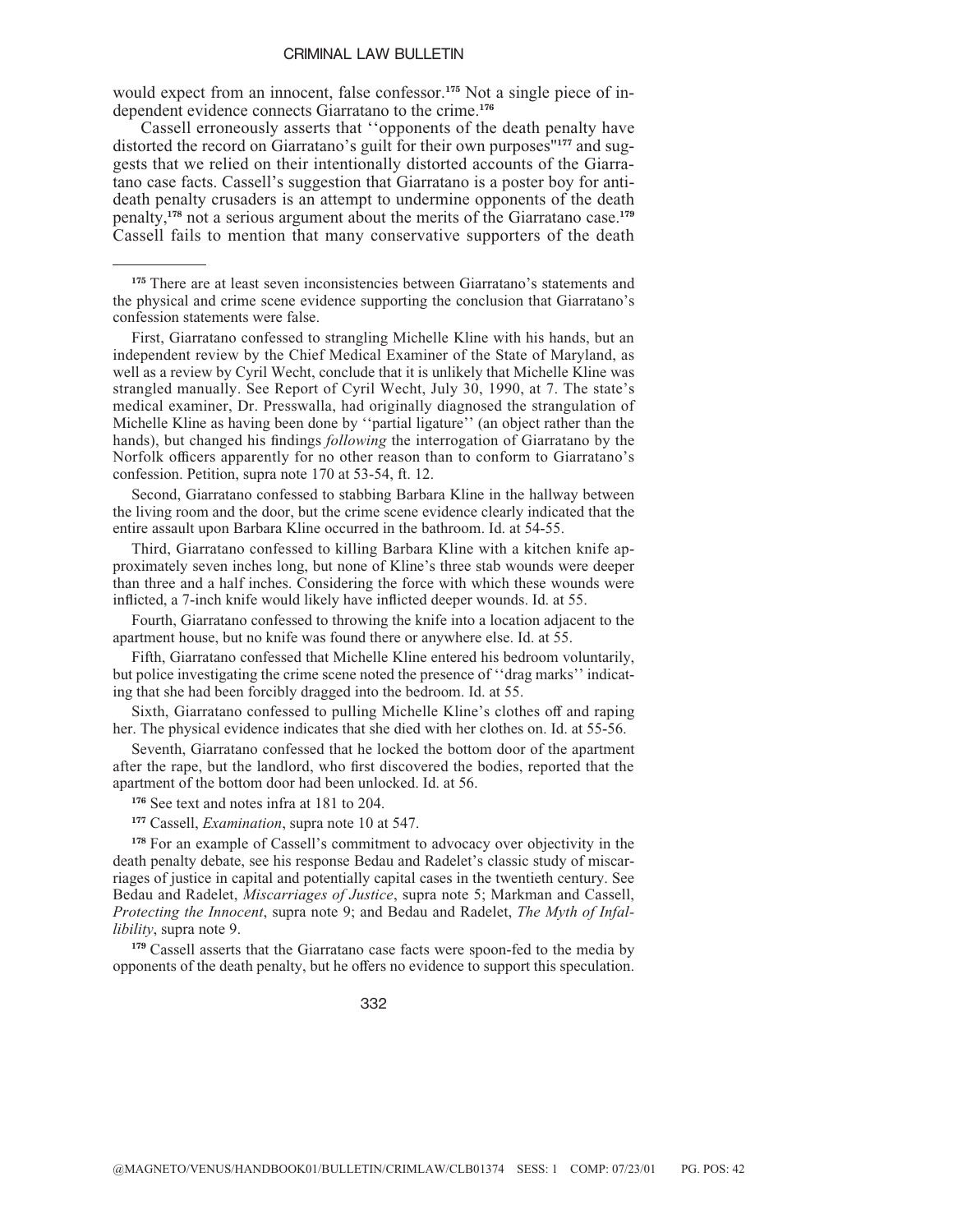penalty have also rallied behind Giarratano's innocence.**<sup>180</sup>** More importantly, the suggestion that we rely on inaccurate descriptions of the Giarratano case facts is simply incorrect.

Cassell's attempt to corroborate Giarratano's dubious confessions, like the prosecution's earlier attempts (which he repeats), is insupportable. First, Cassell misreports that seventeen fingerprints matching Giarratano's were found at the crime scene. In fact, only one matching fingerprint was found in a part of the apartment unrelated to where the crime occurred**<sup>181</sup>** — despite the fact that police lifted twenty-one fingerprints from various areas of the Kline apartment that were sufficiently distinct to permit identification.<sup>182</sup> Twenty fingerprints did not match Giarratano's. The single fingerprint that did is insignicant both because it was not found in or around the actual crime scenes and because Giarratano had lived with the Klines for several weeks<sup>183</sup> (and thus one would naturally expect to find his fingerprints somewhere inside the apartment).

Second, Cassell suggests that hair samples link Giarratano to the crime because ''one of the pubic hairs found on Michelle's left hand, stomach and pubic area was consistent in race, color and microscopic characteristics with one of [Giarratano's] pubic hairs.''**<sup>184</sup>** In fact, a single hair, of the thirtyfour**<sup>185</sup>** human hairs found in the apartment, was found to be ''consistent''

If, as our original article demonstrated, virtually everyone begins with a reflexive presumption of guilt once a confession has been elicited, then it is far more likely that the media began their evaluations of Giarratano's case with a bias toward believing in his guilt. There is no reason to believe, nor any evidence to support the conclusion that, journalists or opponents of the death penalty carry a different presumption once someone has confessed to police.

**<sup>180</sup>** For example, Joseph Giarratano's conservative supporters include James J. Kilpatrick, former Maryland Attorney General Stephen H. Sachs, and Richard Viguereie. See Jim Clardy, Reasonable Doubt? New Trial Sought for Death Row Prisoner., The Washington Times, May 24, 1990 at A1 (''Many people, including such ardent proponents of capital punishment as conservative columnist James J. Kilpatrick and former Maryland Attorney General Stephen H. Sachs, say Giarratano is at least entitled to a new trial, if not an outright pardon.''). See also David A. Kaplan and Bob Cohn, ''Did Politics Help Joe Giarratano Escape the Chair?'' Newsweek (March 4, 1991) at 56 (''Support came in from tories like direct mail wizard Richard Viguereie . . .''). Other conservative, supporters of the Death Penalty who questioned Giarratano's conviction included: Virginia Delegate Samuel Glasscock and Senator Thomas Michie, Jr., Virgina Senators Colgan Stallings and Kevin Miller, and former Virginia Commonwealth Attorney Douglas Baumgardner. Petition, supra note 170 at 22.

**<sup>181</sup>** Id.

**<sup>182</sup>** Id. at 37.

**<sup>183</sup>** Id. at 58.

**<sup>184</sup>** Cassell, *Examination*, supra note 10 at 546.

**<sup>185</sup>** Twenty-four human hairs, including head hairs and pubic hairs, were recovered from Michelle Kline's clothing, the Afghan covering her body, her body and immediately next to her body. Fourteen were identified as Michelle's head hairs.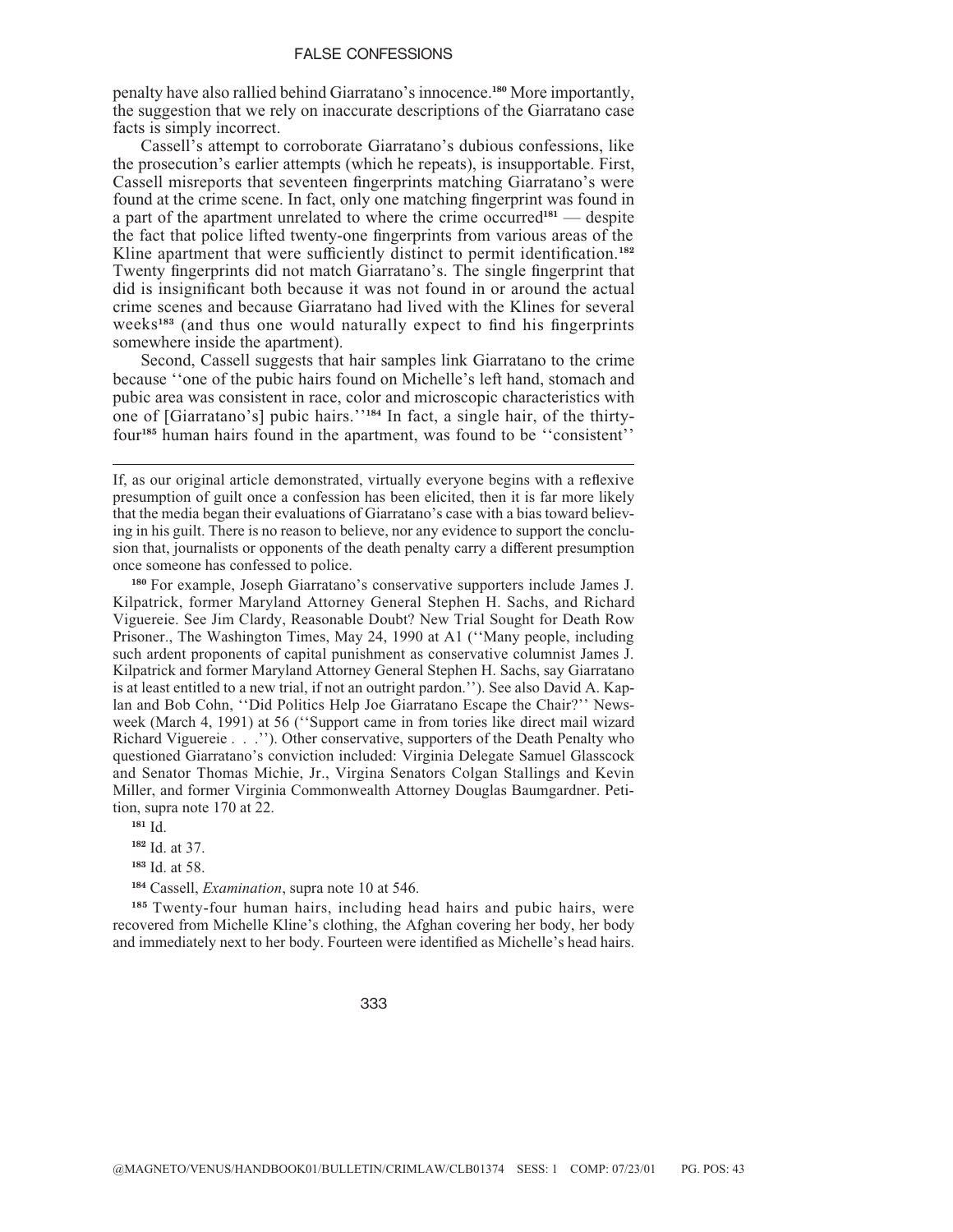#### CRIMINAL LAW BULLETIN

with Giarratano's.**<sup>186</sup>** This does not mean that it was his hair or even likely his hair; no one identified that single pubic hair with any certainty as Giarratano's.**<sup>187</sup>** Even if the single pubic hair was Giarratano's, it is insignicant since he had lived with the Klines. More importantly, many other pubic and head hairs were found on or near Michelle Kline's body and were not consistent with either Giarratano's or Michelle Kline's.**<sup>188</sup>**

Third, Cassell states that human blood type O (''the same one as the victim's'')**<sup>189</sup>** was found on the front and side of one of Giarratano's boots.**<sup>190</sup> <sup>191</sup>** However, he fails to mention that these two minute specks of blood did not originate from walking in the blood of Barbara Kline, as the prosecution tried to imply at trial.**<sup>191</sup>** Nor did Michelle Kline bleed externally from any

Six were identied as human pubic hairs, but none of them was consistent with the Mr. Giarratano's pubic hair sample. The only pubic hair that was found to be consistent with Mr. Giarratano's hair was among three pubic hairs found on Michelle Kline's left hand, stomach, and pubic area. Unfortunately, no one identified in which of these three places this hair was found. Petition, Supra Note  $\frac{1}{\sqrt{10}}$  at 36-37. The remaining ten hairs were found near Barbara Kline's purse, and they were all hers. Supplement to Petition for Condition Pardonal Pardon, In Re Joseph Giarratano (November 13, 1991) at 19 [Hereinafter, ''Supplement to Petition.''].

**<sup>186</sup>** Supplement to Petition, Id. at 19.

**<sup>187</sup>** Petition, Supra Note 170 at 58. As Cyril Wecht notes in his report, ''The one hair sample consistent with Mr. Giarratano's pubic hair does not provide personal identification." Wecht, supra note 175 at 10.

**<sup>188</sup>** Petition, supra note 170 at 58.

**<sup>189</sup>** Cassell, *Examination*, Supra Note 10 at 546. Cassell fails to mention that 45% of the population has type ''O'' blood. Appendix to Petition for Conditional Pardon at 2.

**<sup>190</sup>** Cassell, *Examination*, supra note 10 at 546.

<sup>191</sup> At trial, the prosecution submitted as direct evidence, "(1) Photographs and a videotape of the crime scene, which revealed shoeprints in and emerging from a pool of blood near Barbara (Toni) Kline's body; (2) A pair of Joe Giarratano's boots, one of which had two drops of type ' $O =$ ' human blood on the top and side; and (3) A forensic report identifying the blood type of Michelle Kline as  $O +$ .' Supplement to Petition, supra note 185 at 2. Notwithstanding Cassell's claim that the prosecution never claimed the bloody shoeprints matched Giarratano's boots (see Cassell, *Examination*, Supra Note 10 at 546, Ft. 125), clearly the prosecution's purpose in introducing these three items of evidence was to imply that the blood on Giarratano's boots matched the blood of one of the victims. Supplement to Petition, supra 185 at 2.

<sup>191</sup> At trial, the prosecution submitted as direct evidence, "(1) Photographs and a videotape of the crime scene, which revealed shoeprints in and emerging from a pool of blood near Barbara (Toni) Kline's body; (2) A pair of Joe Giarratano's boots, one of which had two drops of type ' $O =$ ' human blood on the top and side; and (3) A forensic report identifying the blood type of Michelle Kline as  $O +$ .'' Supplement to Petition, supra note 185 at 2. Notwithstanding Cassell's claim that the prosecution never claimed the bloody shoeprints matched Giarratano's boots (see Cassell, *Examination*, Supra Note 10 at 546, Ft. 125), clearly the prosecution's purpose in introducing these three items of evidence was to imply that the blood on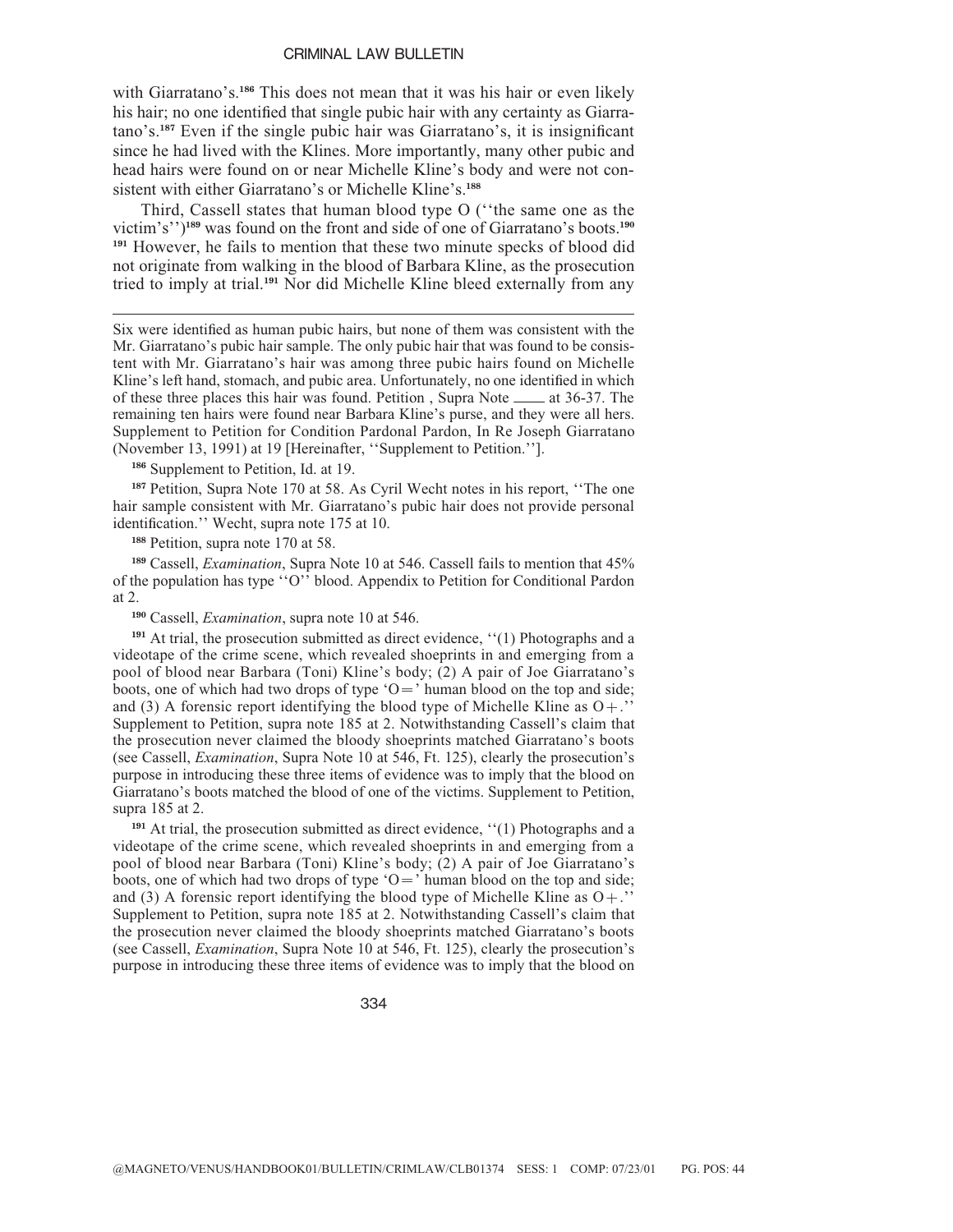injury, including her vaginal lacerations, in sufficient quantity or manner to have accounted for the blood on Giarratano's boot.**<sup>192</sup>** Thus, given the crime scene evidence, there is no basis in fact to suggest or imply that the minute specks of blood on Giarratano's shoe came from either of the two victims.**<sup>193</sup>**

Fourth, Cassell apparently misunderstands the medical facts and overreaches when he challenges our assertion that Giarratano was left-handed with only limited use of his right hand due to childhood neurological damage. He asserts that Giarratano's "own medical materials confirm that right upper extremity sensory deficit was attributable to a wrist laceration associ-ated with his 1983 suicide attempt (some four years after the murder)''**<sup>194</sup>** and that ''at the time of the murders, it should be noted, Giarratano was suf ficiently dexterous to work on a scallop boat.<sup>''195</sup> In fact, far from confirming anything, the medical report by Dr. Jeffrey Barth (which Cassell cites) states only that Giarratano's right upper extremity deficit *may* be due to a 1983 suicide attempt.**<sup>196</sup>** And, in fact, Giarratano is left-handed.**<sup>197</sup>** As we stated in our original article, Giarratano has only limited use of his right hand due to

Giarratano's boots matched the blood of one of the victims. Supplement to Petition, supra 185 at 2.

**<sup>192</sup>** Petition, supra note 170 at 59. Moreover, June Browne Tillman, the state's serologist and expert witness at trial, subsequently submitted an affidavit indicating that:

''It is my opinion that the footwear which produced the bloody footprints would have blood on the soles, in areas of stitching, around the heals, and possibly the edge of the sole and in the welt. A forensic examination would have shown visual, microscopic or chemical traces of blood, even if the footwear had been washed. When I examined Mr. Giarratano's boots, no traces of blood were found in these areas. Blood was only found on the front and right side of the left boot. Had I been shown these photographs in connection with my examination of Mr. Giarratano's boots, I would have recommended that the police obtain the shoes of other possible suspects for examination for the presence of human blood and that a physical comparison be made between the suspected footwear and sealed photographs of the bloody footprints." Affidavit of June Browne Tillman (March 20, 1989) at 2. See also Wecht, Supra Note 175 at 10 (''The absence of blood on the soles of Mr. Giarratano's boots indicate that the bloody shoe prints leaving the bathroom where Mrs. Kline's body was found were not left by him.'').

**<sup>193</sup>** The prosecution did not present evidence that Giarratano's boots made the shoeprints in the photographs. Nor were any comparative measurements taken, and there was no other evidence suggesting that the prints matched his boots. The prosecution's own serologist eliminated Giarratano's boots as those which made the shoe prints. In addition, the arresting officer stated that Giarratano had no blood on him or his clothes when he was arrested. Thus, the blood probably did not come from the crime scene at all. Supplement to Petition, supra note 185 at 3, 7-8.

**<sup>194</sup>** Cassell, *Examination*, supra note 10 at 547.

**<sup>195</sup>** Id.

<sup>196</sup> As Dr. Barth indicates, "it is my understanding that this patient has been deaf in his left ear since birth and his right upper extremity sensory deficit may be due to the wrist laceration associate with his 1983 suicide attempt.'' Report of Dr. Jerey T. Barth, Director, Neuropsychology Assessment Laboratory, on Joseph Giarratano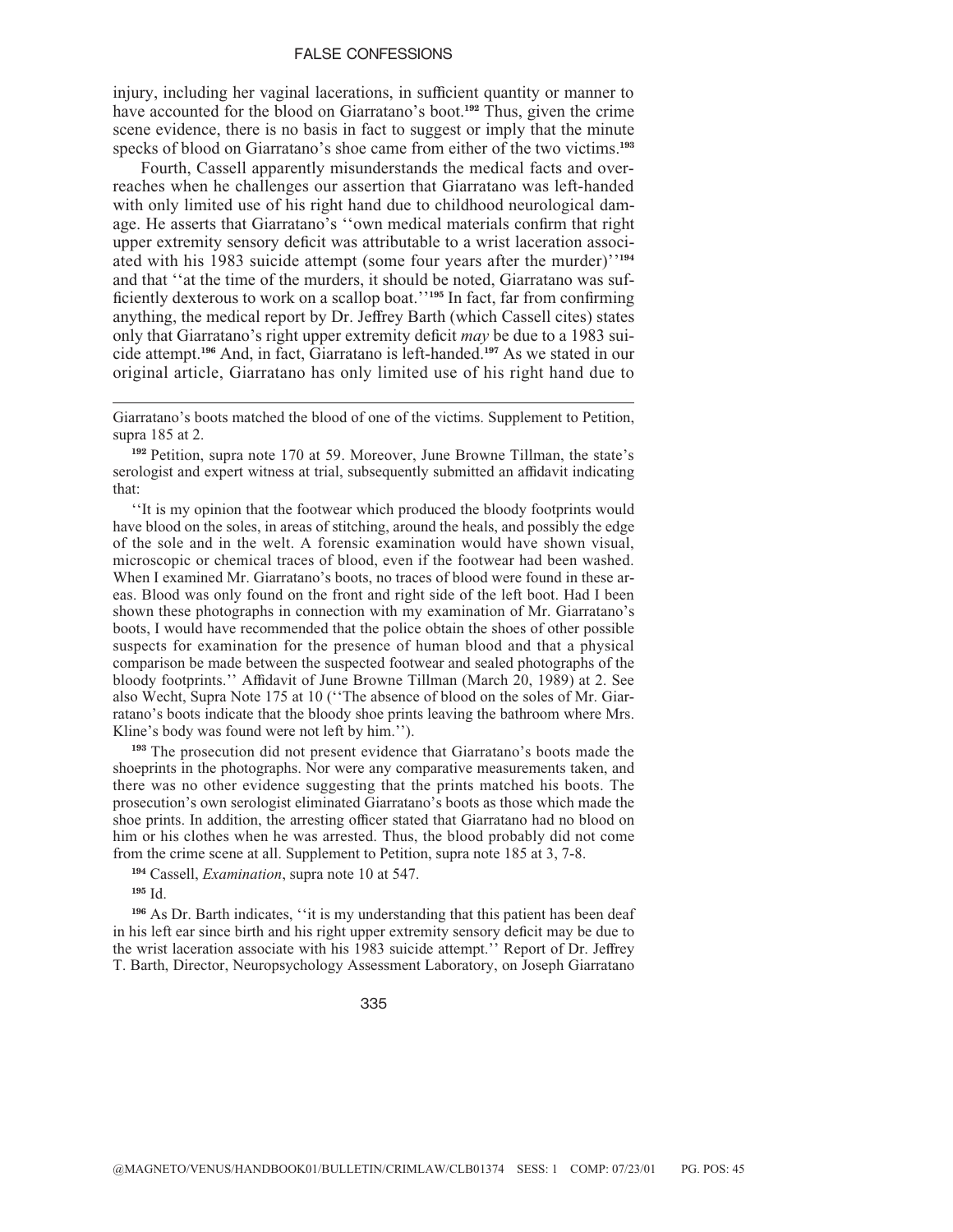childhood neurological damage.**<sup>198</sup>** Cassell overlooks this fact because, in his rush to demonize Giarratano, he did not properly read Dr. Barth's neurological evaluation, which determined only that Giarratano's right-sided *sensory* deficits were probably caused by his 1983 suicide attempt.<sup>199</sup> But Giarratano also had right-sided *motor speed* and *coordination* deficits,<sup>200</sup> which Dr. Barth did not attribute to the 1983 suicide attempt, and which almost certainly pre-date the crime.**<sup>201</sup>** Finally, Cassell's statement that Giarratano was "sufficiently dexterous to work on a scallop boat" is meaningless since Giarratano worked as a cook, not a dredge handler or winch hand, on the boat.**<sup>202</sup>**

In sum, there is not a shred of significant or credible physical evidence supporting the conclusion that Joseph Giarratano's contradictory and inconsistent confessions are reliable or link him to the deaths of Barbara and Michelle Kline.**<sup>203</sup>** Yet there is considerable evidence supporting the conclusion that his confessions are false.**<sup>204</sup>** Joseph Giarratano is in all likelihood an innocent man who was wrongfully convicted of a capital crime.

# **(2) Paul Ingram**

Cassell's assertion that Paul Ingram committed the crimes to which he pleaded guilty is groundless. The Ingram case, perhaps more than any other discussed in this article, illustrates Cassell's poor judgment in his case challenges and his willingness to ignore substantial exculpatory, inconsistent and/or contradictory evidence in his attempt to assert the guilt of an almost certainly innocent defendant.**<sup>205</sup>** There is no evidence that the crimes to which Ingram pled guilty ever occurred.**<sup>206</sup>** There is dispositive evidence that most of the crimes that Ingram's accusers (his daughters Ericka Ingram and Julie Ingram) alleged either did not, in fact, occur or could not have possibly oc-

at 3 (Dec. 1, 1986). Cassell fails to mention that it also reveals that Giarratano attempted suicide two to three times prior to the crime. Id. at 2.

**<sup>197</sup>** Supplement to Petition, supra note 185 at 23.

**<sup>198</sup>** Leo & Ofshe, *Consequences*, supra note 8 at 489.

**<sup>199</sup>** Barth, supra note 196 at.

<sup>200</sup> Id. at 3 ("Deficits were noted in right upper extremity motor speed and coordination in relationship to the left (dominant), and his motor strength appeared essentially intact bilaterally.'').

**<sup>201</sup>** Supplement to Petition, supra note 185 at 23-25.

**<sup>202</sup>** Phone interview with Marie Deans, February 3, 1998.

**<sup>203</sup>** Gudjonsson, supra note 169 at 317 (''No tangible evidence has ever emerged that clearly indicates that Giarratano committed the two murders.'').

**<sup>204</sup>** See text and accompanying notes supra (the footnote with the 7 points).

**<sup>205</sup>** As Peter Brooks points out, ''[I]t is almost impossible to believe in the content of Ingram's confessions, and no confirmation for any of them has been discovered.'' Peter Brooks, TROUBLING CONFESSIONS: SPEAKING GUILT IN LAW AND LITERATURE (2000).

<sup>206</sup> See Ofshe, supra note <sub>\_\_\_\_</sub>; Ethan Watters, *The Devil and Mr. Ingram*, MOTHER JONES MAGAZINE (January/February, 1991) at 30-33, 65-68; Lawrence Wright, REMEMBERING SATAN (1994).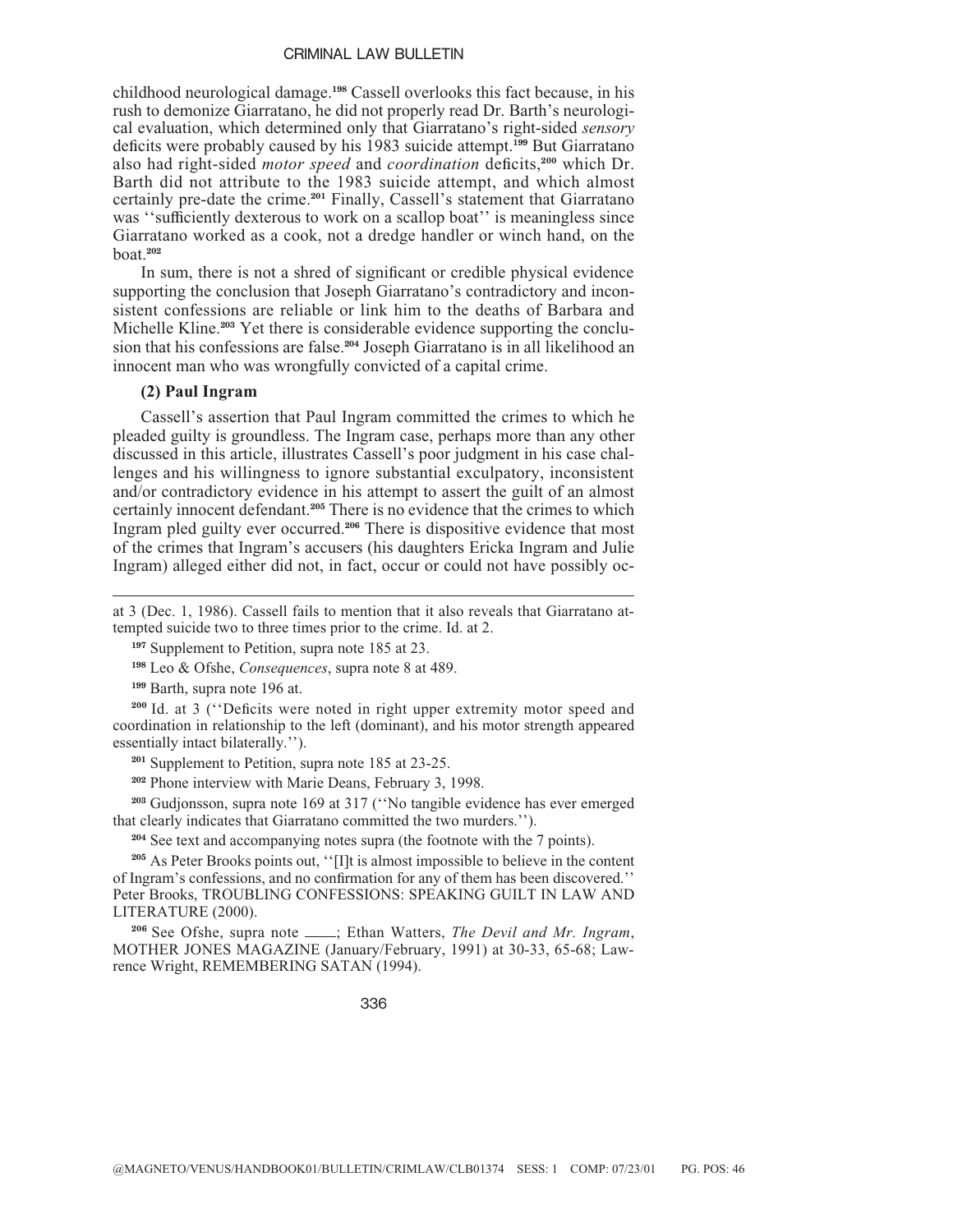curred.**<sup>207</sup>** And there is substantial evidence that Paul Ingram's so-called confessions — induced during at least twenty-three interrogations over a five month period — were completely false.**<sup>208</sup>**

Many of the crimes that Ericka Ingram and Julie Ingram alleged either did not occur or could not have occurred. For example, Ericka Ingram alleged that she attended 850 Satanic rituals over 17 years in which at least 25 babies were murdered (some aborted by coat-hangers on the spot, some cut up and smeared on her body, and some eaten by members of the cult) and then buried. Yet when the burial sites identified by Ericka Ingram were excavated as part of a massive police investigation, nothing was found.**<sup>209</sup>** As a result of these supposed cannibalizing Satanic orgies, Ericka maintained that she had been repeatedly raped, tortured and severely scarred all over her body.**<sup>210</sup>** Yet a court-ordered medical examination revealed that Ericka had no scars on her body (despite her numerous public claims to the contrary),**<sup>211</sup>** and that there was no evidence that she had been tortured or *even that she had ever been sexually active*. **<sup>212</sup>** Yet Ericka Ingram also had claimed to have caught a sexually transmitted disease from her father and to have been impregnated by him, claims that were easily disproven by the fact that she was a virgin at the time.**<sup>213</sup>**

Many of Julie Ingram's parallel accusations were equally preposterous and also demonstrably false. Like Ericka, Julie Ingram claimed to have attended hundreds of murderous Satanic rituals (in which bestiality, group sex, and blood-drinking, among other atrocities, were regularly featured), yet there was no evidence that any such meetings ever occurred or that any of the people whom either sister had named were members of any cult.**<sup>214</sup>** Like Ericka, Julie Ingram identified locations where she remembered that bodies from these rituals had been buried (including animal remains), but the excavations of these burial sites revealed no such evidence.**<sup>215</sup>** Like Ericka, Julie Ingram claimed that she carried marks, cuts and scars all over her body

**<sup>208</sup>** These interrogations were highly suggestive and often unrelenting. The interrogations went on for hours, sometimes beginning in the early morning and lasting into the evening. Ofshe supra note  $\overline{\phantom{a}}$ 

<sup>209</sup> Numerous police officers dug up the Ingram property looking for the murdered babies and turned up only a single elk-bone fragment. Ofshe, supra note \_\_\_\_\_.

 $210$  Ofshe, supra note  $\overline{\phantom{a}}$ 

**<sup>211</sup>** Notwithstanding the court-ordered medical examinations that revealed no scars, Ericka Ingram still publicly maintains that she carries these marks. Richard Ofshe and Ethan Watters, MAKING MONSTERS: FALSE MEMORIES, PSY-CHOTHERAPY AND SEXUAL HYSTERIA (1996) at 172.

 $2^{12}$  Ofshe, supra note  $\_\_\_\$ 

 $213$  Ofshe, supra note  $\frac{1}{213}$  Wright, supra note 206.

**<sup>214</sup>** Other people who had been named by the daughters as members of the cult maintained their innocence, and there was no evidence to dispute their word. Wright, supra note 206.

**<sup>215</sup>** Nor did the excavations lead to the diary of contemporaneous writings about the group that Julie Ingram claimed to have buried. Ofshe, supra note \_

**<sup>207</sup>** Id.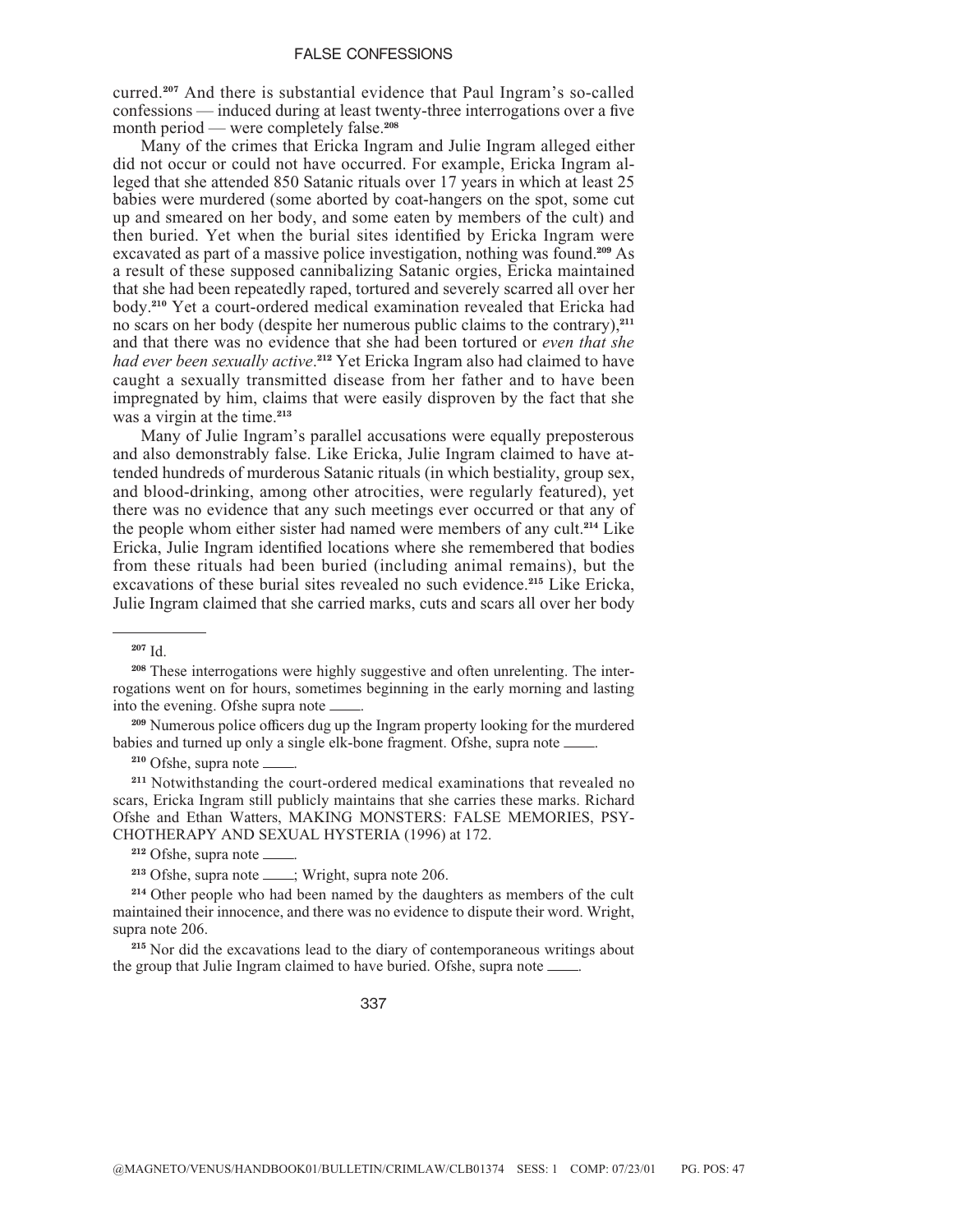(including on her upper arms, back and legs) from the repeated sexual abuse, fire burns and ceremonial incisions inflicted by knife-wielding cult members.**<sup>216</sup>** Yet a court-ordered medical examination also revealed no evidence of any abortions, torture, or scarring (despite Julie Ingram's numerous testimonials about the allegedly extensive scarring all over her body). Julie Ingram also claimed to have been impregnated by Paul Ingram and to have had her fetus aborted in an abortion clinic in Shelton, Washington. There was no abortion clinic in Shelton, Washington, and no abortion clinic in the area surrounding Olympia, Washington had any record of ever performing an abortion for her.**<sup>217</sup>** Julie Ingram gave the prosecutor a letter purportedly written by Paul Ingram threatening to kill Julie Ingram. Both the prosecution's and the defense's handwriting experts agreed that the letter was in Julie's handwriting.**<sup>218</sup>**

Rather than cite any actual *evidence* that Ingram molested either of his daughters, Cassell repeats the *opinions* of third parties who believed that Ingram had confessed to sexually molesting his daughters and therefore must have been guilty.<sup>219</sup> Ignoring the biasing effect of confession evidence. Cassell repeats the opinion of a judge who did not believe that anyone with a law enforcement background could give a false confession.**<sup>220</sup>** Cassell cites the judge's belief that Ingram's confession contained ''virtually incontestable evidence of guilt.''**<sup>221</sup>** However, the evidence the judge thought he found turned out not to exist.**<sup>222</sup>**

Cassell criticizes Richard Ofshe by repeating a hearing judge's statement that one cannot infer whether someone is under hypnosis by reading a

<sup>218</sup> Ofshe, supra note \_\_\_\_\_\_. Additional evidence calls into question the credibility and veracity of Julie Ingram's allegations. For example, Julie Ingram claimed that *all* of the men who attended Saturday night poker parties at her home (who were Paul Ingram's law enforcement associates) would enter her bedroom, one or two at a time, and rape her while her father watched, yet there simply was no evidence that any such abuse ever occurred.

**<sup>219</sup>** Cassell, *Examination*, supra note 10 at 547-553.

**<sup>220</sup>** Id.

**<sup>221</sup>** Cassell, *Examination*, supra note 10 at 549.

**<sup>222</sup>** This so-called ''incontestable evidence'' turned out to be no more than Ingram's verbalized guesses about how he would have had a sexual encounter with

**<sup>216</sup>** Like Ericka, Julie Ingram was willing to describe her rapes and abominable tortures (including having nails driven through her flesh and the arm of a baby inserted into her vagina) at the hands of the cannibalizing Satanic cult, but could not discuss the group's mundane activities. Neither Ericka nor Julie Ingram were able to describe the Satanic cult's ceremonies, pattern of organization or any facet of its social life. Ofshe, supra note \_

<sup>&</sup>lt;sup>217</sup> Additional evidence casts doubt on the credibility of Ericka Ingram's numerous demonstrably false and/or preposterous allegations. For example, Ericka Ingram eventually reported that she was raped by Paul Ingram every night from the ages of 5 to 22, yet Ericka Ingram's evolving and contradictory accusations not only shifted time frames and initially excluded (but later included) her mother, but also left out Julie Ingram, although the sisters had been roommates for most of their lives. Ofshe, supra note \_\_\_\_; Wright, supra note 206.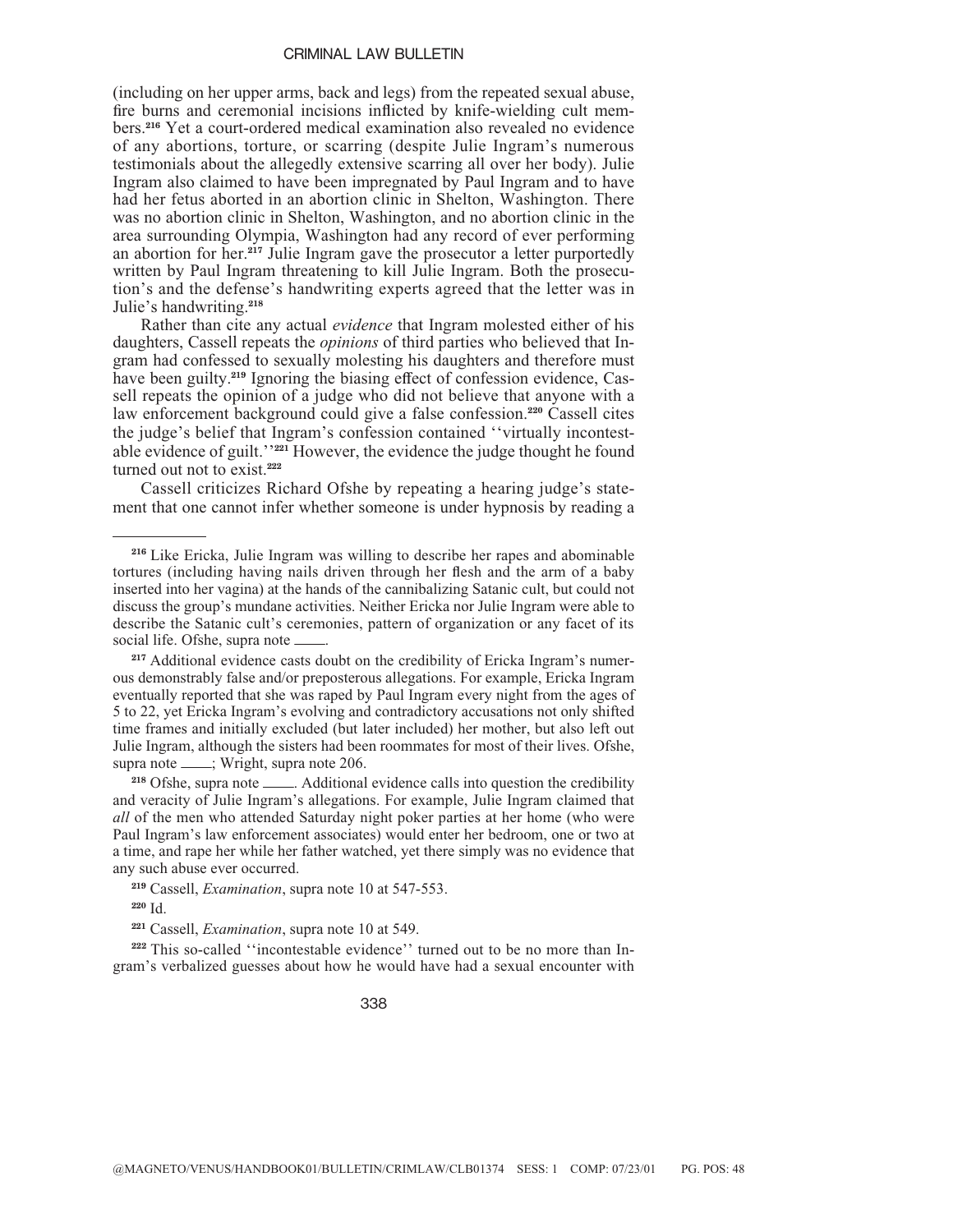transcript.**<sup>223</sup>** Cassell neglects to mention that Ofshe submitted the transcripts of Ingram's hypnotic sessions to the reviewers for *The International Journal of Clinical and Experimental Hypnosis* (the world's leading scientific journal on the study of hypnosis), who concurred with his conclusion that Ingram was hypnotized and published his paper on the case.**<sup>224</sup>** Cassell also criticizes Ofshe's testimony that Ingram's statements were hypnotically-induced fantasies,**<sup>225</sup>** but fails to mention that the judge who denied Ingram's motion to withdraw his guilty plea based this decision solely on the statements that Ingram made in the one interrogation session that *preceded* the use of the interrogators' hypnotic procedures. The judge specifically excluded from consideration those statements that Ofshe testified were elicited while Ingram was under hypnosis, thus crediting Ofshe's testimony.**<sup>226</sup>**

This fact is significant because Ingram's supposed first session confession — on which the judge based his decision to deny Ingram's motion to withdraw his guilty plea — was never really a confession. Instead, in response to the interrogators' false claims that it was common for sexual abusers to repress knowledge of their acts, Ingram agreed on 16 separate occasions that if his daughters said he sexually abused them, then he must have done so — even though he had no memory of any improper act.**<sup>227</sup>** If Cassell had analyzed the so-called confession that resulted from Ingram's first interrogation session — the transcript of which was available and had been analyzed in Ofshe's published paper**<sup>228</sup>** — he would have found that it was nothing more than a set of compliant responses to the interrogators' suggestive tactics, that it never demonstrated any guilty knowledge, and that it never produced any corroboration. This so-called confession was merely the opinion that the interrogators' evidence claims and tactics had created in the mind of Paul Ingram.

The claim that Paul Ingram and his wife, Sandy, sexually abused their daughters for seventeen years and that Paul was the leader of a satanic cult that had murdered hundreds of babies lacks any evidence that might lead a reasonable investigator (or for that matter a judge or jury) to consider the story seriously. Both Ericka and Julie Ingram proved to be wholly unreliable witnesses: their allegations are either inconsistent, illogical and/or contradicted by all existing physical and medical evidence. Paul Ingram's initial, pre-hypnotic interrogation session statements amount to no more than the conclusion that logically follows if the claimed evidence were true. Paul Ingram's subsequent, hypnotically induced confessions — the genesis of which

one of his daughters if such an event had ever happened. See Ofshe, supra note

**<sup>223</sup>** Cassell, *Examination*, supra note 10 at 547-553.

<sup>224</sup> See Ofshe, supra note <u>\_\_\_\_</u>.

.

**<sup>225</sup>** Cassell, *Examination*, supra note 10 at 547-553.

**<sup>226</sup>** Richard Ofshe was present in the courtroom when the judge made this election.

<sup>227</sup> See Ofshe, supra note <sub>*\_\_\_\_*;</sub> Ofshe and Watters, supra note 211 at 165-175.  $228$  Ofshe, supra note  $\_\_\_\_\$ .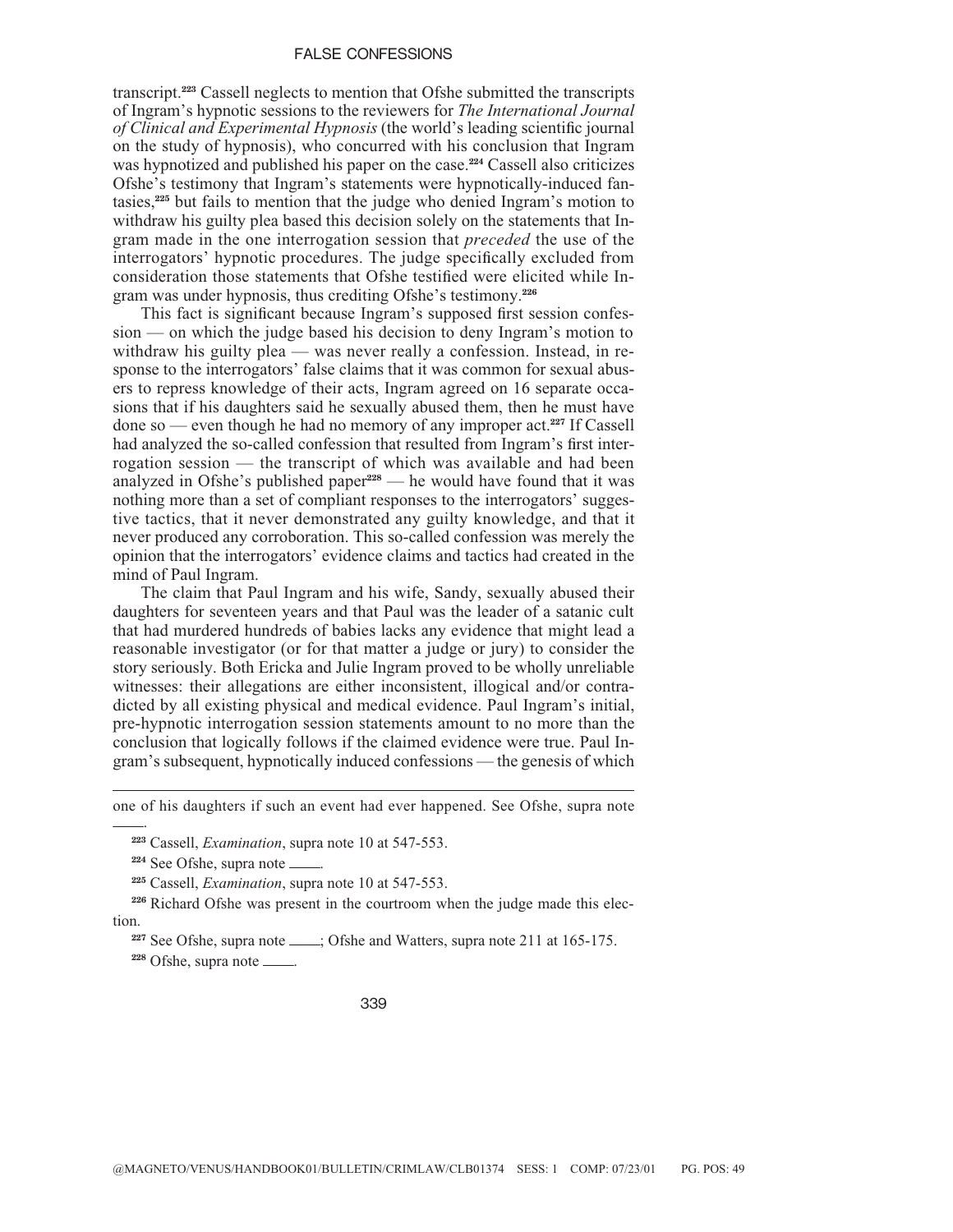we have written about at great length elsewhere<sup>229</sup> — are not supported by any evidence, and are utterly implausible and/or demonstrably false.**<sup>230</sup>** The fact that all the evidence allegedly supporting Ingram's guilt was false was not known to the hearing judge who denied Ingram's motion to withdraw his plea at the time of his decision. In light of all the exculpatory evidence that has surfaced subsequent to his decision, there is no question that Paul Ingram is almost certainly an innocent man convicted of crimes that did not occur. Our conclusion is shared by numerous social scientists and independent writers who have scrutinized the facts of this bizarre and troubling case.<sup>231</sup> Meanwhile, Ericka Ingram has turned her accusations on the sheriff's officers who at first believed her, publicly claiming that they have refused to arrest the thirty police officers, doctors, lawyers, and judges whom she has identified as cult members and who supposedly continue their regular practice of sacrificing babies to Satan.

# **(3) Richard Lapointe**

Cassell's argument that Richard Lapointe's confession is both truthful and corroborated by the record is unpersuasive because Cassell's claims are either factually inaccurate, misleading, omit key facts or rely on innuendo.**<sup>232</sup>** Despite the claims of the prosecution at trial (and Cassell's repetition of

**<sup>231</sup>** See, for example, Watters, supra note 206; Wright, supra note 206; Saul Kassin, supra note \_\_\_ at 226-227; Elizabeth Loftus, THE MYTH OF REPRESSED MEMORY: FALSE MEMORIES AND ALLEGATIONS OF SEXUAL ABUSE (1994) at 227-263; Debbie Nathan and Michael Snedeker, SATAN'S SILENCE: RITUAL ABUSE AND THE MAKING OF A MODERN AMERICAN WITCH-HUNT (1995) at 168-169, 236-237; and Peter Brooks, TROUBLING CONFES-SIONS: SPEAKING GUILT IN LAW AND LITERATURE (2000) at 119-121.

**<sup>232</sup>** Rather than go to the trial record itself (although Cassell elsewhere criticizes us for failing to go to the trial record), Cassell relies almost entirely on the Connecticut Supreme Court statement of facts. However, Cassell does not mention that this decision has been the subject of considerable criticism in the Connecticut legal community. *The Connecticut Law Tribune* (February 1, 1997), for example, characterized the Connecticut Supreme Court's ruling as the worst decision of 1996. At the same time, Cassell criticizes us for ''citing a tract prepared by a group called ''The Friends of Richard Lapointe.'' Cassell, *Examination*, supra note 10 at 553. But none of the facts we cited in our original article were incorrect.

<sup>&</sup>lt;sup>229</sup> Ofshe, supra note <sub>in</sub>; Richard A. Leo, *The Social and Legal Construction of Repressed Memory*, 22 LAW & SOC. INQU. (1997), 653-693.

**<sup>230</sup>** For example, Ingram confessed to raping and sexually abusing his daughters, to sodomizing, dismembering, murdering and cannibalizing children, and that he was a high priest in a Satanic cult that he was a high priest in a Satanic cult, all insupportable statements that he subsequently recanted. Ingram also named approximately a dozen of past and present employees of the Thurston County Sheriff's Department (including police dogs) that supposedly took part in the cannibalizing Satanic orgies and tortures. Ingram also confessed to murdering a prostitute in Seattle in 1983 with Jim Rabie, which police investigated and dismissed as unfounded. Ingram also confessed to impregnating his daughter Julie and taking her to have an abortion, another demonstrably false statement. See Ofshe, supra note \_\_\_\_; Wright, supra note 206.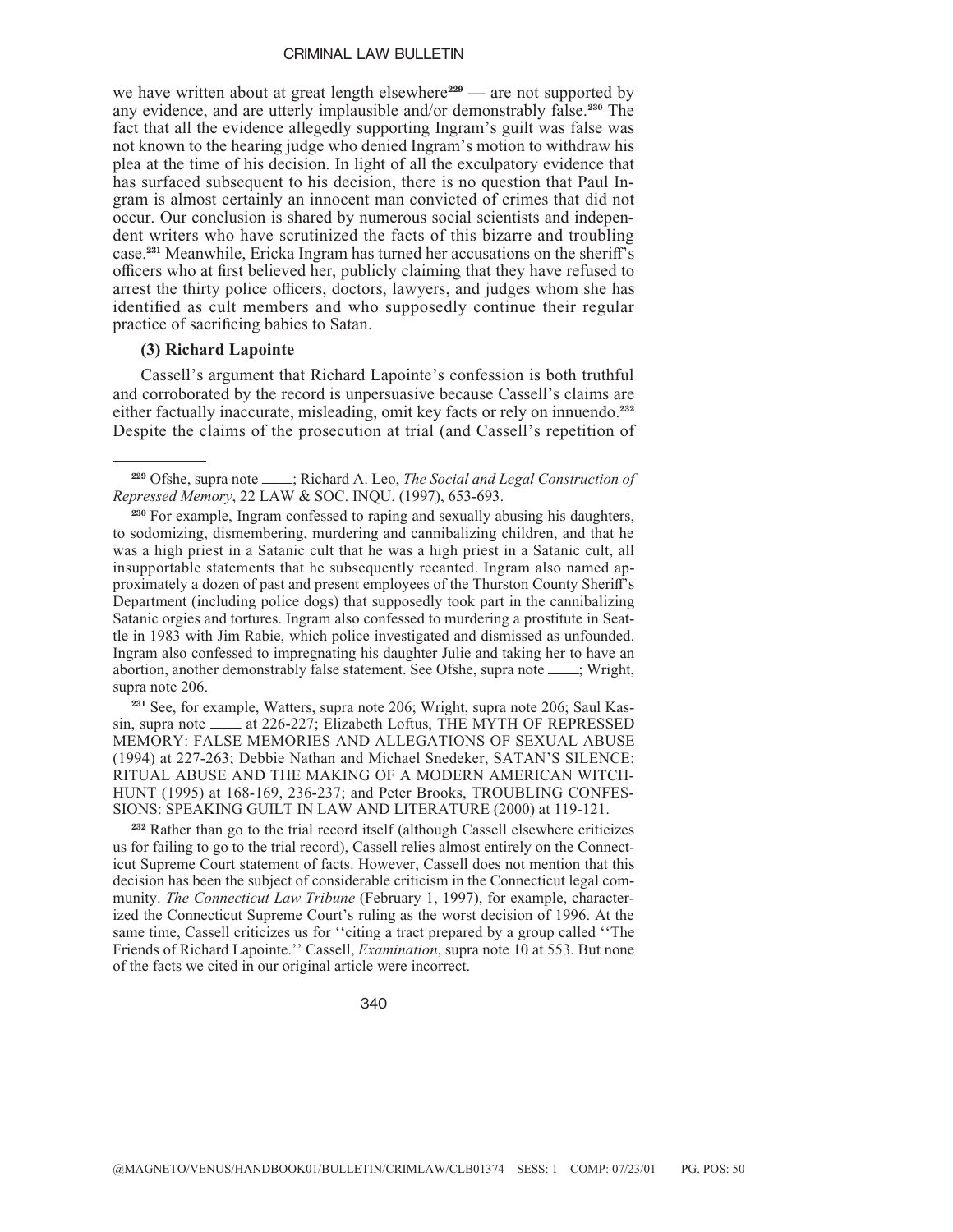those claims in his article), there is no evidence of any signicance linking Richard Lapointe to the murder and rape of his wife's grandmother, Bernice Martin. Moreover, Cassell's repetition of the prosecution's case against Richard Lapointe is based on circular reasoning: One has to presume Richard Lapointe guilty for any of the insignificant, misleading or irrelevant details that Cassell seizes on to serve as ''evidence'' of Lapointe's guilt.

It is true that a stain on the victim's bedspread came from a person who is a Type A secretor, as is Lapointe. However, this hardly qualifies as pivotal physical evidence since at least 28% of males in the United States are also Type A secretors.**<sup>233</sup>**

Cassell asserts that the same semen stain was aspermatic, arguably consistent with Lapointe's vasectomy.**<sup>234</sup>** However, Cassell neglects to mention that Beryl Novitch, the lead criminalist for the Connecticut State Police Forensic Sciences Laboratory, testified for the state at Lapointe's trial that she could not be certain that the entire stain was aspermatic.**<sup>235</sup>**

Cassell asserts that Lapointe's wife ''falsely told'' police early in the investigation, in the presence of Lapointe, that his blood was Type O.**<sup>236</sup>** It is not clear why this statement is signicant. While Karen Lapointe did tell the police that she thought Richard Lapointe had type O blood, this was almost certainly an innocent mistake. How many people know their own blood type, let along their spouse's? Moreover, if Richard Lapointe was present when this mistake was made, it is of little import because his hearing is so wretched that he has hearing aids in both ears, and thus it is possible that he did not even hear the comment.

Cassell then asserts that ''other evidence also pointed to Lapointe. When a relative called Lapointe's wife to express concern about the victim on the night of the murder, Lapointe picked up another phone and volunteered to check on the victim himself.''**<sup>237</sup>** This is not evidence of anything. Cassell seems to suggest there is something sinister in Lapointe's volunteering to check on his wife's grandmother, but isn't that what any reasonable person would have done? Despite Cassell's suggestion to the contrary, Lapointe's actions here are normal.

Cassell believes that further evidence of Lapointe's guilt is that he ''took a less-than-direct route to her apartment,<sup>"238</sup> where he discovered the fire, implying sinister behavior from Lapointe's supposed route to the crime scene. Lapointe was aware of the shortcut and may have taken it once or twice, but did not habitually take it to the Martin residence and did not recall

**<sup>237</sup>** Cassell, *Examination*, supra note 10 at 554.

**<sup>238</sup>** Cassell, *Examination*, supra note 10 at 554.

**<sup>233</sup>** *Sixty Minutes: Did He Do It*?, (CBS Television Broadcast, June 30, 1996). **<sup>234</sup>** Cassell, *Examination*, supra note 10 at 553.

**<sup>235</sup>** See Trial testimony of Beryl Novich, 6/17-6/20, and 6/22-6/23 at 617. (May 13, 1992).

**<sup>236</sup>** Cassell, *Examination*, supra note 10 at 554, Ft. 179. By using the word ''falsely'' rather than ''incorrectly,'' Cassell implies that Karen Lapointe was an accomplice to the crime.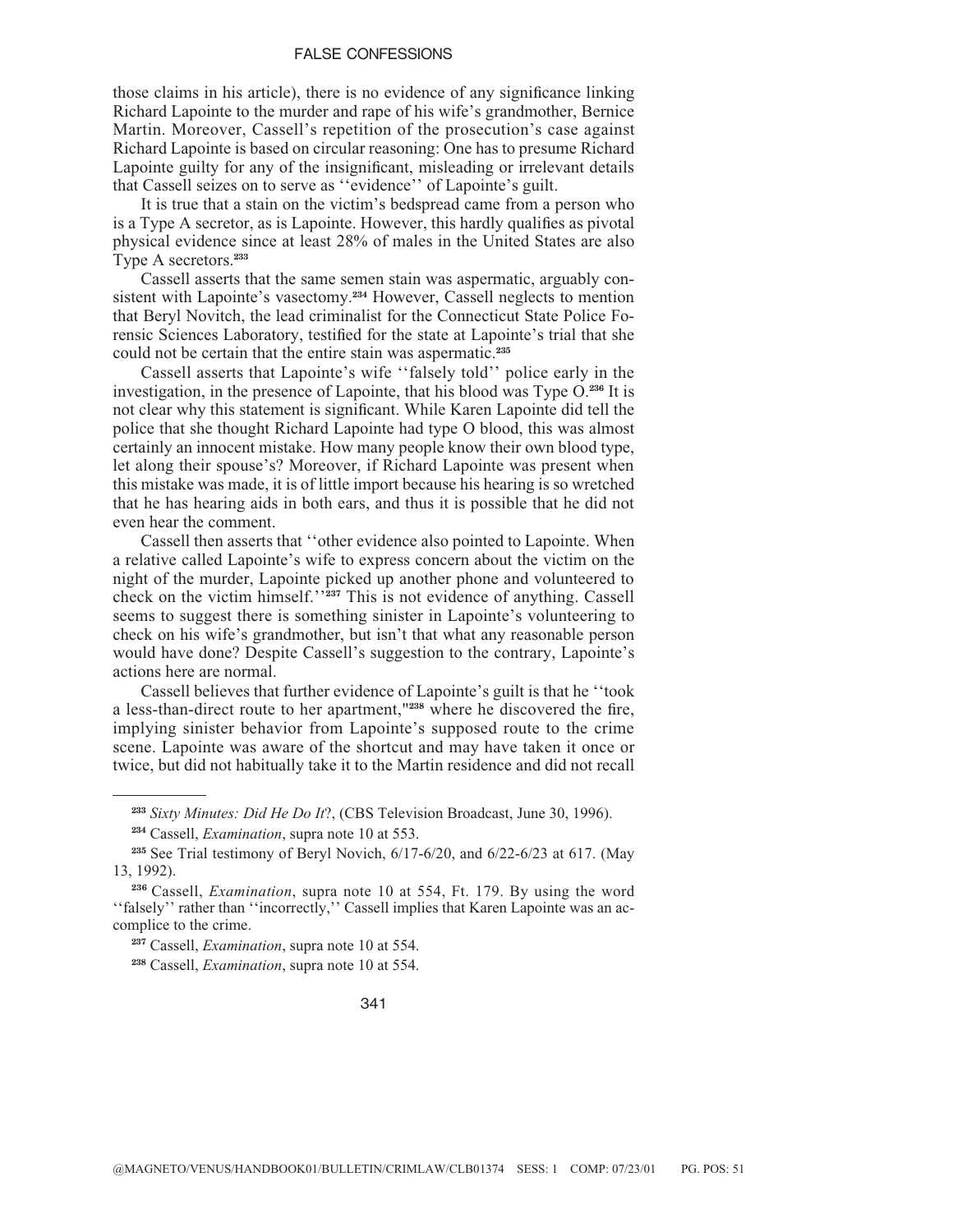taking it on the evening of the crime.**<sup>239</sup>** However, even if Lapointe did take a less-than-direct route, the difference in response time would only have been less than a minute. The prosecution tried to imply, as does Cassell, that Lapointe was trying to delay discovery of, and therefore cover up, the crime. But given the minimal time difference, this suggestion is not persuasive. Moreover, the inference of Lapointe's guilt here is based on circular reasoning: the only way it would make sense for Richard Lapointe to take one of the alternate routes that was suggested by police and prosecutors, cutting through the back yards of people's houses at night, is if he knew or had a strong suspicion that something was very wrong. In other words, one has to assume Lapointe's guilt for this ''evidence'' to be probative of guilt.

Cassell states that ''although unable to gain access, he [Lapointe] telephoned the relative from a neighboring apartment to report everything was fine,<sup>"240</sup> again attributing sinister motives to Lapointe. Mrs. Howard's testimony at trial, however, was much more matter of fact and less sinister: ''He said he had gone to my mother's door, and it was locked. And he couldn't get in. And he said the curtains were drawn so Nana must be in bed.''**<sup>241</sup>** In other words, Lapointe was merely describing what he had found.

Cassell asserts that after Mrs. Howard said she was going to check herself, Lapointe returned to the victim's apartment and ''discovered'' the fire.<sup>242</sup> However, this assertion is inaccurate. Lapointe did not go back to Mrs. Martin's apartment because Mrs. Howard said she was coming right over. Rather, he went back because he called his wife and she said maybe Mrs. Martin was sleeping.**<sup>243</sup>** When he went back to check again, he noticed smoke and called 911.

Cassell asserts that after the murder Lapointe knew that the victim had been sexually assaulted, even though no medical personnel could recall anything being said about this.**<sup>244</sup>** Cassell fails to mention that Mrs. Martin was pulled out of her apartment by paramedics with barely a shred of clothing on her and bleeding from a significant wound in her abdomen. She was placed on the ground where attempts were made to revive her. This area was milling with dozens of police, firemen and bystanders, including neighbors and relatives of the victim's family. Richard Lapointe was standing nearby. The idea that no one said or observed anything at the crime scene about the possibility of a sexual assault is not only wrong, but it is fanciful under the circumstances.**<sup>245</sup>** It is also fanciful to believe that no one said or observed anything about the possibility of a sexual assault at the hospital, where the victim was transported and where, once again, many people were milling

**<sup>239</sup>** Testimony of Richard Lapointe, June 5, 1992, at 2291-2295.

**<sup>240</sup>** Cassell, *Examination*, supra note 10 at 554.

**<sup>241</sup>** Trial Testimony of Natalie Howard, May 13, 1992, at 664.

**<sup>242</sup>** Cassell, *Examination*, supra note 10 at 554.

**<sup>243</sup>** Trial Testimony of Richard Lapointe, June 4, 1992 at 2224.

**<sup>244</sup>** Cassell, *Examination*, supra note 10 at 554.

<sup>&</sup>lt;sup>245</sup> Elizabeth Martin, the victim's daughter-in-law, testified at trial that she spoke to Captain Joseph Brooks of the Manchester Police department on the telephone the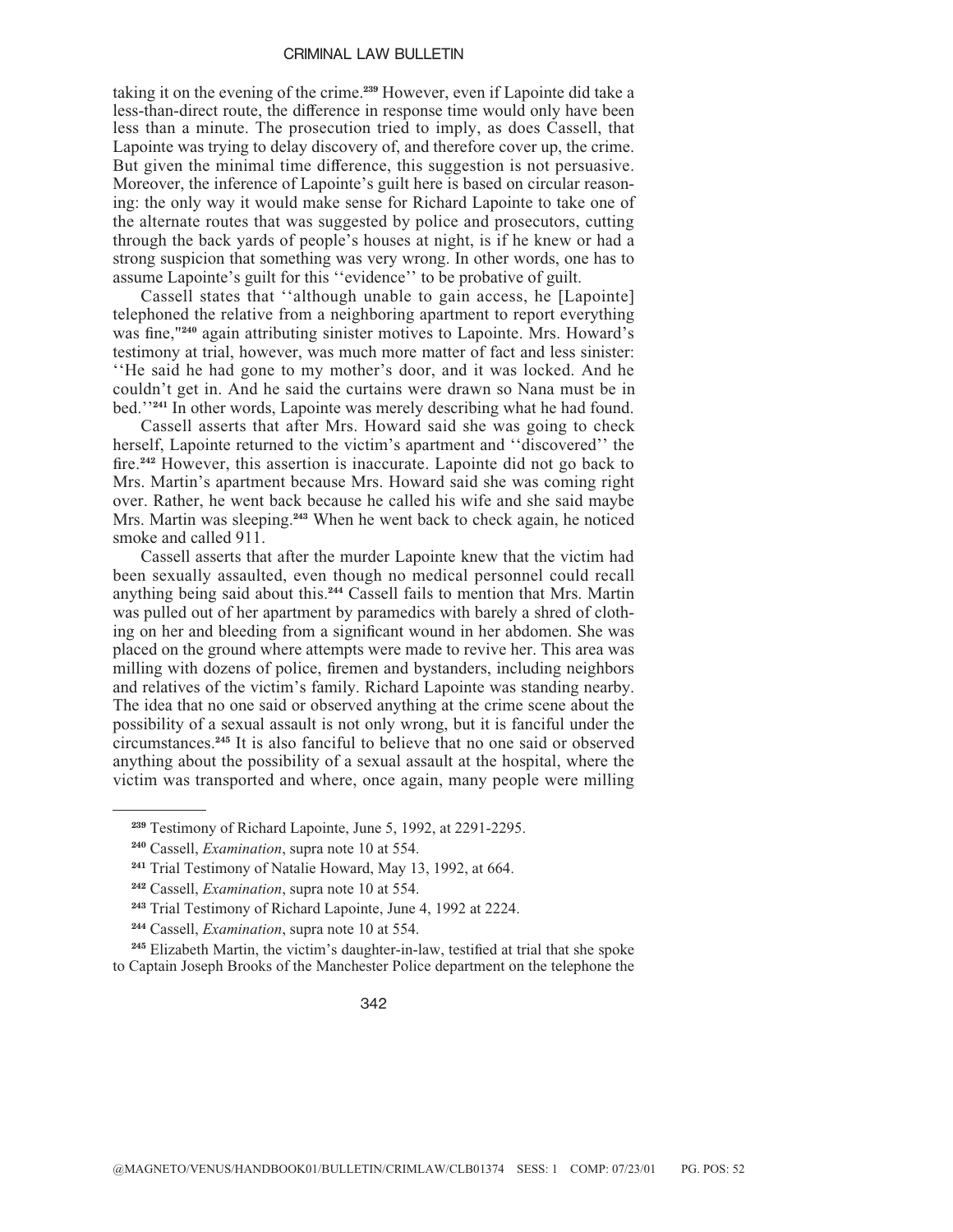around. Under such conditions, it is simply not possible for the prosecutor, the medical personnel, or anyone else to know everything that was *not* said to Lapointe at both locations. At the very least, it is plausible — if not highly likely — that Richard Lapointe found out about the sexual assault as a result of his observations or conversations at the crime scene and/or the hospital.

Cassell asserts that Lapointe exhibited ''considerable curiosity'' about the results of the autopsy at his initial police interview on March 9, 1987,**<sup>246</sup>** as if this somehow constitutes evidence of Lapointe's guilt. Unlike Lapointe's July 4, 1989 interrogation, however, the Manchester Police chose to tape-record this interview, and nothing about it is unusual. It hardly seems out of place that a family member would be curious about the details a day after the murder. Once again, Cassell relies on insinuation to implicate Lapointe rather than on any facts pointing to Lapointe's guilt.

Cassell makes much of the court's opinion (which was based on a single test) that Lapointe has an IQ of 92, which, if true, would place Lapointe within the average range of intelligence. Whether Lapointe has an IQ of 92 is open to question, however. The IQ tests reflected in Lapointe's school records were consistently lower than that.**<sup>247</sup>** Regardless of which tests we credit, the issue of mental retardation is ultimately irrelevant to understanding Lapointe's case because Lapointe indisputably suffers from severe, neurological brain-damage as a result of childhood hydrocephalus. This brain-damage, which is related to Dandy Walker Syndrome, imposes serious limitations on his cognitive and motor skills.**<sup>248</sup>** As a result, Lapointe is extremely limited in his ability to process and respond to information intellectually.**<sup>249</sup>** Therefore, a highly stressful, manipulative and lengthy accusatorial interrogation could have easily confused Lapointe and led him to sign a police-written ''confession'' to a crime he did not commit.

Cassell suggests that it was possible for Lapointe to have committed the murder in the time frame available,**<sup>250</sup>** despite his wife's alibi that gave him virtually no time to commit such a crime. Cassell writes that, ''the police re-

**<sup>246</sup>** Cassell, *Examination*, supra note 10 at 554.

<sup>247</sup> The actual school record was introduced evidence at trial. Hartford Schools General Information Record, Defense Exhibit F. *State of Connecticut v. Richard Lapointe* (June 15-26, 1992).

**<sup>248</sup>** Memorandum of Law in Support of Petitioner's Motion for Summary Judgment, Richard Lapointe v. Warden, State Prison. No. CV 970571161S (March 16, 1999).

**<sup>249</sup>** Id.

**<sup>250</sup>** Newly discovered evidence, suppressed by the state at trial, suggests that it may have been impossible for Lapointe to have committed the crime. The state suppressed the expert opinion of fire marshal Stephen Igoe (which had been given to Manchester police detective Michael Ludlow and Sergeant Grant Gould of the State Attorney's Office Major Crimes Squad, on May 9, 1987) estimating that the fire's burn time was between 30 and 40 minutes. If true, this fact alone may have established that it was impossible for Lapointe to have committed the crime because,

morning after the murder and that he told her that her mother-in-law had been raped (Trial Testimony of Elizabeth Martin, June 15-26, 1992, at 186-189.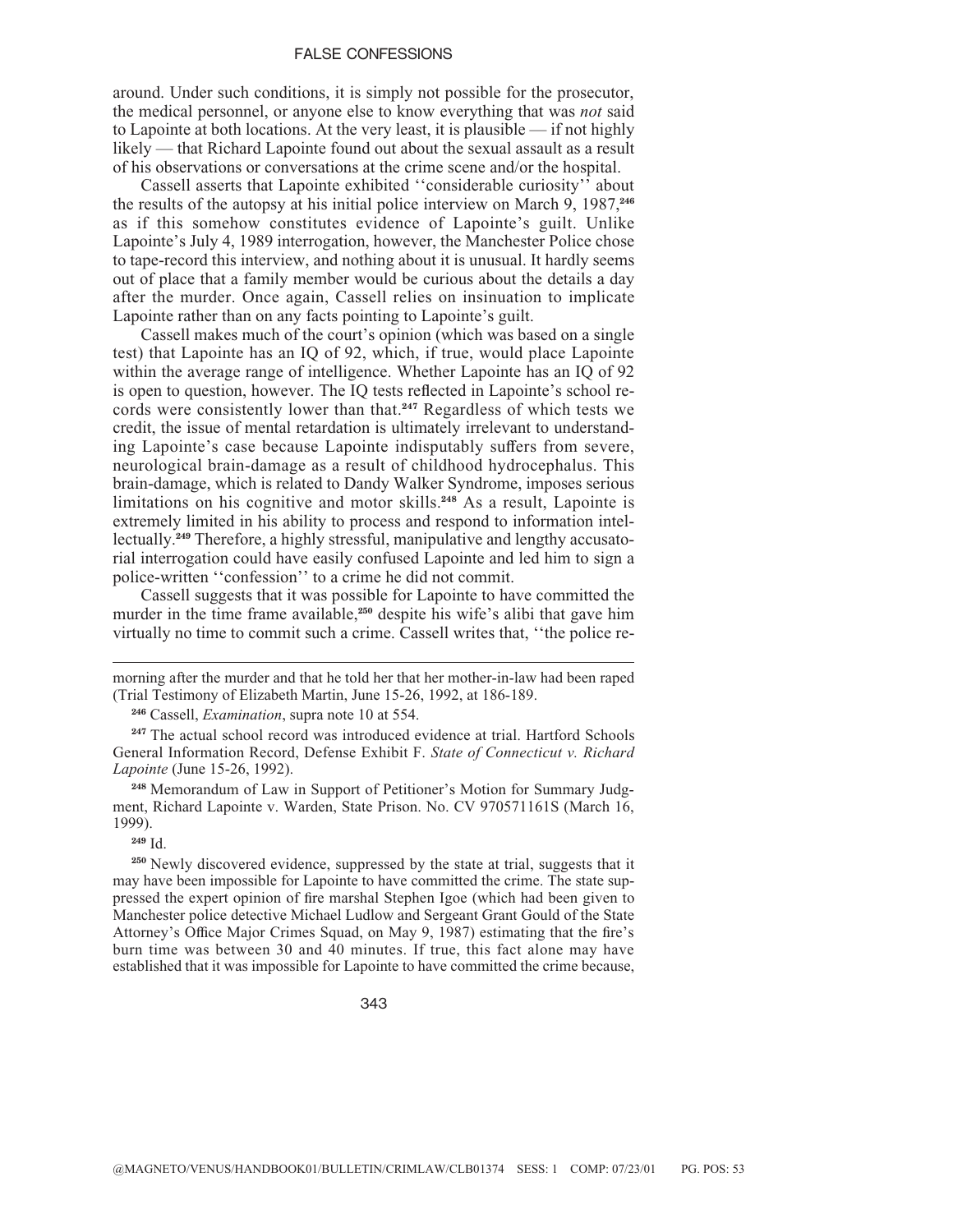interviewed Lapointe's wife on the day he confessed. She conceded that Lapointe left their house around the time of the murder, contrary to the story both she and Lapointe previously gave police.''**<sup>251</sup>** Cassell's report is wrong. Karen Lapointe ''conceded'' only that Richard Lapointe had gone out to walk the dog shortly after they returned from an after-church visit to Mrs. Martin and that he was back home for dinner long before 5:45 p.m., when Mrs. Martin was seen alive by her daughter Nathalie Howard.**<sup>252</sup>** In other words, Karen Lapointe's statement did not contradict Richard Lapointe's alibi. Rather, she said that Richard Lapointe was home with her the whole night, giving Richard Lapointe an absolute alibi (a fact that Cassell fails to mention).

Contrary to Cassell's speculations, no clear testimony supports the theory that Lapointe had any window of opportunity to commit the murder and rape. In her tape-recorded interrogation, Karen Lapointe said Richard Lapointe could not have committed the crime because he was with her during the entire evening.**<sup>253</sup>** She later acknowledged that he went out to walk the dog, well before the murder. Both Richard and Karen Lapointe agree that he left to walk the dog between 4:15 and 4:30 p.m., and was gone for  $\frac{1}{2}$ hour. This puts Lapointe back home 45 minutes before Ms. Martin was seen alive by her daughter at 5:45 p.m. After Richard Lapointe returned from walking the dog, the Lapointes had dinner, they washed the dishes together, and at approximately 6:15-6:30 p.m., Karen Lapointe went upstairs to give

under the state's theory that the same person who sexually abused and stabbed Bernice Martin also set the fire in her apartment, this would not have left Lapointe with sufficient time to perform all the acts that the perpetrator committed against Ms. Martin. A fire burning between 30 and 40 minutes meant that Lapointe would have been home when it was set because, as the state acknowledged, Lapointe was, in fact, at home until shortly after 8:00 p.m when Natalie Howard called and asked him to walk over to Ms. Martin's house (which was 3/10ths of a mile away from his house). Yet the firemen discovered the fire still burning when they arrived at Ms. Martin's apartment shortly after 8:27 p.m. (when Lapointe called 911), and they extinguished it by 8:33 p.m. In other words, if Fire Marshal Igoe's estimate is accurate, the fire could only have been started when Lapointe was, indisputably, at home with his wife and son. Moreover, it should be remembered that the assaults upon the decedent (stabbing her 11 times, tying a cloth ligature around her neck, binding her arms with cloth materials, and sexually abusing her) must necessarily have preceded the setting of the fire, which would have necessarily forced the perpetrator out of the apartment. And the assaults, because they were extensive, must necessarily have taken a considerable amount of time to commit and thus must have occurred well before 8:00 p.m. In addition, the fire could not possibly have occurred as early as between 6:15/6:30 p.m. and 7:00 p.m. (the only time, after the victim was last seen alive, that Lapointe was out of his wife's presence and could, theoretically, have committed the crime ) given the fire's burn time. See Brief of Petitioner-Appellant (March, 2001), *Richard Lapointe v. Warden*. A.C. No. 21249 (on file with authors).

**<sup>251</sup>** Cassell, *Examination*, supra note 10 at 554.

**<sup>252</sup>** Transcript of Karen Lapointe by Detective Michael Morrissey, July 4, 1989 at 27.

**<sup>253</sup>** Id. at 10, 27.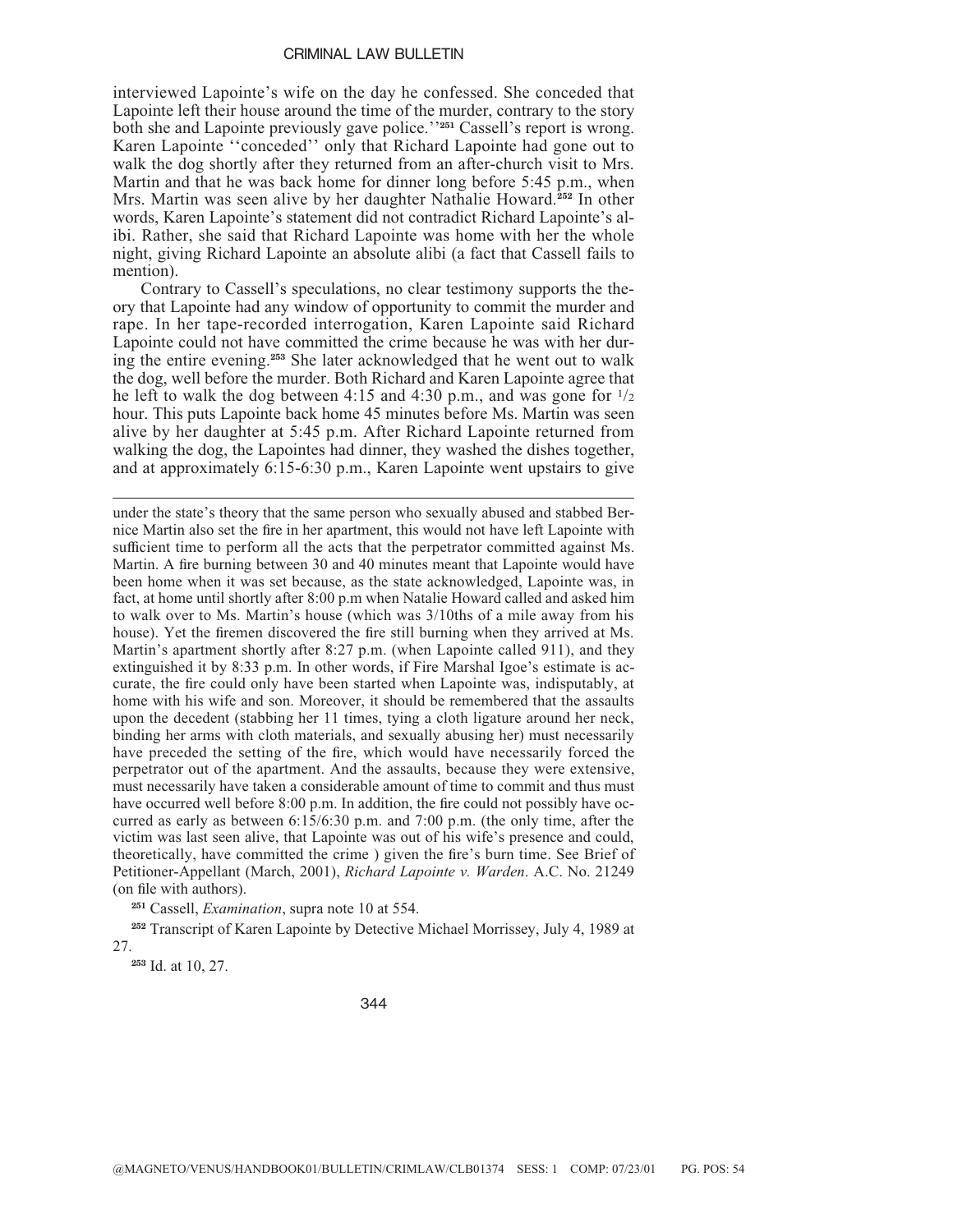their son Sean a bath and get him ready for bed. She returned downstairs at or around 7:00 p.m., when the three Lapointes watched a television show together.**<sup>254</sup>** Thus, there is a time frame of approximately 25-45 minutes**<sup>255</sup>** in which Richard Lapointe was out of his wife's presence while she was upstairs. To have committed the crime during this period (the only time frame available to him), Richard Lapointe would have had to walk over to Ms. Martin's apartment  $(5-10 \text{ minutes away})$ , have coffee and tea with her, attack her with a knife, stab her 11 times in the back and abdomen, bind clothing around her legs and her hands around her neck, bind her neck tightly with knots and ligatures, partially strangle her (apparently with a blunt instrument), sexually assault her, attempt to set a fire, and then return home (another 5-10 minute walk) without appearing dishevelled, sweaty or nervous. It is hard to imagine how anyone — especially the brain-damaged and clumsy Lapointe — could have possibly done all of this in the brief time available. Neither the prosecution nor Cassell offer a coherent explanation for this problem because no such explanation is possible. The evidence about the time frames from the night of the crime supports the conclusion that Lapointe could not have committed this crime.

Relying again on opinions based on no speciable evidence, Cassell repeats what two policemen said at trial that Lapointe's supposed demeanor and body language during part of his nine and one-half hour interrogation somehow prove his guilt. It is astounding that the self-serving *opinions* of two police officers about a suspect's body language and demeanor could be regarded as constituting evidence of guilt. Like so much of Cassell's case against Lapointe (and the other eight alleged false confessors), this ''evidence'' is simply too flimsy to be credited.

Cassell asserts that another detective (Michael Morrissey) then destroyed Lapointe's alibi.**<sup>256</sup>** This assertion is not supported by the true case facts. Moreover, Cassell fails to mention that Richard Lapointe testified that Detective Morrissey threatened to arrest Lapointe's wife and make his son a ward of the state if he did not confess.**<sup>257</sup>** In his testimony at trial, Detective Morrissey, of course, denied issuing these threats during Richard Lapointe's interrogation,**<sup>258</sup>** but the undisputed record shows that he made the very same threats during his interrogation of Karen Lapointe earlier in the same day an interview that was secretly recorded.**<sup>259</sup>** Cassell is apparently willing to believe that Morrissey would use a coercive interrogation technique against a witness, but would not employ it with the primary suspect. Morrissey's denial that he used coercive tactics is contradicted by the objective record.

**<sup>254</sup>** See Morrisey interview of Karen Lapointe, supra note 251 at 15-17, 27. See also trial testimony of Richard Lapointe, supra note 239.

**<sup>255</sup>** Common sense suggests that it is likely that they came down a few minutes early to watch the 7:00 p.m. show.

**<sup>256</sup>** Cassell, *Examination*, supra note 10 at 555.

**<sup>257</sup>** Trial testimony Richard Lapointe, June 5, 1992, at 2381.

**<sup>258</sup>** Trial testimony of Detective Michael Morrissey, May 26, 1992, at 1688.

**<sup>259</sup>** Morrissey interview of Karen Lapointe, supra note 251 at 41-42.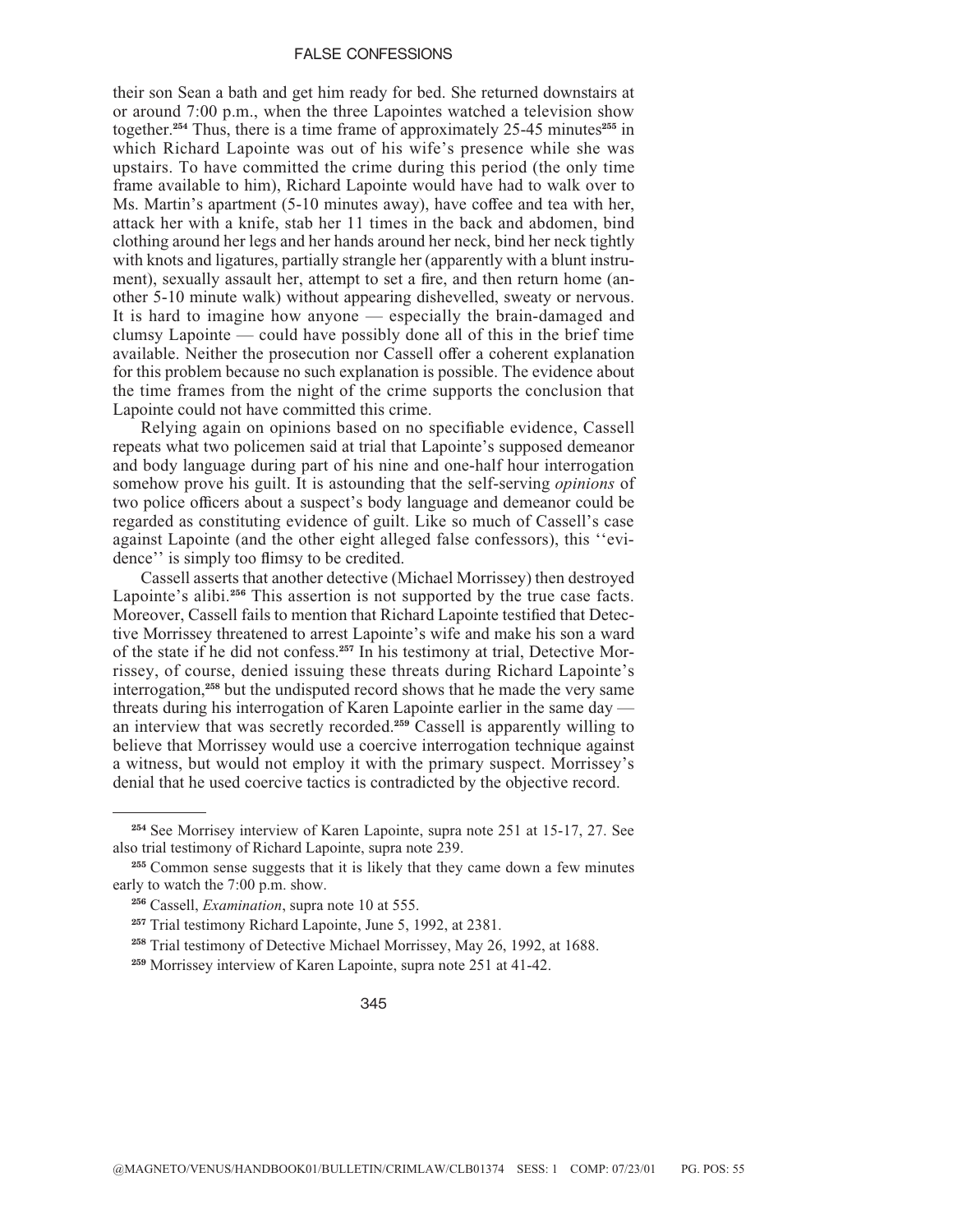Cassell suggests that Lapointe's guilt is corroborated by the ''highly detailed'' account of the crime that Lapointe signed in the three policewritten confession statements. Of course, these statements did get some of the details right — exactly as one would expect from a suspect complying with the demands of interrogators who were writing down what they believed to be the case facts. However, Cassell fails to mention that the details of the confession that the police wrote down is full of errors. Lapointe's statement admitted to killing the victim at the location in her apartment where the police believed she had been stabbed, on the couch.**<sup>260</sup>** However, virtually all of the evidence of the crime was found in the bedroom, and there is no evidence in the record, or anywhere, that she was ever on the couch during the commission of the crime.**<sup>261</sup>** In addition, the confession the police wrote down conformed to an erroneous police theory of the victim's death, manual strangulation with both hands.**<sup>262</sup>** However, the medical examiner reported that the victim appeared to die from strangulation by compression (a blunt object had been pushed against the right side of her neck).**<sup>263</sup>** The third statement that the police wrote down admits to the sexual assault theory of the crime held by the police — rape with his penis.**<sup>264</sup>** However, detective Lombardo testified that the medical examiner felt the vaginal trauma "was the result of a foreign object, and not intercourse.''**<sup>265</sup>** Clearly, the confession the police wrote down gets wrong many of the details that one would expect to be correct if they were being contributed by someone with actual knowledge of the crime facts. The numerous errors in the statement authored by Detective Morrissey**<sup>266</sup>** are not surprising since this was not Morrissey's case and he was unfamiliar with many of the exact case details at the time of the interrogation.**<sup>267</sup>** As a result, he did not know how to shape Lapointe's confession to make it accurate.

**<sup>262</sup>** During his interrogation, Lapointe supposedly told Morrissey that he strangled Bernice Martin. Michael Morrissey testied that when they were talking about Ms. Martin's strangulation, Lapointe made a gesture suggesting wringing the neck with both hands. Trial transcript, May 22nd, 1992, at 1516.

**<sup>263</sup>** Trial testimony of Dr. Arcady Katsnelson May, 1992 at 85.

**<sup>264</sup>** 3rd Statement of Richard Lapointe, July 4, 1989.

**<sup>265</sup>** Trial Testimony of Paul Lombardo, May 20, 1992, at 1312-1313.

**<sup>266</sup>** Moreover, it is at best ambiguous from the evidence how much of these statements actually came from Lapointe and, if so, to what extent they were coached or suggested.

<sup>267</sup> Cassell reports that Manchester Police investigated the possibility that a man who was involved in a hit and run accident at the same time as the Martin murder may have been involved in it, but were able to clear him through blood typing.

**<sup>260</sup>** 3rd Statement of Richard Lapointe, July 4, 1989.

**<sup>261</sup>** Cassell asserts that ''there is no discernable inconsistency between medical testimony and the confession on this issue,'' Cassell, *Examination*, supra note 10 at 556. but this argument is implausible. Signicant quantities of blood were found on the bed, and that is clearly where most of the crime occurred. No blood was found on the couch. There is no evidence that Mrs. Martin was ever on the couch during the commission of the crime.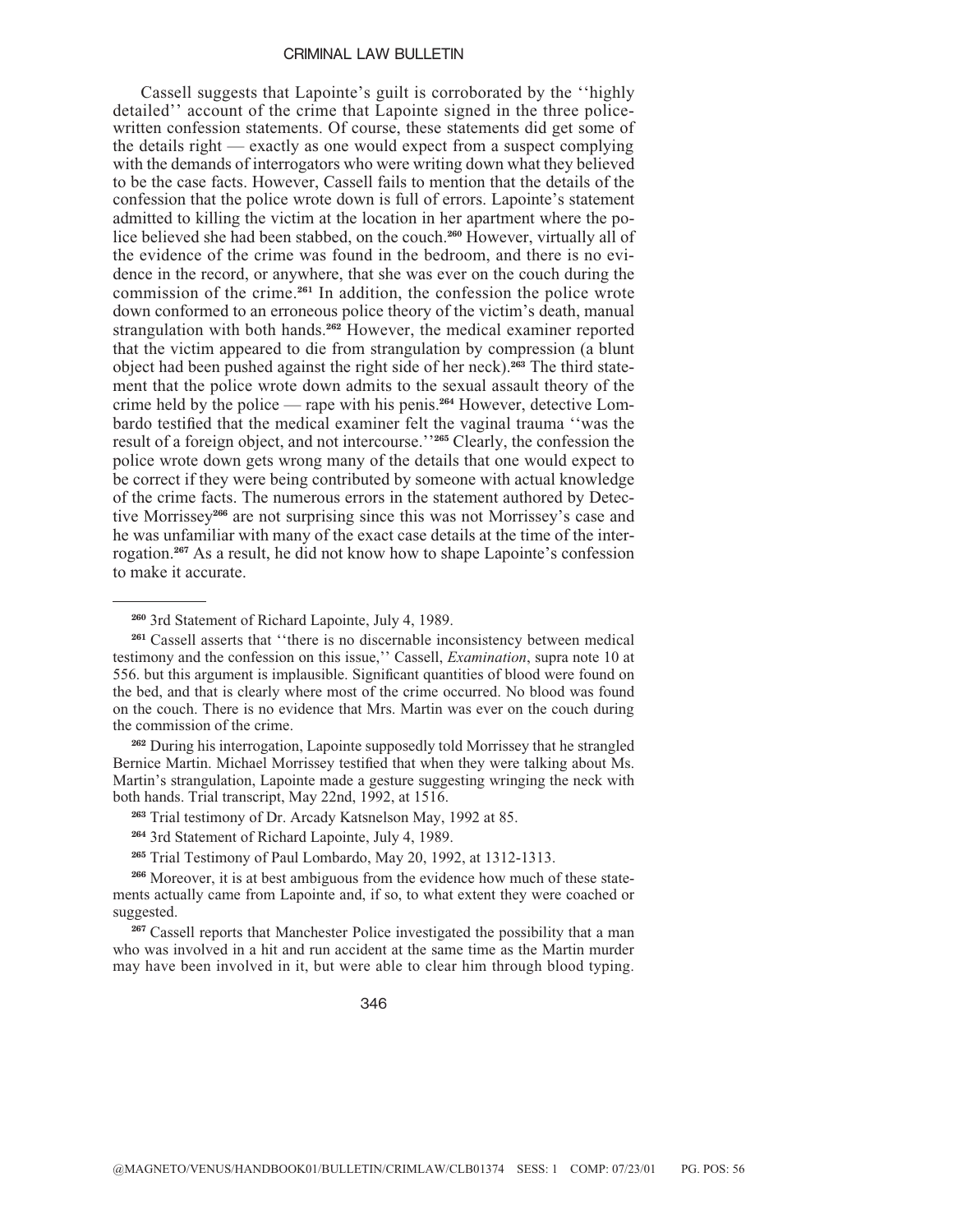In sum, there is no reason to accept Cassell's re-statement of the prosecution's case against Richard Lapointe because it fails to establish any significant evidence corroborating Lapointe's confession or otherwise pointing to Lapointe's guilt. Cassell mischaracterizes and selectively reads the factual record in a strained attempt to make it fit Richard Lapointe, while ignoring all the exculpatory evidence of Lapointe's innocence.**<sup>268</sup>** Contrary to the misleading assertions, unwarranted inferences and innuendo that Cassell treats as evidence, Richard Lapointe's police-written confession is demonstrably wrong and very probably false. There is substantial case evidence demonstrating that he could not possibly have murdered Bernice Martin and that he lacked the actual knowledge of the crime facts that would be expected from the true perpetrator. As a result, we stand by our conclusion — which is shared by many others**<sup>269</sup>** — that Richard Lapointe is in all likelihood innocent, and that only the state's claim that he confessed could explain why a jury found him guilty.

# **(4) Jessie Misskelley**

Cassell's assertion of Jessie Misskelley's guilt relies on misleading statements, strained logic, and guilt by association.**<sup>270</sup>** Cassell essentially argues that because Misskelley's confession included the names of Damien Echols and Jason Baldwin and because they were subsequently convicted, Misskelley's confession must be true.**<sup>271</sup>** Not only is this argument illogical, it is unsupported by the specific facts he cites to promote it. In addition, Cassell ignores the fact that no physical or other evidence linked Misskelley to the

However, eyewitnesses saw a large man, not matching Lapointe, running away from the crime scene. *Sixty Minutes*, supra note 233.

**<sup>268</sup>** For example, Cassell simply ignores the pair of men's gloves found at the crime scene that almost certainly belonged to the perpetrator. At trial, the prosecution put these gloves into evidence, thereby acknowledging that they had significance. However, the prosecutor never linked them to Lapointe. Not surprisingly, these gloves appear far too large for Lapointe's hands. *Sixty Minutes*, supra note 233.

**<sup>269</sup>** For example, journalists Donald Connery, Tom Condon, and Alex Wood, independent writer Robert Perske, novelist William Styron and psychologist Stephan Greenspan, among others, have all called into question Lapointe's confession and believe that it is false. See generally Donald S. Connery, Ed., CONVICTING THE INNOCENT: THE STORY OF A MURDER, A FALSE CONFESSION AND THE STRUGGLE TO FREE A ''WRONG MAN'' (1996).

**<sup>270</sup>** Cassell, *Examination*, supra note 10 at 557-560.

**<sup>271</sup>** Id. Cassell claims that Misskelley's confession ''was proved beyond a reasonable doubt to be consistent in its most important respect: the identity of the main killers.'' Id at 557. Cassell bases this conclusion on the fact that co-defendants Jason Baldwin and Damien Echols were also convicted by a jury, following Misskelley's conviction. Cassell fails to mention that *The Memphis Commercial Appeal* (one of the largest newspapers in the south) published Misskelley's confession on its front page, virtually insuring that the three accused teens could not receive a fair trial. Even though Misskelley's confession was not introduced in the trial of Echols and Baldwin, every potential juror in Echols' and Baldwin's trial was acutely aware of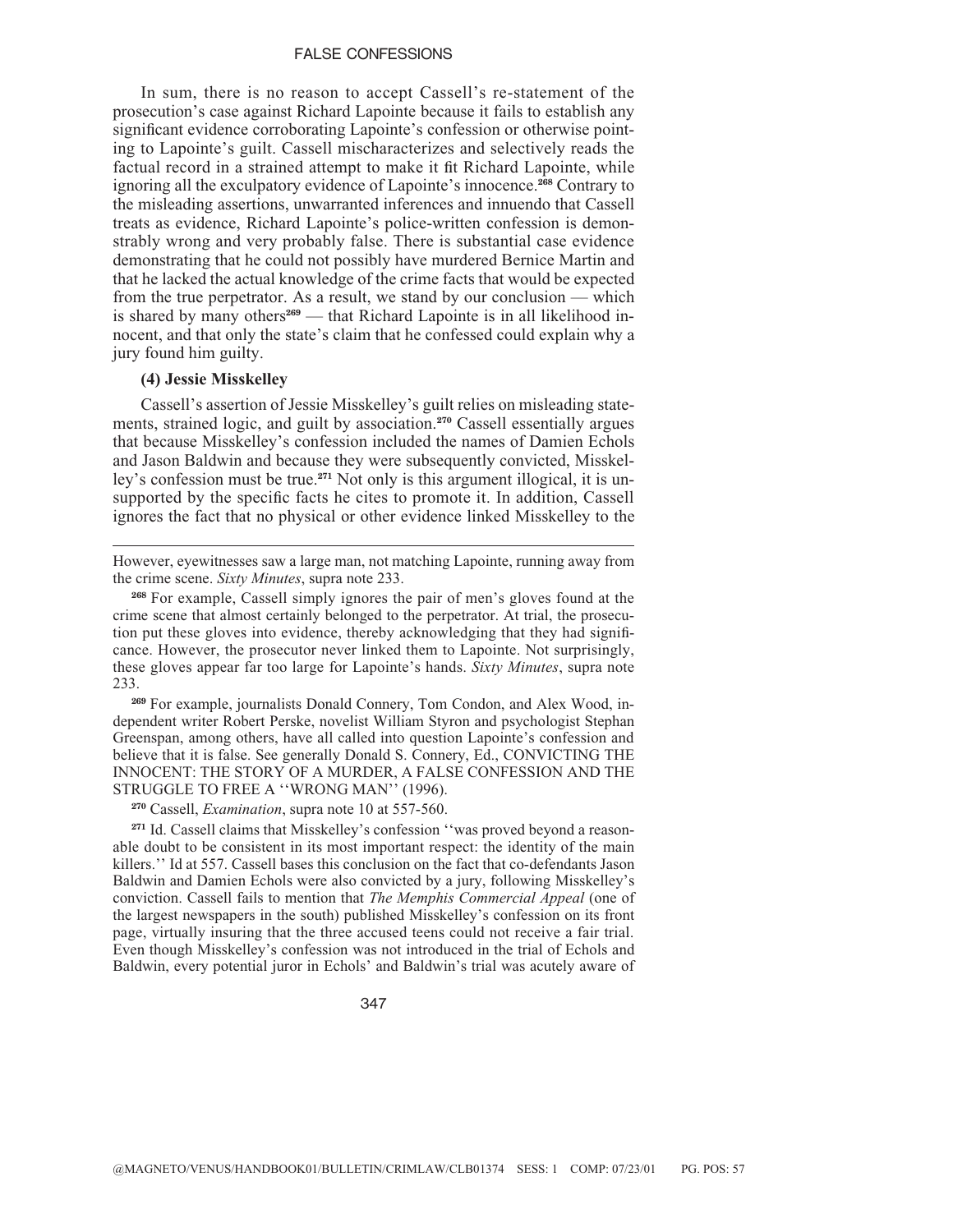murders of James Moore, Steve Branch or Chris Byers, as well as the exculpatory evidence that strongly suggests the innocence of Misskelley.

Cassell writes that based on Misskelley's incriminating statement, ''police arrested Echols and Baldwin as principals in the murders and Misskelley as their accomplice.''**<sup>272</sup>** Cassell thereby invites readers to presume that Misskelley led the police to Echols and Baldwin, yet this could hardly be further from the truth. Damien Echols was the main target of police interest from almost the beginning of the investigation.**<sup>273</sup>** The police asked Misskelley to come to the station because they sought to confirm that Echols was a member of a Satanic cult. The police had presumed from the outset that the killings were Satanic cult inspired ritual murders, even though there was no evidence to support this far-fetched theory.**<sup>274</sup>**

Although West Memphis, Arkansas police chose not record Misskelley's more than 10 hour interrogation, they did memorialize his 20 minute statement on audio tape.**<sup>275</sup>** The police threatened Misskelley, a seventeen year old, borderline retarded young man,**<sup>276</sup>** with being treated as one of the perpetrators of the triple homicide if he did not cooperate with them and tell them how Echols and Baldwin killed the boys.**<sup>277</sup>** Over the course of this lengthy, coercive interrogation, the detectives' tactics — which included falsely reporting to Misskelley that he failed a polygraph exam**<sup>278</sup>** — caused Misskelley to break down and comply with their suggestions. The interrogators decided to turn the tape recorder on *only after* the account they sought had been rehearsed several times.

When police agencies fail to record their interrogations, they make it

the Misskelley confession and conviction. Interview with Dan Stidham, June 28, 1999.

**<sup>272</sup>** Cassell, *Examination*, supra note 10 at 557.

**<sup>273</sup>** The day after the bodies were discovered, Police interviewed Echols because he was believed to be involved in the Occult. Echols denied any involvement in the murders and voluntarily gave blood and hair samples. Interview with Dan Stidham, January 25, 1999.

**<sup>274</sup>** There is no evidence that the murders of Steve Branch, Chris Byers or James Moore were Satanically inspired or cult related. See Brent Turvey, CRIMINAL PROFILING: AN INTRODUCTION TO BEHAVIORAL EVIDENCE (1999) at 357-388.

**<sup>275</sup>** Interrogation Transcripts Nos. 1 & 2 of Jessie Misskelley, Jr., West Memphis, Ark. Police Dep't (June 3, 1993) (No. 93-05-0666).

**<sup>276</sup>** Leo and Ofshe, *Consequences*, supra note 8.

**<sup>277</sup>** Interview of Jessie Misskelley by Richard Ofshe, Clay County, Arkansas. December 15, 1993.

**<sup>278</sup>** Contrary to what police told Misskelley, he did not fail the polygraph. Cassell repeats this false statement. Cassell, *Examination*, supra note 10 at 558, Ft. 210. The defense retained Warren Holmes, a highly respected polygraph expert, who determined that Misskelley passed the questions pertaining to the murder, contrary to the interrogators' assertions that he was "lying his ass off." The judge, however, refused to allow Mr. Holmes to share his findings with the jury. Interview with Stidham, supra note 270.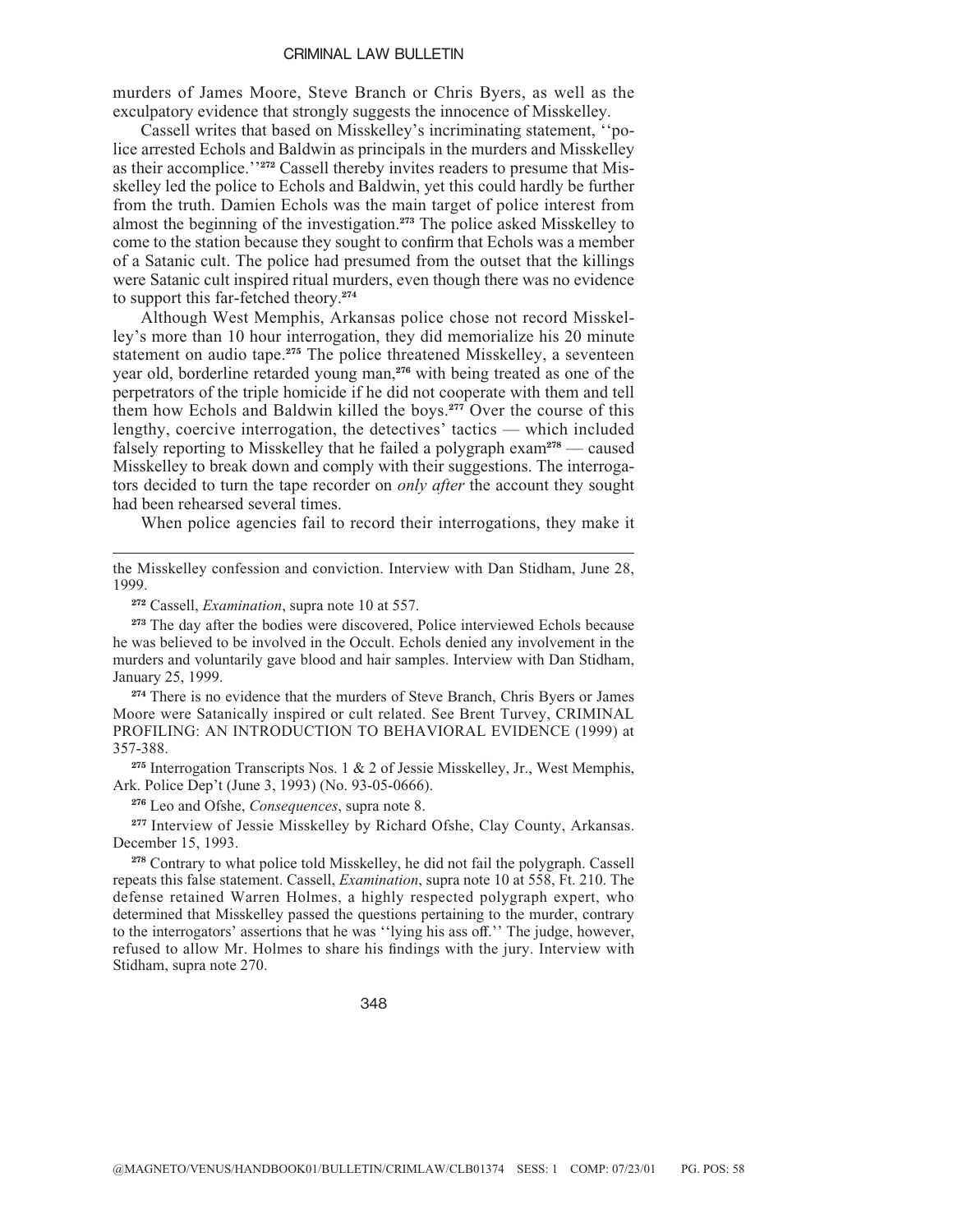difficult, sometimes even impossible, for an independent evaluator to determine how much the police contaminated the suspect by revealing crime facts and how much the defendant actually knew about the crime. If contamination cannot be ruled out or precisely determined by reviewing a complete record of the interrogation, the defendant's accurate statements about facts also known to the police are no basis for concluding either that the defendant possessed actual knowledge of the crime or was ignorant of things the perpetrator would likely know. If contamination is a problem, as it was in the Misskelley confession, only two classes of information remain useful for evaluating whether or not the defendant had actual knowledge of the crime. The first is information that was not known to the police (hence eliminating possible contamination) that objectively can be proven correct or incorrect. The second is errors that the suspect makes about details the perpetrator would certainly know, since such errors would be consistent with a lack of actual knowledge of the crime.**<sup>279</sup>**

Cassell's claim that Misskelley's confession contained details consistent with the crime facts — that the Byers' boy was already dead before his body was dumped in the river, that the body had been mutilated, and that one boy had a facial laceration<sup>280</sup> — were all facts well known to the investigators when Misskelley was interrogated a month after the killings.**<sup>281</sup>** Misskelley reports that during his interrogation the police told him what happened at the crime scene.**<sup>282</sup>** The failure of the police to record the interrogation makes the statements Cassell cites as indicators of actual knowledge beyond impartial evaluation and of no use in assessing Misskelley's likely guilt or innocence.

When police produce a false confession, they often deliberately or inadvertently contaminate the suspect. When they finally decide to make a record of their handiwork, they make the mistake of asking about something that they have not prepared the innocent (and therefore ignorant) suspect to answer.**<sup>283</sup>** This may happen because the police believe that the suspect is guilty and so presume he can answer questions not previously explored, or because they are sloppy in their attempt to incriminate the defendant. The Misskelley interrogation is a good demonstration of this problem.

During the taking of the recorded confession statement, Misskelley was asked about the time the killings occurred. In his first answer he describes

**<sup>283</sup>** Ofshe and Leo, *The Decision to Confess Falsely*, supra note 74.

**<sup>279</sup>** See Ofshe and Leo, *The Decision to Confess Falsely*, supra note 74 at 990- 997.

**<sup>280</sup>** Cassell, *Examination*, supra note 10 at 558.

**<sup>281</sup>** Interview with Stidham, supra note 270.

**<sup>282</sup>** Interview of Jessie Misskelley, supra note 276. In addition, newspaper articles and information leaks by police and search and rescue personnel made it common knowledge in the community what injuries the victims had received and the fact that one boy had been sexually mutilated. Also, a member of the search and rescue team which recovered the bodies with police lived directly behind Jessie Misskelley and had a detailed conversation with Misskelley regarding the injuries to the victims. Interview with Dan Stidham, supra note 270.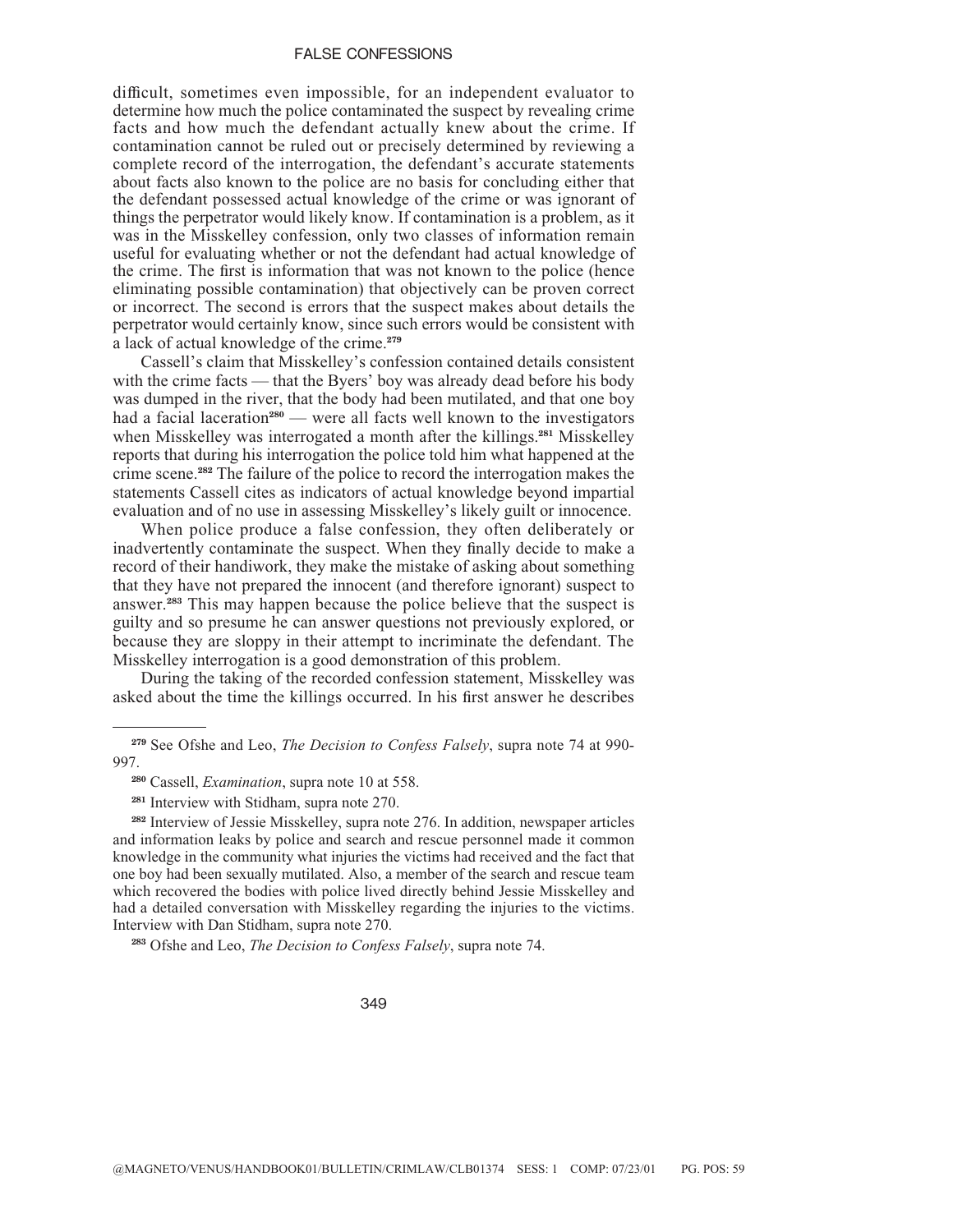# CRIMINAL LAW BULLETIN

the killings as happening at noon.**<sup>284</sup>** This answer created a problem for the prosecutor, Mr. Fogelman, who was supervising the interrogation and Detective Gitchel, who was conducting it. Both of them, but not Jessie Misskelley, knew that the boys did not get out of school until after 3:00 p.m. and did not disappear until after 6:30 p.m.**<sup>285</sup>** It took Gitchel, under Fogelman's direction, five revisitings of this subject, added pressure and numerous suggestions to move Misskelley's wrong answer progressively from noon to a time after the boys had left school, finished playing on their street and were last seen.**<sup>286</sup>**

Misskelley' confession also included the following demonstrably false statements, revealing that he did not possess the kind of knowledge one would expect from the true perpetrator:**<sup>287</sup>**

- 1. Misskelley said that the victims skipped school the day they were killed when in fact they were at school;**<sup>288</sup>**
- 2. Misskelley said that the victims were sodomized when in fact there was no trauma to the anuses of the victims according to the medical examiners testimony at trial;**<sup>289</sup>**
- 3. Misskelley said the victims were bound with a big brown rope when they were tied with their own shoelaces;**<sup>290</sup>**
- 4. Misskelley said that the victims were choked by Echols with a big stick but the medical examiner testified at trial that there were no injuries to the victims' throats;**<sup>291</sup>** and
- 5. Misskelley said that the victims were killed on the dirt bank where they were found when in fact no blood was found there, indicating that the victims were killed elsewhere.**<sup>292</sup>**

Cassell suggests that developments after Misskelley's trial confirm the accuracy of Misskelley's conviction,**<sup>293</sup>** but this statement is both inaccurate and misleading. It is true that Misskelley made two additional statements to the guards who transported him to prison and to the prosecutor over the course of at least five questioning sessions (despite defense counsel's ex-

**<sup>284</sup>** Leo and Ofshe, *Consequences*, supra note 8 at 461-462.

**<sup>285</sup>** Id.; Interview with Stidham, supra note 270.

<sup>&</sup>lt;sup>286</sup> Interrogation Transcript Nos. 1 & 2 of Jessie Misskelley, Jr., West Memphis, Ark. Police Dep't (June 3, 1993) (No. 93-05-0666).

<sup>&</sup>lt;sup>287</sup> Cassell speculates that "some of the discrepancies appear to have been deliberate ploys by Misskelley to make parts of his confession seem less believable,'' Cassell, *Examination*, supra note 10 at 558, ft. 207. But his position is not supported by any evidence or logic.

**<sup>288</sup>** transcripts of Jessie Misskelley, supra note 285. Turvey, supra note 273.

**<sup>289</sup>** Id.

**<sup>290</sup>** Id.

**<sup>291</sup>** Id.

**<sup>292</sup>** Id.

**<sup>293</sup>** Cassell, *Examination*, supra note 10 at 559.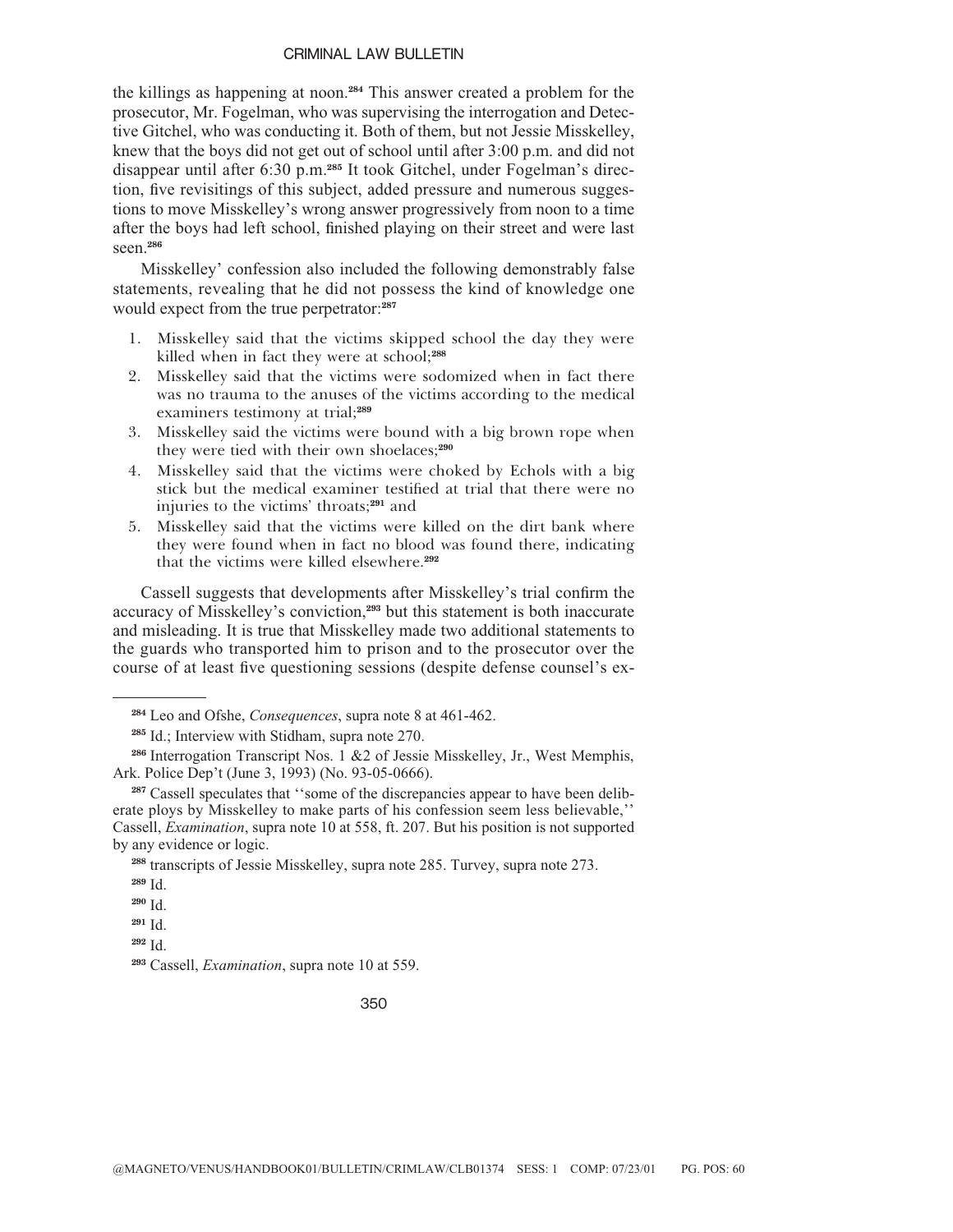plicit instruction that the authorities not communicate with Misskelley).**<sup>294</sup>** However, Cassell fails to mention that Misskelley did so only because the sheriff's deputies promised to get him out of prison if he would testify against his co-defendants, and promised that his girlfriend would be delivered to the jail while he remained in prison.**<sup>295</sup>** Cassell's assertion that Misskelley's post-trial statements are corroborated by the existence of a broken whiskey bottle under a highway overpass close to the woods also is not convincing because there were literally dozens of broken bottles under the overpass, one of which appeared to be of the brand Misskelley had mentioned.**<sup>296</sup>**

More significantly, Cassell's assertion that post-trial developments confirm the accuracy of Misskelley's conviction is erroneous. Subsequent to Misskelley's trial, defense counsel discovered forensic evidence — obvious bite marks, inflicted by the perpetrator, from victim Steve Branch's face  $$ that had been missed by police investigators. Dr. Thomas J. David, a board certified forensic odontologist, examined these bite marks and subsequently acquired dental casts from Misskelley, Baldwin and Echols. After comparing the bite marks and the dental casts, Dr. David excluded all three convicted defendants as the source of the bite marks.**<sup>297</sup>**

There is no meaningful evidence corroborating Misskelley's coerced, unrecorded confession.**<sup>298</sup>** Ample evidence contradicts Misskelley's inconsistent confession, including alibi evidence that Cassell derides but fails to refute,**<sup>299</sup>** and demonstrably false statements in Misskelley's confession that Cassell implausibly asserts were ''deliberate ploys'' by the mentally retarded

<sup>297</sup> Turvey, supra note 273 at 93-94. Much like fingerprints, bite marks can be positively associated with the teeth of a perpetrator. Id. The state produced an opposing expert who challenged Dr. David's conclusions.

<sup>298</sup> Cassell suggests that "clothing fibers found on the victims' clothes that were microscopically indistinguishable from items found in the Baldwin and Echols residences'' somehow corroborate Misskelley's police-induced statements. Cassell, *Examination*, supra note 10 at 557. Cassell's suggestion cannot be taken seriously for two reason. First, it amounts to no more than guilt by association; even if physical evidence linked Baldwin and Echols to (and it does not), that is not evidence of Misskelley's guilt. Second, as Cassell knows, fiber evidence is properly regarded only as exclusionary evidence because ber, like hair, cannot be matched but can only be determined to be microscopically similar or dissimilar. It is not surprising, for example, that while one fiber was similar to Jason Baldwin's mother's housecoat, it was also similar to one of the victim's mothers sweaters. Interview with Stidham, supra note 270.

**<sup>299</sup>** Cassell, *Examination*, supra note 10 at 558-559. Cassell repeats his mantra that "the defense fully explored all of the issues," as if that somehow nullifies the fact of eleven alibi witnesses. Id. See Leo & Ofshe, *Consequences*, Supra Note 8 at 462. It bears mentioning that Cassell's assertion that the defense ''fully explored all of the issues'' is inaccurate and misleading, because they were not permitted to introduce the testimony of polygraph expert Warren Holmes, the testimony of

<sup>&</sup>lt;sup>294</sup> This led Baldwin's and Echols' defense counsel to file a motion alleging prosecutorial misconduct. Interview with Stidham, supra note 270.

**<sup>295</sup>** Interview with Stidham, supra note 270.

**<sup>296</sup>** Interview with Stidham, supra note 270.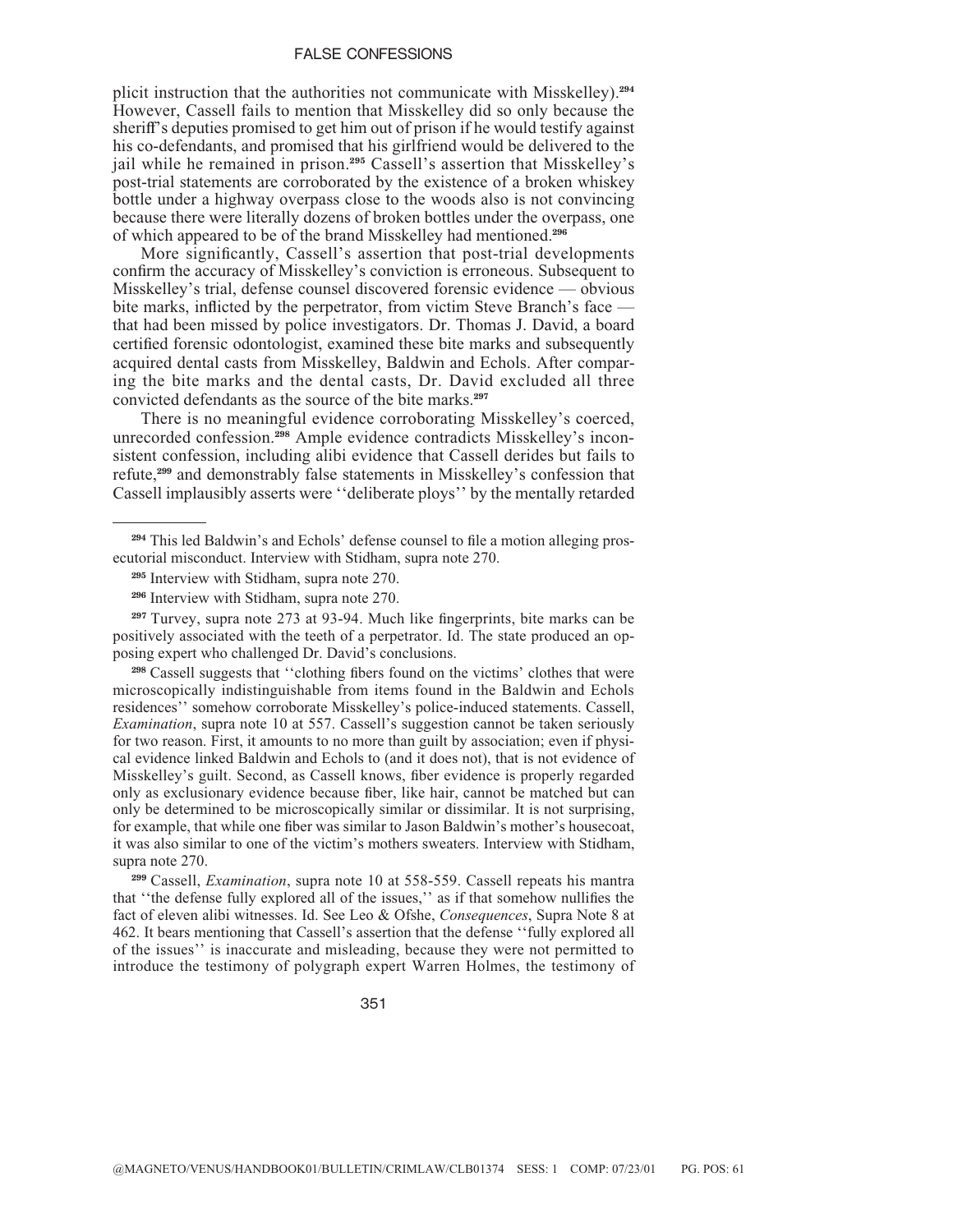Misskelley to ''make parts of his confession seem less believable.''**<sup>300</sup>** In addition, exculpatory physical evidence (left behind by the true perpetrator but not matching any of the convicted defendants) suggests his innocence. Absent his coerced and grossly inaccurate confession, there is nothing connecting Jessie Misskelley to the murders of James Moore, Steve Branch or Chris Byers. We conclude that Jessie Misskelley is an innocent victim of police coercion and prosecutorial misconduct who was wrongfully convicted based on a demonstrably false confession, a conclusion shared by numerous outside observers.**<sup>301</sup>**

#### **(5) Bradley Page**

Cassell largely ignores Bradley Page's 16 hour-long, selectively recorded interrogation,**<sup>302</sup>** although it is central to understanding this case.**<sup>303</sup>** Nor is he able to cite any meaningful evidence in his assertion of Page's guilt, *because there is no evidence connecting Bradley Page to the murder of Bibi Lee*. Instead, Cassell relies on insignicant,**<sup>304</sup>** erroneous,**<sup>305</sup>** and/or

Richard Ofshe was highly circumscribed, and the defense was not provided with adequate funding to consult with necessary forensic experts.

**<sup>300</sup>** Cassell, *Examination*, supra note 10 at 558, Ft. 207.

<sup>301</sup> See, for example, the two Home Box Office documentaries, "Paradise Lost" (1996) and ''Paradise Lost 2'' (2000).

**<sup>302</sup>** Cassell, *Examination*, supra note 10 at 560-564.

**<sup>303</sup>** For a fuller discussion of Page's interrogation, see Lawrence Wrightsman and Saul Kassin, CONFESSIONS IN THE COURTROOM (1993) at 131-135; and Anthony Pratkanis and Elliot Aronson, AGE OF PROPAGANDA: THE EVERY-DAY USE AND ABUSE OF PERSUASION (1991) at 174-178.

**<sup>304</sup>** For example, Cassell asserts that Page did not seem particularly worried about Lee on the day of her disappearance. Cassell, *Examination*, Supra Note 10 at 561. However, after he got back to campus, Page called Lee's roommate to remind her of an outing and later called her again, asking that she call him when she came in. When Lee's roommate called Page at midnight saying that Lee had not returned, Page went to their place and spent the night. Interview with Kyle Gee (August 23, 2000).

<sup>305</sup> For example, Cassell asserts that Lee and Page had "several fights" prior to the morning of the murder. Cassell, *Examination*, supra note 10 at 560. But this is factually inaccurate — there was a strained atmosphere, but there had been no fights. Interview with Kyle Gee, supra note 303. Another example is that Cassell asserts that we reported incorrectly that Page was falsely told that he failed the polygraph. Cassell, *Examination*, supra note 10 at 561, Ft. 232. However, it is Cassell who is in error. Oakland Sergeant Furry, who administered the polygraph test on Page, had not been licensed in polygraphy at the time and had mis-read the charts when he erroneously asserted that Page had failed the polygraph exam (a curious interpretation in any event since Page had broken down crying prior to the completion of the exam). At trial, the defense called the well-known and widely-respected polygrapher Cleve Backster, who had designed and copyrighted the very forms used by Furry. Pointing out Sergeant Furry's errors, Backster scored the two charts done by Furry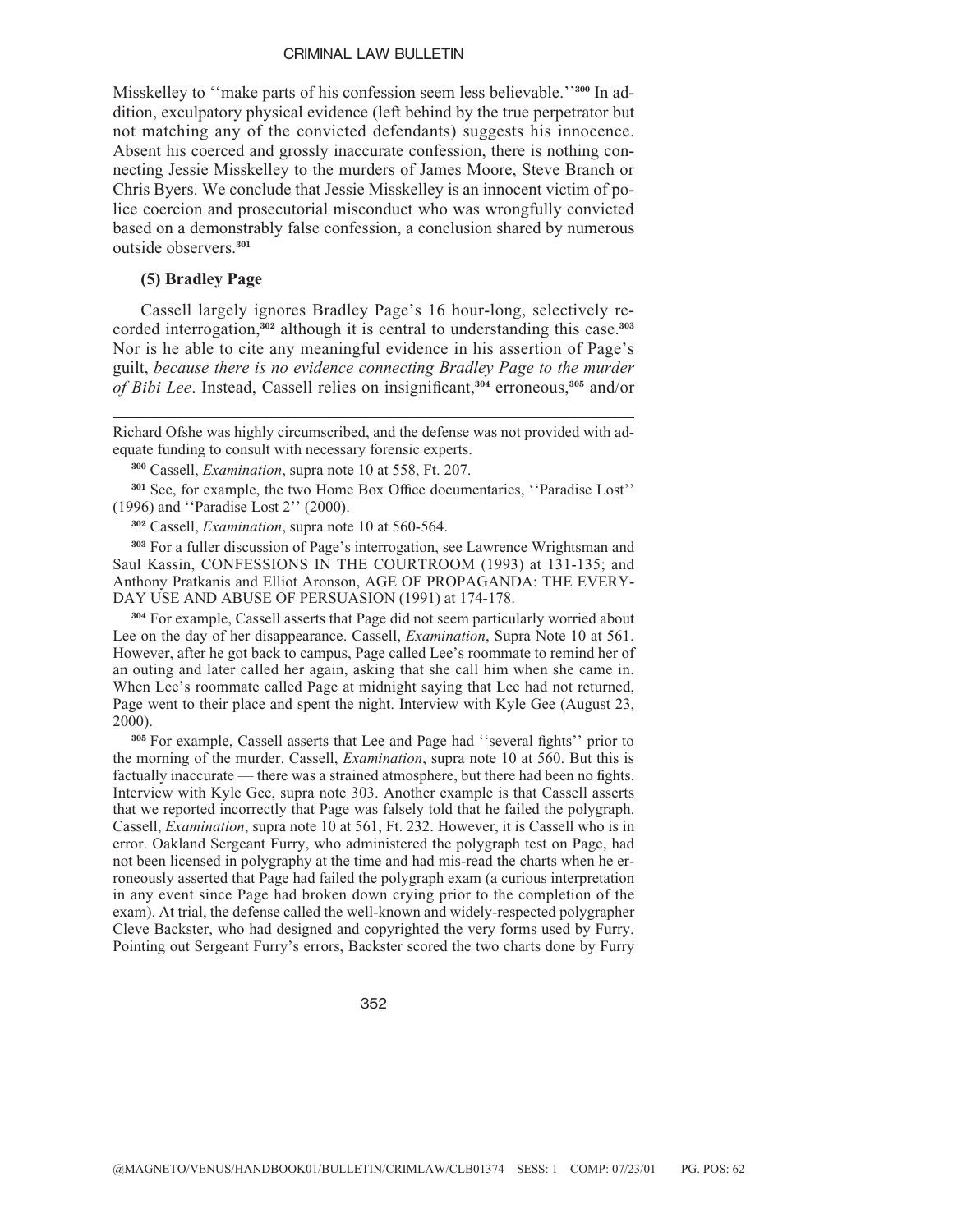misleading statements**<sup>306</sup>** to draw incorrect inferences about Page's case.**<sup>307</sup>** In addition, Cassell ignores the exculpatory evidence demonstrating Bradley

as ''inconclusive'' at most. Trial testimony of Cleve Backster, Page Trial Tr., infra note 305 at 4575-4643.

**<sup>306</sup>** For example, in *Consequences*, we pointed out that if Page had dragged Lee's body more than 100 yards before burying it, as he stated in his so-called confession, there would have been a trail of blood that surely would have been found by the various search and rescue and dog tracking teams that spent hundreds of hours combing the area where Lee's body was later found. Leo and Ofshe, *Consequences*, supra note 8 at 456. Cassell attempts to disprove this fact by asserting that one of the search dogs began ''digging wildly at the ground at the site where Lee's body was eventually discovered. The handler, however, misread the signal.'' Cassell, *Examination*, supra note 10 at 561, ft. 231. However, Cassell fails to mention the highly dubious nature of this assertion. The dog handler, Harold Drummond, ''remembered'' this supposed fact only when it became necessary for the prosecution to explain why sixteen explorer scouts and six dog teams who had extensively swept the area prior to Page's interrogation had not found the body or the bloody trail that, if Page's so-called confession had been true, should have been there before the search began. Drummond testied at trial that his dog had been trying to lead him to the grave that all the other searchers missed but that he somehow misread the signal. However, in his brief handwritten report the day after the search Drummond had conceded that he felt the victim had left the park on foot and had gotten into a vehicle, that he had been lost in the park the night of the search, and that he only learned where the body had been found three months later when it had been pointed out to him by another handler. Even though Drummond claimed at trial that he recognized this spot as that of his dog's tugging on the evening of the search, he never made an amended report. However, a few days before testifying Drummond decided to write another report — after being questioned in detail by Prosecutor Ken Burr and an investigator from Burr's office, whom he described as helping him recover his lost memory of the dog supposedly trying to lead him to Bibi Lee's grave. Testimony of Harold Drummond, People v. Page, No. 81366, Trial Tr. at 6808-6858 (Alameda Cty. Superior Ct., 1988) [Hereafter Page Trial Tr.].

**<sup>307</sup>** Cassell criticizes us for ''relying on second-hand accounts from Page's *father*.'' Cassell, *Examination*, supra note 10 at 562. Yet Cassell fails to point out any factual errors in our citation to Page's article, all of which are factually accurate and are supported by the trial transcripts. Cassell's guilt-by-association criticisms are therefore irrelevant to our analysis of Page's case in *Consequences*. There is no meaningful evidence supporting Page's guilt other than his coerced ''confession,'' but there is substantial exculpatory evidence strongly supporting his innocence.

353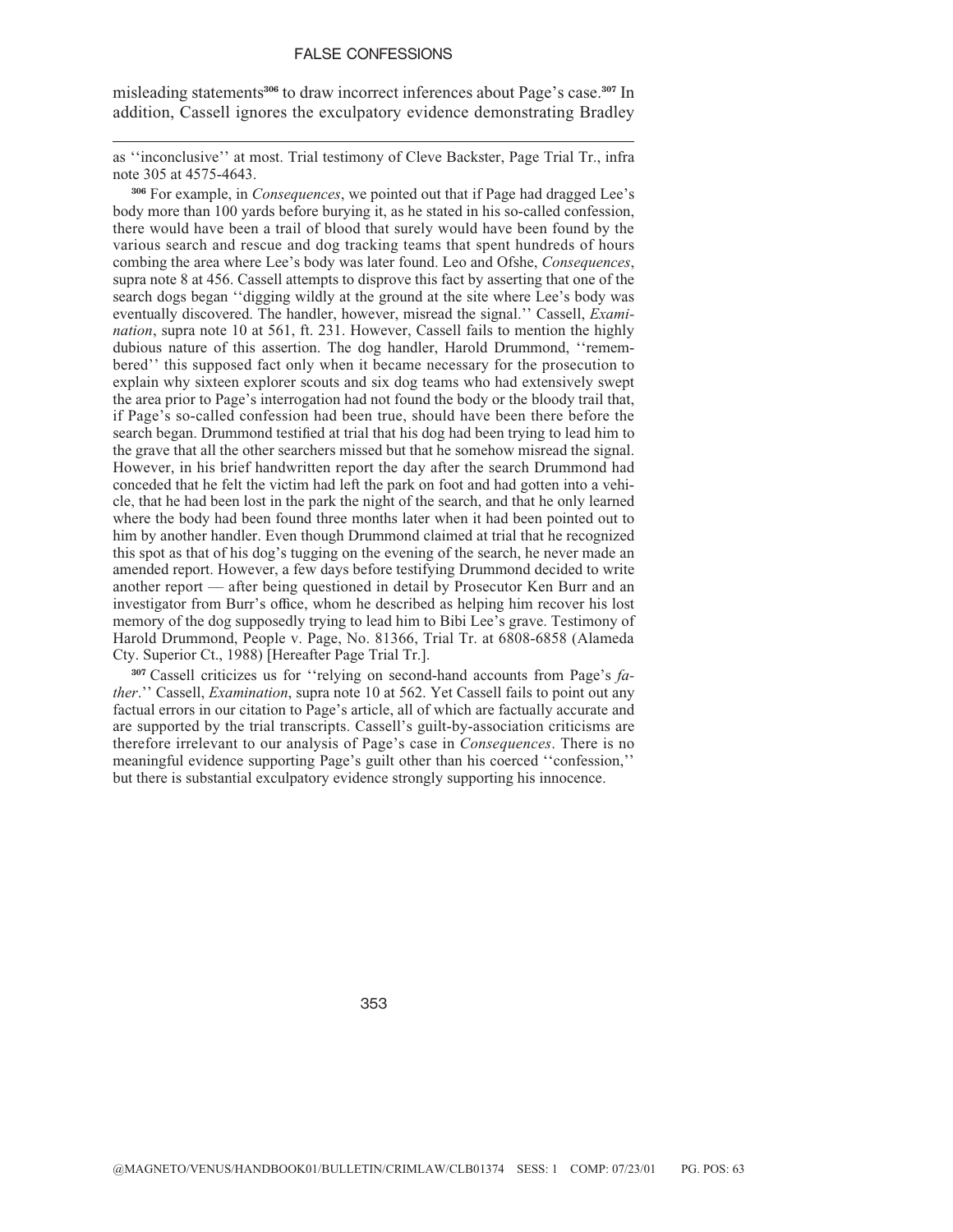Page's highly probable innocence,<sup>308</sup> and dismisses the far more compelling possibility that a convicted serial killer murdered Lee.**<sup>309</sup>**

The day after Bibi Lee's body was found, Oakland, California police detectives Ralph Lacer and Jerry Harris subjected Bradley Page, a University of California at Berkeley undergraduate at the time, to a lengthy, high pressure interrogation. Although there was no evidence linking Page to the crime, Lacer and Harris presumed Page's guilt from the moment they learned of Lee's death. They did so *for no other reason than that he was the victim's boyfriend*, as Lacer later explained on national television.**<sup>310</sup>** Although they led Page to believe that he was coming to the stationhouse merely to answer a few questions to help them solve the crime, Lacer and Harris intended from the start of their interrogation to exert as much pressure as necessary to extract a confession from him.

During the crucial, unrecorded six hours of Page's interrogation, Lacer and Harris pressured, confused, intimidated and threatened Page until he was willing to provide a hypothetical, confabulated statement that satisfied their desire to close the case. Lacer and Harris repeatedly accused Page of murdering Lee, attacked his denials, and confronted him with false evidence that they claimed objectively proved his guilt. For example, Lacer and Harris called in Sergeant Furry, who administered a polygraph to Page, and then *falsely* told Page that the test confirmed he was lying. Although in truth Page had neither passed nor failed the polygraph,**<sup>311</sup>** Lacer and Harris would repeat the lie that Page had failed the exam over the next six hours in order to break down Page's resistance to their accusations. Lacer and Harris also repeatedly lied to Page when they told him that eyewitnesses saw him kill Bibi Lee**<sup>312</sup>** and that his fingerprints were found at the crime scene.<sup>313</sup>

Lacer and Harris' repeated accusations, attacks on Page's responses, and false evidence ploys caused Page to lose confidence in the reliability of his

**<sup>308</sup>** For example, as we pointed out in *Consequences*, Page's co-called confession did not match the crime facts and was not corroborated by *any* evidence. Page stated that Lee died after her slapped her with the back of his hand, but that was not consistent with the subsequently discovered fact that she died after three separate blows to the head from a heavy sharp-edged instrument. Page stated that he made love to the victim's dead body on a blanket taken from his vehicle, but the blanket contained no evidence of sexual activity, no blood stains from Lee's massive headwounds, no signs of having been washed, and the hairs found on the blanket were not Lee's. Page guessed that he used a spare hubcap that was in his vehicle in an attempt to bury Lee, but the fibers and soil from the hubcap did not match either the fibers of Lee's clothing or the soil where her body was found. Page also stated that he dragged Lee's body more than 100 yards before burying it but there was no blood trail to the body. Id. at 455-456.

<sup>&</sup>lt;sup>309</sup> See text and analysis infra at \_\_\_\_ [pages re Ihde discussion]

**<sup>310</sup>** *Eye to Eye with Connie Chung* (CBS News Television Broadcast, Jan. 13, 1994).

<sup>&</sup>lt;sup>311</sup> See footnote  $\_\_\_\$ , supra note 304 (the one that discusses the polygraph) **<sup>312</sup>** Pratkanis and Aronson, supra note 302 at 176.

**<sup>313</sup>** Id.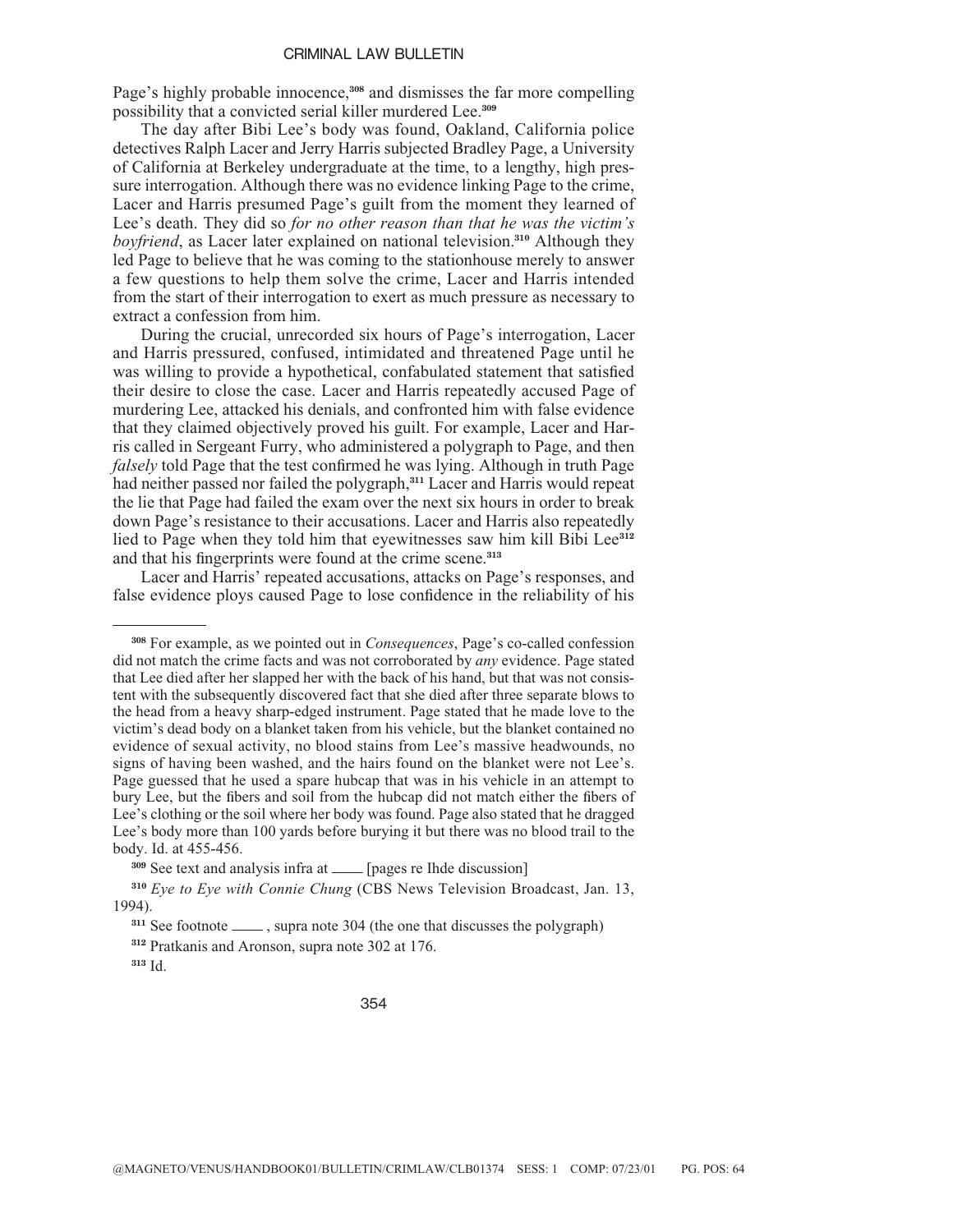memory. By convincing Page that they had multiple types of incontrovertible evidence against him and by playing on his guilt for leaving Lee at the Redwood Regional Park on the day she disappeared, Lacer and Harris manipulated Page to doubt himself and entertain the possibility that he may have blacked out and killed Lee without realizing it. When Page denied committing the crime, Lacer and Harris insisted that he was lying. When Page protested that he had no memory of killing Lee, Lacer and Harris told him that the objective evidence — the ''failed'' polygraph, the eyewitnesses and the fingerprints — irrefutably "proved" that he had killed Lee. When Page asked the detectives how he could possibly have killed Lee without any memory of it, Lacer and Harris told him that he had ''repressed'' his memory of the murder. As the lengthy interrogation wore on, Page progressively became more confused, exhausted, desperate and uncertain.

Lacer and Harris continued to pressure Page by threatening him with the specter of spending the rest of his life in prison if he did not admit to killing Lee, and supply them with the details of the crime. Convinced by Lacer and Harris that he must have somehow killed Lee and frightened that he would go to prison for the rest of his life if he did not come up with a story that satisfied them, Page began to confabulate an account of how he might have killed Lee even though he possessed no memory of the event. Lacer and Harris persuaded Page to imagine a scenario in which he could have killed Lee. After Lacer asked Page to close his eyes and try to remember what happened, Page began to describe the images that came to him but could not remember a time, place, or motive for these images.

According to Page,**<sup>314</sup>** the detectives then fed him the details that Cassell cites as Page's supposed knowledge of the crime — the location of the body, the location of head and nose injuries, and the method of burial**<sup>315</sup>** — and they rehearsed his account of the crime. Having been lied to, confused, coerced and rehearsed, Page was now ready to give the confession the detectives wanted. After hours of unrecorded interrogation, Lacer and Harris turned the tape recorder back on, walked Page through the rehearsed story and recorded Page's so-called confession.**<sup>316</sup>**

Lacer and Harris' decision to turn the tape recorder off for the vast majority of the interrogation prevents anyone from ever knowing with certainty the tactics they used, the information they supplied to Page, and the information Page contributed independently. The detectives' failure to tape record, therefore, makes it difficult, if not impossible, to objectively determine the extent to which the detectives' suggestions contaminated Page. As noted earlier, under these circumstances only new information unknown to the police or errors**<sup>317</sup>** in the suspect's description of the crime are of value in assessing the likely reliability of the interrogation-induced statements.

**<sup>314</sup>** Trial Testimony of Bradley Page, Page Trial Tr., supra note 305 at 5069-5822. **<sup>315</sup>** Cassell, *Examination*, supra note 10 at 562-563.

**<sup>316</sup>** Interrogation Transcript of Bradley Page, Oakland, Cal. Police Dep't (Dec.  $10, 1984$ ) (on file with authors).

 $317$  See text and notes supra at  $\qquad$  [Pages of Misskelley discussion]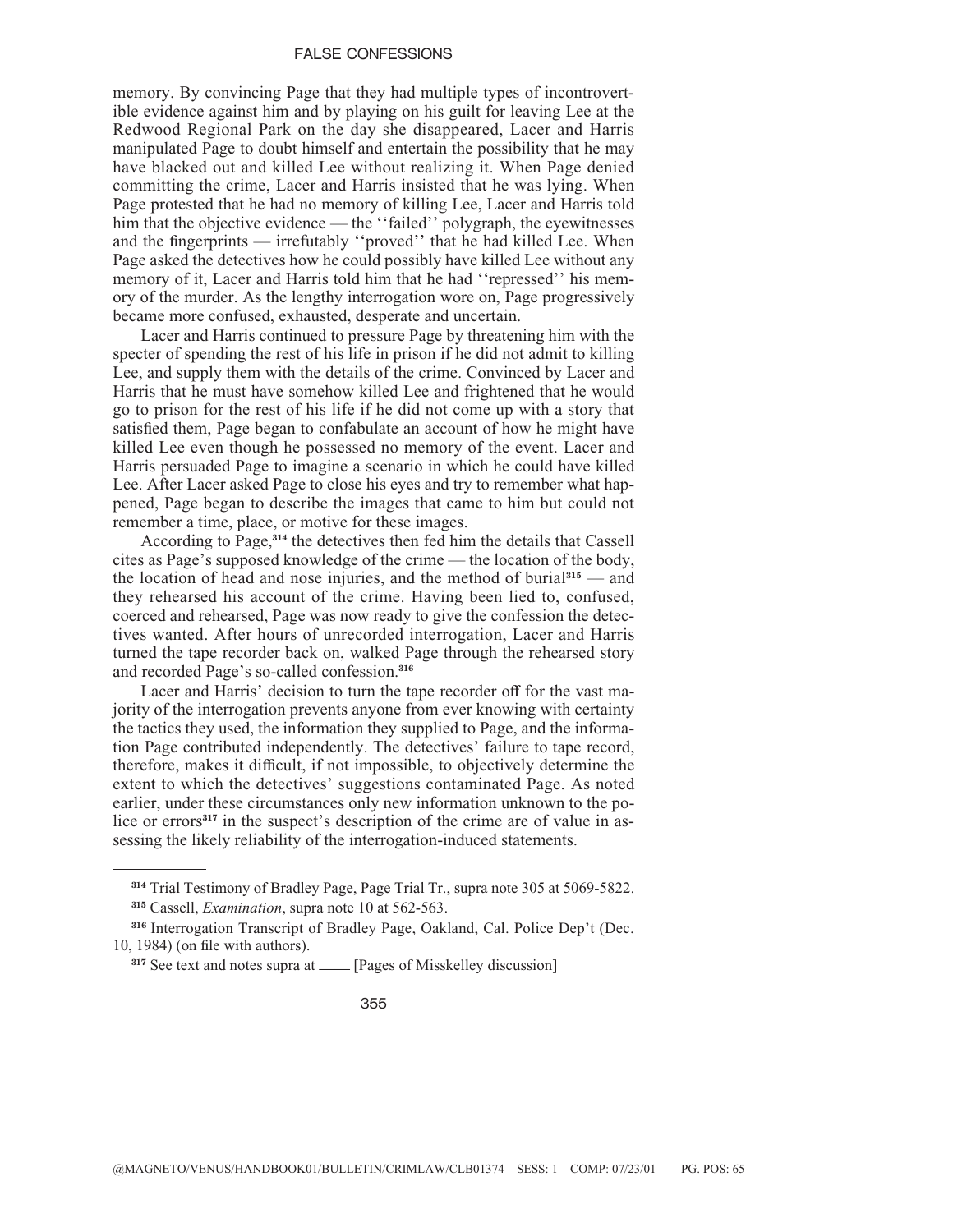#### CRIMINAL LAW BULLETIN

In his so-called confession, Page contributed no information that indicated any guilty knowledge, led the police to no new evidence, nor corroborated any of his incriminating statements. However, Page's description of the crime revealed numerous provable errors. For example, Page stated that he backhandedly slapped Lee once and she fell — which is grossly inconsistent with the fact that she had three large breaks at the base of her skull.**<sup>318</sup>** Page also stated that he made love to Lee's corpse on a blanket he took from his car — but there was no blood from Lee's massive head wounds on the blanket that was still in his car.**<sup>319</sup>** When asked how he buried Lee, Page first said that he used his hands to dig the grave. When Lacer and Harris refused to accept this answer, Page said that he used a hubcap that, like

**<sup>319</sup>** Leo & Ofshe, *Consequences*, supra note 8 at 456. Cassell attempts to counter this point by repeating Prosecutor Ken Burr's unsupported speculation that Page would have had five weeks to dispose of the blanket and so one should not expect to find the evidence. See Cassell, *Examination*, supra note 10 at 563, Ft. 242. In fact, there is no evidence that Page disposed of the blanket. The Oakland Police Department found the very same green wool army blanket that Page described in his confession in the back of his 1970 Dodge station wagon, and they initially claimed that it provided the physical evidence that would corroborate his confession. However, as we stated in *Consequences*, the blanket contained no evidence of sexual activity, no blood stains from Lee's massive head wounds, no signs of having been washed, and the hairs found on the blanket were not Lee's — all of which should have been reported if Page's so-called confession were true. See Trial Testimony of Martha Blake, Page Trial Tr., supra note 305 at 4289-4383; and Trial Testimony of Mary Gibbons, Page Trial Tr., supra note 305 at 4384-4459.

<sup>&</sup>lt;sup>318</sup> Cassell disputes our assertion that Page's confession did not fit the known facts of the crime. Cassell does so by creating the erroneous impression that Bibi Lee's injuries could have been caused by a backhand blow to the nose. Cassell attempts to support this inference by referring to the trial testimony of the pathologist, who stated that the fractures to Lee's nose bone and right eye socket ''could have been caused by someone administering a backhand blow to the nose.'' Cassell, *Examination*, supra note 10 at 563, Ft. 241. Cassell's assertion here is pure sleight of hand. Our contention in *Consequences* was that there is no way that the backhanded slap described in Page's confession could have caused Lee's three large skull fractures. What Cassell fails to mention is that Bibi Lee suffered three skull fractures *and* two additional ring fractures — one to the bridge of the nose and another to the orbit of the right eye. Dr. Rogers testied *only* that the latter two injuries — the ring fractures to the bridge of the nose and the orbit of the right eye — could possibly each have been caused by a backhand blow. Testimony of Dr. Thomas William Rogers, Page Trial Tr., supra note 305 at 640-711. Dr. Rogers did *not* testify that the three large breaks could have been caused the backhand blow described in Page's confession, contrary to Cassell's suggestion, as clearly they could not have. The three large fractures at the base of Bibi Lee's skull are plainly and grossly inconsistent with Page's description of how he could have killed her in his so-called confession.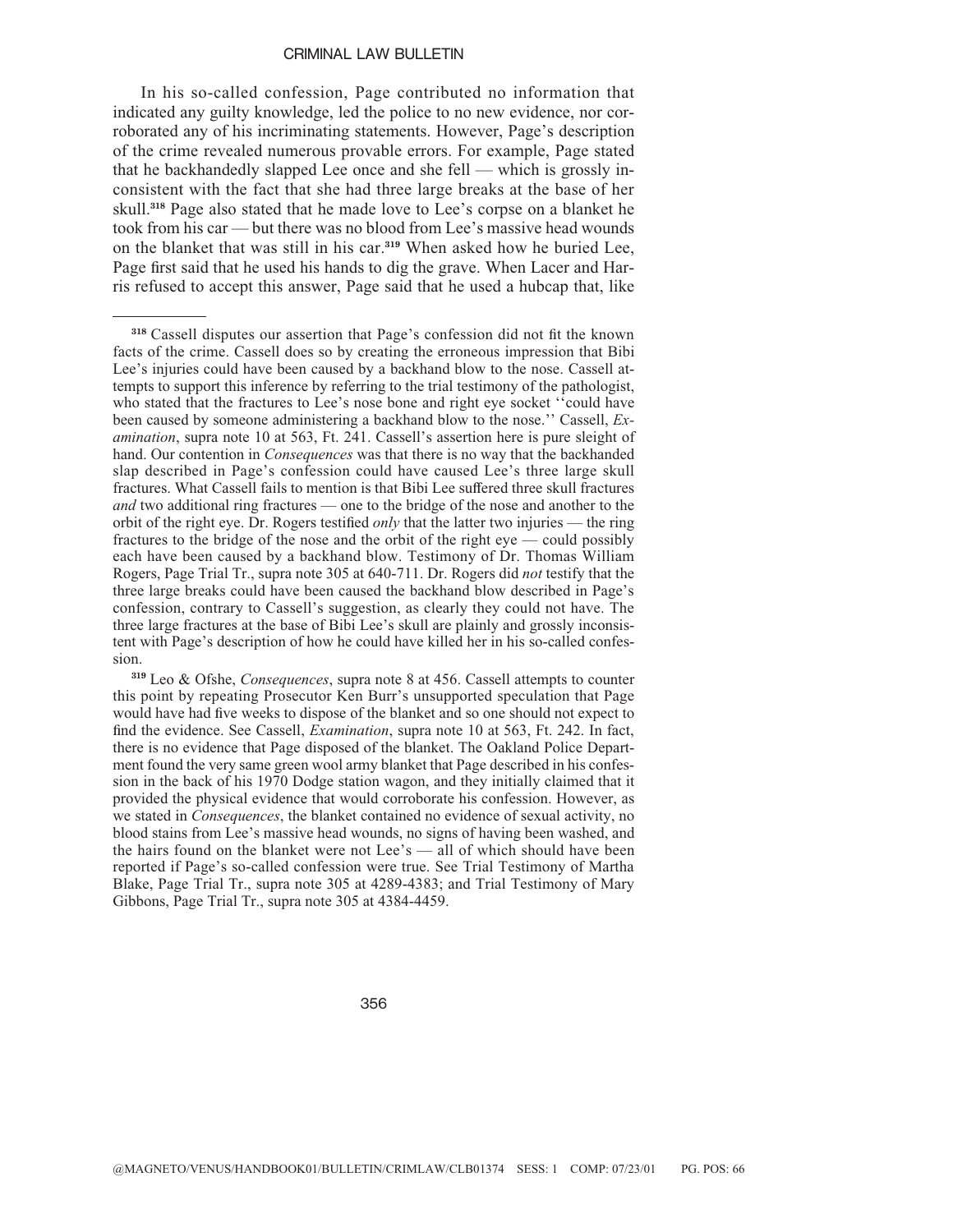the blanket, was also in his car. But the fiber and soil residue in the hubcap were not from the area where Lee was found nor from her clothing.**<sup>320</sup>**

As with the 34 *proven* false confession cases we reported in *Conse*quences,<sup>321</sup> evidence finally came to light that should have proven Bradley Page's innocence when the CBS News Show "Eye to Eye" identified Michael Ihde as Lee's probable murderer. Ihde, a convicted multiple murderer, had told fellow prisoners in the State of Washington that he had killed several women in the San Francisco Bay Area, one of whom was non-white, a decade earlier.**<sup>322</sup>** Ihde's appearance resembled the man seen hustling Lee into a van shortly before her disappearance.**<sup>323</sup>** Lee was within Ihde's territory at the time, and her killing matched the victim type and murder-rape pattern Ihde had established.<sup>324</sup> When the Alameda County Sheriff's Department learned of Ihde, they re-opened several contemporaneous murder files and discovered that Ihde's DNA matched semen found in a woman who had been kidnapped (as was Lee according to eyewitness testimony), murdered

**<sup>323</sup>** Cassell asserts that the testimony of an eyewitness who saw a woman whom she thought to be Lee was ''severely undercut at trial.'' Cassell, *Examination*, supra note 10 at 563-564. This is not quite accurate. Karen Marquardt, who was driving up Park Boulevard on November 4, 1984 (the day of Lee's disappearance) after going to church, saw a Caucasian man and an Asian woman (whom Marquardt subsequently identified as Lee) struggling at a roadside three miles away from where Lee had jogged away from Page and a mutual friend earlier in the morning; the man was pulling the woman up a slope and eventually pulled her into the van. See Trial testimony of Karen Marquardt, Page Trial Tr., supra note 305 at 4759-4852. Another churchgoer, Lynn Eberts, also identified Lee jogging in the same vicinity earlier in the morning. See Trial testimony of Lynn Eberts, Page Trial Tr., supra note 305at 4676-4759. On November 16, 1984 (twelve days after Lee's disappearance) a bloodhound picked up her scent beside the road where Marquardt had observed the struggle occurred and then lost it, which the handler testified was consistent with a woman having gotten into a vehicle there. See Trial testimony of Evan Hubbard, Page Trial Tr., supra note 305 at 4852-4917.

Cassell also asserts that Marquardt's description with the individual she saw abduct Lee into a van ''is not remotely consistent with Ihde's appearance'' and adds that ''Ihde was without a car when Lee was killed.'' Cassell, *Examination*, supra note 10 at 564. Once again, Cassell does not report all of the facts. Ihde does not fit exactly the description of the ''van man'' seen struggling with Lee on the day she vanished — Ihde is thinner — but Ihde's face, hair and beard correspond to Marquardt's eyewitness description. Furthermore, Ihde worked as a delivery man at the time and had access to a van only six miles away from where Lee was killed. *Eye to Eye with Connie Chung*, supra note 309.

**<sup>324</sup>** Martinez, supra note 321.

**<sup>320</sup>** Leo & Ofshe, *Consequences*, supra note 10 at 456. See also Trial testimony of John Strother, Page Trial Tr., supra note 305 at 4459-4464.

**<sup>321</sup>** See Leo and Ofshe, *Consequences*, supra note 8 at 449-455.

**<sup>322</sup>** Don Martinez, *Killer Tied to E. Bay Slaying; Authorities also Investigate Convict's Connection to 3 Killings from a Decade Ago*, S.F. EXAMINER, Jan. 11, 1994 at A1.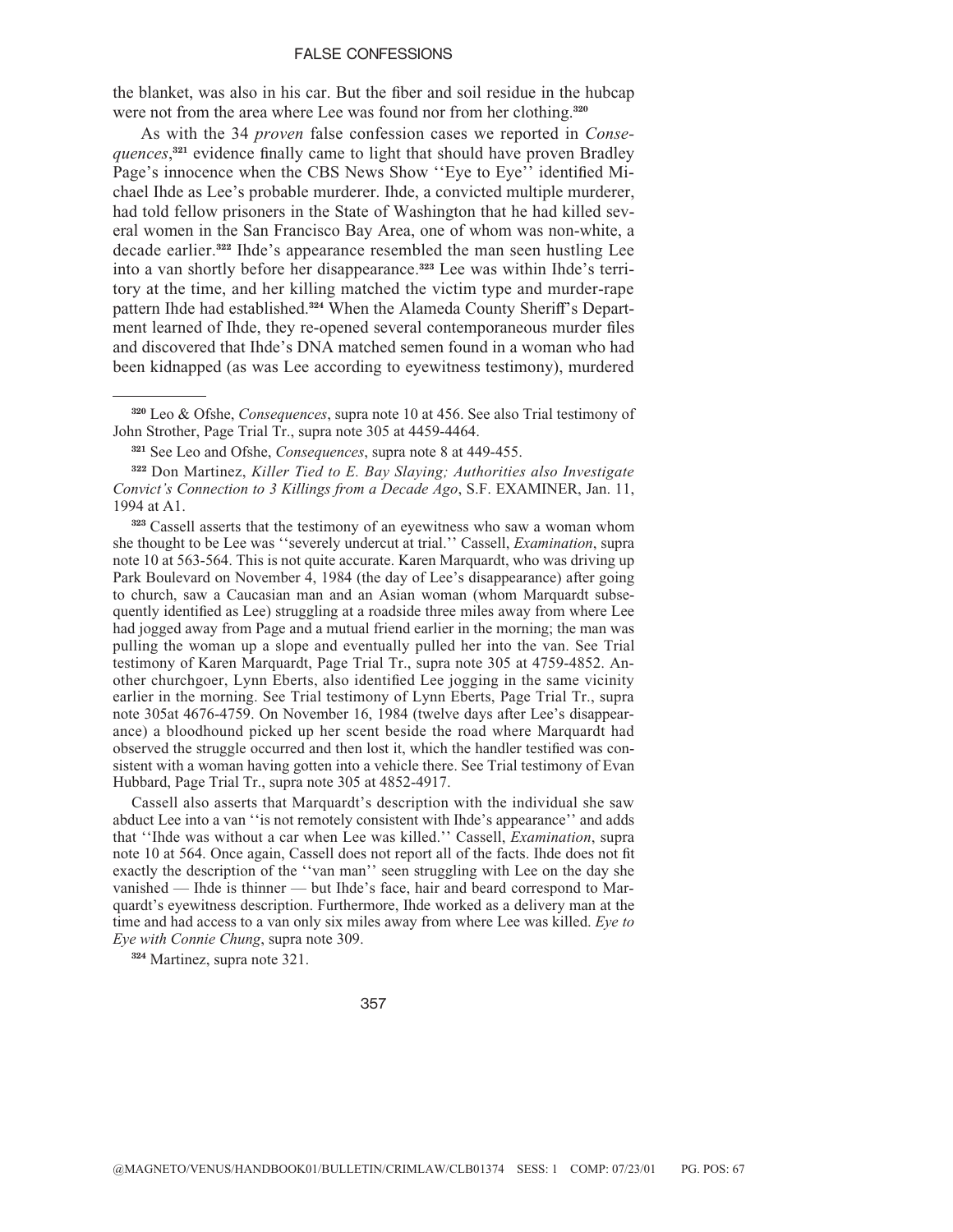(as was Lee) and raped (as Lee might have been)**<sup>325</sup>** in the East Bay only three weeks after Lee's murder.

In Lee's case, however, Alameda County assistant district attorney Ken Burr, who prosecuted Page, was unimpressed with Ihde's admission and simply disregarded it. Burr claimed that Ihde really meant that the non-white woman he had raped and killed a decade earlier was black. Based on this statement, Burr dismissed the possibility that Ihde murdered Lee and that he (Burr) had prosecuted an innocent man who had only a few months left to serve of his prison sentence. However, no one seems to have investigated whether there was a black female murder victim in the East Bay during the time that Ihde could have killed or even whether there existed an unsolved killing to credit to Ihde.

In sum, Oakland homicide detectives Ralph Lacer and Jerry Harris pressured, manipulated, confused and then coerced Bradley Page into agreeing to the possibility that he killed Bibi Lee and then repressed any memory of the event. Lacer and Harris coerced Page into confabulating an account of speculations and guesses that purported to establish how, in the absence of memory, he might have killed Lee. Delivered in the hypothetical and tentative language (the ''grammar of uncertainty'') that characterizes *persuaded* false confessions,**<sup>326</sup>** Page's confabulated statements are demonstrably false, and there is no physical or corroborating evidence linking him to the murder of Bibi Lee. There is, however, exculpatory evidence that overwhelmingly supports Page's innocence. Cassell simply ignores the exculpatory evidence and merely repeats the trial prosecutor's strained, circumstantial case against Page, as if that somehow refutes the overwhelming evidence of Page's innocence. Nothing in Cassell's account in any way undermines our conclusion that Bradley Page was almost certainly innocent of Lee's murder, and that his so-called confession was demonstrably false, as the other social science experts who have reviewed this case have also either stated or strongly implied.**<sup>327</sup>**

# **(6) James Harry Reyos**

Father Patrick Ryan was brutally murdered between 6 p.m. and mid-

**<sup>325</sup>** This woman's body, unlike Lee's, was discovered within a day of her disappearance. The fact that Lee's body was discovered five weeks after her disappearance, unfortunately, made a biological evidence link to Lee's killer impossible.

**<sup>326</sup>** See Ofshe and Leo, *The Decision to Confess Falsely*, supra note 74 at 1107- 1114.

**<sup>327</sup>** In addition to ourselves, social psychologists Saul Kassin, Lawrence Wrightsman, Elliot Aronson, and Anthony Pratkanis have all called into question the credibility of Page's coerced confession. See Wrightsman and Kassin, supra note 302 at 131-135; and Pratkanis and Aronson, supra note 302 at 174-178. Professor Aronson referred to Page's confession as ''bogus'' on national television. *Eye to Eye with Connie Chung*, supra note 309.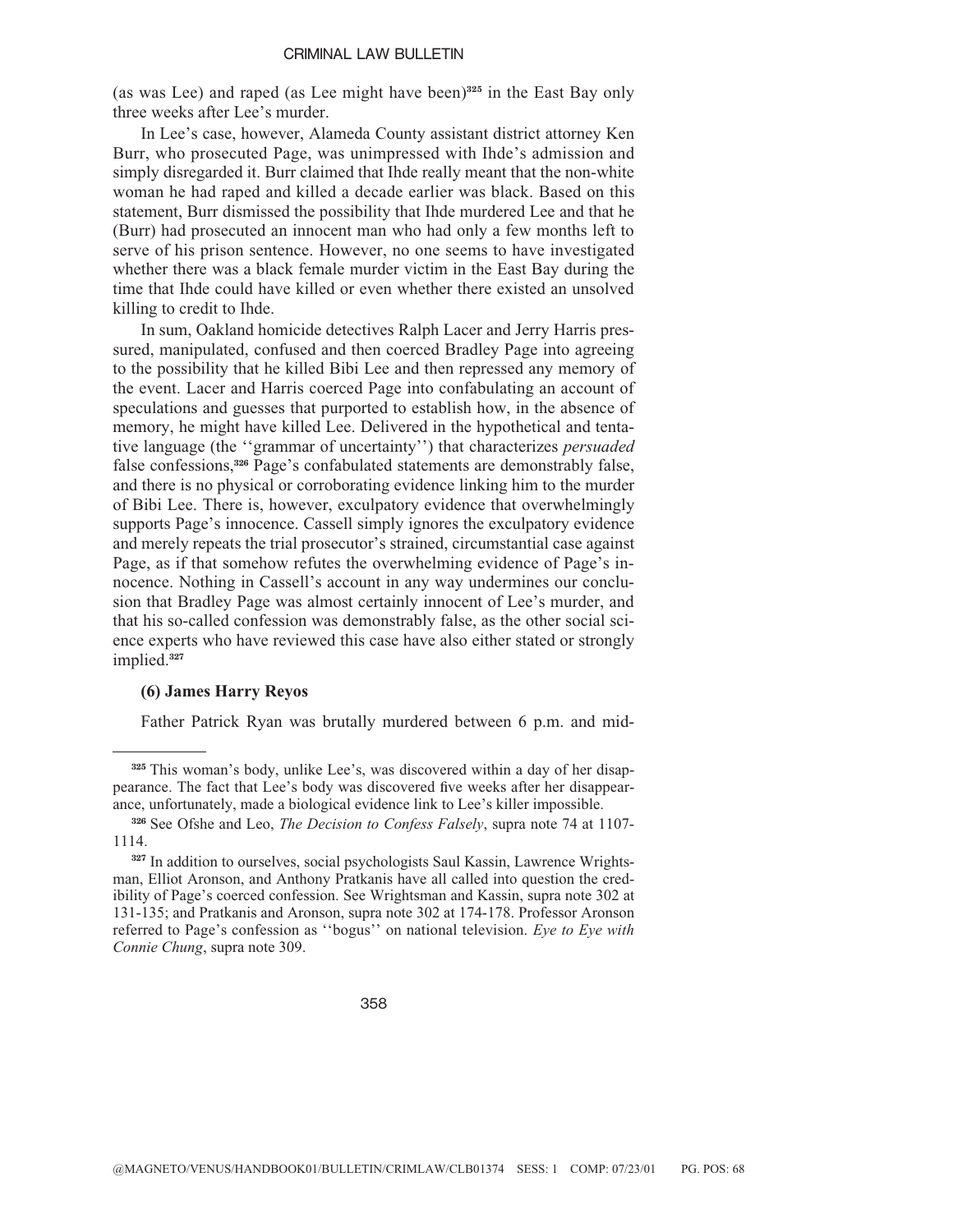night**<sup>328</sup>** on December 21, 1981 at the Sage and Sand Motel in Odessa, Texas.<sup>329</sup> Viciously beaten with an unidentified heavy object,<sup>330</sup> Ryan's body was found nude with a bloody sock tying his hands behind him.**<sup>331</sup>** In November, 1982, James Harry Reyos confessed to the murder of the popular priest.**<sup>332</sup>** None of the extensive physical evidence at the crime scene — the blood stains that filled the room, the fingerprints, palm prints, head and public hairs, saliva, and traces of semen — could be matched to Reyos.**<sup>333</sup>** Despite the fact that none of the physical evidence left at the crime scene by the true perpetrator matched Reyos or corroborated his questionable confes-

**<sup>332</sup>** Leo and Ofshe, *Consequences*, supra note 8 at 451.

**<sup>328</sup>** Trial testimony of Dr. Richard Martin, June 7, 1983 at 122. State of Texas v. James Harry Reyos, No. A-14583. 70th District Court, Ector County, Texas.

**<sup>329</sup>** Trial testimony of Philip R. Miles, June 7, 1983 at 7. State of Texas v. James Harry Reyos, No. A-14583. 70th District Court, Ector, County, Texas.

**<sup>330</sup>** The coroner ruled that the blows were so severe that they caused Ryan's heart to stop. See Trial testimony of Dr. Richard Martin, supra note 327 at 111-112.

<sup>&</sup>lt;sup>331</sup> Trial testimony of Officer Jerry Smith, June 7, 1983 at 28. State of Texas v. James Harry Reyos, No. A-14583. 70th District Court, Ector, County, Texas. See also John Gallagher, *Forgive Me Father: A Young Gay Man Confesses to the Violent Murder of a Catholic Priest. But is he the Real Killer*? THE ADVOCATE, April 6, 1983 at 37-41.

**<sup>333</sup>** Trial testimony of Burgess Cooke (Chemist-toxicologist of the Texas Department of Public Safety) to Corporal Kevin Jones, June 9, 1983 at 61-71. State of Texas v. James Harry Reyos, No. A-14583. 70th District Court, Ector County, Texas. See also Howard Swindle, *Shadows of a Doubt: Prosecutor, Bishop Believe Man Convicted in Priest's '81 Slaying is Not Guilty*. THE DALLAS MORNING NEWS (July 4, 1993) at 1A. In 1992, The Odessa Police Department destroyed the latent fingerprints obtained at the crime scene, in violation of their own policies to archive all evidence. Interview with Tim Wyatt, February 2, 1999.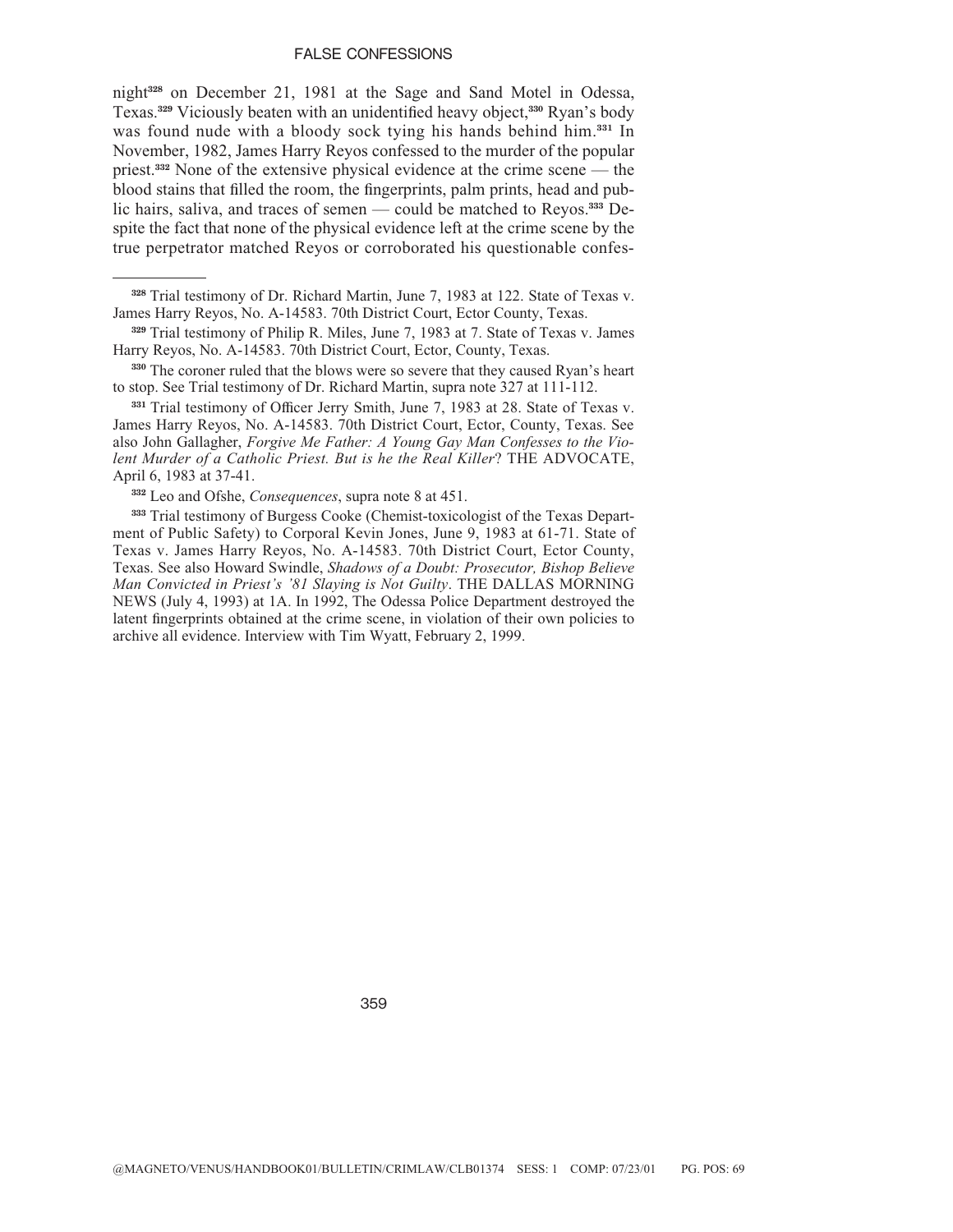sion,**<sup>334</sup>** a jury convicted him of murder after a four day trial in 1983,**<sup>335</sup>** and he was subsequently sentenced to 38 years in prison.**<sup>336</sup>**

In 1991, Dennis Cadra, the Ector County, Texas prosecutor assigned to Reyos' appeal, "came to the firm conclusion that it was physically impossible for Mr. Reyos to have committed the crime,"**<sup>337</sup>** and outlined the factual basis for this conclusion in an eight page, single-spaced letter to then Texasgovernor Ann Richards.**<sup>338</sup>** Based on date-stamped gasoline credit-card receipts, time-stamped towing and repair receipts, a traffic ticket issued by the New Mexico Highway Patrol**<sup>339</sup>** (all made out to, and signed by, Reyos) as well as the testimony of David Myer,**<sup>340</sup>** Cadra explained that Reyos was in Roswell, New Mexico until at least 8 p.m. Texas time on December 21st (some 200 miles from Odessa, Texas), and that he was 15 miles West of Ro-

**<sup>335</sup>** Reyos appears to have been convicted almost exclusively on the confession alone. According to John Gallagher, ''one juror told me that when they got back in the jury room, they started on the assumption that Reyos did it because he confessed to it.'' Gallagher, supra note 330 at 40.

**<sup>336</sup>** Reyos was released from prison in 1995 after serving 12 years of the 38 year sentence. Dean Stephens, *Released Convict Works To Clear Name; Man Wants Pardon for Murder of Priest That He Says He Did Not Commit, AUSTIN-AMERICAN STATESMAN at B3. (August 3, 1995).*

**<sup>337</sup>** Letter from Dennis Cadra to Gov. Ann Richards (Dec. 31, 1991) at 2.

**<sup>338</sup>** Id. Cadra noted that, ''This is the only letter like this one which I have written in my sixteen years of experience as a felony prosecutor who has prosecuted thousands of cases.''). Id. at 1.

**<sup>339</sup>** See id.

**<sup>340</sup>** Trial Testimony of David Myer, June 8, 1983, at 101-120. State of Texas v. James Harry Reyos, No. A-14583. 70th District Court, Ector County, Texas.

360

<sup>&</sup>lt;sup>334</sup> In addition, it is highly unlikely that Reyos could have physically pulled off a such a brutal murder. The crime scene indicated that there had been a violent fight between the perpetrator and the victim: the bed was broken (i.e., knocked through its frame onto the floor and the headboard was splintered), a table was overturned, there was a gaping hole in the wall, a phone was shattered, the air conditioner was broken, and blood was everywhere. See Testimony of Officer Philip Miles, June 7, 1983, at 6-23 and Testimony of Officer Kevin Jones, June 8, 1983, at 2-16. State of Texas v. James Harry Reyos, No. A-14583. Yet while the victim weighed over 200 lbs, Reyos weighed only 125 lbs. It is hard to imagine that Reyos could have surmounted a more than 75 lb weight difference to cause so much damage to the victim and to the room. In addition, it is hard to imagine that Reyos would have survived such a fight without sustaining any significant cuts, scrapes or bruises, yet when checked by police on December 26th, only a few days after the crime, only a small cut was found on one of Reyos' hands — hardly what one would have expected to find if Reyos were, in fact, the true perpetrator of this violent crime. See testimony of Officer Jerry Smith, June 9, 1983 at 44. State of Texas v. James Harry Reyos, No. A-14583.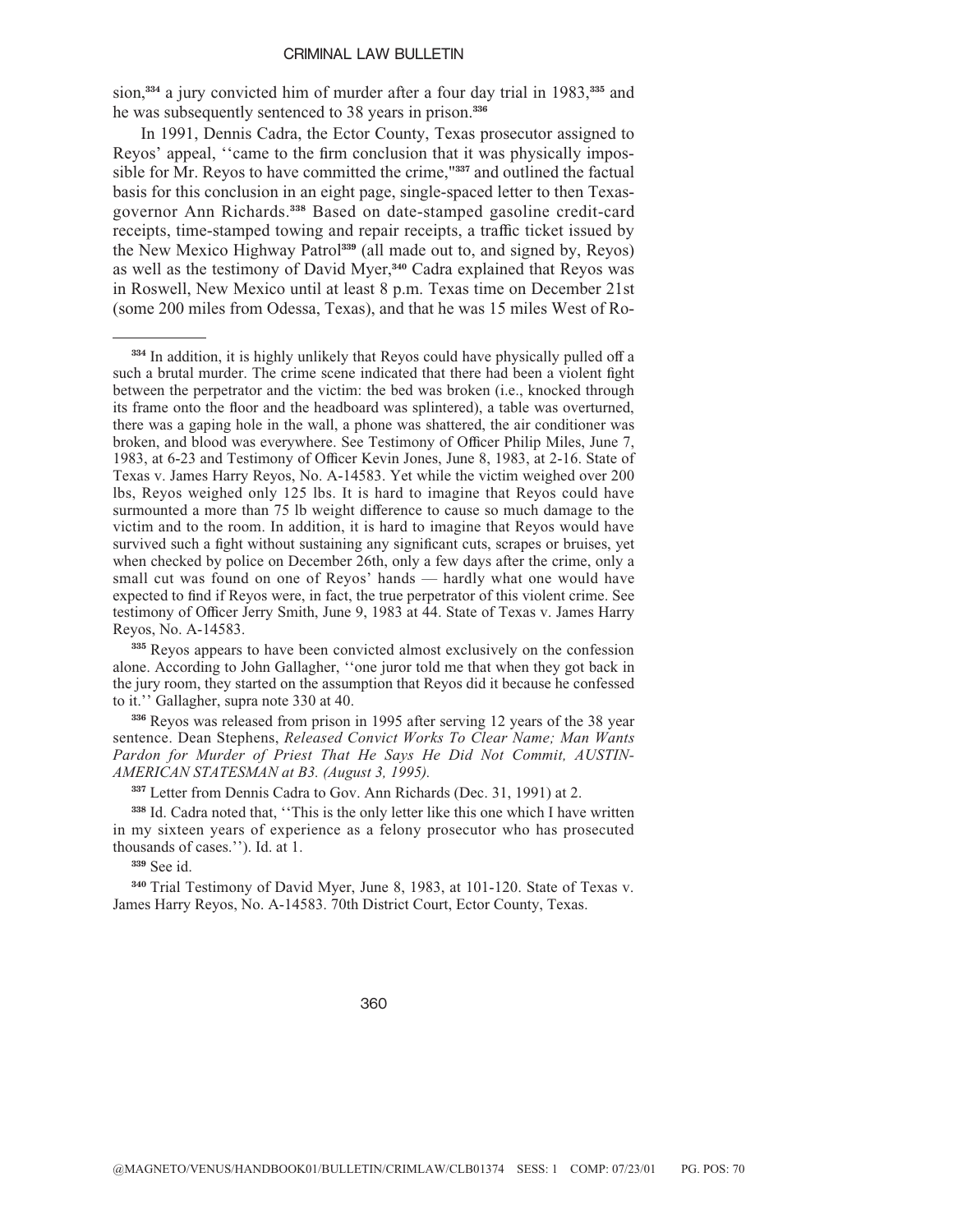swell, New Mexico at 12:15 a.m. Texas time on December 22nd.**<sup>341</sup>** As Cadra stated in his letter:**<sup>342</sup>**

For Mr. Reyos to have killed the priest, he had to have left Roswell immediately upon leaving Mr. Myer's home (no sooner than 8:00 p.m. Texas time on December 21), driven over two hundred (200) miles to Odessa, met the priest and murdered him, driven over two hundred and fifteen (215) miles to a point at least fifteen miles west of Roswell, turned around, and then got a speeding ticket at 12:15 a.m. Texas time — a total time span of not more than  $4\frac{1}{2}$  hours. Even assuming it took as little as thirty minutes (a very conservative estimate) to meet up with the priest, get into a fight, strip him, bind his hands behind his back and murder him Mr. Reyos would have had to have *averaged* a driving speed of over 111 miles per hour.**<sup>343</sup>**

Cassell's attempt to assert the guilt of James Harry Reyos is misleading and wholly unpersuasive. Cassell is misleading for three reasons when he suggests that Cadra's conclusion ''rests on a foundation of sand,"**<sup>344</sup>** merely because David Myer could not pinpoint the precise date in late December of 1981 on which Mr. Reyos had been with him. First, Cassell fails to mention that multiple sources of evidence (including a date stamped gasoline receipt in Tatum, New Mexico) support Cadra's conclusion that Reyos was with Myer on December 21, 1981 until 8 p.m.**<sup>345</sup>** Second, Cassell fails to mention

**<sup>343</sup>** This would have been quite a treacherous drive — both trips would have been at night, mostly over narrow, two lane ranch roads. See Gallagher, Supra Note 330. Dennis Cadra's letter admit of a second impossibility: ''The only other possibility is for Mr. Reyos to have gone to Odessa and murdered the priest after he got the speeding ticket at 12:15 a.m. Texas time. However, since he called a wrecker to tow his truck in Roswell at 4:00 a.m. Texas time (stamped wrecker receipt with time was admitted into evidence) this would have required him to average over *127* miles per hour driving speed (again assuming he spent as little as thirty minutes in Odessa).'' Cadra, supra note 336 at 6.

**<sup>344</sup>** Cassell, *Examination*, supra note 10 at 566.

**<sup>345</sup>** Cadra Letter, supra note 336. In addition, Cassell's assertion that on December 22nd there was ''ample time for Reyos to meet Myer after leaving the garage around 6 p.m., hang out and drink with him for an hour, and then later be arrested'' is contradicted by the evidence. Cassell, *Examination*, supra note 10 at 565-566, ft. 262. David Myer testied that he met Reyos when the sun was setting, and that they drank together for an hour and a half. Testimony of David Myer, supra note 339 at 105. Weather records show that the sun set at approximately 4:55 p.m. in Roswell on December 22nd, 1981. Defendant's Exhibit &num12, State of Texas v. James Harry Reyos, No. A-14583. 70th District Court, Ector County, Texas (June 7-11, 1983). Reyos was arrested ''soon after leaving the garage'' on December 22nd. Id. at 5. Contrary to Cassell's assertion, it would not have been possible for Reyos to meet Myer at or around sunset on December 22nd and drink with him for an hour to an hour and a half, because Reyos would have had to do so before he was able to leave the garage. It also would not have been possible for Reyos to meet Myer on December 23rd because Reyos was in Edgewood, New Mexico during the day of

**<sup>341</sup>** Id.

**<sup>342</sup>** Id. at 6.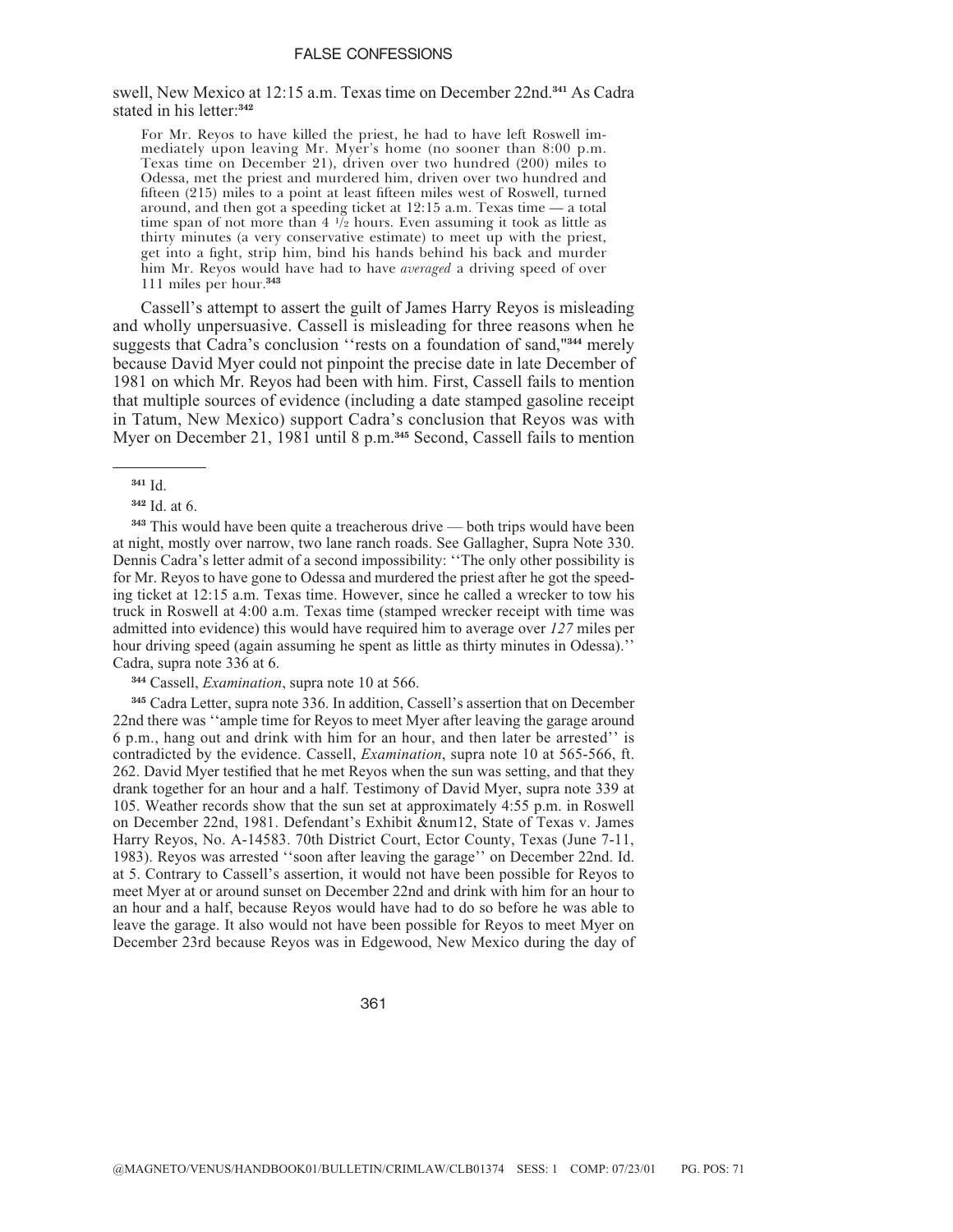those factors that lend credibility to Myer's testimony.**<sup>346</sup>** And, third, Cassell fails to mention that part of Cadra's letter which, anticipating Cassell's criticism, describes why ''the undisputed facts demonstrate that Mr. Reyos could have been with Mr. Myer *only* on the evening of December 21.''**<sup>347</sup>**

Cassell is unpersuasive when he writes that ''the most compelling fact supporting Reyos' guilt is that all of the alleged exculpatory evidence including the alleged alibi — was capably presented to the jury. No good reason is offered to believe the presumptively conscientious jurors found Reyos guilty beyond a reasonable doubt when he was innocent.''**<sup>348</sup>** Clearly Cassell missed the point of our article: that a confession statement — even when it is contradicted by all the existing physical evidence and supported by no other credible or signicant evidence — so prejudices a trier of fact that it is, nevertheless, highly likely to lead to a conviction.**<sup>349</sup>** It is quite telling that Cassell regards the jury's verdict — rather than any piece of evi-

the 23rd and spent the evening in Albuquerque. Interview with Howard Swindle. (January 29, 1998).

**<sup>346</sup>** Dennis Cadra described these in the letter to Governor Richards.

''According to Mr. Myer's testimony Mr. Reyos was at his apartment in Roswell until at least 8:00 p.m. Texas time on the December 21. There are several factors which lend credibility to Mr. Myer's testimony. First, he and Mr. Reyos were not close friends in college, having merely lived in the same dormitory. Second, Mr. Myer was not located by the defense until some two months before trial since, in the interim, he had got married and moved to Texas. Third, Mr. Myer could not positively say that Mr. Reyos had been with him on December 21, saying it could have been any time between the 19th and the 22nd. Under these circumstances it is hard to dispute Mr. Myer's credibility.'' Cadra Letter, supra note 336 at 5.

<sup>347</sup> Cadra Letter, supra note 336 at 6. As Cadra writes,

''The state made no intimation that Mr. Myer was lying for Mr. Reyos, and attempted to rebut his alibi testimony by merely referring to the fact that Mr. Myer could not pinpoint (one and a half years after the fact) the *exact* date on which Mr. Reyos had been with him. The kindest way to characterize this rebuttal argument is misleading.

Mr. Reyos and Mr. Myer could not have been together on either the 19th or the 20th since Mr. Myer testied that Mr. Reyos had his pick-up when they met and, according the bondsman in Hobbs, the pick-up was in the bondsman's custody until noon of the 21st. Similarly, Mr. Reyos and Mr. Myer could not have been together on the 22nd since, by documented receipts and other testimony, Mr.Reyos was already drunk and at a garage until after 6:00 on that date and was later arrested and spent the night of the 22nd in Roswell jail.

In short, the undisputed facts demonstrate that Mr. Reyos could have been with Mr. Myer *only* on the evening of December 21. In fact, the state never really contended that they weren't, they merely attempted to blur Mr. Myer's honesty by emphasizing his inability to pinpoint the exact date." Id. at 5-6.

**<sup>348</sup>** Cassell, *Examination*, supra note 10 at 568.

**<sup>349</sup>** Leo and Ofshe, *Consequences*, supra note 8. The jury presumed Mr. Reyos' guilt because of the confession. See Gallagher, Supra Note 330 at 40. (''One juror told me that when they got back in the jury room, they started on the assumption that Reyos did it because he confessed to it.'').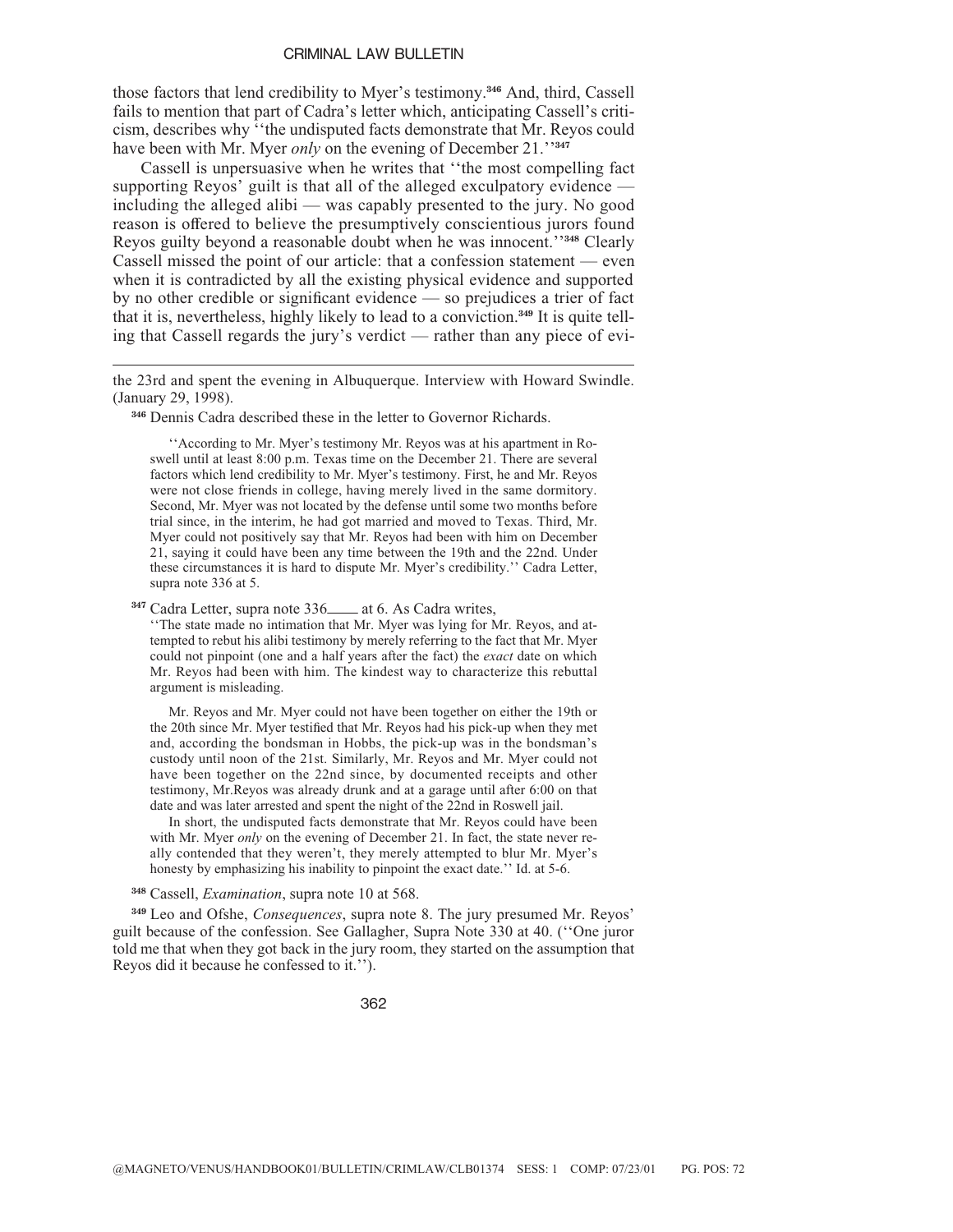dence — as the most compelling fact supporting his assertion of Reyos' guilt. This is because other than Reyos' confession there simply is no credible evidence supporting his guilt.**<sup>350</sup>**

The undisputed facts demonstrate that it was not physically possible for James Harry Reyos to have killed Patrick Ryan, for exactly those reasons that prosecutor Dennis Cadra articulated in his letter of December 31, 1991. Cassell's repetition of the trial prosecutor's unsupported assertions does not cast doubt on the validity of this conclusion.**<sup>351</sup>** James Harry Reyos was innocent of the murder for which he was convicted and served 12 years in prison.**<sup>352</sup>**

# **(7) Linda Stangel**

In his treatment of Linda Stangel's case, Cassell once again overlooks

<sup>351</sup> Cassell suggests that the fit between Reyos's post-admission narrative and the unknown crime scene facts establishes his guilt. Cassell, *Examination*, supra note 10 at \_\_\_\_\_. It does not. The facts that Reyos reported in his confession statement were already publicly available. See, for example, Associated Press, ''Slain Priest's Car Discovered.'' (December 28, 1981). Interview with Howard Swindle and Tim Wyatt, January 29, 1998.

 $352$  Numerous individuals other than ourselves  $-$  including police officers, prosecutors, journalists, psychologists and priests — have doubted Mr. Reyos' guilt and called into question his Reyos' wrongful conviction. See Cadra letter, supra note 336; Interview with Howard Swindle and Tim Wyatt, January 29, 1998; Testimony of Dr. Samuel Roll, June 9, 1983 at 9-53. State of Texas v. James Harry Reyos, A-14583. 70th Circuit Court. Ector County, Texas; Letter from Bishop Leroy Matthiesen to Kathy King (Feb. 12, 1992).

**<sup>350</sup>** Cassell points to the trial testimony of Olivia Gonzales, who asserted that she saw, for a few brief seconds, Reyos driving the victim's car by himself in Denver City during daylight at around 5 p.m. on December 22nd, the day after the murder. Cassell, *Examination*, supra note 10 at 566. But it would have been physically impossible for Mrs. Gonzales' eyewitness description to be true and therefore it must be dismissed as not credible. It was not possible for Mrs. Gonzalez to have seen Reyos driving the victim's car at around 5 p.m. on December 22, 1981, because from 3-5 p.m on that day Reyos was having his truck towed into the Chevron station in Roswell, which is more than 100 miles away from Denver City. In addition, the owner of the Chevron station testied that it was almost dark by the time the tire was put on, and his testimony is confirmed by weather records that establish that sunset in Roswell, New Mexico on December 22, 1981 occurred at 4:55 p.m. Defendant's Exhibit #12, State of Texas v. James Harry Reyos, No. A-14583. 70th Circuit, Ector County, Texas (June 7-11, 1983). Moreover, as Cassell knows, Mrs. Gonzalez claimed that she notified the Denver City Police Department of her identification of Reyos the day after the murder (December 22, 1981) and that the Denver City Police Department interviewed her about it. Trial testimony of Olivia Gonzalez, June 8, 1983 at 16-43. But the Denver City Police Department's contained no record of any interview with Mrs. Gonzalez, and no one, including the prosecution, had even heard of Mrs. Gonzalez until the day before she appeared to testify in court in June, 1983 — more than a year and a half after her alleged identification. Id. Interview with Howard Swindle and Tim Wyatt, January 29, 1998.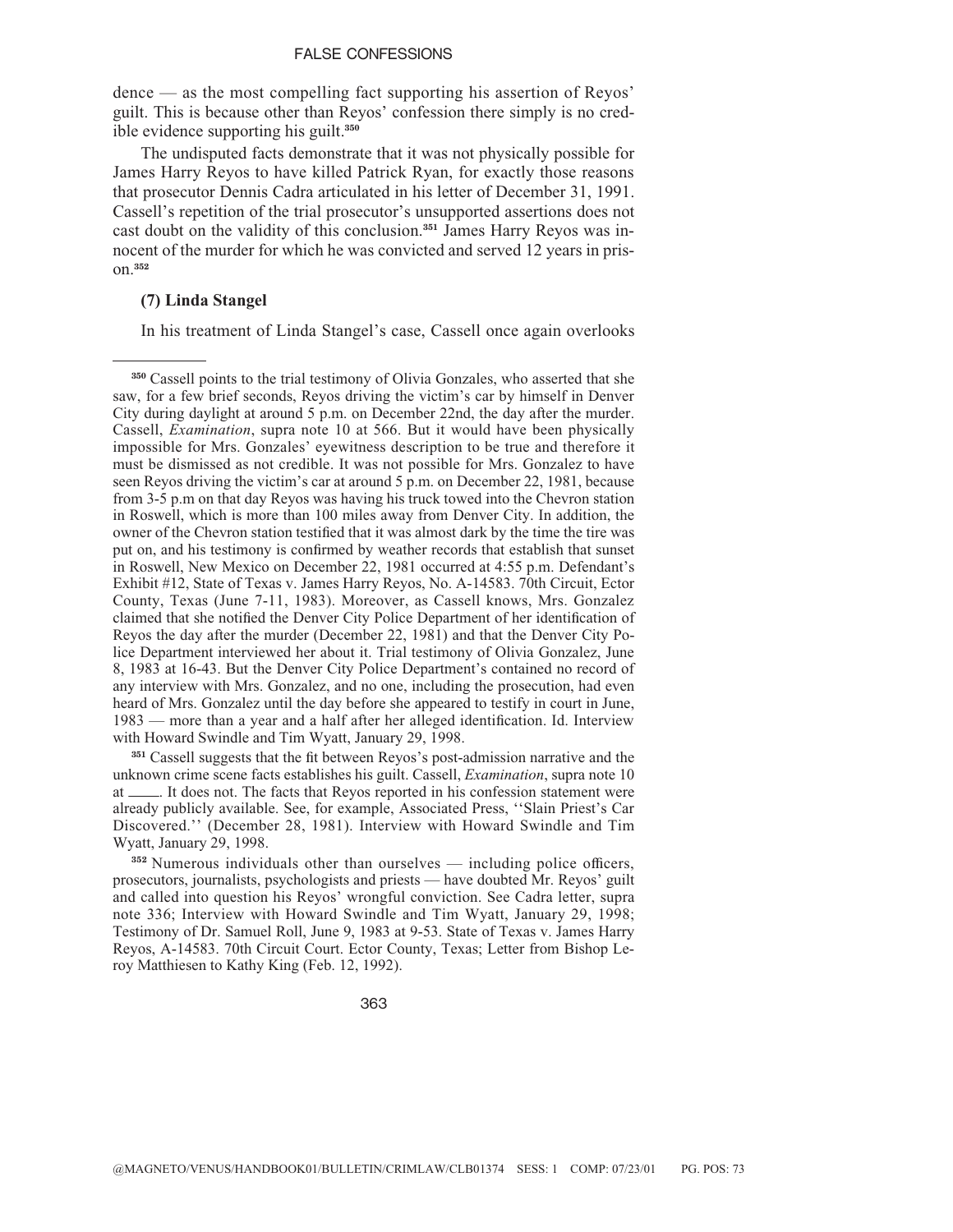### CRIMINAL LAW BULLETIN

the absence of any evidence proving the defendant's guilt.**<sup>353</sup>** Instead, he simply repeats that the defendant must be guilty because triers of fact and/or criminal justice officials have judged the defendant guilty. Cassell relies on the trial judge's choice at a voluntariness hearing to believe police officers' account of what happened during an unrecorded interrogation, rather than the defendant's, as evidence of the defendant's guilt.**<sup>354</sup>** Cassell treats a verdict of guilty reached by jurors as evidence of the defendant's guilt rather than as evidence of the persuasive effect of knowledge that a suspect has confessed.**<sup>355</sup>** Further, Cassell not only ignores evidence exculpating Stangel, but also evidence that the interrogators employed one of the most widely recognized coercive interrogation tactics in use in America today.**<sup>356</sup>**

No one knows or probably ever will know how David Wahl died. The prosecutor's claim in his closing argument that the injuries to Wahl's body were caused by a sudden impact such as falling from an extreme height is simply implausible.<sup>357</sup> David Wahl's body was washed up fifty miles from where he disappeared after spending six weeks in the ocean along the rough and rocky Oregon/Washington coast.**<sup>358</sup>** Wahl's skull, except for the lower jaw, was missing.**<sup>359</sup>** While it might have been possible to rule out a gunshot wound to the body as the cause of Wahl's death, neither the prosecutor (Josh Marquis) nor Cassell is convincing in suggesting that there was evidence that he died in a fall.**<sup>360</sup>**

The two primary questions surrounding Linda Stangel's confession are whether it was voluntary and whether it was true. The senior Oregon State Police detective (Alan Corson) who was training the detective (Travis Hampton) who took the lead in Linda Stangel's interrogation has a record of poor police work that had already produced a celebrated false confession case**<sup>361</sup>** and resulted in Corson's being successfully sued for coercing a false statement from a witness.

**<sup>357</sup>** Closing Argument, State v. Stangel, No. CC96-1278 (Clatsop County Cir. Ct. 1996).

**<sup>361</sup>** Barry Siegel, *A Question of Guilt When Taunja Bennett was Killed in 1990; Portland, Oregon Prosecutor Thought He Had a Rock-Solic Case Against Laverne Pavlinac and Joh Sosnovske; Then Someon Started Writing Anonymous Letters Claiming Credit for the Murder*, L.A. TIMES, Sept. 1, 1996 (Magazine).

**<sup>353</sup>** Cassell, *Examination*, supra note 10 at 568-573.

**<sup>354</sup>** Id. at 571-572.

**<sup>355</sup>** Id. at 572.

**<sup>356</sup>** Report of Det. Hampton of Or. State Police, June 24, 1996, 13-16 (No. 96151205). See also Interview with Linda Stangel, in Astoria, Or. (Oct. 10, 1996). The accident scenario technique relies on communicating a promise of leniency for its efficacy and has been demonstrated to elicit false confessions. See Ofshe and Leo, The Decision to Confess, supra note 74; Saul Kassin and Karlyn McNall, *Police Interrogations and Confessions: Communicating Promises and Threats by Pragmatic Implication*, 15 LAW & HUM. BEHAV. 233, 247-250 (1991).

**<sup>358</sup>** Leo and Ofshe, *Consequences*, supra note 8 at 471.

**<sup>359</sup>** *Dateline NBC* (''Clihanger''). January 5, 1998.

**<sup>360</sup>** Cassell, *Examination*, supra note 10 at 568.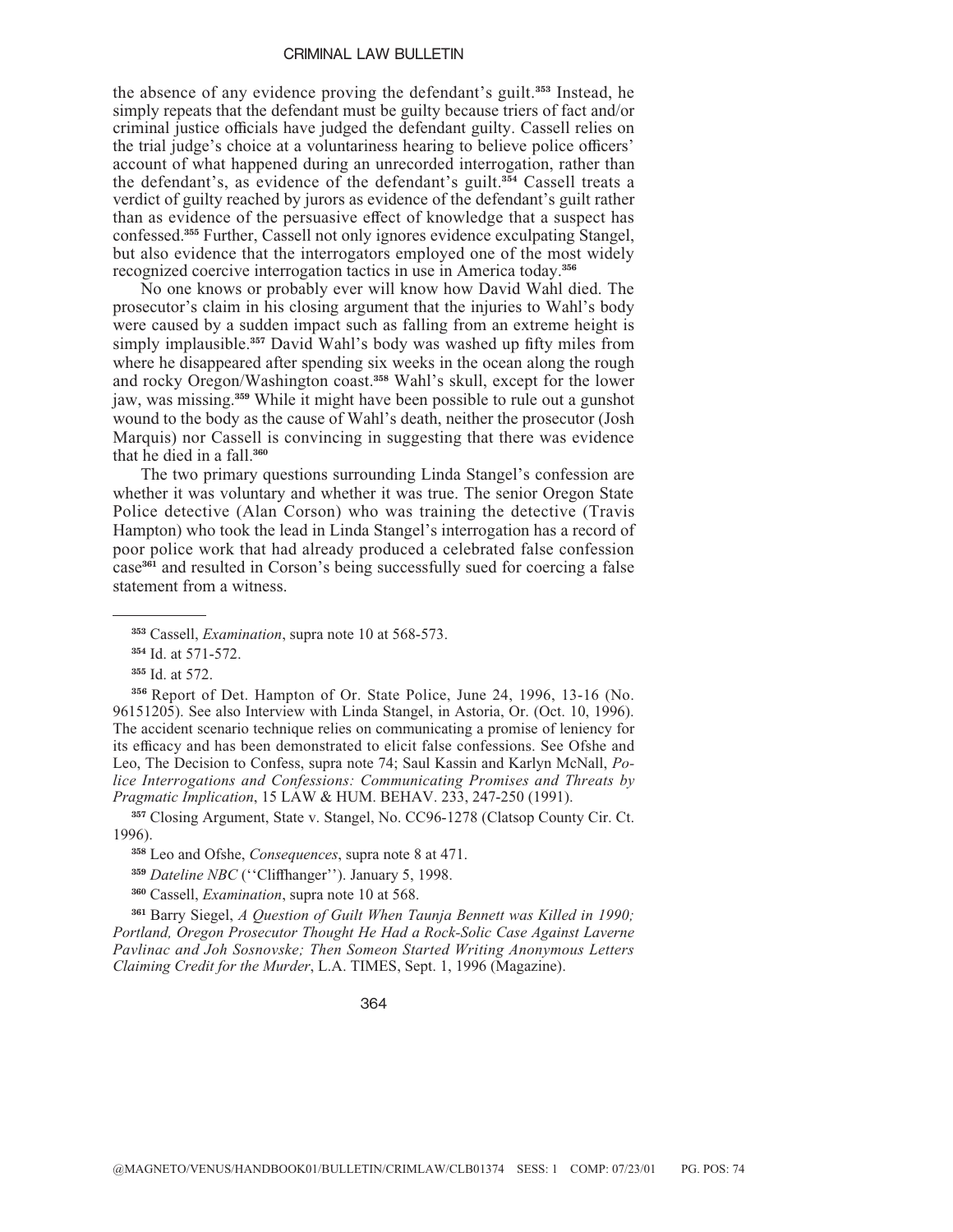At the suppression hearing, Hampton admitted that during Stangel's interrogation there was some discussion of David Wahl dying by accident.**<sup>362</sup>** Linda Stangel described the techniques that Corson and Hampton used in suggesting that she knew more than she was telling and that if Wahl's death was accidental it would not be a ''crime.''**<sup>363</sup>** If his suppression hearing testimony about the exchange is credited, Hampton said that it would not be ''murder.''**<sup>364</sup>** Even if Hampton's memory is correct and the word used was ''murder'' not ''crime,'' it would not be surprising that Linda Stangel, a young high school-educated woman from rural Minnesota, understood this to mean that she had nothing to fear legally if Wahl's death had been an accident. The important point is that Hampton's admission and Stangel's detailed description of the interrogation confirm that an interrogation tactic known as maximization/ minimization (or the accident scenario technique) was in play.**<sup>365</sup>** This technique is recognized as inherently coercive because it is designed to communicate to suspects the threat of maximum punishment if they remain silent and the promise of little or no punishment if they agree to the interrogator's (accident or self-defense) description of the crime.**<sup>366</sup>**

Linda Stangel's account of the interrogation is simple. She was pressured to change the account of what happened from the version she had recounted since the day of Wahl's disappearance — that he went for a walk alone and never returned. Next, the detectives, who knew of her fear of heights, pressed her to agree to go up the narrow bluff trail they thought Wahl probably took on his walk.<sup>367</sup> Stangel agreed to go because the detectives were insistent. As they mounted the steep, cliffside trail, Stangel's and the detectives' reports agree that she began to be overcome by her fear of heights.**<sup>368</sup>** After she broke down in fear, the detectives assured her that she would be all right and urged her up the trail. At this point she began to consider whether to agree to their suggested accident story in order to escape the distress of being on the trail. Eventually she complied and agreed that Wahl had died by accident. The police allowed her to retire from the trail at this point.**<sup>369</sup>**

Having coerced agreement from Stangel, the detectives had her tell the story several times, each time making notes of what she said. Hampton's memorialization of Stangel's account of the accident was contained in his

**<sup>368</sup>** Id.; Report of Det. Hampton of Or. State Police, June 24, 1996 (No. 96151205).

**<sup>362</sup>** Richard Ofshe was present in the courtroom when this occurred. *State v. Stangel*, No. CC96-1278 (Clatsop County Cir. Ct. 1996).

**<sup>363</sup>** Interview with Linda Stangel, in Astoria, Or. (Oct. 10, 1996).

**<sup>364</sup>** Richard Ofshe was present in the courtroom when this statement was made. *State v. Stangel*, No. CC96-1278 (Clatsop County Cir. Ct. 1996).

**<sup>365</sup>** Interview with Linda Stangel, in Astoria, Or. (Oct. 10, 1996).

**<sup>366</sup>** See Ofshe & Leo, *The Decision to Confess*, supra note 74; Kassin and Mc-Nall, supra note 355.

**<sup>367</sup>** Interview with Linda Stangel, in Astoria, Or. (Oct. 10, 1996).

**<sup>369</sup>** Interview with Linda Stangel, in Astoria, Or. (Oct. 10, 1996).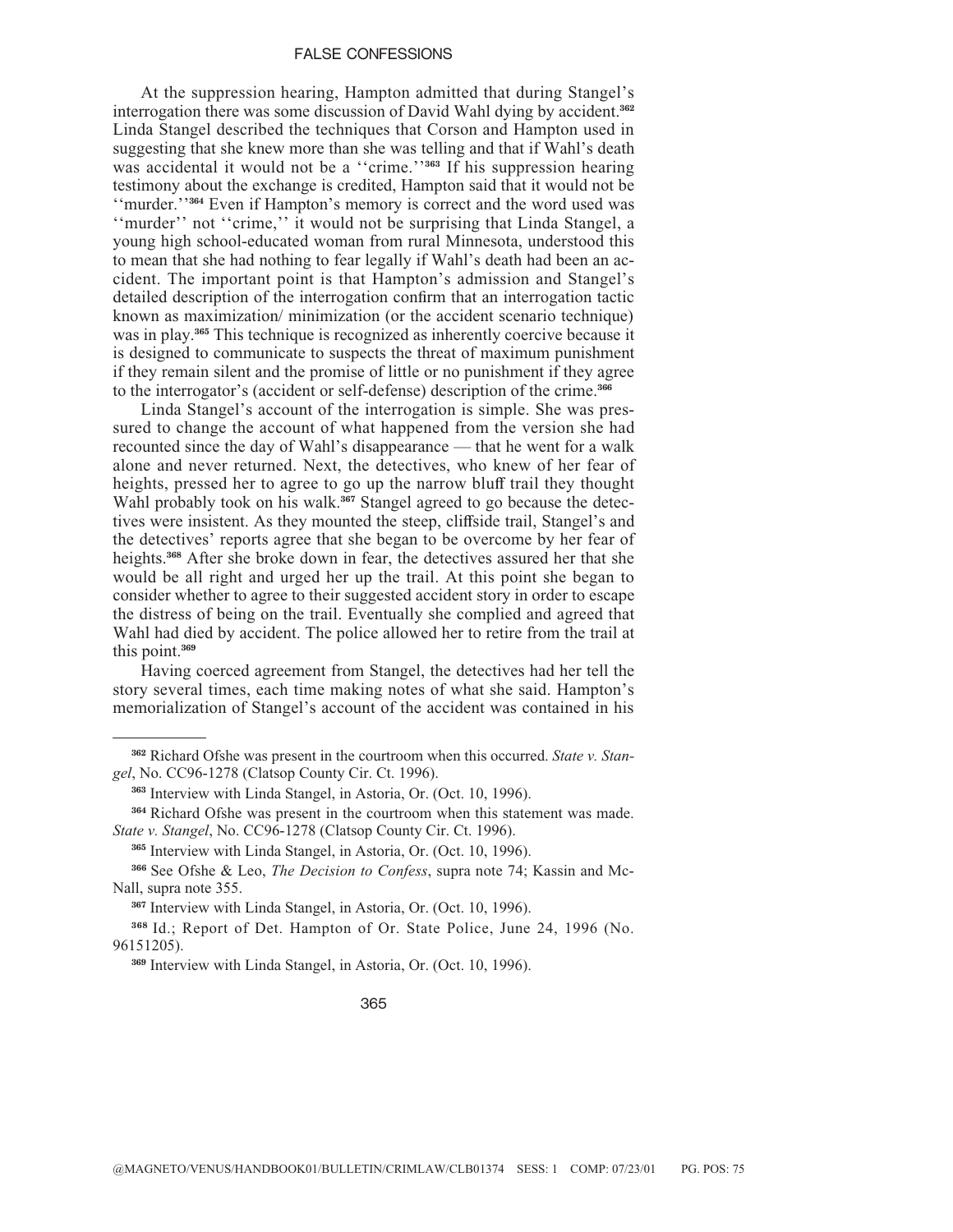report of the interrogation.**<sup>370</sup>** Stangel told the accident story several times, each time describing what happened in slightly, but significantly, different ways.**<sup>371</sup>** The accounts always included a description of Wahl coming up to her and giving her a ''fake push'' to scare her (as he had done earlier that day when they were on a jetty).**<sup>372</sup>** Supposedly, her panic response was to push back and for Wahl to accidently fall off the cliff.<sup>373</sup>

Apparently, neither Corson nor Hampton noticed that none of the accounts Stangel gave would have resulted in Wahl's falling off the cliff. In all of the accounts, Stangel was standing closer to the cliff than was Wahl, and all of her descriptions have him being pushed backwards, away from the cli and towards the bluffside.<sup>374</sup> Richard Ofshe discovered this discrepancy in Stangel's account, and testified about it as one of the points of evidence supporting Stangel's version of the interrogation and her lack of knowledge of how Wahl died.**<sup>375</sup>** The trial judge did not care that the confession, even as selectively recorded by the police, was on its face inconsistent with the police theory that Wahl had fallen from the cliff.<sup>376</sup>

The police detectives and the prosecutor were more concerned about these details than was the judge, and so at trial Hampton testified to a new version of the accident that neither appeared in his notes nor in his testimony at the suppression hearing.**<sup>377</sup>**

Linda Stangel's confession also contradicts the assertion that she knew that David Wahl was dead when she left the area in another way. The prosecutor sent the detectives to obtain a recorded version of the confession statement after administering *Miranda* warnings (which they had neglected to do before coercing the accident story from Stangel).**<sup>378</sup>** In her recorded statement Stangel tells an accident story and then continues to relate the events that happened after the invented trip up the bluff with Wahl. Stangel relates that she eventually left the park and drove home. Upon entering her residence, she noticed that her answering machine indicated a waiting message. Stangel went to the phone hoping that it was a message from Wahl (who she had previously said she thought had not returned because he was angry with her). In making this remark as part of her account of the day's events, Stangel appears to be relying on her memory of the day, which does

<sup>377</sup> Richard Ofshe was present in the courtroom when this testimony occurred. Sate v. Stangel, No. CC96-1278 (Clatsop County Cir. Ct. 1996).

**<sup>378</sup>** *Dateline NBC*, supra note 358.

**<sup>370</sup>** Report of Det. Hampton of Or. State Police, June 24, 1996 (No. 96151205).

**<sup>371</sup>** Interview with Linda Stangel, in Asotria, Or. (Oct. 10, 1996).

**<sup>372</sup>** Id.

**<sup>373</sup>** Leo and Ofshe, *Consequences*, supra note 8 at 470-472.

**<sup>374</sup>** Id.

**<sup>375</sup>** Trial testimony of Richard Ofshe, State v. Stangel, No. CC96-1278 (Clatsop Cir. Ct. 1996).

**<sup>376</sup>** Leo and Ofshe, *Consequences*, supra note 8 at 470-472.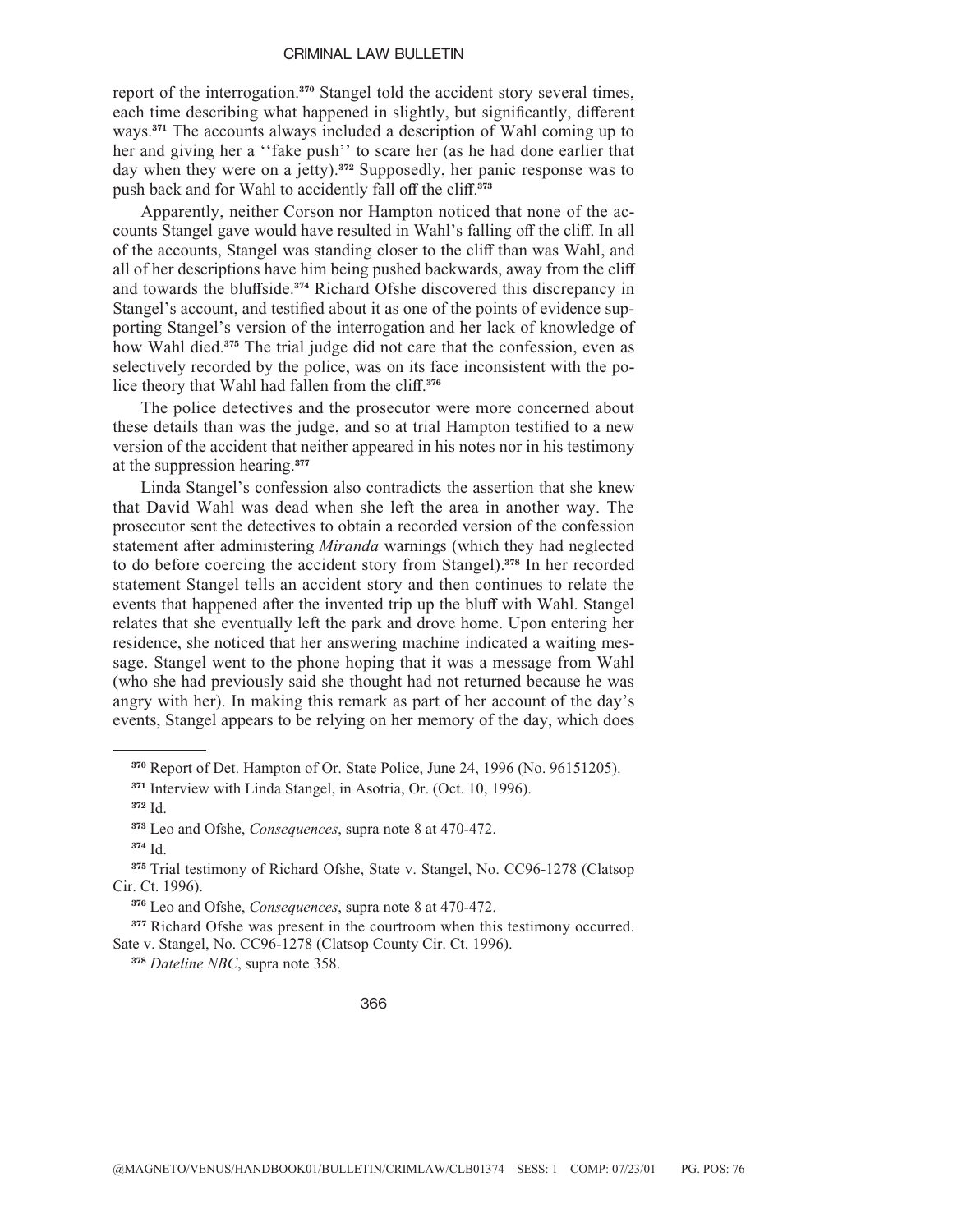not include having killed David Wahl and does include hoping to hear from him.**<sup>379</sup>**

We offer one piece of opinion evidence. The prosecutor, Marquis, got his 15 seconds of fame when *Dateline* aired an hour long story on the Stangel case.**<sup>380</sup>** In his air time, Marquis volunteered that he did not believe that Linda Stangel's confession was true, therefore admitting that he prosecuted Stangel based entirely on a confession he acknowledged was factually false. Marquis went on to opine that he believed that the true story was worse than the one admitted in Stangel's confession, but that charging and trying her as he did was the best he could do.**<sup>381</sup>** Marquis' comment illustrates the point of our research. Only if Marquis assumes that an innocent person would never confess falsely is it possible for him both to recognize that the accident story is nonsense and to presume that the truth is worse. But if Linda Stangel is a diabolical murderer, cool enough to stick to an airtight story for months, one wonders how Marquis explains why it was so easy for him to trick her into returning from Minnesota to Portland, Oregon by secretly funding a plane ticket and getting Wahl's family to invite Stangel to attend a memorial service.**<sup>382</sup>** How does Marquis imagine that detectives Corson and Hampton got the diabolical murderer Stangel to admit to any involvement in Wahl's death if they did not coerce her as she describes?

Finally, Marquis and Cassell have another problem in arguing the case that Stangel was guilty to anyone not already prejudiced by the confession. Cassell acknowledges that Linda Stangel took and passed a polygraph examination but suggests this is insignificant because under Oregon law the prosecutor was able to keep its result away from the jury.**<sup>383</sup>** While this may have contributed to the jury's verdict, there is no law that prohibits fair minded investigators from considering polygraph evidence on its merits. After Stangel had given her accident confession but before she was charged, at Marquis' instruction, Stangel agreed to a polygraph examination by a police examiner in Minnesota, passed the polygraph and was thereby judged by police as being truthful in her claim that she did not kill David Wahl.**<sup>384</sup>**

## **(8) Martin Tankle**

Cassell's assertions relating to the case of Martin Tankleff are simply a re-statement of the prosecution's theory that Martin Tankleff — a happy, well-adjusted 17 year old with no prior criminal history and from an affluent family — would brutally murder both of his parents because he wanted a new car.**<sup>385</sup>** In support of this remarkably thin motive theory, Cassell notes that Tankleff had an "ugly, public" argument with his father a few days

**<sup>379</sup>** Id.

**<sup>380</sup>** Id.

**<sup>381</sup>** Id.

**<sup>382</sup>** Leo and Ofshe, *Consequences*, supra note 8 at 470-472.

**<sup>383</sup>** Cassell, *Examination*, supra note 10 at 572.

**<sup>384</sup>** Leo and Ofshe, *Consequences*, supra note 8 at 470-472.

**<sup>385</sup>** Cassell, *Examination*, supra note 10 at 573-575.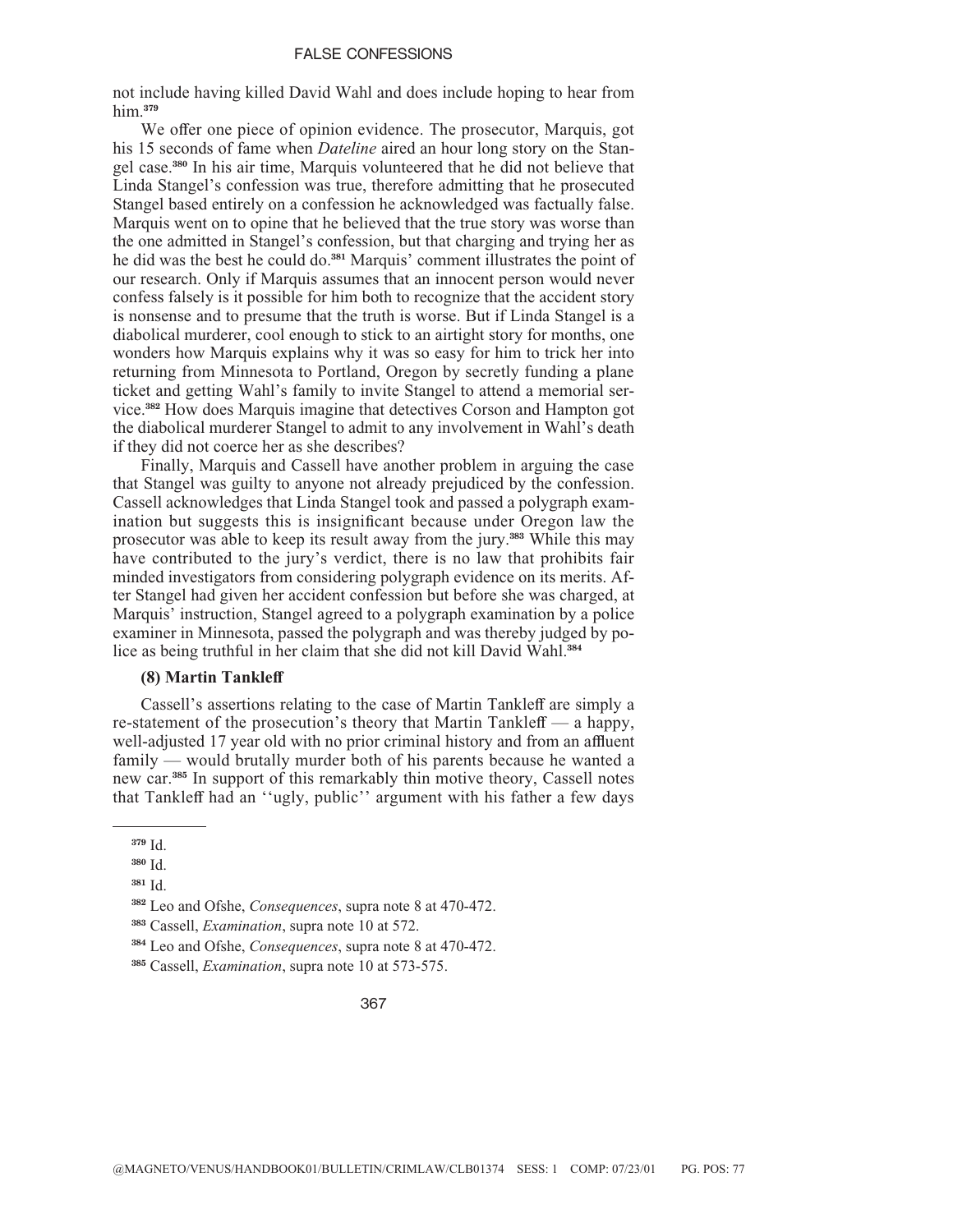before his parents were fatally attacked.**<sup>386</sup>** However, the very testimony regarding the argument on which Cassell relies negates his theory of motive. Mr. Peter Cherouvis, the individual who testified that he overheard Tankleff have an argument with his father, also testified that he heard Tankleff's father inform Tankleff in that very same conversation that he would buy Tankleff a new car.**<sup>387</sup>**

Cassell notes that when police responded to ''a 9-1-1 call,'' they found Tankleff alone at home, "soiled with blood."<sup>388</sup> Cassell neglects to state that Tankleff was the one who called "9-1-1" (upon finding his parents' bodies when he awoke at approximately 6:00 a.m.). Nor was Tankleff "soiled in blood." Tankleff did have a few spots of blood on him, but this was because he followed the "9-1-1" operator's instructions about how to render first aid to his father (who was severely wounded, but still alive).**<sup>389</sup>** Calling for the police and rendering first-aid to a still living victim is hardly conduct consistent with a person who supposedly wanted to murder the victims.

Cassell also focuses on Tankleff's "confession" to the attacks on his parents.<sup>390</sup> There is no doubt that Tankleff gave an inculpatory statement to the police on the day of the attacks  $\frac{d}{dx}$  a statement that Tankleff subsequently has repeatedly and consistently disavowed. Tankleff presented at trial, and has subsequently presented on direct appeal and habeas review, substantial evidence demonstrating that his statement was given under tremendous coercion and was in fact false.

Cassell reports that the statement was given little more than two hours after the police questioning of Tankleff commenced.<sup>391</sup> In fact, the statement was made after the traumatized youngster had been subjected to more than five hours of increasingly hostile and accusatory questioning.<sup>392</sup> The interrogating detectives lied to Tankleff and made it clear to him that any answer to their questions other than admissions of guilt were simply unacceptable. The detectives falsely told him that his own father had identified him as the perpetrator of the attack. Tankleff, thoroughly confused by this incomprehensible assertion, came to accept the officers' suggestion that he must have committed the crime, even though he had no memory of doing so. Although Tankleff attempted to provide the detectives with the facts surrounding his supposed attack on his parents (facts in most critical instances supplied by the detectives who had already visited the crime scene), subsequent forensics testimony demonstrated that Tankleff's story to the detectives was just that, a story.

While Cassell acknowledges that the knife and the barbell Tankleff

**<sup>386</sup>** Id. at 573.

<sup>387</sup> People v. Tankleff, No. 1290-88 (Suffolk Cty. Ct. 1990) Trial Tr. at 4670-72.

**<sup>388</sup>** Cassell, *Examination*, supra note 10 at 573.

<sup>&</sup>lt;sup>389</sup> *People v. Tankleff*, No. 1290-88 (Suffolk Cty. Ct. 1990), trial tr. at 3441.

**<sup>390</sup>** Cassell, *Examination*, supra note 10 at 574.

**<sup>391</sup>** Cassell, *Examination*, supra note 10 at 574.

<sup>&</sup>lt;sup>392</sup> People v. Tankleff, No. 1290-88 (Suffolk Cty. Ct. 1990), trial tr. at 387, 2888-89, 3488.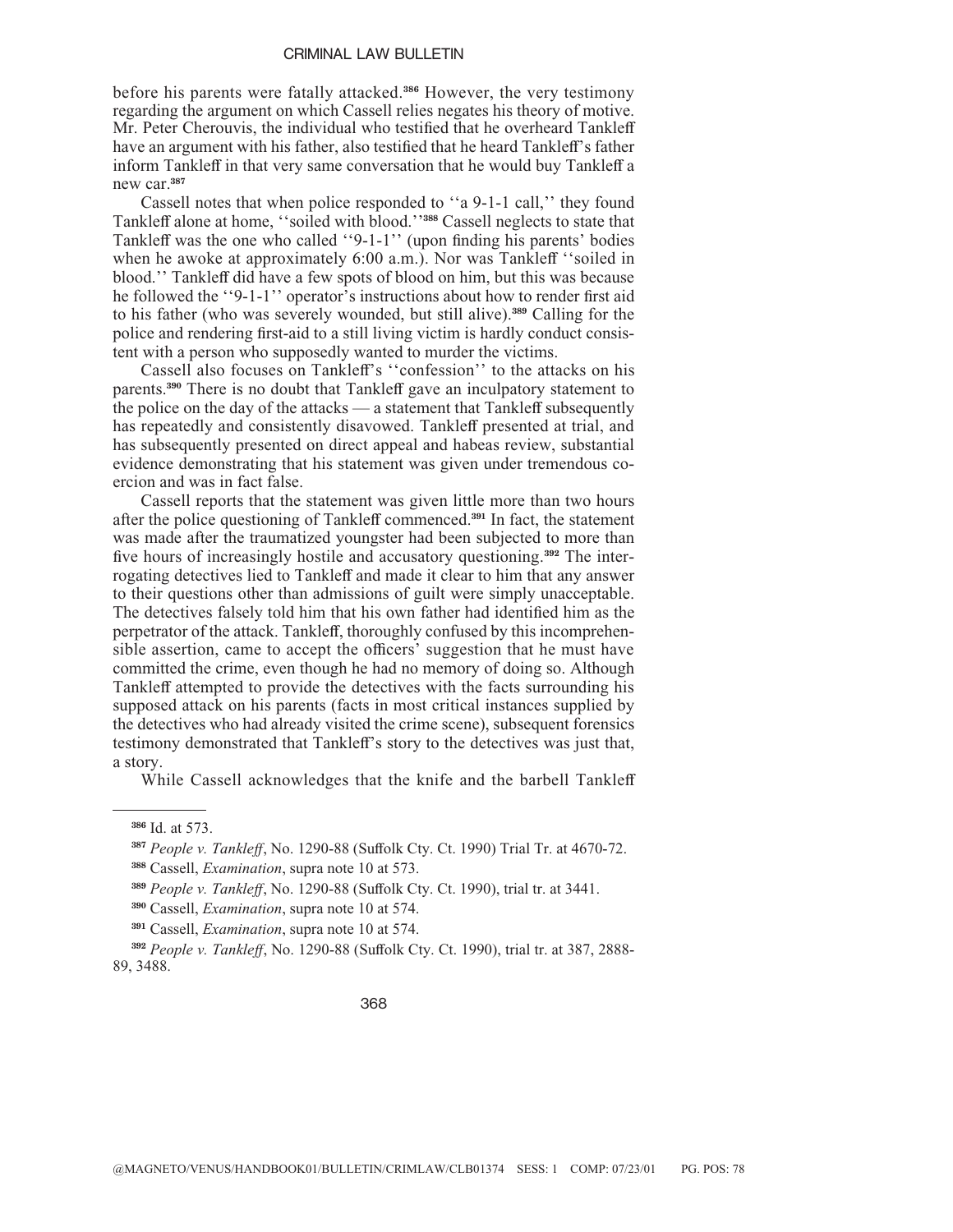### FALSE CONFESSIONS

claimed to have used**<sup>393</sup>** showed no traces of blood when subjected to exacting forensics tests, he attempts to explain this by noting that Tankleff claimed to have cleaned these weapons in his shower.**<sup>394</sup>** However, no cleaning would have removed every trace of blood, including between the blade of the knife and its handle**<sup>395</sup>** and within the threads of the screws of the barbells.**<sup>396</sup>** Further, there was no trace of blood in Tankleff's shower drain (or in any other drain in the house).<sup>397</sup> Plainly, Tankleff's "confession" that he used these weapons and then cleaned them in the shower is not to be believed.

Remarkably, Cassell also asserts that following Tankleff's confession to the police one of the detectives overheard Tankleff admit to his sister (actually a half-sister) that he committed the crimes.**<sup>398</sup>** While the detective did testify that Tankleff admitted to his sister that he committed the crimes, Tankleff also testified that he had told his sister that he had confessed to the crimes. When asked to explain, Tankleff told his sister that he did so because the police made him.<sup>399</sup> Tankleff's half-sister testified under oath prior to trial that Tankleff's version of this critical conversation, not the detective's, was in fact what transpired.<sup>400</sup> Unfortunately, Tankleff's half-sister was never called at trial, and the jury never learned of this critical testimony corroborating Tankleff and raising serious doubts about the detective's credibility. Worse yet, the trial judge allowed the prosecutor falsely to suggest to the jury in his closing argument that if only the half-sister had been called at trial, she would have supported the detective's version of this telephone call.**<sup>401</sup>**

Further, Cassell suggests that the forensics evidence was consistent with Tankleff's "confession" that he attacked his parents after waking at approximately 5:30 a.m.**<sup>402</sup>** However, the emergency technician, responding to the scene around 6:15 a.m., found dried, coagulated blood that suggested that the murders took place hours earlier.**<sup>403</sup>**

That the attacks occurred hours earlier than the time Tankleff "con-

<sup>399</sup> *People v. Tankleff*, No. 1290-88 (Suffolk Cty. Ct. 1990), trial tr. at 4166-4167. <sup>400</sup> People v. Tankleff, No. 1290-88 (Suffolk Cty. Ct.). Suppression Hearing Testimony of Shari Rother, 3/28/99, at 11.

401 People v. Tankleff, No. 1290-88 (Suffolk Cty. Ct. 1990), trial tr. at 4897.

**<sup>402</sup>** Cassell, *Examination*, supra note 10 at 575.

403 *People v. Tankleff*, No. 1290-88 (Suffolk Cty. Ct. 1990), trial tr. at 471-472. Indeed, even the lead interrogating detective did not believe Tankleff's "confession'' that he awoke around  $5:30$  a.m. and, in the next forty-five minutes, attacked his parents and cleaned the entire crime scene. Id. at 3845.

<sup>&</sup>lt;sup>393</sup> Tankleff's father's treating physician found it more likely that the murder weapon was a hammer than a barbell. Id. at 4347 and 4351.

**<sup>394</sup>** Cassell, *Examination*, supra note 10 at 574.

<sup>395</sup> *People v. Tankleff*, No. 1290-88 (Suffolk Cty. Ct. 1990), trial tr. at 2237, 2309-2310, 2280-2282, 2306.

**<sup>396</sup>** Id. at 2313-2315.

**<sup>397</sup>** Id. at 1967-1968, 2046-2048, 3700-3702.

**<sup>398</sup>** Cassell, *Examination*, supra note 10 at 574.